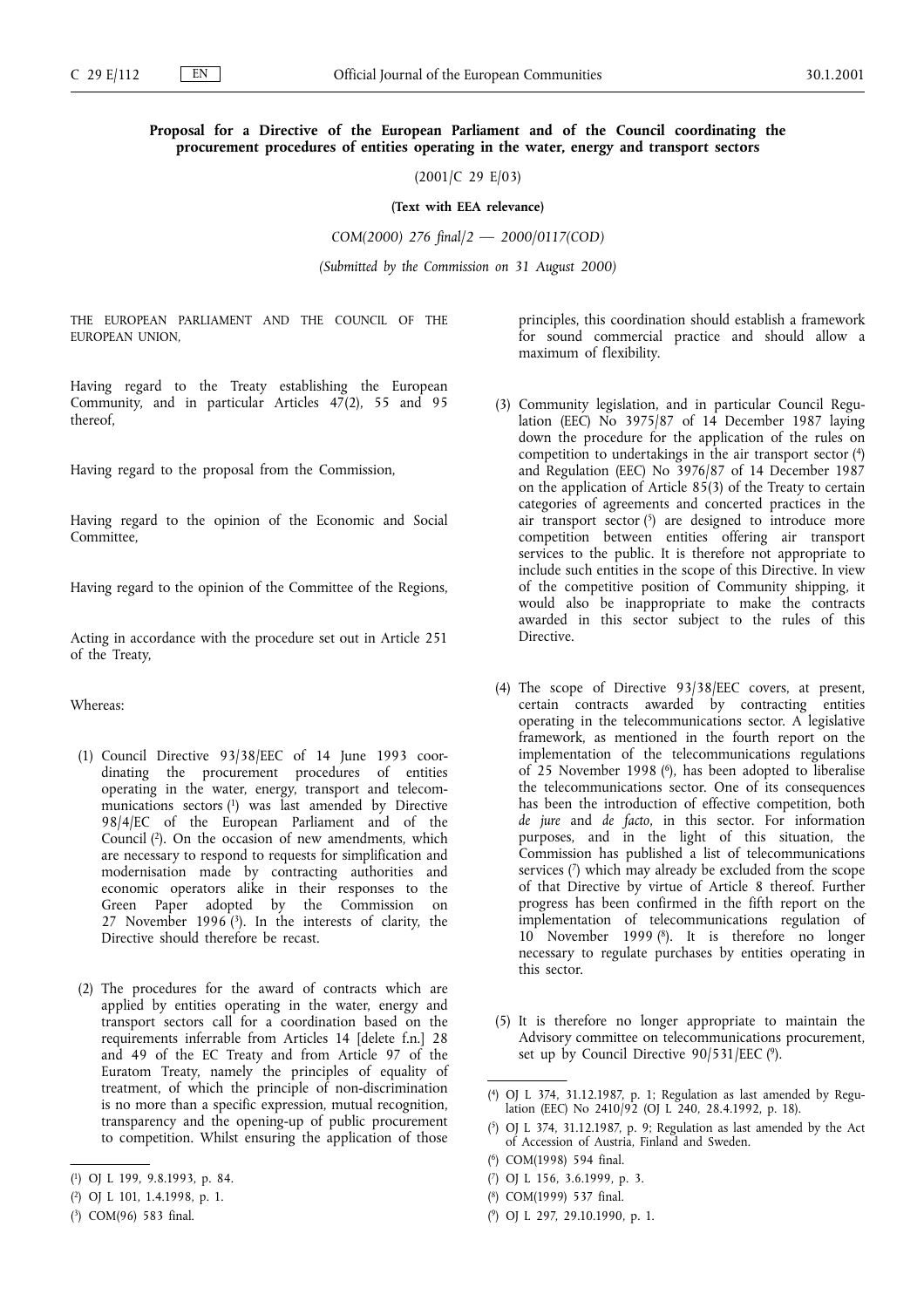- (6) Nevertheless, it is appropriate to continue to monitor developments on the telecommunications market and that it should reconsider the situation if it is established that there is no longer effective competition in that sector.
- (7) Directive 93/38/EEC excludes from its scope purchases of voice telephony, telex, mobile telephone, paging and satellite services. Those exclusions were introduced to take account of the fact that the services in question could frequently be provided only by one service provider in a given geographical area because of the absence of effective competition and the existence of special or exclusive rights. The introduction of effective competition in the telecommunications sector removes the justification for these exclusions. It is therefore necessary to include the procurement of such telecommunications services in the scope of this Directive.
- (8) The need to ensure a real opening-up of the market and a fair balance in the application of procurement rules in the water, energy and transport sectors requires that the entities to be covered must be identified on a basis other than by reference to their legal status. It has to be ensured, therefore, that the equal treatment of contracting entities operating in the public sector and those operating in the private sector is not prejudiced. It is also necessary to ensure, in keeping with Article 295 of the Treaty, that the rules governing the system of property ownership in Member States are not prejudiced.
- (9) One major reason for the introduction of rules coordinating procedures for the award of contracts in these areas is the variety of ways in which national authorities can influence the behaviour of these entities, including participation in their capital and representation in the entities' administrative, managerial or supervisory bodies.
- (10) Another main reason why it is necessary to coordinate procurement procedures applied by the entities operating in these sectors is the closed nature of the markets in which they operate, due to the existence of special or exclusive rights granted by the national authorities concerning the supply to, provision or operation of networks for providing the service concerned.
- (11) There has to be an appropriate definition of the concept of special and exclusive rights. The consequence of the definition is that the fact that, for the purpose of constructing the networks or the port or airport facilities, an entity may take advantage of a procedure for the expropriation of property, or for its bearing a right of

way, or may place network equipment on, under or over the public highway shall not in itself constitute exclusive or special rights within the meaning of this Directive. Nor does the fact that an entity supplies with drinking water, electricity, gas or heat a network which is itself operated by an entity enjoying special or exclusive rights granted by a competent authority of the Member State concerned constitute in itself an exclusive or special right within the meaning of this Directive.

- (12) This Directive should apply neither to contracts intended to permit the provision of a service referred to by Articles 3 to 6 of this Directive nor to design contests organised for the pursuit of such an activity if, in the Member State in which this activity is to be carried out, it is directly exposed to competition on markets to which access is not limited. It is therefore appropriate to introduce a mechanism, applicable to all sectors covered by this Directive, that will enable the effects of current or future liberalisation to be taken into account. Such a mechanism must provide legal certainty for the entities concerned, as well as an appropriate decision-making process, particularly as regards the timeframe available to the Commission for reaching its decision concerning the possible exemption of a specific sector.
- (13) Direct exposure to competition must be assessed on the basis of objective criteria, taking account of the specific characteristics of the sector concerned. The implementation and application of appropriate Community legislation liberalising a given sector, or a part of it, will be considered to provide sufficient grounds for assuming there is free access to the market in question. Such appropriate legislation should be identified in an annex which can be updated by the Commission. Where access to a given market is not liberalised by Community legislation, the Member States must demonstrate that, de jure and de facto, such access is free.
- (14) Where an activity is carried out by a public authority within the meaning of this Directive, the competitive pressure resulting from the fact that the activity in question is directly exposed to competition on markets to which access is not limited might not be sufficient to ensure that decisions taken under contract award procedures are based exclusively on economic considerations. It is therefore appropriate that contracts awarded by public authorities in such situations should continue to be governed by this Directive. The general mechanism for exemption should therefore not apply to activities carried out by public authorities.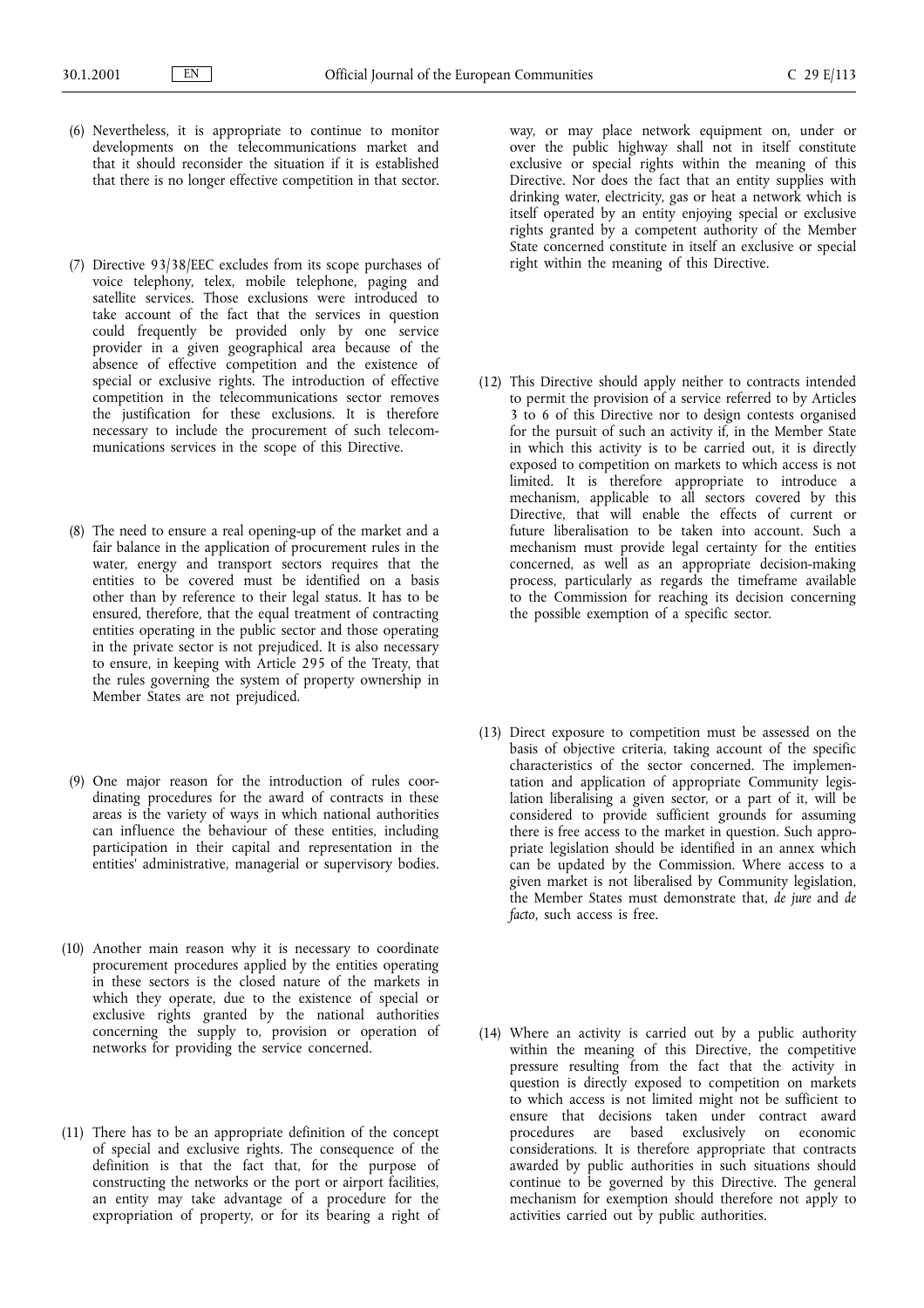- (15) To forestall the existence of a multitude of specific arrangements applicable to certain sectors only, the current special arrangements created by Article 3 of Directive 93/38/EEC and Article 12 of European Parliament and Council Directive 94/22/EC (1) governing entities exploiting a geographical area for the purpose of exploring for or extracting oil, gas, coal or other solid fuels should be replaced by the general mechanism allowing for exemption of sectors directly exposed to competition. It has to be ensured, however, that this will be without prejudice to Commission Decisions 93/676/EEC of 10 December 1993 establishing that the exploitation of geographical areas for the purpose of exploring for or extracting oil or gas does not constitute in the Netherlands an activity defined by Article 2(2)(b)(i) of Council Directive 90/531/EEC and that entities carrying on such an activity are not to be considered in the Netherlands as operating under special or exclusive rights within the meaning of Article 2(3)(b) of the Directive (2) and  $97/367/EC$  of 30 May 1997 establishing that the exploitation of geographical areas for the purpose of exploring for or extracting oil or gas does not constitute in the United Kingdom an activity defined by Article 2(2)(b)(i) of Council Directive 93/38/EEC and that entities carrying on such an activity are not to be considered in the United Kingdom as operating under special or exclusive rights within the meaning of Article  $2(3)(b)$  of the Directive  $(3)$ .
- (16) Certain entities providing bus transport services to the public, already excluded from the scope of Directive 93/38/EEC, should also be excluded from the scope of this Directive. Furthermore, in order to forestall the existence of a multitude of specific arrangements applying to certain sectors only, the general mechanism must, if it is to take the effects of liberalisation into account, also apply to bus transport services if these services are provided by entities which, at the time of entry into force of this Directive, are still subject to Directive 93/38/EEC.
- (17) It is appropriate that the contracting entities apply common procurement procedures in respect of their activities relating to water and that these rules also apply where public authorities within the meaning of this Directive award contracts in respect of their projects in the field of hydraulic engineering, irrigation, land drainage or the disposal and treatment of sewage. However, procurement rules of the type proposed for supplies of goods are inappropriate for purchases of water, given the need to procure water from sources near the area in which it will be used.
- (18) Council Decision 94/800/EC of 22 December 1994 concerning the conclusion on behalf of the European Community, as regards matters within its competence, of the Agreements reached in the Uruguay Round multilateral negotiations (1986 to 1994) $(4)$ , approved in particular the Agreement on Government Procurement, referred to hereinafter as the 'Agreement', the aim of which is to establish a multilateral framework of balanced rights and obligations relating to public contracts with the aim of achieving the liberalisation and expansion of world trade. In view of the international rights and commitments devolving on the Community as a result of the acceptance of the Agreement, the arrangements to be applied to tenderers and products from signatory third countries are those defined by the Agreement. This Agreement does not have direct effect. The contracting authorities covered by the Agreement which comply with this Directive and which apply the same provisions as regards economic operators of third countries which are signatories to the Agreement must therefore be in conformity with the Agreement. It is also appropriate that this Directive should guarantee for Community economic operators conditions for participation in public procurement which are just as favourable as those reserved for economic operators of third countries which are signatories to the Agreement.
- (19) Without prejudice to the international commitments of the Community, it is necessary to simplify the implementation of this Directive, particularly simplifying the thresholds and by rendering applicable to all contracting entities, regardless of the sector in which they operate, the provisions regarding the information to be given to participants concerning decisions taken in relation to contract award procedures and the results thereof. Furthermore, in view of Monetary Union, it is appropriate to set thresholds expressed in euro. Consequently, thresholds should be set, in euro, in such a way as to simplify the application of these provisions while at the same time ensuring compliance with the thresholds laid down in the Agreement, which are expressed in Special Drawing Rights. To this end, the thresholds expressed in euro should be periodically revised in order to adjust them, where necessary, in line with possible negative variations in the value of the euro in relation to the Special Drawing Right. In addition, the thresholds applicable to design contests should be identical to those applicable to service contracts.
- (20) This Directive should not apply to procurement contracts which are declared secret or may affect basic State security interests or are concluded according to other rules set up by existing international agreements or international organisations. Nor should this Directive apply to design contests governed by different procedural rules laid down by existing international agreements or by international organisations.

<sup>(</sup> 1) OJ L 164, 30.6.1994, p. 3.

<sup>(</sup> 2) OJ L 316, 17.12.1993, p. 41.

<sup>(</sup> 3) OJ L 156, 13.6.1997, p. 55. (

<sup>4)</sup> OJ L 336, 23.12.1994, p. 1.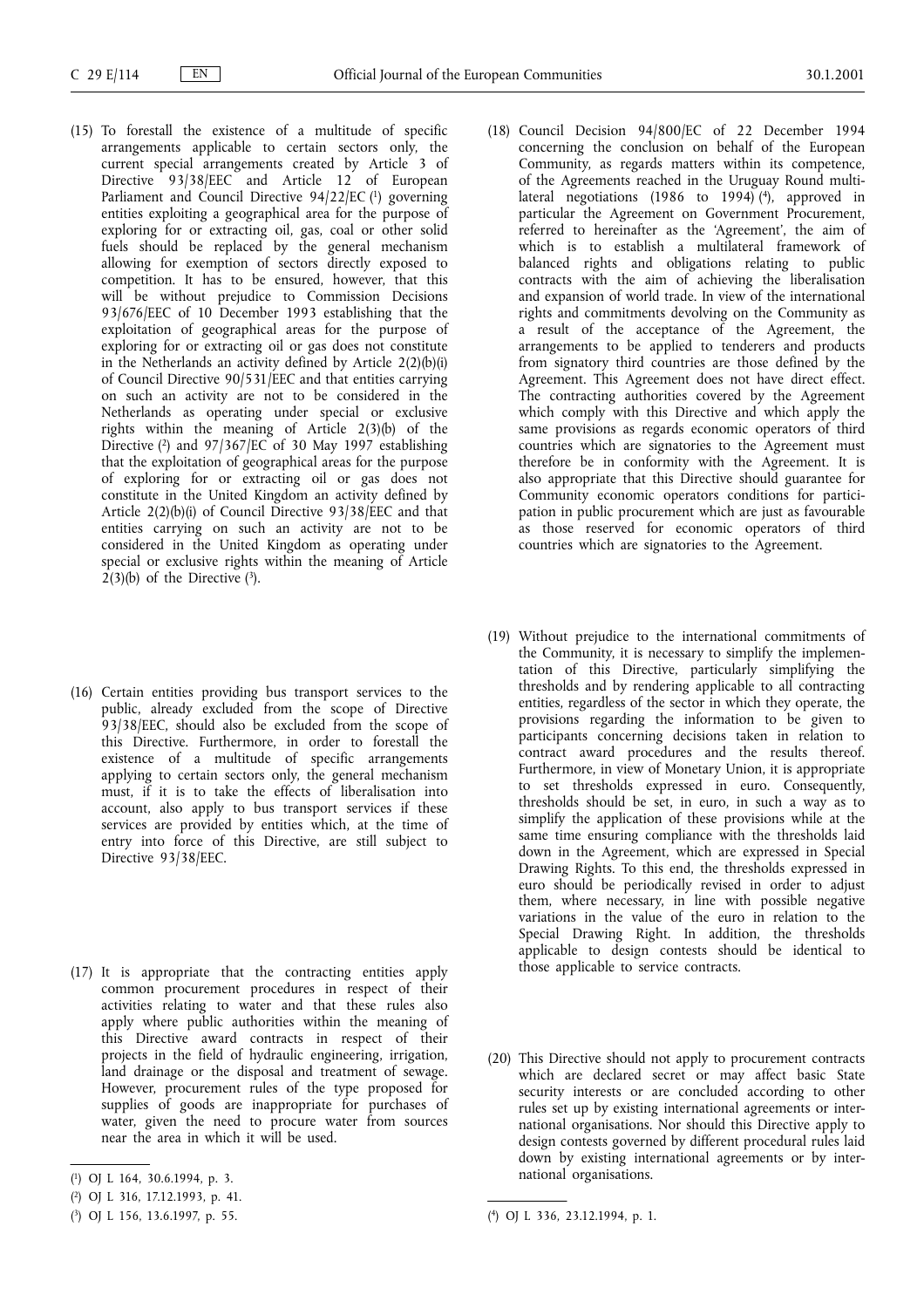- (21) Obstacles to the free provision of services need to be avoided. Therefore, service providers may be either natural or legal persons. This Directive should not, however, prejudice the application, at national level, of rules concerning the conditions for the pursuit of an activity or a profession, provided that they are compatible with Community law.
- (22) This Directive should cover the provision of services only where based on contracts: provision of services on other bases, such as law or regulations, or employment contracts, is therefore not covered.
- (23) Pursuant to Article 163 of the Treaty, the encouragement of research and development is a means of strengthening the scientific and technological basis of European industry, and the opening-up of public procurement contributes to this end. This Directive should not cover the cofinancing of research and development programmes: research and development contracts other than those where the benefits accrue exclusively to the contracting authority for its use in the conduct of its own affairs, on condition that the service provided is wholly remunerated by the contracting authority, are not therefore covered by this Directive.
- (24) Contracts for the acquisition or rental of land, existing buildings or other immovable property have particular characteristics, which make the application of procurement rules inappropriate.
- (25) Arbitration and conciliation services are usually provided by bodies or individuals designated or selected in a manner which cannot be governed by procurement rules.
- (26) The service contracts referred to in this Directive should not include contracts for the issue, purchase, sale or transfer of securities or other financial instruments.
- (27) Service contracts having a single designated source of supply may, under certain conditions, be fully or partly exempted from this Directive.
- (28) It is appropriate to exclude certain service contracts awarded to an affiliated undertaking having as its principal activity, with respect to services, the provision of such services to the group of which it is part, rather than the offering of its services on the market.
- (29) Measures to remove obstacles to cross-frontier trade in electricity have been or are in the course of being introduced, and this is also the case in other parts of the energy sector. Procurement rules of the type applied

to supplies of goods make it possible to overcome existing obstacles to the purchases of energy and fuels in the energy sector. As a result, it is no longer appropriate to exclude these purchases from the scope of this Directive.

- (30) The field of services is best described, for the purpose of application of the rules of this Directive and for monitoring purposes, by subdividing it into categories corresponding to particular headings of a common nomenclature and to group them in two Annexes, XVI A and XVI B, according to the regime which applies to them. For services covered by Annex XVI B, the applicable provisions of this Directive should not prejudice the application of Community rules specific to such services.
- (31) As regards service contracts, full application of this Directive must be limited, for a transitional period, to contracts where its provisions will permit the full potential for increased cross-frontier trade to be realised. Contracts for other services need to be monitored during this transitional period before a decision is taken on the full application of this Directive. In this respect, the mechanism for such monitoring needs to be defined. This mechanism must, at the same time, enable interested parties to have access to the relevant information.
- (32) A contract performance condition is compatible with the Directive provided that it does not directly or indirectly discriminate against tenderers from other Member States and provided that it is indicated in the contract notice. Such a condition may, among other things, have as its purpose the favouring of employment for excluded or disadvantaged persons or the reduction of unemployment.
- (33) Contracting entities may seek or accept advice which may be used in the preparation of specifications for a specific procurement, provided that such advice does not have the effect of precluding competition.
- (34) The technical specifications drawn up by public procurers must allow public procurement to be opened up to competition. To this end, it must be possible to submit bids which reflect the diversity of possible technical solutions. In order to do this, it has to be possible, on the one hand, to draw up technical specifications in terms of functional performance and requirements; on the other hand, where reference is made to a European standard or, where no such standard exists, to a national standard - other, equivalent solutions must be accepted. To demonstrate equivalence, tenderers should be permitted to use any form of evidence. Reference to specifications specifying a particular origin must remain the exception.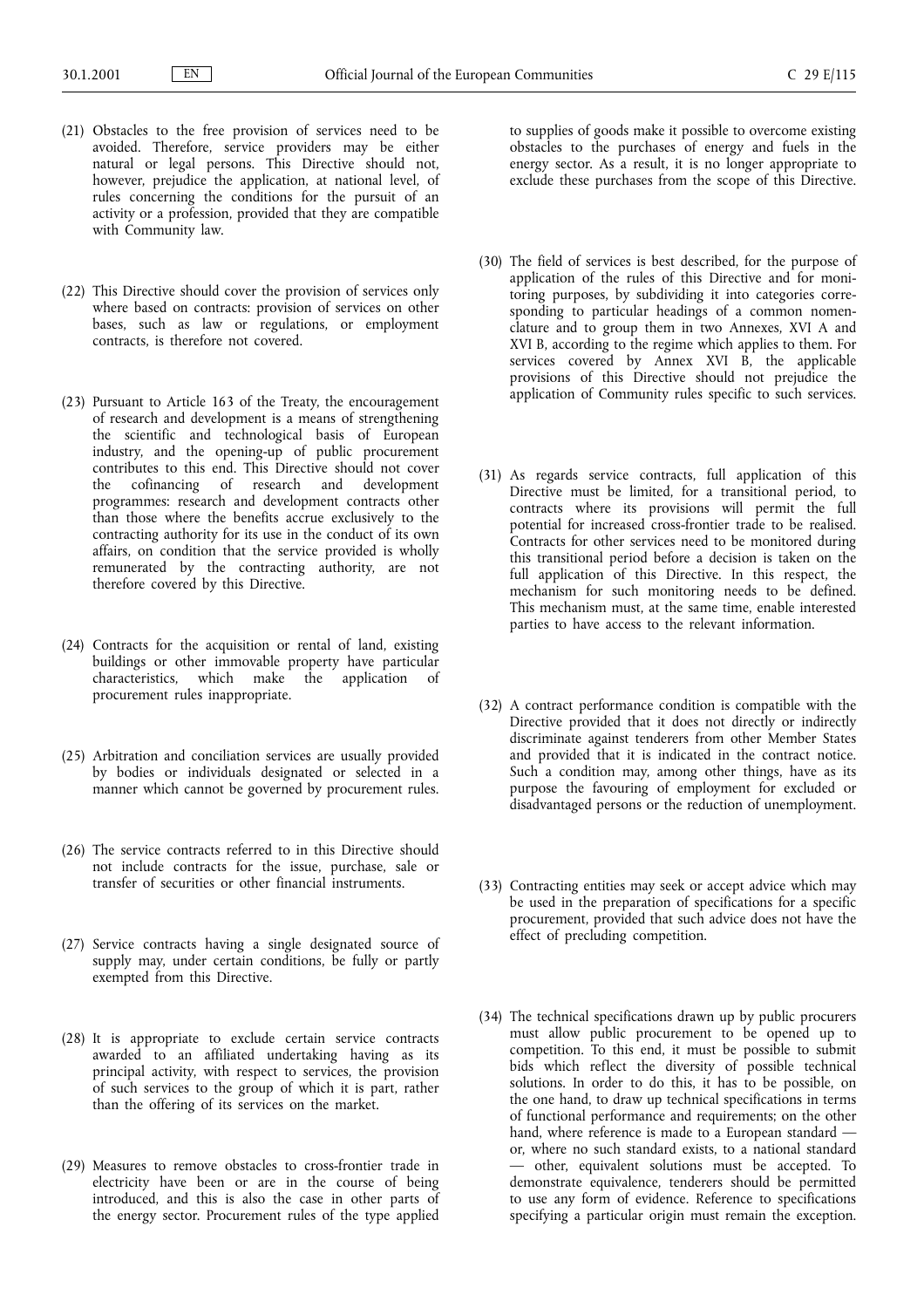- (35) Taking account of new information and telecommunications technologies and the simplifications they can bring about with regard to the advertising of contracts and in terms of the efficiency and transparency of award procedures, it is appropriate to put the use of electronic means on an equal footing with conventional means of communicating and exchanging information. Where at all possible, the means and the technology chosen must be compatible with the technologies used in the other Member States.
- (36) The use of electronic means leads to savings in time. As a result, provision should be made for reducing the minimum periods where electronic means are used, subject however to the condition that they are compatible with the specific mode of transmission envisaged at Community level. An additional reduction could be considered if the contracting entity simultaneously makes the entire specifications available on the Internet, thereby offering free and direct access to this information. However, it has to be ensured that the cumulative effect of reductions of time-limits does not lead to excessively short deadlines, which could jeopardise the objective of opening up public procurement in the internal market.
- (37) Directive 1999/93/EC of the European Parliament and of the Council of 13 December 1999 on a Community framework for electronic signatures (1) and Directive .../.../EC of ... [data] on certain legal aspects of information society services, in particular electronic commerce, in the internal market will apply to electronic information transmission in the context of this Directive.
- (38) Council Regulation (EEC, Euratom) No 1182/71 of 3 June 1971 determining the rules applicable to periods, dates and time-limits will apply to the calculation of the timelimits (2) will apply to the calculation of the time-limits contained in this Directive.
- (39) It needs to be clarified that contracting entities which establish selection criteria must do so in accordance with objective rules and criteria, just as the selection criteria in restricted and negotiated procedures have to be objective.
- (40) The contract must also be awarded on the basis of objective criteria which ensure compliance with the principles of non-discrimination and equality of treatment and which guarantee that tenders are assessed in conditions of effective competition. As a result, it is appropriate to allow the application of two award criteria only: the lowest price' and 'the most economically advantageous tender'.
- (41) In order to ensure compliance with the principle of equality of treatment in awarding contracts, it is appropriate to ensure and reinforce the necessary transparency as regards the criteria chosen to identify the most economically advantageous tender. At the earliest possible stage in the contract award procedure, therefore, contracting entities should be obliged to indicate the relative weighting given to each of these criteria. The

contracting entity should be allowed to confine itself to setting out a simple descending order of importance attaching to the criteria.

- (42) The award criteria should not affect the application of national provisions on the remuneration of certain services, such as, for example, the services performed by architects or lawyers.
- (43) The relevant Community rules on mutual recognition of diplomas, certificates or other evidence of formal qualifications apply when evidence of a particular qualification is required for participation in a procurement procedure or a design contest.
- (44) Certain technical conditions, and in particular those concerning notices and statistical reports, as well as the nomenclature used and the conditions of reference to that nomenclature will need to be adopted and amended in the light of changing technical requirements. It is, therefore, appropriate to put in place a flexible and rapid adoption procedure for this purpose. In accordance with Article 2 of Council Decision 1999/468/EC of 28 June 1999 laying down the procedures for the exercise of implementing powers conferred on the Commission  $(3)$ , the measures necessary for implementation of this Directive should be taken in accordance with the advisory procedure in Article 3 of the Decision.
- (45) In order to favour the access of small and medium-sized undertakings to the public procurement market, it is advisable to include provisions on sub-contracting.
- (46) This Directive should be without prejudice to the existing international obligations of the Community or of the Member States and should not prejudice the application of the provisions of the Treaty, in particular Articles 81 and 86 thereof.
- (47) This Directive should not prejudice the time-limits set out in Annex XXII, within which Member States are required to comply with Directive 93/38/EEC and its successive amending acts,

HAVE ADOPTED THIS DIRECTIVE:

# TITLE I

# GENERAL PROVISIONS APPLICABLE TO CONTRACTS AND DESIGN CONTESTS

### CHAPTER I

# **DEFINITIONS**

# Article 1

#### **Definitions**

1. For the purposes of this Directive, the definitions set out in paragraphs 2 to 12 shall apply.

<sup>(</sup> 1) OJ L 13, 19.1.2000, p. 12.

<sup>(</sup> 2) OJ L 124, 8.6.1971, p. 1. (

<sup>3)</sup> OJ L 184, 17.1.1999, p. 23.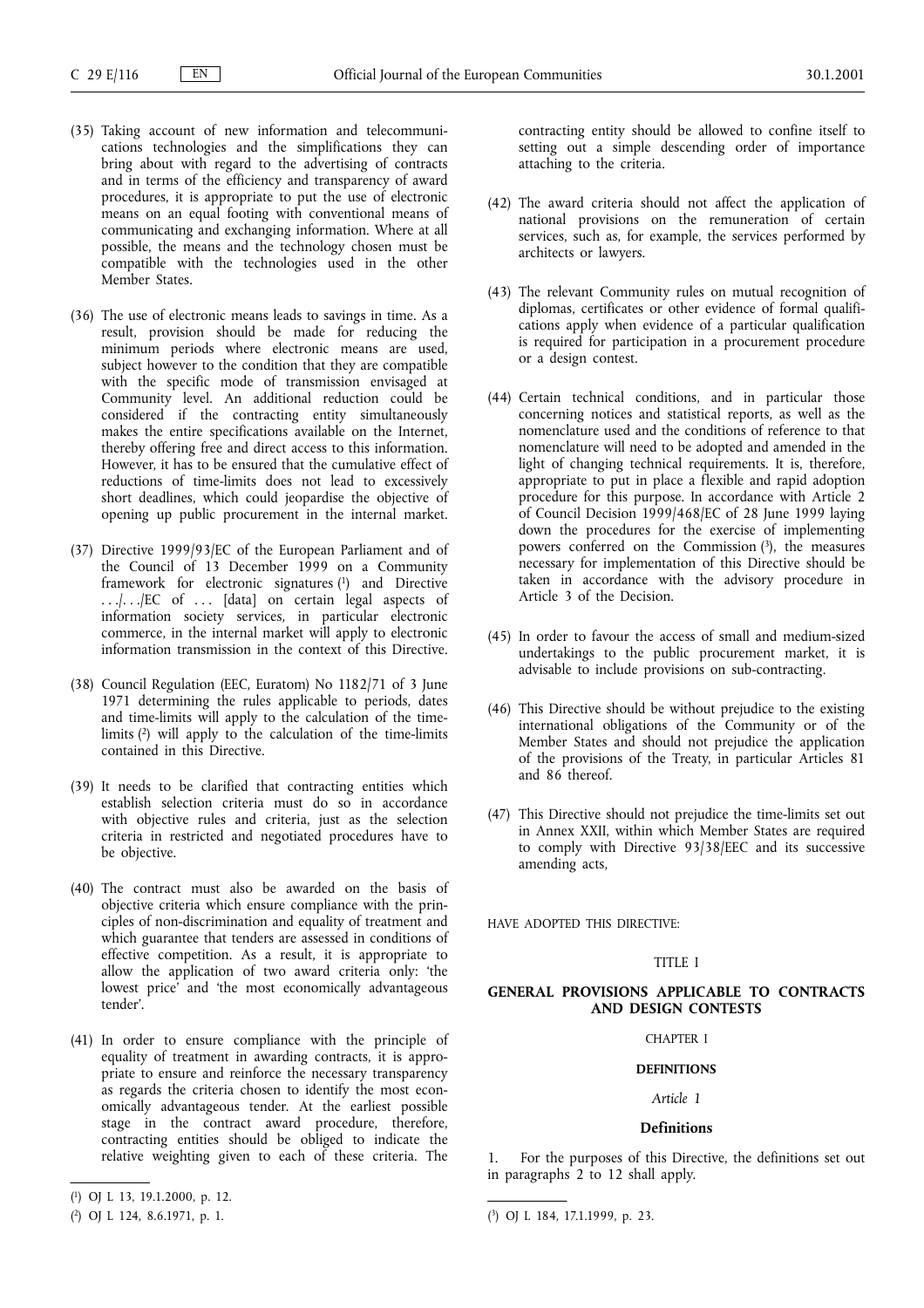2. Supply, works and service contracts means contracts for pecuniary interest concluded in writing between one of the contracting entities referred to in Article 2(2), and one or more suppliers, contractors or service providers, having as their object:

- (a) in the case of supply contracts, the purchase, lease, rental or hire-purchase of products, with or without the option to buy;
- (b) in the case of works contracts, either the execution, or both the design and execution, or the realisation, by whatever means, of building or civil engineering activities referred to in Annex XI: these contracts may, in addition, cover supplies and services necessary for their execution;
- (c) in the case of service contracts, contracts concerning services mentioned in Annex XVI.

3. A contract intended to cover both products and services within the meaning of Annex XVI shall be considered to be a supply contract if the value of the products in question exceeds that of the services covered by the contract.

A contract intended to cover the delivery of the products and, in addition, siting and installation operations within the meaning of this Directive, shall be considered to be a 'supply contract.

4. A contract relating to one or more activities referred to in point (b) of paragraph 2 and to the supply of products shall be considered to be a works contract' if these activities do not comprise siting and installation work only.

A contract whose object expressly comprises the performance of one or more activities referred to in point (b) of paragraph 2 shall be considered to be a 'works contract' even if this object also includes the provision of services within the meaning of Annex XVI, provided that these services are necessary for the performance of the contract in question.

5. A contract intended to cover only services within the meaning of Annex XVI and including, by way of addition to the principal object of the contract, one or more activities referred to in point (b) of paragraph 2, shall be considered to be a 'service contract'.

6. A 'contractor', 'supplier' or 'service provider' means either a natural or legal person, or a contracting entity within the meaning of Article 2(2)(a) or (b), or a group of such persons and/or entities.

An 'economic operator' means either a supplier, or a service provider or a contractor.

A 'tenderer' means an economic operator who submits a tender, and a 'candidate' means one who has sought an invitation to take part in a restricted or negotiated procedure.

7. A 'framework agreement' means an agreement between one of the contracting entities referred to in Article 2(2) and

one or more economic operators, the purpose of which is to establish the terms, in particular with regard to the prices and, where appropriate, the quantity envisaged, governing the contracts to be awarded during a given period.

8. 'Open, restricted and negotiated procedures' means the procurement procedures applied by contracting entities, whereby:

- (a) in the case of open procedures, any economic operator may submit tenders:
- (b) in the case of restricted procedures, only candidates invited by the contracting entity may submit tenders;
- (c) in the case of negotiated procedures, the contracting entity consults economic operators of its choice and negotiates the terms of the contract with one or more of them.

9. Design contests' means the national procedures which enable the contracting entity to acquire, mainly in the fields of architecture, engineering or data processing, a plan or design selected by a jury after having been put out to competition, with or without the award of prizes.

10. Electronic means means the use of electronic equipment for the processing (including digital compression) and storage of data transmitted, conveyed and received by wire, by radio, by optical means or by other electromagnetic means.

11. (In) writing' means any combination of words or figures that can be read, reproduced and subsequently communicated. Such combination may include information transmitted and stored by electronic means.

12. The Common Procurement Vocabulary (hereinafter CPV), adopted by Council and Parliament Regulation (EC) No . . ./. . . means the reference nomenclature applying to public procurement contracts.

# CHAPTER II

#### SCOPE: DEFINITION OF THE ACTIVITIES AND ENTITIES **COVERED**

### Section 1

#### Entities covered

#### Article 2

### Contracting entities

- 1. For the purposes of this Directive,
- (a) 'Public authorities' means the State, regional or local authorities, bodies governed by public law, or associations formed by one or more of such authorities or bodies governed by public law.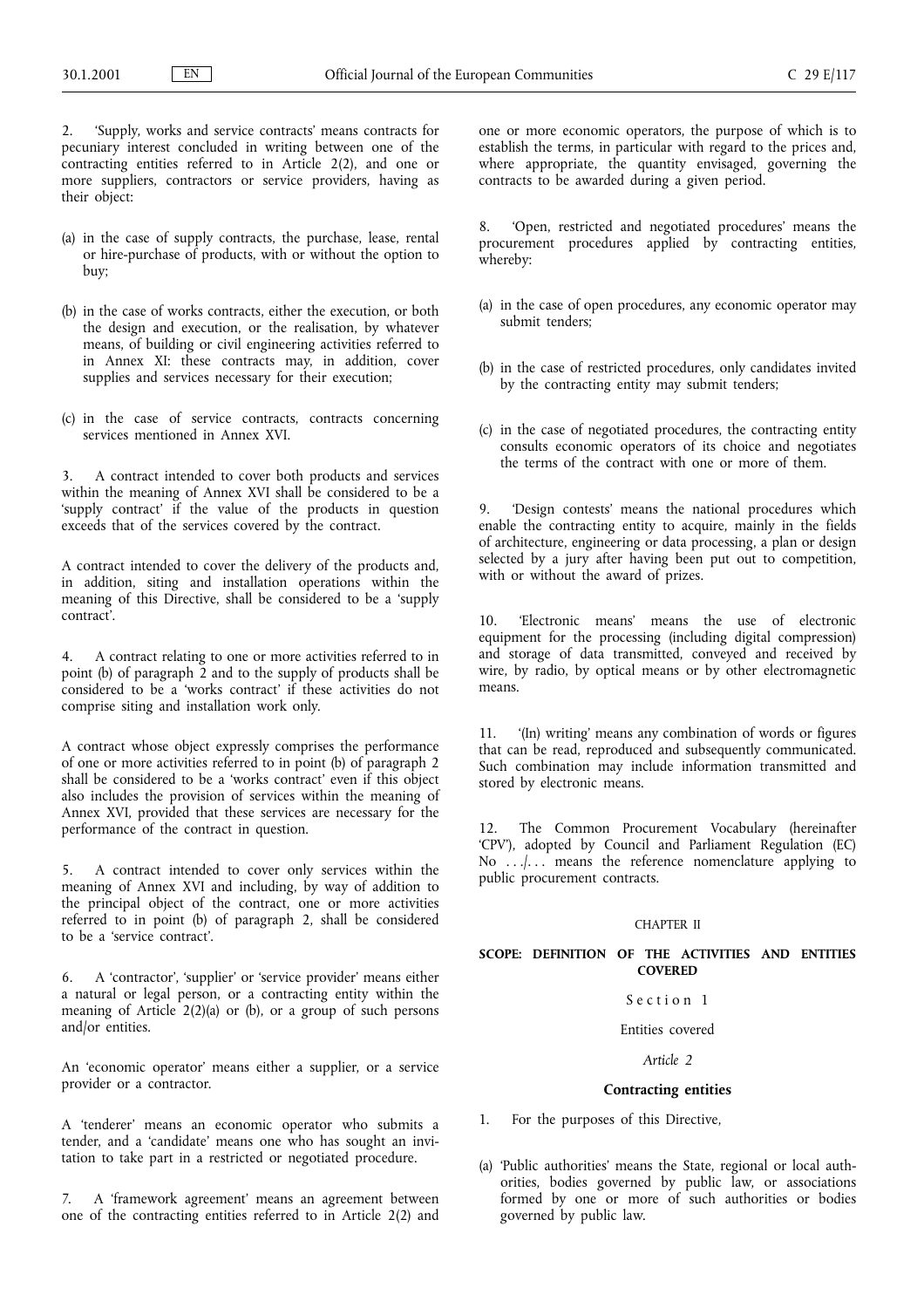A body governed by public law shall be understood to mean any body which:

- is established for the specific purpose of meeting needs in the general interest, not having an industrial or commercial character,
- has legal personality, and
- $-$  is financed for the most part by the State, or regional or local authorities, or other bodies governed by public law, or is subject to management supervision by those bodies, or has an administrative, managerial or supervisory board more than half of whose members are appointed by the State, regional or local authorities, or other bodies governed by public law.
- (b) Public undertaking' means any undertaking over which the public authorities may exercise directly or indirectly a dominant influence by virtue of their ownership of it, their financial participation therein, or the rules which govern it.

A dominant influence on the part of the public authorities shall be presumed when these authorities, directly or indirectly, in relation to an undertaking:

- hold the majority of the undertaking's subscribed capital, or
- control the majority of the votes attaching to shares issued by the undertaking, or
- $\sim$  can appoint more than half of the undertaking's administrative, management or supervisory body.
- 2. This Directive shall apply to contracting entities:
- (a) which are public authorities or public undertakings and which pursue one of the activities referred to in Articles 3 to 6;
- (b) which, when they are not public authorities or public undertakings, have as one of their activities any of the activities referred to in Articles 3 to 6, or any combination thereof and operate on the basis of special or exclusive rights granted by a competent authority of a Member State.

3. For the purposes of this Directive, special or exclusive rights mean rights which arise from a grant made by the competent authorities of a Member State by way of any legislative, regulatory or administrative provision the effect of which is to limit the exercise of activities defined in Articles 3 to 6 to one or more entities, and which substantially affects the ability of other undertakings to carry out such activity on the same territory under substantially equivalent conditions.

# Section<sub>2</sub>

### Activities referred to

#### Article 3

### Provisions relating to gas, heat and electricity

As far as gas and heat are concerned, this Directive shall apply to the following activities:

(a) the provision or operation of fixed networks intended to provide a service to the public in connection with the production, transport or distribution of gas or heat; or

(b) the supply of gas or heat to such networks.

2. The supply of gas or heat to networks which provide a service to the public by a contracting entity other than a public authority shall not be considered a relevant activity within the meaning of paragraph 1 where:

- (a) the production of gas or heat by the entity concerned is the unavoidable consequence of carrying on an activity other than those referred to in paragraphs 1 or 3 of this Article or in Articles 4, 5 and 6; and
- (b) supply to the public network is aimed only at the economic exploitation of such production and amounts to not more than 20 % of the entity's turnover having regard to the average for the preceding three years, including the current year.

3. As far as electricity is concerned, this Directive shall apply to the following activities:

(a) the provision or operation of fixed networks serving to provide a service to the public in connection with the production, transport or distribution of electricity; or

(b) the supply of electricity to such networks.

4. The supply of electricity to networks which provide a service to the public by a contracting entity other than a public authority shall not be considered a relevant activity within the meaning of paragraph 3 where:

- (a) the production of electricity by the entity concerned takes place because its consumption is necessary for carrying out an activity other than those referred to in paragraphs 1 or 3 of this Article or in Articles 4, 5 and 6; and
- (b) supply to the public network depends only on the entity's own consumption and has not exceeded 30 % of the entity's total production of energy, having regard to the average for the preceding three years, including the current year.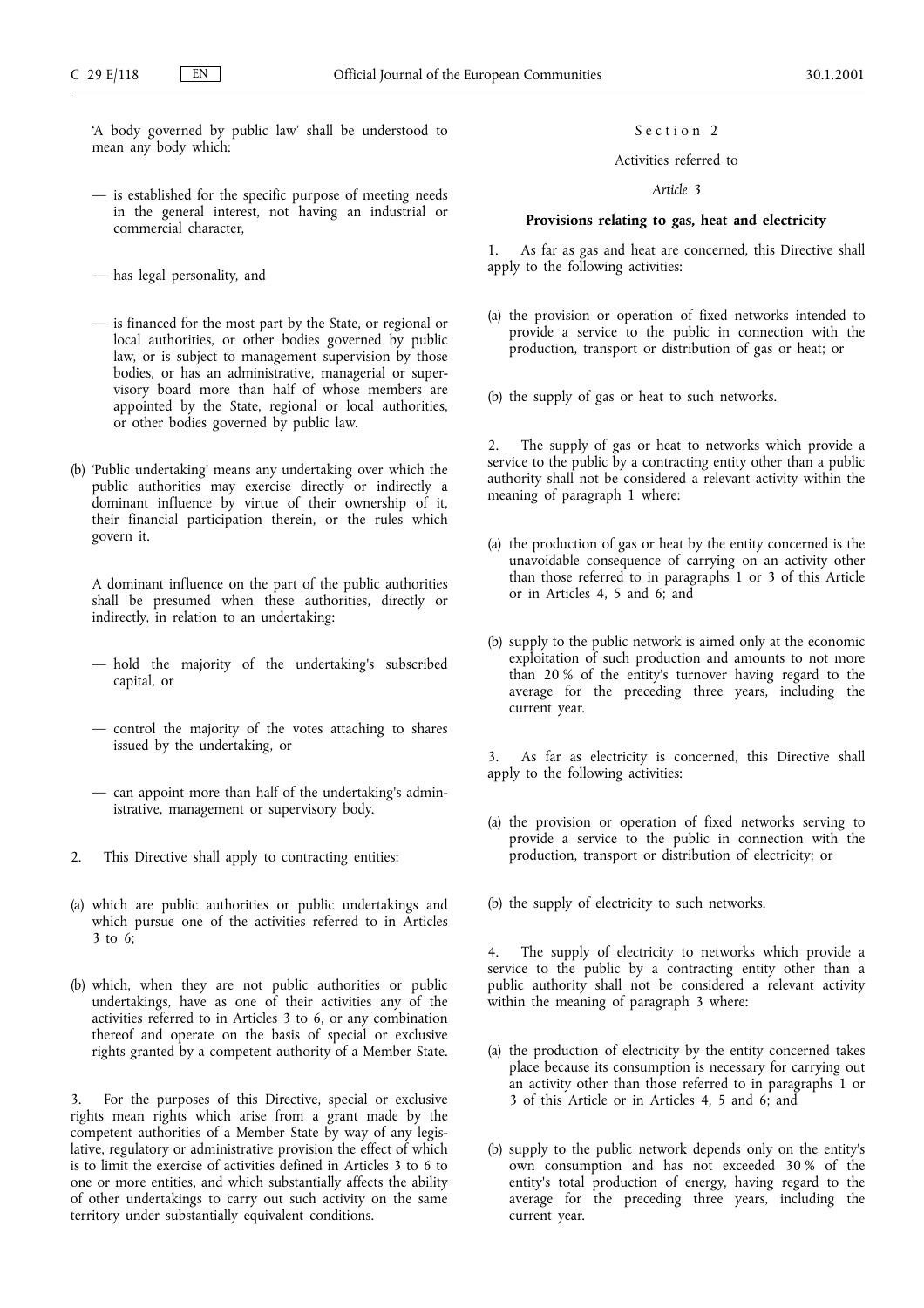# Provisions relating to water

- 1. This Directive shall apply to the following activities:
- (a) the provision or operation of fixed networks intended to provide a service to the public in connection with the production, transport or distribution of drinking water; or
- (b) the supply of drinking water to such networks.

2. This Directive shall also apply to contracts or design contests awarded or organised by entities which pursue an activity referred to in paragraph 1 and which:

(a) are connected with hydraulic engineering projects, irrigation or land drainage, provided that the volume of water to be used for the supply of drinking water represents more than 20 % of the total volume of water made available by such projects or irrigation or drainage installations, or

(b) are connected with the disposal or treatment of sewage.

3. The supply of drinking water to networks which provide a service to the public by a contracting entity other than a public authority shall not be considered a relevant activity within the meaning of paragraph 1 where:

- (a) the production of drinking water by the entity concerned takes place because its consumption is necessary for carrying out an activity other than those referred to in Articles 3, 4, 5 and 6; and
- (b) supply to the public network depends only on the entity's own consumption and has not exceeded 30 % of the entity's total production of drinking water, having regard to the average for the last three years, including the current year.

#### Article 5

### Provisions relating to transport services

1. This Directive shall apply to activities relating to the operation of networks providing a service to the public in the field of transport by railway, automated systems, tramway, trolley bus, bus or cable.

As regards transport services, a network shall be considered to exist where the service is provided under operating conditions laid down by a competent authority of a Member State, such as conditions on the routes to be served, the capacity to be made available or the frequency of the service.

2. The provision of bus transport services to the public shall not be considered an activity for the purposes of paragraph 1 where, within 12 months after the entry into force of this Directive at the latest, other entities are free to provide those services, either in general or in a particular geographical area, under the same conditions as the contracting entities.

#### Article 6

# Provisions relating to the exploration for, or extraction of, oil, gas, coal or other solid fuels, as well as ports and airports

This Directive shall apply to activities seeking to exploit a geographical area for the purpose of:

- (a) exploring for or extracting oil, gas, coal or other solid fuels, or
- (b) the provision of airports and maritime or inland ports or other terminal facilities to carriers by air, sea or inland waterway.

### Article 7

### List of contracting entities

The non-exhaustive lists of contracting entities within the meaning of this Directive are contained in Annexes I to IX.

# Article 8

### Contracts covering several activities

1. A contract which is intended to cover several activities and which cannot be split up shall be subject to the rules applicable to the activity for which it is principally intended.

2. If one of the activities for which the contract is intended is subject to this Directive and the other is not subject to this Directive nor to Directive ... ... ... JEC [on the coordination of the procedures for the award of public supply contracts, public service contracts and public works contracts], and if it is objectively impossible to determine which activity the contract is principally intended for, the contract shall be awarded in accordance with this Directive.

3. If one of the activities for which the contract is intended is subject to this Directive and the other to Directive . . ./. . ./EC [on the coordination of the procedures for the award of public supply contracts, public service contracts and public works contracts], and if it is objectively impossible to determine which activity the contract is principally intended for, the contract shall be awarded in accordance with Directive . . ./. . ./EC [on the coordination of the procedures for the award of public supply contracts, public service contracts and public works contracts].

#### CHAPTER III

### GENERAL PRINCIPLES

#### Article 9

# Equality of treatment, prohibition of discrimination; transparency

Contracting entities shall take all necessary steps to ensure compliance with the principles of equality of treatment, non-discrimination and transparency.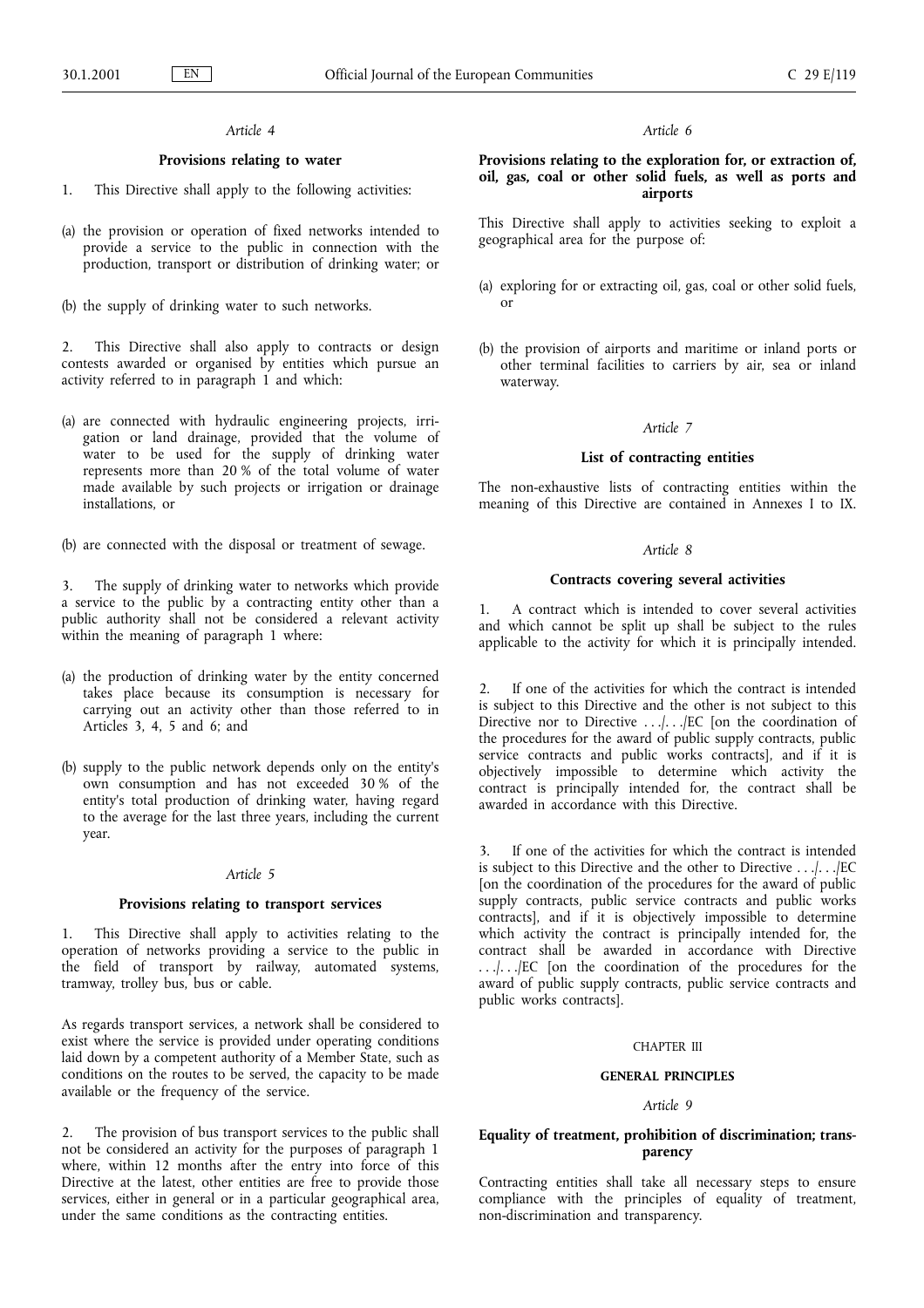# TITLE II

# RULES APPLICABLE TO CONTRACTS

#### CHAPTER I

# GENERAL PROVISIONS

#### Article 10

# Groupings of economic operators

1. Tenders may be submitted and negotiations conducted by groupings of economic operators. The conversion of such groupings into a specific legal form shall not be required for the purpose of their submitting a tender or negotiating, but the grouping selected may be required so to convert itself once it has been awarded the contract, where such conversion is necessary for the proper performance of the contract.

Candidates or tenderers who, under the law of the Member State in which they are established, are entitled to provide the relevant service shall not be rejected on the sole ground that under the law of the Member State in which the contract is awarded they would have been required to be either a natural or a legal person.

3. However, legal persons may be required to indicate, in the tender or the request for participation, the names and relevant professional qualifications of the staff to be responsible for the performance of the relevant service.

# Article 11

# Conditions set out in Agreements concluded within the World Trade Organisation

For the purposes of the award of contracts by contracting authorities, Member States shall apply in their relations conditions as favourable as those which they grant to third countries in implementation of the Agreement on government procurement, concluded in the framework of the Uruguay Round multilateral negotiations, hereinafter referred to as 'the Agreement. The Member States shall to this end consult each other within the Advisory Committee for Public Contracts on the measures to be taken pursuant to the Agreement.

### Article 12

### Confidentiality

1. During the phase for the provision of technical specifications to interested economic operators, and during the phase for the qualification and selection of economic operators and for the award of contracts, contracting entities may impose requirements with a view to protecting the confidential nature of information which they make available.

This Directive shall not limit the right of economic operators to require a contracting entity, in conformity with national law, to respect the confidential nature of information which they make available.

#### Article 13

### Framework agreements

Contracting entities may regard a framework agreement as a contract within the meaning of Article 1(2) and award it in accordance with this Directive.

Where contracting entities have awarded a framework agreement in accordance with this Directive, they may avail themselves of point (i) of Article 36(3) when awarding contracts based on that framework agreement.

3. Where a framework agreement has not been awarded in accordance with this Directive, contracting entities may not avail themselves of point (i) of Article  $36(3)$ .

4. Contracting entities may not misuse framework agreements in order to hinder, limit or distort competition.

#### CHAPTER II

#### SCOPE: THRESHOLDS AND EXCLUSION PROVISIONS

#### Article 14

#### Scope

This Directive shall apply where contracting entities as referred to in Article 2(2) award works, supply or service contracts whose estimated values, net of value added tax (VAT), are equal to or greater than the thresholds set out in Article 15, unless the exclusions under Articles 20 to 27 are applicable or a decision has been taken under Article 29 regarding the exercise of the particular activity in the Member State concerned.

# Section 1 Thresholds Subsection 1 Amounts Article 15

### **Contracts**

This Directive shall apply to contracts where their estimated value, net of VAT, is equal to or greater than:

(a) EUR 400 000 in the case of supply and service contracts;

(b) EUR 5 300 000 in the case of works contracts.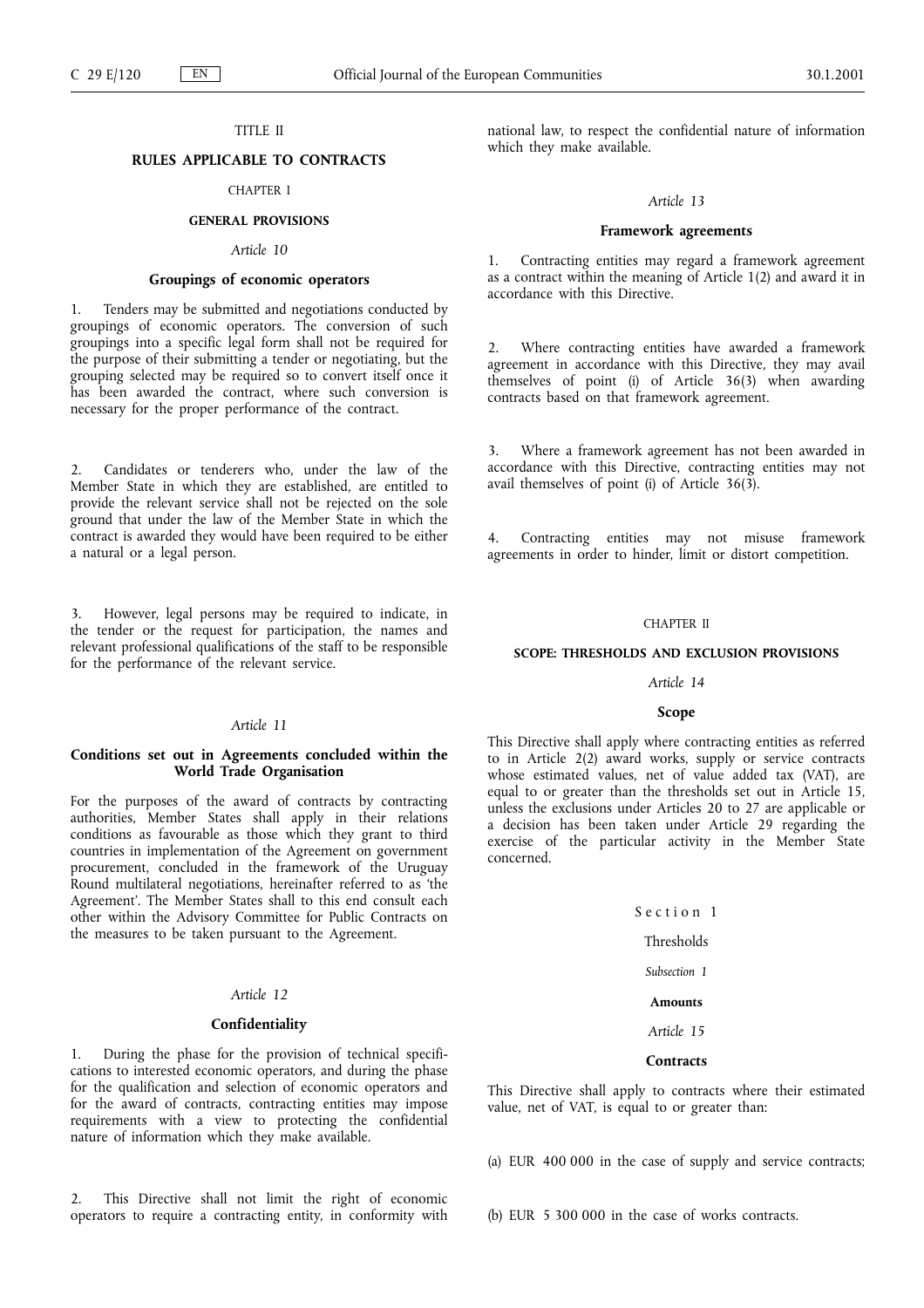### Subsection 2

### Methods of calculating the value of contracts and framework agreements

#### Article 16

### General rules

1. Contracting entities may not circumvent this Directive by splitting works or contracts or by using special methods of calculating the value of contracts.

2. The basis for calculating the value of a framework agreement shall be the estimated maximum value of all the contracts envisaged for the period in question.

### Article 17

### Calculating the value of works contracts

1. For the purposes of Article 15, contracting entities shall include in the estimated value of a works contract the value of any supplies or services necessary for the execution of the works which they make available to the contractor.

2. The value of supplies or services which are not necessary for the execution of a particular works contract may not be added to that of the works contract when doing so would result in removing the procurement of those supplies or services from the scope of this Directive.

3. The basis for calculating the value of a works contract for the purposes of Article 15 shall be the total value of the work. 'Work' shall mean the result of building and civil engineering activities, taken as a whole, which are intended to fulfil an economic and technical function by themselves.

4. Where a scheme of work is divided into several lots, the value of each lot shall be taken into account when assessing the value referred to in Article 15. Where the aggregate value of the lots equals or exceeds the value laid down in Article 15, that paragraph shall apply to all the lots.

However, in the case of works contracts, contracting entities may derogate from Article 15 in respect of lots whose estimated value net of VAT is less than 1 million euro, provided that the aggregate value of those lots does not exceed 20 % of the overall value of the lots.

# Article 18

# Calculating the value of supply contracts

1. Where a supply is divided into several lots, the value of each lot shall be taken into account when assessing the value referred to in Article 15. Where the aggregate value of the lots equals or exceeds the value laid down in Article 15, that Article shall apply to all the lots.

2. Where a proposed supply contract expressly provides for options, the basis for calculating the estimated contract value shall be the highest possible total of the purchase, lease, rental, or hire-purchase permissible, inclusive of the options.

In the case of a procurement of supplies over a given period by means of a series of contracts to be awarded to one or more suppliers, or of contracts which are to be renewed, the contract value shall be calculated on the basis of:

- (a) the total value of contracts with similar characteristics which were awarded over the previous financial year or 12 months, adjusted where possible to reflect anticipated changes in quantity or value over the subsequent 12 months; or
- (b) the aggregate value of contracts to be awarded during the 12 months following the first award or during the whole term of the contract, where this is longer than 12 months.

In the case of supply contracts for lease, rental or hirepurchase, the value to be used as the basis for calculating the contract value shall be:

- (a) in the case of fixed-term contracts, where their term is 12 months or less, the estimated total value for the contract's duration, or, where their term exceeds 12 months, the contract's total value including the estimated residual value;
- (b) in the case of contracts for an indefinite period or in cases where there is doubt as to the duration of the contracts, the anticipated total instalments to be paid in the first four years.

5. The basis for calculating the estimated value of a contract including both supplies and services shall be the total value of the supplies and services, regardless of their respective shares. The calculation shall include the value of the siting and installation operations.

# Article 19

# Calculating the value of service contracts

1. For the purposes of calculating the estimated amount of a service contract, the contracting entity shall include the total remuneration of the service provider, taking account of the provisions set out in paragraphs 2 to 7.

Where a service is divided into several lots, the value of each lot shall be taken into account when assessing the value referred to in Article 15. Where the aggregate value of the lots equals or exceeds the value laid down in Article 15, that Article shall apply to all the lots.

3. Where a proposed service contract specifically provides for options, the basis for calculating the estimated contract value shall be the highest possible total of the purchase, lease, rental, or hire-purchase permissible, inclusive of the options.

In the case of a procurement of services over a given period by means of a series of contracts to be awarded to one or more service providers, or of contracts which are to be renewed, the contract value shall be calculated on the basis of: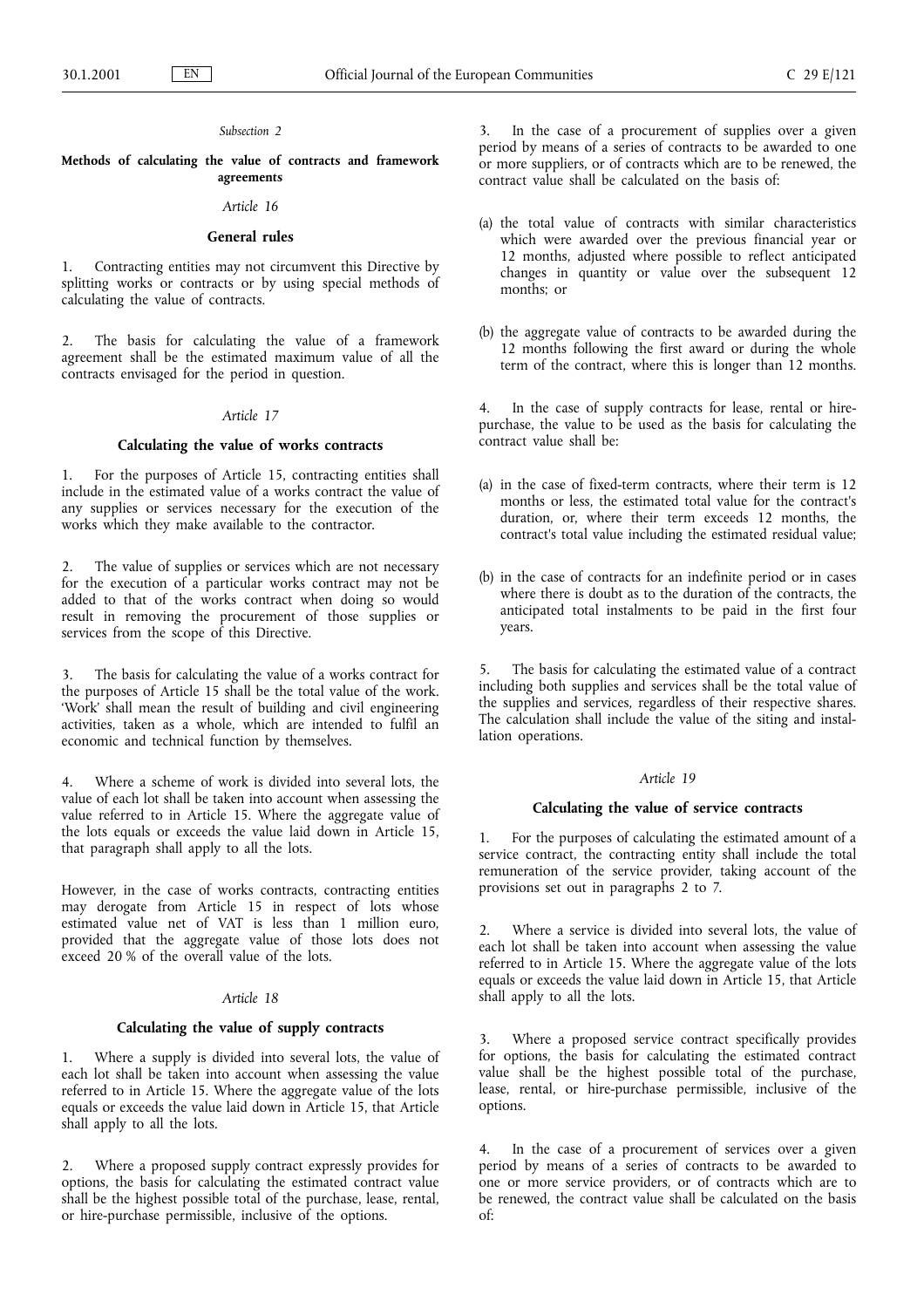- (a) the total value of contracts with similar characteristics which were awarded over the previous financial year or 12 months, adjusted where possible for anticipated changes in quantity or value over the subsequent 12 months; or
- (b) the aggregate value of contracts to be awarded during the 12 months following the first award or during the whole term of the contract, where this is longer than 12 months.

The basis for calculating the estimated value of a contract including both supplies and services shall be the total value of the supplies and services, regardless of their respective shares. The calculation shall include the value of the siting and installation operations.

6. For the purposes of calculating the estimated contract amount of financial services, the following amounts shall be taken into account:

- (a) the premium payable, in the case of insurance services;
- (b) fees, commissions, interest and other modes of remuneration, in the case of banking and other financial services;
- (c) fees or commissions, in the case of contracts involving design tasks.

7. In the case of service contracts which do not indicate a total cost, the value to be used as the basis for calculating the estimated contract value shall be:

- (a) in the case of fixed-term contracts, where their term is 48 months or less, the total contract value for its duration;
- (b) in the case of contracts of indefinite duration or with a term of more than 48 months, the monthly value multiplied by 48.

### Section 2

Contracts which are excluded or are subject to special arrangements

#### Subsection 1

### Exclusions applicable to all contracting entities and to all types of contract

### Article 20

# Contracts awarded for purposes of resale or lease to third parties

1. This Directive shall not apply to contracts awarded for purposes of resale or lease to third parties, provided that the contracting entity enjoys no special or exclusive right to sell or lease the subject of such contracts, and other entities are free to sell or lease it under the same conditions as the contracting entity.

The contracting entities shall notify the Commission at its request of all the categories of products or activities which they regard as excluded under paragraph 1. The Commission may periodically publish, for information purposes, lists of the categories of products and activities which it considers to be covered by this exclusion in the Official Journal of the European Communities. In so doing, the Commission shall respect any sensitive commercial aspects that the contracting entities may point out when forwarding information.

#### Article 21

# Contracts awarded for purposes other than the pursuit of an activity covered or for the pursuit of such an activity in a third country

1. This Directive shall not apply to contracts which the contracting entities award for purposes other than the pursuit of their activities as described in Articles 3 to 6 or for the pursuit of such activities in a third country, in conditions not involving the physical use of a network or geographical area within the Community.

2. The contracting entities shall notify the Commission at its request of any activities which they regard as excluded under paragraph 1. The Commission may periodically publish, for information purposes, lists of the categories of activities which it considers to be covered by this exclusion in the Official Journal of the European Communities. In so doing, the Commission shall respect any sensitive commercial aspects that the contracting entities may point out when forwarding this information.

### Article 22

#### Contracts which are secret or require particular security measures

This Directive shall not apply to contracts when they are declared to be secret by a Member State, when their execution must be accompanied by special security measures in accordance with the laws, regulations or administrative provisions in force in the Member State concerned, or when the protection of the basic security interests of that State so requires.

#### Article 23

### Contracts awarded pursuant to international rules

This Directive shall not apply to contracts governed by different procedural rules and awarded:

(a) pursuant to an international agreement concluded in accordance with the Treaty between a Member State and one or more third countries and relating to supplies, works, services or design contests intended for the joint implementation or exploitation of a project by the signatory States; every agreement shall be communicated to the Commission, which may consult the Advisory Committee for Public Contracts;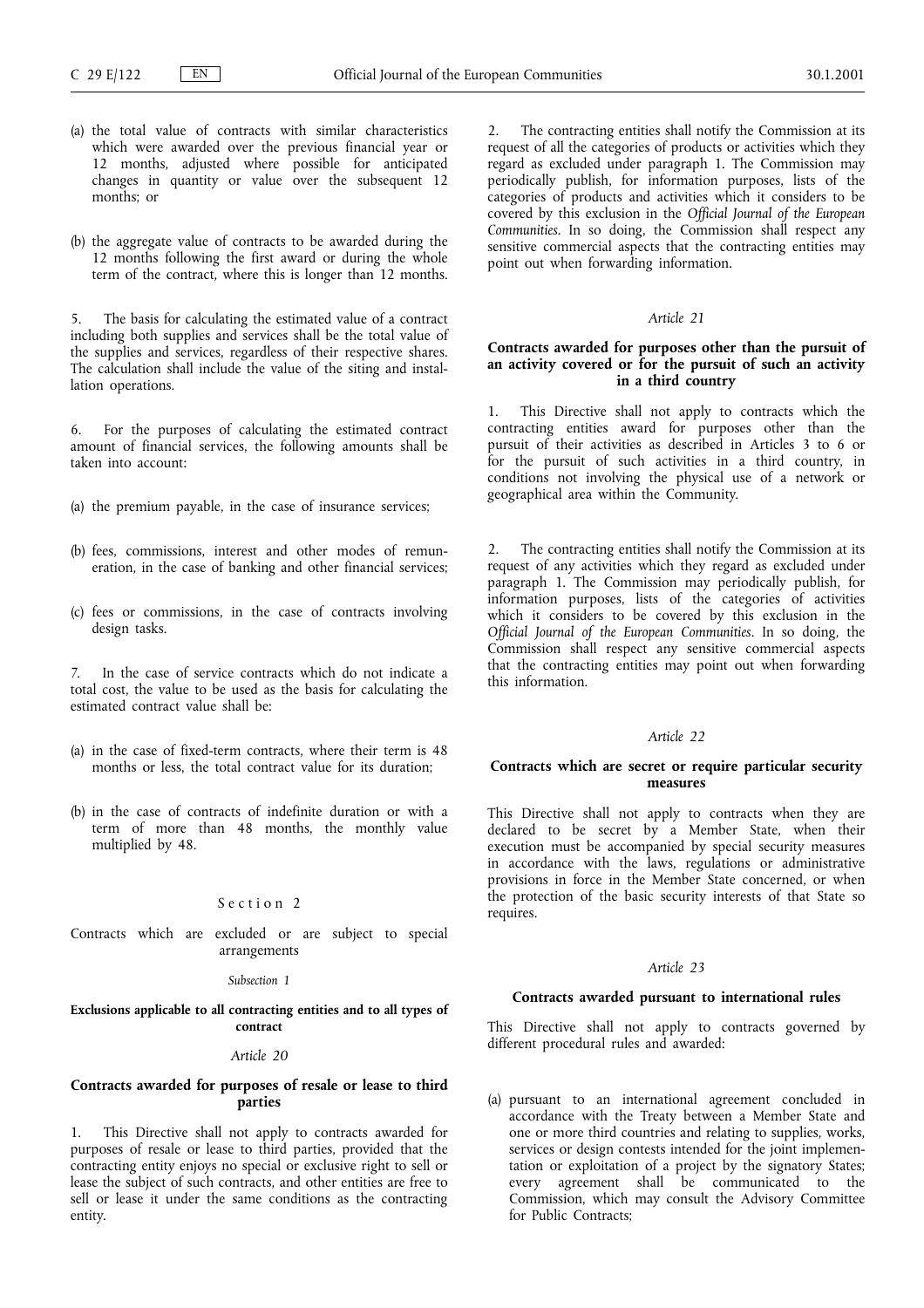- (b) to undertakings in a Member State or a third country pursuant to an international agreement relating to the stationing of troops;
- (c) pursuant to the particular procedure of an international organisation.

### Subsection 2

Exclusions applicable to all contracting entities, but to service contracts only

### Article 24

### Contracts relating to certain services excluded from the scope

This Directive shall not apply to:

- (a) contracts for the acquisition or rental, by whatever financial means, of land, existing buildings or of other immovable property or concerning rights therein; nevertheless, financial service contracts concluded at the same time as, before, or after the contract of acquisition or rental, in whatever form, shall be subject to this Directive;
- (b) contracts for arbitration and conciliation services;
- (c) contracts for the issue, sale, purchase or transfer of securities or other financial instruments:
- (d) employment contracts;
- (e) research and development service contracts other than those where the benefits accrue exclusively to the contracting entity for its use in the conduct of its own affairs, on condition that the service provided is wholly remunerated by the contracting entity.

### Article 25

# Service contracts awarded on the basis of an exclusive right

This Directive shall not apply to service contracts awarded to an entity which is itself a public authority within the meaning of point (a) of Article  $2(1)$  on the basis of an exclusive right which it enjoys pursuant to a published law, regulation or administrative provision which is compatible with the Treaty.

#### Article 26

# Service contracts awarded to an affiliated undertaking or to a contracting entity forming part of a joint venture

- 1. This Directive shall not apply to service contracts which:
- (a) a contracting entity awards to an affiliated undertaking;

(b) are awarded by a joint venture formed by a number of contracting entities for the purpose of carrying on activities within the meaning of Articles 3, 4, 5 or 6 to one of those contracting entities or to an undertaking which is affiliated with one of these contracting entities,

provided that at least 80 % of the average turnover of that undertaking with respect to services arising within the Community for the preceding three years derives from the provision of such services to undertakings with which it is affiliated.

Where more than one undertaking affiliated with the contracting entity provides the same service or similar services, the total turnover in the Community deriving from the provision of services by those undertakings shall be taken into account.

2. For the purposes of this Article, 'affiliated undertaking' means any undertaking the annual accounts of which are consolidated with those of the contracting entity in accordance with the requirements of the Seventh Council Directive  $83/349/EEC$  (1), or, in the case of entities not subject to that Directive, any undertaking over which the contracting entity may exercise, directly or indirectly, a dominant influence within the meaning of point (b) of Article  $2(1)$  or which may exercise a dominant influence over the contracting entity or which, in common with the contracting entity, is subject to the dominant influence of another undertaking by virtue of ownership, financial participation, or the rules which govern it.

3. The contracting entities shall notify to the Commission, at its request, the following information regarding the application of the provisions of paragraph 1:

- (a) the names of the undertakings concerned,
- (b) the nature and value of the service contracts involved,
- (c) such proof as may be deemed necessary by the Commission that the relationship between the undertaking to which the contracts are awarded and the contracting entity complies with the requirements of this Article.

#### Subsection 3

#### Exclusions applicable to certain contracting entities only

### Article 27

# Contracts awarded by certain contracting entities for the purchase of water

1. This Directive shall not apply to contracts which contracting entities engaged in the activity referred to in Annex I award for the purchase of water.

2. The Council shall re-examine the provisions of paragraph 1 when it has before it a report from the Commission together with appropriate proposals.

<sup>(</sup> 1) OJ L 193, 18.7.1983, p. 1. Directive as last amended by Directive 90/605/EEC (OJ L 317, 16.11.1990, p. 60).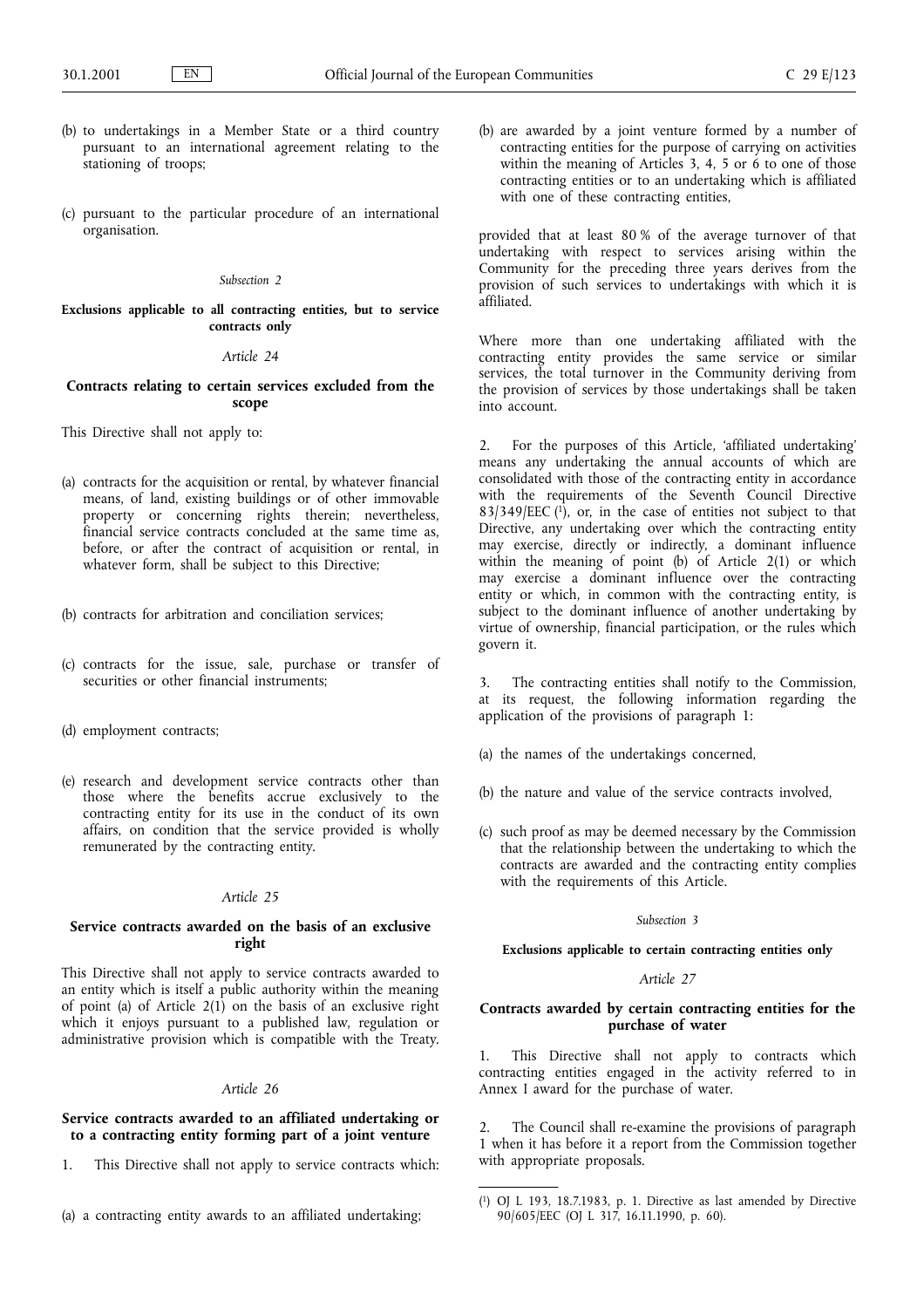### Contracts subject to special arrangements

The Netherlands and the United Kingdom shall ensure, by way of the conditions of authorisation or other appropriate measures, that any entity operating in the sectors mentioned in Decisions 93/676/EEC and 97/367/EC:

- (a) observes the principles of non-discrimination and competitive procurement in respect of the award of supplies, works and service contracts, in particular as regards the information which the entity makes available to economic operators concerning its procurement intentions;
- (b) communicates to the Commission, under the conditions defined in Commission Decision 93/327/EEC (1), information relating to the award of contracts.

#### Article 29

### General mechanism for the exclusion of activities directly exposed to competition

1. Where they are awarded by contracting entities other than public authorities within the meaning of point (a) of Article 2(1) contracts intended to permit the performance of a service mentioned in Articles 3 to 6 shall not be subject to this Directive if, in the Member State in which the activity is to be performed, it is directly exposed to competition on markets to which access is not restricted.

2. For the purposes of paragraph 1, the question of whether an activity is directly exposed to competition shall be decided on the basis of criteria such as the characteristics of the goods or services concerned, the existence of alternative goods or services, prices and the actual or potential presence of more than one supplier of the goods or services in question.

For the purposes of paragraph 1, access to a market shall be deemed not to be restricted if the Member State has implemented and applied the provisions of Community legislation mentioned in Annex X.

4. In order to benefit from an exemption under paragraph 1, a Member State shall ask the Commission to grant an exemption.

That Member State shall, taking account of paragraphs 2 and 3, inform the Commission of all relevant facts, and in particular of any law, regulation, administrative provision or agreement concerning compliance with the conditions set out in paragraph 1.

If an independent authority that is competent in the activity concerned has adopted a position regarding questions relevant to paragraphs 1 and 2, its opinion shall be sent to the Commission.

Where the Commission intends to grant an exemption, it shall adopt its decision in accordance with the procedure under Article 65(2). It shall publish its decision in the Official Journal of the European Communities.

5. For the adoption of a decision under paragraph 4, the Commission shall be allowed a period of six months commencing from a date determined in accordance with the provisions set out in paragraphs 6, 7 and 8. If free access to a given market cannot be presumed on the basis of paragraph 3, a Member State seeking exemption must demonstrate that access to the market in question is free de facto and de jure. If, at the end of this period, the Commission has not adopted a decision as to exemption, paragraph 1 shall be deemed to be applicable.

6. Without prejudice to paragraphs 7 or 8, the period laid down in paragraph 5 shall commence on the first working day following the date on which the request in accordance with paragraph 4 is received by the Commission.

7. If, during the procedure, the Commission finds that the information contained in the request or in the documents annexed thereto is incomplete or inexact, it shall inform the Member State concerned in writing without delay and fix an appropriate time-limit by which the information is to be completed. In that event, the six-month period shall run from the date on which the Commission receives the complete information.

8. If the facts as reported in the request undergo any substantive changes those changes shall be communicated to the Commission without delay. In that event, if the substantive changes are liable to influence significantly its assessment under paragraph 1, the Commission may deem notification to have taken effect on the date on which the changes in question were received. It shall inform the Member State concerned of this without delay in writing.

9. The Commission may also begin the procedure for adoption of an exempting decision at its own initiative.

#### CHAPTER III

### ARRANGEMENTS APPLICABLE TO SERVICE CONTRACTS

# Article 30

# Service contracts listed in Annex XVI A

Contracts which have as their subject-matter services listed in Annex XVI A shall be awarded in accordance with the provisions of Chapters IV to VII.

### Article 31

### Service contracts listed in Annex XVI B

Contracts which have as their subject-matter services listed in Annex XVI B shall be governed only by Articles 34 and 42.

<sup>(</sup> 1) OJ L 129, 27.5.1993, p. 25.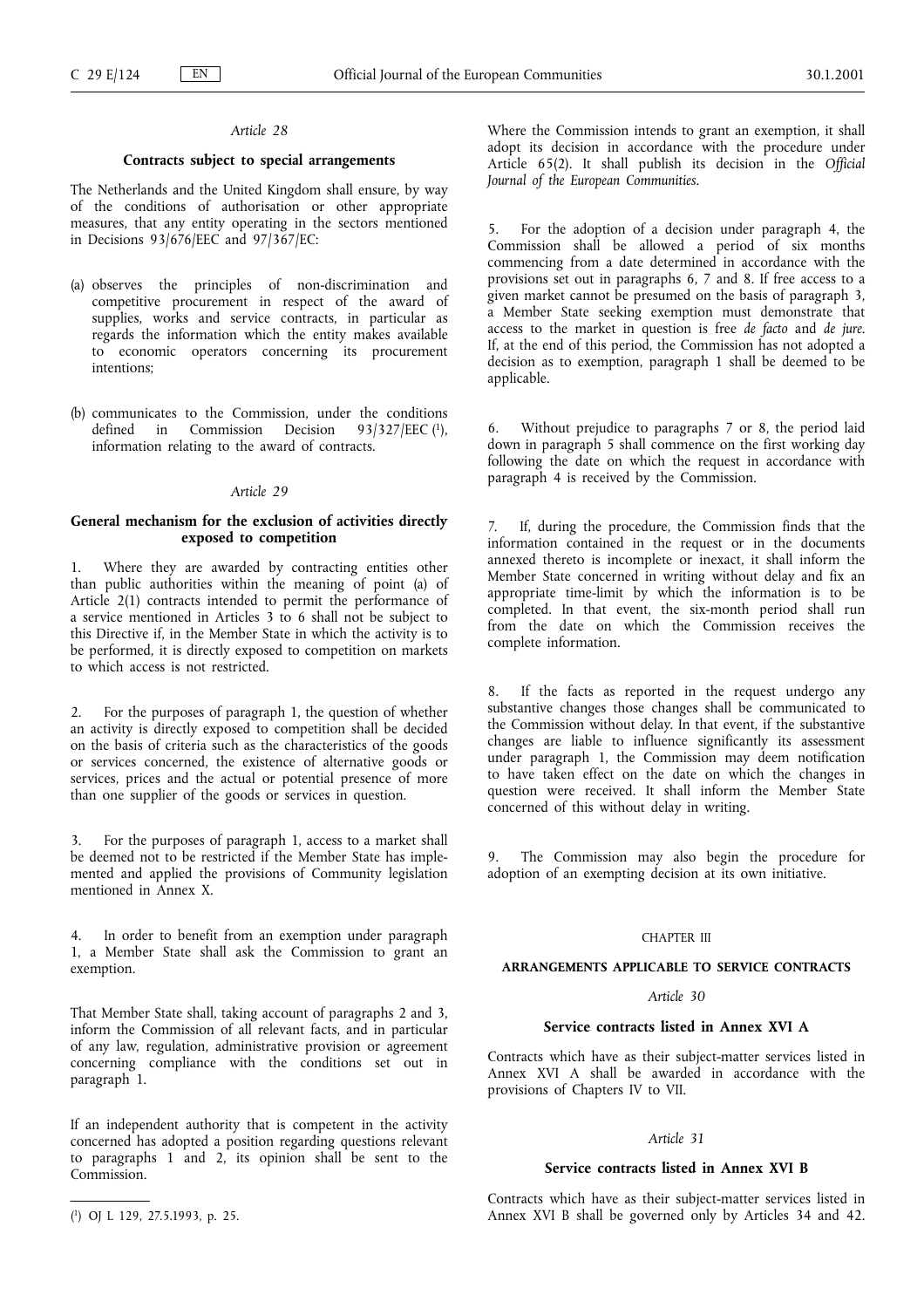### Mixed service contracts listed in Annex XVI A and in Annex XVI B

Contracts which have as their subject-matter services listed both in Annex XVI A and in Annex XVI B shall be awarded in accordance with the provisions of Chapters IV to VII where the value of the services listed in Annex XVI A is greater than the value of the services listed in Annex XVI B. In other cases, contracts shall be awarded in accordance with Articles 34 and 42.

#### CHAPTER IV

### SPECIFIC RULES GOVERNING SPECIFICATIONS AND CONTRACT DOCUMENTS

# Article 33

### General provisions

For each contract, contracting entities shall draw up a set of specifications, clarifying and supplementing the information contained in the notices used as a means of calling for competition in accordance with Article 41. In this context, they shall introduce only technical specifications in accordance with Article 34; if they accept variants, the provisions set out in Article 36 shall be applicable.

Contracting entities may require information on the subject of sub-contracting in accordance with Article 37 or may stipulate conditions concerning obligations relating to employment protection provisions and working conditions in accordance with Article 38.

They may also require particular conditions concerning performance of the contract, provided that the conditions are compatible with applicable Community law.

#### Article 34

### Technical specifications

1. The technical specifications as defined in point 1 of Annex XX shall be set out in the contract documents, such as the contract notices, the set of specifications or the supplementary documents.

2. The technical specifications shall afford equal access to tenderers and shall not have the effect of creating unjustified obstacles to the opening of public procurement to competition.

3. Technical specifications shall be formulated by reference to European standards, European technical approvals, common technical specifications, international standards or, when these do not exist, national standards or national technical approvals, as defined in Annex XX, provided that the reference is accompanied by the words 'or equivalent' or to any other technical reference produced by European standardisation bodies.

They may also be formulated in terms of performance or functional requirements. They shall, however, be sufficiently precise to allow tenderers to determine the subject matter of the contract and to allow contracting entities to award the contract.

4. Where, in the case of works contracts, there are no European standards, European technical approvals or common technical specifications, and where it is impossible to formulate the specifications in terms of performance or functional requirements, the technical specifications may be defined by reference to national technical specifications relating to the design, method of calculation and execution of works, and use of products. Such reference shall be accompanied by the words 'or equivalent'.

5. Where a contracting entity makes use of the possibility of referring to the specifications mentioned in the first subparagraph of paragraph 3, it cannot, however, reject a tender on the grounds that the products and services tendered for do not comply with a national standard transposing a European standard, with a European technical approval, a common technical specification, an international standard, or a national standard, a national technical specification or a national technical approval, where the tenderer can show in his offer, by any appropriate means, that the solutions he proposes satisfy in an equivalent manner the requirements defined by the technical specifications.

A technical dossier of the manufacturer or a test report from a third-party body shall constitute an 'appropriate means'.

6. Where a contracting entity uses the possibility laid down in the second subparagraph of paragraph 3 to prescribe in terms of performance, it may not reject a tender for products and services which comply with a national standard transposing a European standard, with a European technical approval, a common technical specification or an international standard, if these standards and approvals address the same functional and performance requirements and are appropriate.

The tenderer must demonstrate in his tender, by any appropriate means, such as a technical dossier or a third party's test report, that the product or service fulfilling the standard meets the functional and performance requirements of the contracting entity.

7. Technical specifications shall not refer to a specific make or source, or to a particular process, or to a trade mark, patent, type or a specific origin or production. Such reference shall be permitted on an exceptional basis, where a sufficiently precise and intelligible description of the subject matter of the contract is not possible in terms of paragraphs 3 and 4; such reference shall be accompanied by the words 'or equivalent'.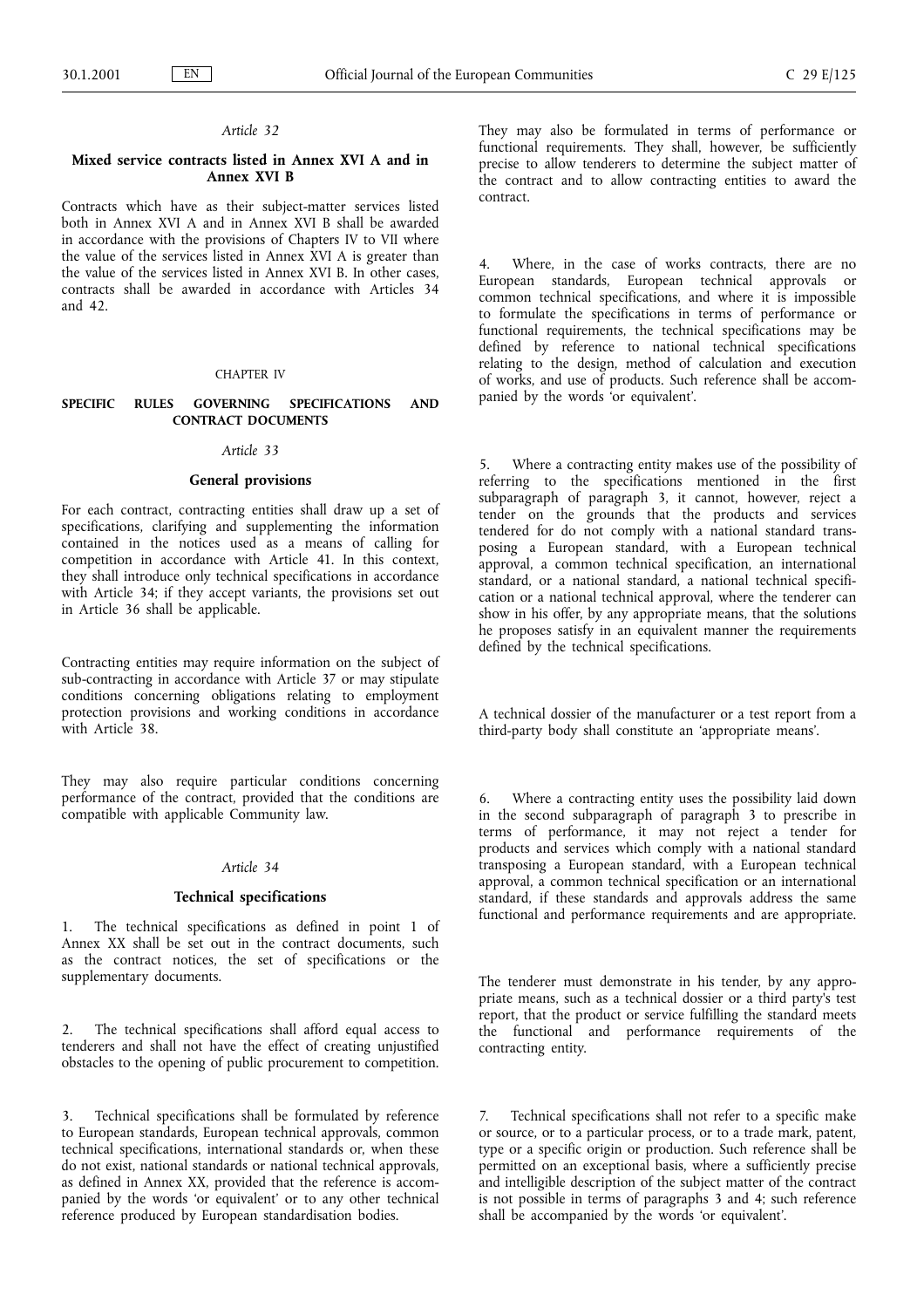### Communication of technical specifications

Contracting entities shall make available on request to economic operators interested in obtaining a contract, and who so request, the technical specifications regularly referred to in their supply, works or service contracts, or the technical specifications which they intend to apply to contracts covered by periodic information notices within the meaning of Article 40(1).

2. Where the technical specifications are based on documents available to interested economic operators, the inclusion of a reference to those documents shall be sufficient.

# Article 36

#### Variants

1. Where the criterion for the award of the contract is that of the most economically advantageous tender, contracting entities may take account of variants which are submitted by a tenderer and meet the minimum performance levels or requirements specified by the contracting entities.

Contracting entities shall state in the specifications the minimum conditions to be met by the variants and the specific requirements for their presentation. Where variants are not permitted, they shall so indicate in the specifications.

2. Article 34 shall apply to variants.

3. In the procedures for awarding supply contracts, contracting entities which have admitted variants pursuant to paragraph 1 may not reject a variant on the sole ground that it would, if successful, lead to a service contract rather than a supply contract within the meaning of this Directive.

In procurement procedures for service contracts, contracting entities which have admitted variants pursuant to paragraph 1 may not reject a variant on the sole ground that it would, if successful, lead to a supply contract rather than a service contract within the meaning of this Directive.

### Article 37

### Subcontracting

In the specifications, the contracting entity may ask the tenderer to indicate in his tender any share of the contract which he may intend to subcontract to third parties and any designated sub-contractors. This indication shall be without prejudice to the question of the principal economic operator's liability.

#### Article 38

### Obligations relating to employment protection provisions and working conditions

1. The contracting entity may state in the specifications, or may be obliged by a Member State so to do, the authority or authorities from which a tenderer may obtain the relevant information on the obligations relating to the employment protection provisions and working conditions which are in force in the Member State, region or locality in which the works or services are to be executed or provided and which are to be applicable to the works carried out or the services provided on site during performance of the contract.

2. A contracting entity which supplies the information referred to in paragraph 1 shall request the tenderers or those participating in the contract procedure to indicate that they have taken account, when drawing up their tender, of the obligations relating to safety at work and working conditions which are in force in the place where the work or the service is to be carried out or provided.

The first subparagraph shall be without prejudice to the application of Article 55 concerning the examination of abnormally low tenders.

#### CHAPTER V

### **PROCEDURES**

### Article 39

### Use of open, restricted and negotiated procedures

1. When awarding supply, works or service contracts, contracting entities shall apply procedures which accord with the provisions of this Directive.

2. Contracting entities may choose any of the procedures described in Article 1(8), provided that, subject to paragraph 3, a call for competition has been made in accordance with Article 41.

3. Contracting entities may use a procedure without prior call for competition in the following cases:

- (a) in the absence of tenders, or of suitable tenders, in response to a procedure with a prior call for competition, provided that the original contract conditions have not been substantially changed;
- (b) where a contract is purely for the purpose of research, experiment, study or development, and not for the purpose of securing a profit or of recovering research and development costs, and in so far as the award of such contract does not prejudice the competitive award of subsequent contracts which do seek, in particular, those ends;
- (c) when, for special technical or artistic reasons, or for reasons connected with the protection of exclusive rights, the performance of the contract can be entrusted only to a particular economic operator;
- (d) when in so far as is strictly necessary, for reasons of extreme urgency brought about by events unforeseeable by the contracting entities, the time-limits laid down for open and restricted procedures cannot be adhered to;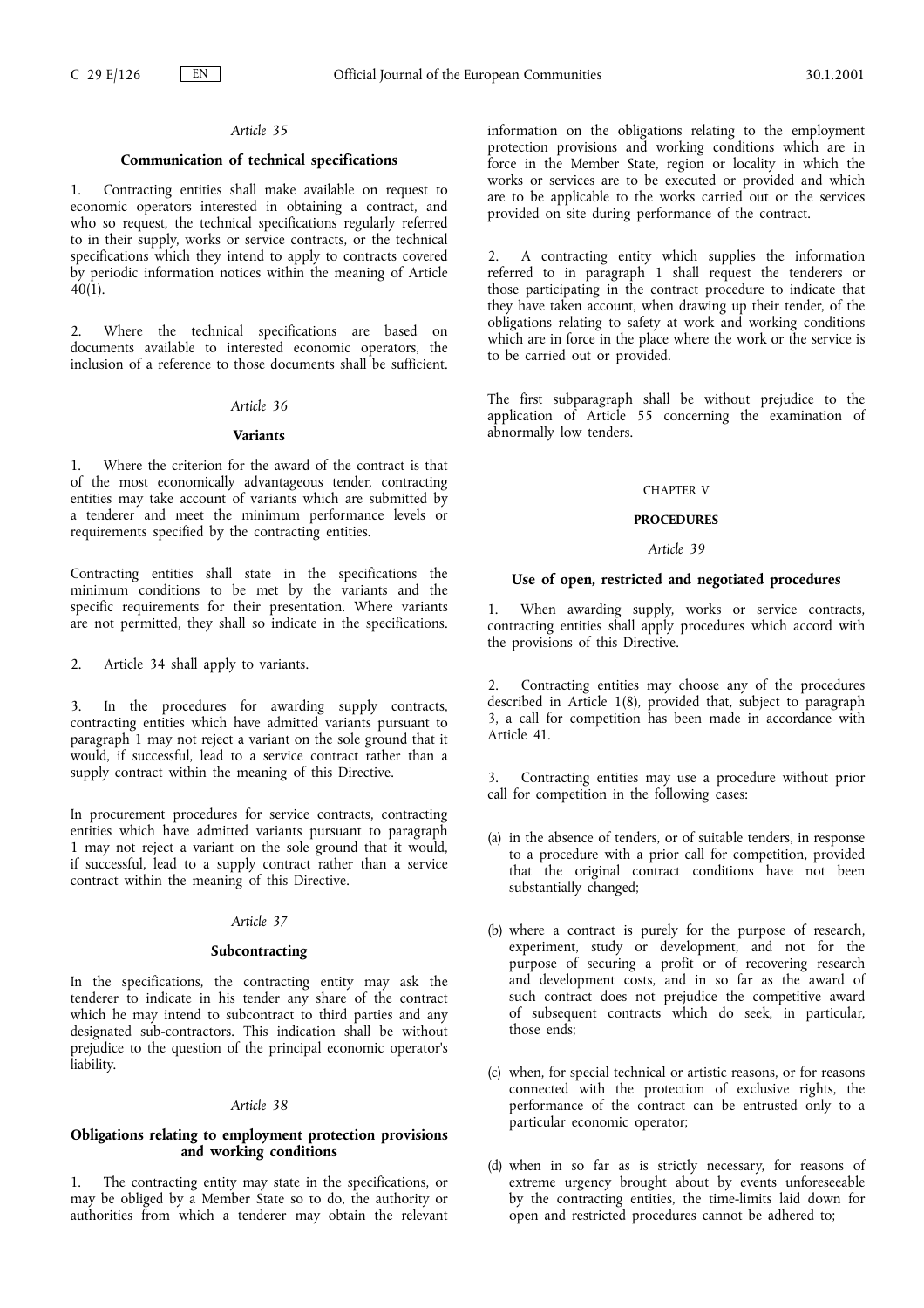- (e) in the case of supply contracts for additional deliveries by the original supplier which are intended either as a partial replacement of normal supplies or installations or as the extension of existing supplies or installations, where a change of supplier would oblige the contracting entity to acquire material having different technical characteristics which would result in incompatibility or disproportionate technical difficulties in operation and maintenance;
- (f) for additional works or services not included in the project initially awarded or in the contract first concluded but which have, through unforeseen circumstances, become necessary to the performance of the contract, on condition that the award is made to the contractor or service provider executing the original contract:
	- when such additional works or services cannot be technically or economically separated from the main contract without great inconvenience to the contracting entities; or
	- when such additional works or services, although separable from the performance of the original contract, are strictly necessary to its later stages;
- (g) in the case of works contracts, for new works consisting in the repetition of similar works assigned to the contractor to which the same contracting entities awarded an earlier contract, provided that such works conform to a basic project for which a first contract was awarded after a call for competition: as soon as the first project is put up for tender, notice must be given that this procedure may be adopted and the total estimated cost of subsequent works shall be taken into consideration by the contracting entities when they apply the provisions of Articles 15 and 16 to 19;
- (h) for supplies quoted and purchased on a commodity market;
- (i) for contracts to be awarded on the basis of a framework agreement, provided that the condition referred to in Article 13(2) is fulfilled;
- (j) for bargain purchases, where it is possible to procure supplies by taking advantage of a particularly advantageous opportunity available for a very short time at a price considerably lower than normal market prices;
- (k) for purchases of supplies under particularly advantageous conditions from either a supplier definitively winding up his business or the receivers or liquidators of a bankruptcy, an arrangement with creditors or a similar procedure under national laws or regulations;

(l) when the service contract concerned is part of the follow-up to a design contest organised in accordance with the provisions of this Directive and must, in accordance with the relevant rules, be awarded to the winner or to one of the winners of that contest: in this latter case, all the winners shall be invited to participate in the negotiations.

### CHAPTER VI

### RULES ON PUBLICATION AND TRANSPARENCY

Section 1

# Publication of notices

Article 40

### Periodic indicative notices and notices on the existence of a system of qualification

1. Contracting entities shall make known, at least once a year, by means of a periodic indicative notice:

- (a) in the case of supply contracts, the total of the contracts, for each product area, whose estimated value, taking into account the provisions of Article 18, is equal to or greater than EUR 750 000, and which they intend to award over the following 12 months;
- (b) in the case of works contracts, the essential characteristics of the works contracts which the contracting entities intend to award over the 12 coming months, whose estimated value is equal to or greater than EUR 5 300 000;
- (c) in the case of service contracts, the estimated total value of the service contracts in each of the categories of services listed in Annex XVI A which they intend to award over the following 12 months, where such estimated total value, taking into account the provisions of Article 19, is equal to or greater than EUR  $750000$ .

2. The notice shall be drawn up in accordance with Annex XIV.

3. Contracting entities may, in particular, publish periodic indicative notices relating to major projects without repeating information previously included in a periodic indicative notice, provided that it is clearly pointed out that these notices are additional ones.

4. Where contracting entities choose to set up a qualification system in accordance with Article 52, the system shall be the subject of a notice drawn up in accordance with the standardised model in Annex XIII, indicating the purpose of the qualification system and how to have access to the rules concerning its operation. Where the system is of a duration greater than three years, the notice shall be published annually. Where the system is of a shorter duration, an initial notice shall suffice.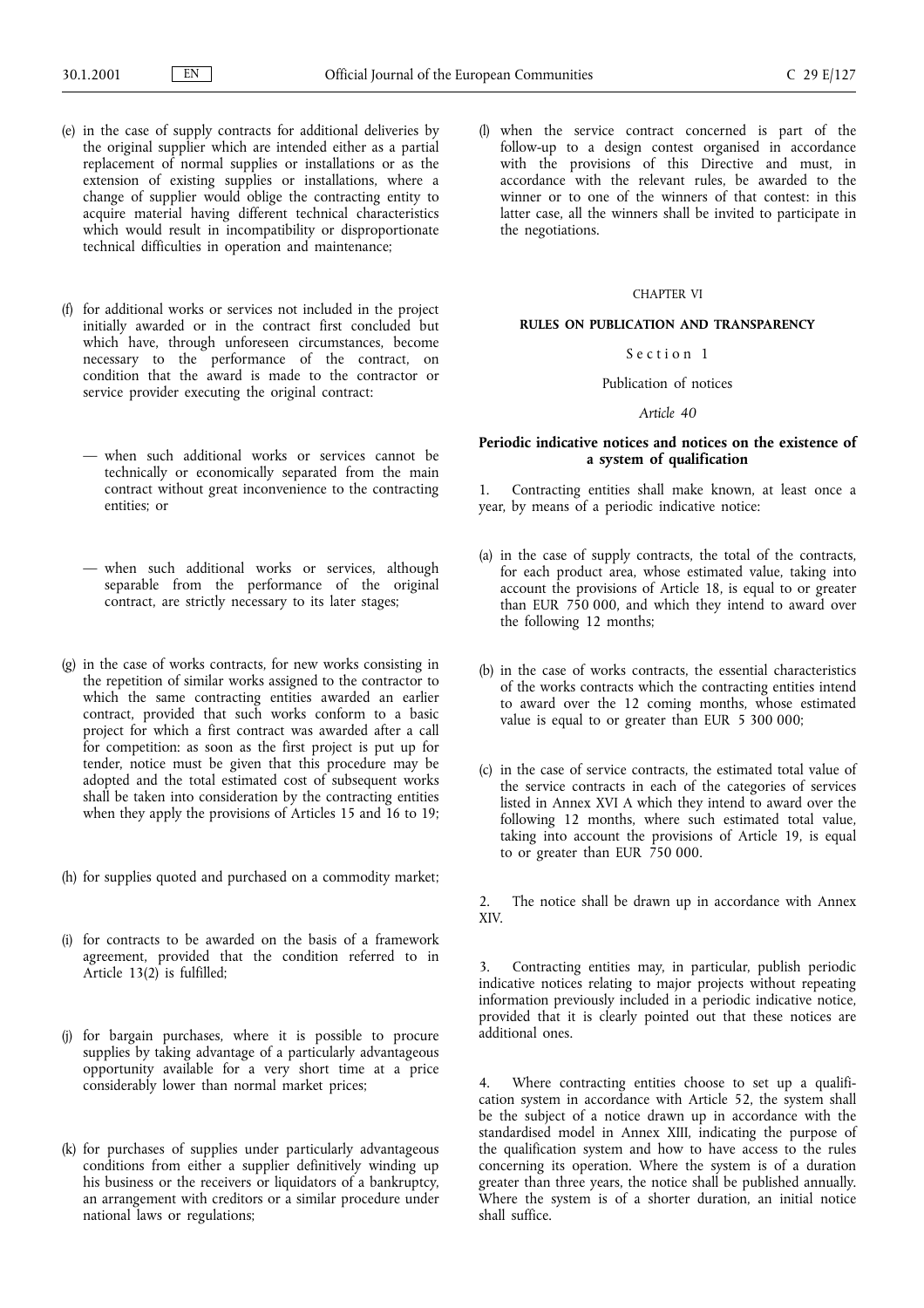# Notices used as a means of calling for competition

In the case of supply, works or service contracts, the call for competition may be made:

- (a) by means of a periodic indicative notice drawn up in accordance with Annex XIV; or
- (b) by means of a notice on the existence of a qualification system drawn up in accordance with Annex XIII; or
- (c) by means of a notice drawn up in accordance with Annex XII, A, B or C.

When a call for competition is made by means of a periodic indicative notice, the notice shall:

- (a) refer specifically to the supplies, works or services which will be the subject of the contract to be awarded;
- (b) indicate that the contract will be awarded by restricted or negotiated procedure without further publication of a notice of a call for competition and invite interested economic operators to express their interest in writing; and
- (c) have been published in accordance with Annex XIX not more than 12 months prior to the date on which the invitation referred to in Article 46(3) is sent.

Moreover, the contracting entity shall meet the deadlines laid down in Article 44.

# Article 42

### Contract award notices

1. Contracting entities which have awarded a contract shall communicate to the Commission, within two months of the award of the contract and under conditions to be laid down by the Commission in accordance with the procedure referred to in Article 65(2), the results of the award procedure by means of a notice drawn up in accordance with Annex XV.

2. The information supplied in accordance with Annex XV and intended for publication shall be published in accordance with Annex XIX. In this connection, the Commission shall respect any sensitive commercial aspects which the contracting entities may point out when forwarding this information, concerning the number of tenders received, the identity of economic operators, or prices.

Where contracting entities award a research-and-development  $(R & D')$  service contract by way of a procedure without a call for competition in accordance with point (b) of Article 39(3), they may limit the information to be provided in accordance with Annex XV concerning the nature and quantity of the services provided, to the reference 'research and development services'.

Where contracting entities award an R & D contract which cannot be awarded by way of a procedure without a call for competition in accordance with point (b) of Article 39(3), they may, on grounds of commercial confidentiality, limit the information to be provided in accordance with Annex XV concerning the nature and quantity of the services supplied.

In such cases, contracting entities shall ensure that any information published under this point is no less detailed than that contained in the notice of the call for competition published in accordance with Article 41(1).

If they use a qualification system, contracting entities shall ensure in such cases that such information is no less detailed than the category referred to in the list of qualified service providers drawn up in accordance with Article 52(4).

In the case of contracts awarded for services listed in Annex XVI B, the contracting entities shall indicate in the notice whether they agree to publication.

5. Information provided in accordance with Annex XV and marked as not being intended for publication shall be published only in simplified form and in accordance with Annex XIX for statistical purposes.

# Article 43

# Form and manner of publication of notices

1. The notices referred to in Articles 40, 41 and 42 shall be published in accordance with Annex XIX.

They shall be drawn up in accordance with the standardised model notices adopted by the Commission in accordance with the procedure set out in Article 65(2) and shall contain at least the information specified in Annexes XII, XIII, XIV and XV.

The text in the original language alone shall be authentic.

2. Notices drawn up and transmitted by electronic means in accordance with Annex XIX shall be published not later than five days after they are sent, in accordance with the technical specifications for publication given in Annex XIX.

Notices which are not transmitted by electronic means in accordance with the technical specifications for publication given in Annex XIX shall be published not later than 12 days after they are sent.

In exceptional cases, the notices referred to in Article  $41(1)(c)$ shall be published within five days in response to a request by the contracting entity, provided that the notice has been sent by fax or electronic means.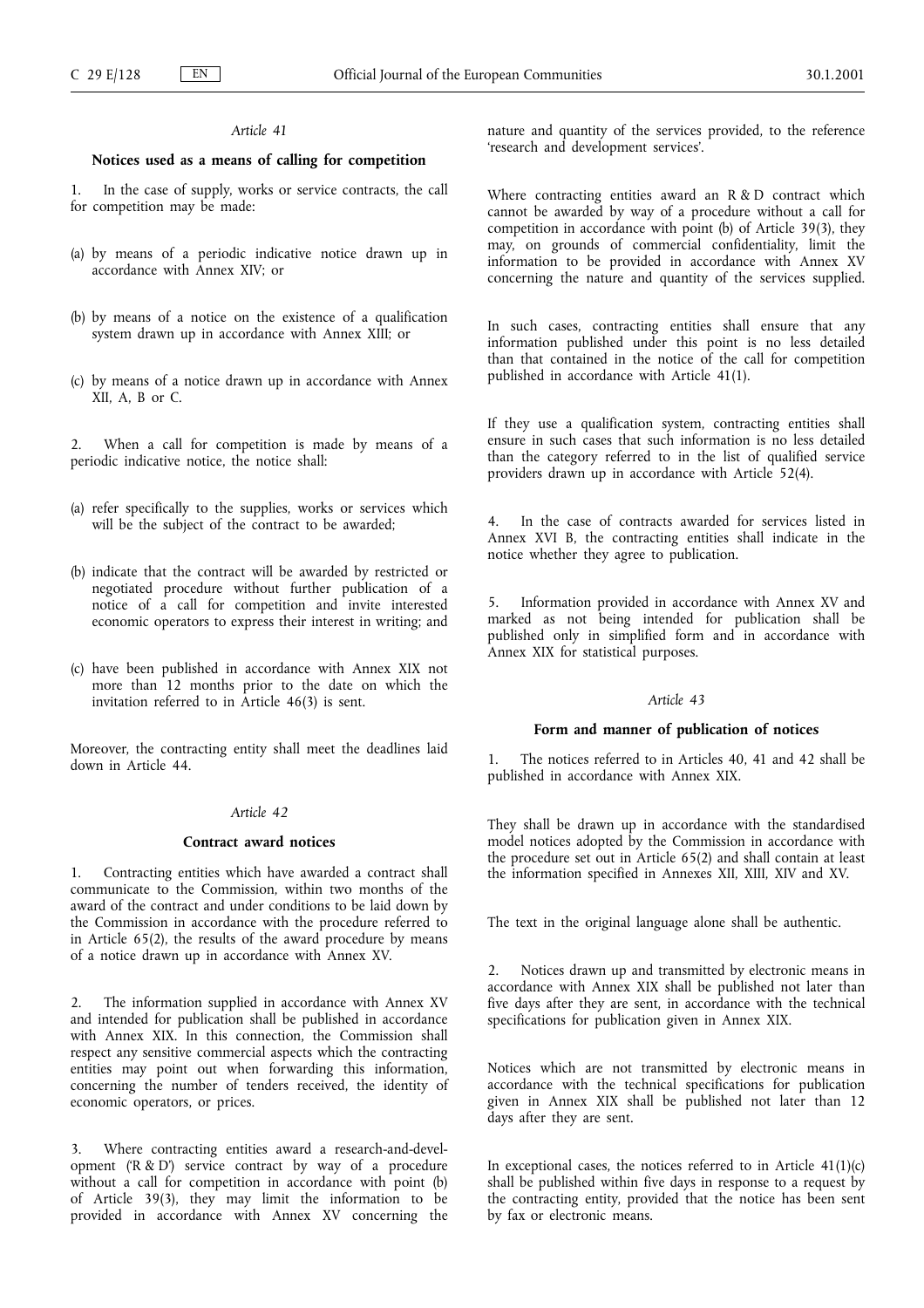3. Notices and their contents shall not be made public before the date on which they are sent for publication in accordance with Annex XIX. Such publication shall not contain information other than information contained in the notices sent in accordance with Annex XIX.

4. The costs of publishing notices in accordance with Annex XIX shall be borne by Community.

5. Contracting entities may publish in accordance with Annex XIX contract notices which are not subject to the publication requirement laid down in this Section.

6. Contracting entities shall be able to prove the date of dispatch of notices.

### Section 2

### Time-limits

# Article 44

# Requests to participate and receipt of tenders

1. All time-limits for the receipt of tenders and requests to participate fixed by the contracting entities shall be sufficiently long to give the candidates reasonable time to draw up and submit their tenders. When fixing these time-limits, entities shall take particular account of the complexity of the contract and the time required for drawing-up tenders.

2. In the case of open procedures, the minimum time-limit for receipt of tenders shall be 52 days from the date on which the contract notice was sent.

3. In restricted procedures and in negotiated procedures with a prior call for competition, the following arrangements shall apply:

- (a) the time-limit for the receipt of requests to participate, in response to a notice published under point (c) Article 41(1), or in response to an invitation by the contracting entities under Article 46(3), shall, as a general rule, be fixed at no less than 37 days from the date on which the notice or invitation was sent and may in no case be less than 22 days if the notice is sent for publication by means other than electronic means or fax, and at 15 days if the notice is sent by such means;
- (b) the time-limit for receipt of tenders may be set by mutual agreement between the contracting entity and the selected candidates, provided that all candidates have the same time to prepare and submit their tenders;
- (c) where it is not possible to reach agreement on the time-limit for receipt of tenders, the contracting entity shall fix a time-limit which shall, as a general rule, be at least 24 days and which shall in no case be less than 10 days from the date of the invitation to tender.

If the contracting entities have published a periodic indicative notice as referred to in Article 40(1) in accordance with Annex XIX, the minimum time-limit for receipt of tenders in open procedures shall, as a general rule, not be less than 36 days, but shall in no case be less than 22 days from the date on which the notice was sent.

These shortened time-limits are permitted, provided that the periodic indicative notice has included all the information required by Annex XIV, where the notice was used as a means of calling for competition; and that it has been sent for publication between no less than 52 days and no more than 12 months before the date on which the contract notice referred to in point (c) of Article 41(1) was sent in accordance with Annex XIX.

5. Where notices are drawn up and transmitted by electronic means in accordance with Annex XIX, the time-limits for receipt of requests to participate in restricted and negotiated procedures, and for receipt of tenders in open procedures, may be shortened by seven days.

6. Except in the case of a time-limit set by mutual agreement in accordance with point (b) of paragraph 3, timelimits for receipt of tenders in open, restricted and negotiated procedures may be further reduced by five days where the contracting entity offers free direct access to the entire contract documents and any supporting documents by electronic means as from the date on which the notice used as a means of calling for competition is sent, in accordance with Annex XIX.

7. In open procedures, the cumulative effect of the reductions provided for in paragraphs 4, 5 and 6 may in no case result in a time-limit for receipt of tenders of less than 15 days from the date on which the contract notice was sent.

However, if the contract notice is not sent by fax or electronic means, the cumulative effect of the reductions provided for in paragraphs 4, 5 and 6 may in no case result in a time-limit for receipt of tenders in an open procedure of less than 22 days from the date on which the contract notice was sent.

8. The cumulative effect of the reductions provided for in paragraphs 4, 5 and 6 may in no case result in a time-limit for receipt of requests to participate, in response to a notice published under point  $(c)$  of Article 41(1), or in response to an invitation by the contracting entities under Article 46(3), of less than 15 days from the date on which the contract notice or invitation was sent.

In restricted and negotiated procedures, the cumulative effect of the reductions provided for in paragraphs 4, 5 and 6 may in no case, except that of a time-limit set by mutual agreement in accordance with point (b) of paragraph  $\overline{3}$ , result in a time-limit for the receipt of tenders of less than 10 days from the date of the invitation to tender.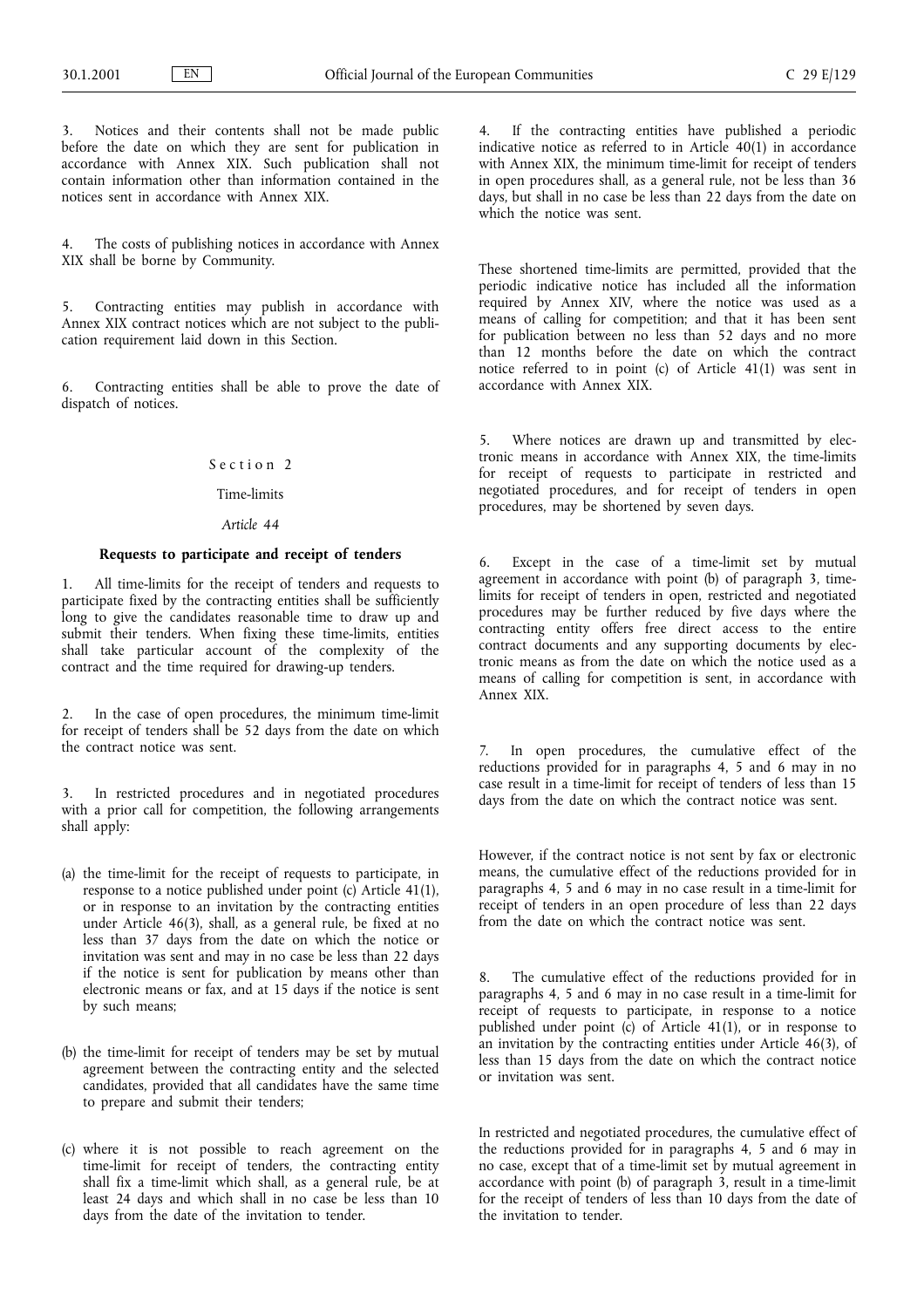If, for whatever reason, the contract documents and the supporting documents or additional information, although requested in good time, have not been supplied within the time-limits set in Article 45, or where tenders can be made only after a visit to the site or after on-the-spot inspection of the documents supporting the contract documents, the timelimits for receipt of tenders shall be extended accordingly, except in the case of a time-limit set by mutual agreement in accordance with point (b) of paragraph  $3$ , in such a way that the time-limits shall not apply until all the economic operators concerned have taken note of all the information needed for the preparation of a tender.

10. A summary table of the time-limits laid down in this Article is given in Annex XXI.

## Article 45

### Set of specifications and additional information

1. Where contracting entities do not give free and direct access to the specifications, in their entirety, and to any supporting documents, by electronic means in accordance with Annex XIX, and where, in restricted or negotiated procedures involving a call for competition, the invitation to tender is not accompanied by such documents, the specifications and supporting documents shall be sent to economic operators within six days of receipt of the request, provided that the request was made in good time before the deadline for submission of bids.

Provided that it has been requested in good time, additional information relating to the specifications shall be supplied by the contracting entities not later than six days before the final date fixed for receipt of tenders.

# Article 46

# Mode of transmission of requests to participate and rules governing invitations to tender

Requests to participate in procurement procedures may be made by electronic means, by letter or by fax.

If they are made by fax, the contracting entities may require that they be confirmed by letter or by electronic means before the end of the period laid down in Article 44.

2. Contracting authorities shall simultaneously and in writing invite the selected candidates to submit their tenders. The invitation to these candidates shall indicate how they may access the set of specifications and supporting documents made directly available by electronic means in accordance with Annex XIX. If such access is not provided, the invitation shall be accompanied by one copy of the specifications and supporting documents.

In addition, the invitation shall include at least the following:

(a) where appropriate, the time-limit for requesting additional documents, as well as the amount and terms of payment of any sum to be paid for such documents;

- (b) the final date for receipt of tenders, the address to which they shall be sent, and the language or languages in which they shall be drawn up;
- (c) a reference to any published contract notice;
- (d) an indication of any documents to be attached;
- (e) the criteria for the award of the contract, and their relative weighting where this is not indicated in the contract notice;
- (f) any other specific condition for taking part in the tendering procedure.

3. When a call for competition is made by means of a periodic indicative notice, contracting entities shall subsequently invite all candidates to confirm their interest on the basis of detailed information on the contract concerned before beginning the selection of tenderers or participants in negotiations.

This invitation shall include at least the following information:

- (a) nature and quantity, including all options concerning complementary contracts and, if possible, the estimated time available for exercising these options; for renewable contracts, the nature and quantity and, if possible, the estimated publication dates of future notices of competition for works, supplies or services to be put out to tender;
- (b) type of procedure: restricted or negotiated;
- (c) where appropriate, the date on which the delivery of supplies or the execution of works or services is to commence or terminate;
- (d) the address and closing date for the submission of requests for tender documents and the language or languages in which they are to be drawn up;
- (e) the address of the entity which is to award the contract and supply the information necessary for obtaining the specifications and other documents;
- (f) economic and technical conditions, financial guarantees and information required from economic operators;
- (g) the amount and payment procedures for any sum payable for obtaining the documentation on the procurement procedure;
- (h) form of the contract which is the subject of the invitation to tender: purchase, lease, hire or hire-purchase, or any combination of these; and
- (i) the award criteria and their weighting where this is not indicated in the indicative notice.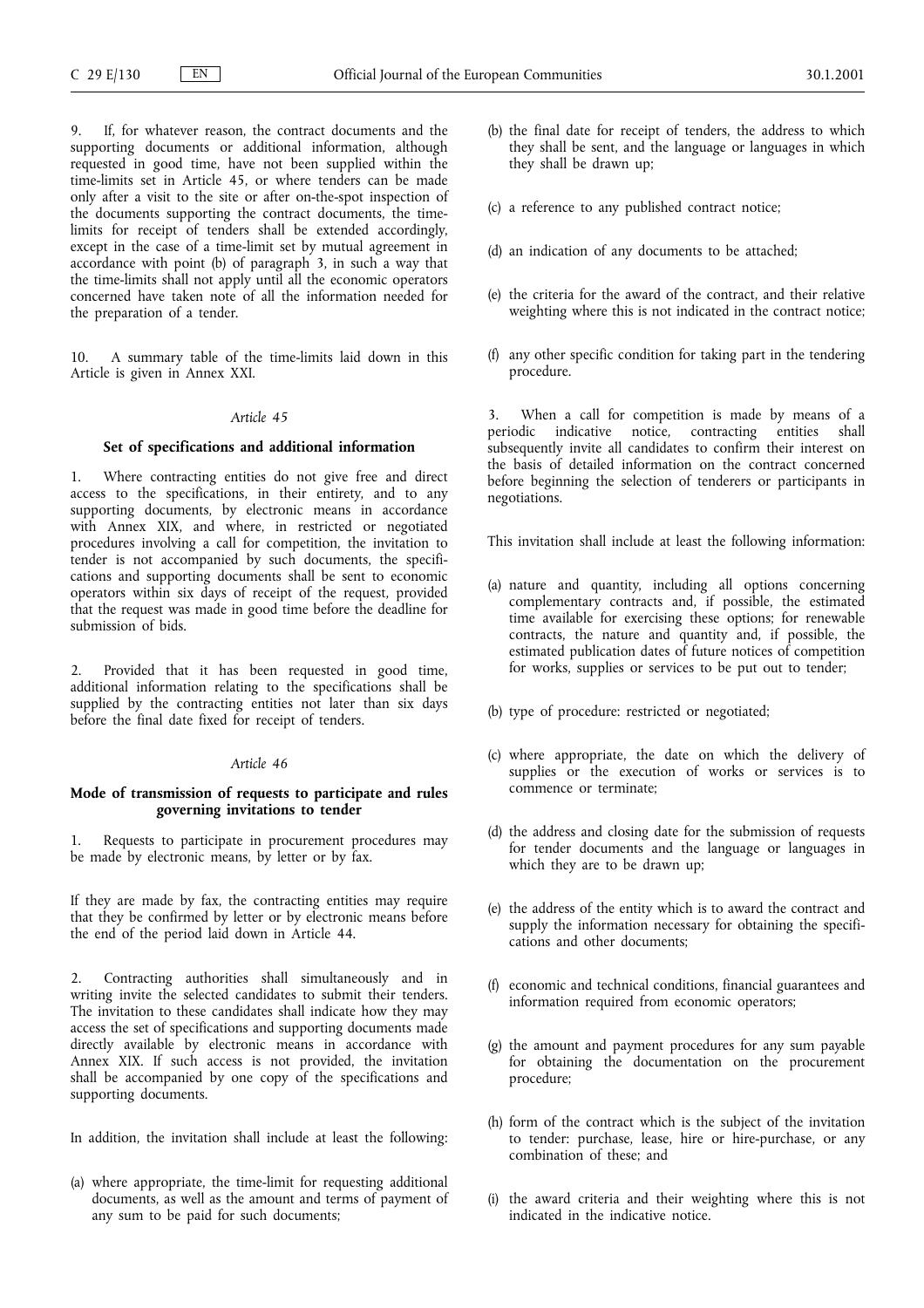# Section 3

### Communication and information

#### Article 47

# Means of communication

1. All communication and information exchange mentioned in this Part may be performed by letter, fax or electronic means, at the option of the contracting entity.

European Parliament and Council Directives 99/93/EC and . . ./. . ./EC of . . . [on certain legal aspects of information society serices, and in particular electronic commerce in the internal market] shall apply to the transmission of information by electronic means.

2. Communication and information exchange shall be carried out in such a way as to ensure:

- (a) that the integrity of data and the confidentiality of tenders and of all information supplied by economic operators are preserved;
- (b) that the contracting entities only examine the content of tenders after the time-limit set for submitting these has expired.

3. In the case of tenders transmitted by electronic means, tenderers shall undertake that all documents, certificates and declarations that may be required under Articles 51(2), 52 and 53 will be submitted at the latest on the day before tenders are opened.

4. Whatever means is chosen for the transmission of tenders, it shall not have the effect of hampering the proper functioning of the internal market.

#### Article 48

# Information to applicants for qualification, candidates and tenderers

1. Contracting entities shall, as soon as possible, inform the economic operators involved of decisions reached concerning the award of the contract, and shall do so in writing if requested.

2. Contracting entities shall, as soon as possible after receipt of a written request, inform any unsuccessful candidate or tenderer of the reasons for the rejection of his application or his tender, and shall inform any tenderer who has made an admissible tender, of the characteristics and relative advantages of the tender selected, as well as the name of the successful tenderer.

However, contracting entities may decide that certain information on the contract award, referred to in the first subparagraph, is to be withheld where release of such information would impede the application of the law or would otherwise be contrary to the public interest or would prejudice the legitimate commercial interests of public or private economic operators, including those of the economic operator to whom the contract has been awarded, or might prejudice fair competition between economic operators.

Contracting entities who establish and operate a system of qualification shall inform applicants of their decision as to qualification within a reasonable period. If the decision will take longer than six months from the presentation of an application, the contracting entity shall inform the applicant, within two months of the application, of the reasons justifying the longer period and of the date by which his application will be accepted or refused.

4. Applicants whose qualification is refused shall be informed of this decision and the reasons for refusal. The reasons must be based on the criteria for qualification referred to in Article 52(2).

5. Contracting entities who establish and operate a system of qualification may bring the qualification of an economic operator to an end only for reasons based on the criteria referred to in Article 52(2). The intention to bring qualification to an end must be notified in writing to the economic operator beforehand, together with the reason or reasons justifying the proposed action.

#### Article 49

# Information to be stored concerning awards

1. Contracting entities shall keep appropriate information on each contract which shall be sufficient to permit them at a later date to justify decisions taken in connection with:

- (a) the qualification and selection of economic operators and award of contracts;
- (b) the use of procedures without a prior call for competition by virtue of Article 39(3);
- (c) the non-application of Chapters III to VI of this Title by virtue of the derogations provided for in Chapter II of Title I and in Chapter II of this Title.

2. The information shall be kept for at least four years from the date of award of the contract so that the contracting entity will be able, during that period, to provide the necessary information to the Commission if the latter so requests.

# CHAPTER VII

#### CONDUCT OF THE PROCEDURE

### Article 50

#### General

1. Contracts shall be awarded on the basis of the award criteria laid down in Section 2, taking into account Article 36 concerning variants, after the suitability of the economic operators has been verified on the basis of the rules and criteria established in accordance with Article 53, taking into account Article 51 concerning mutual recognition.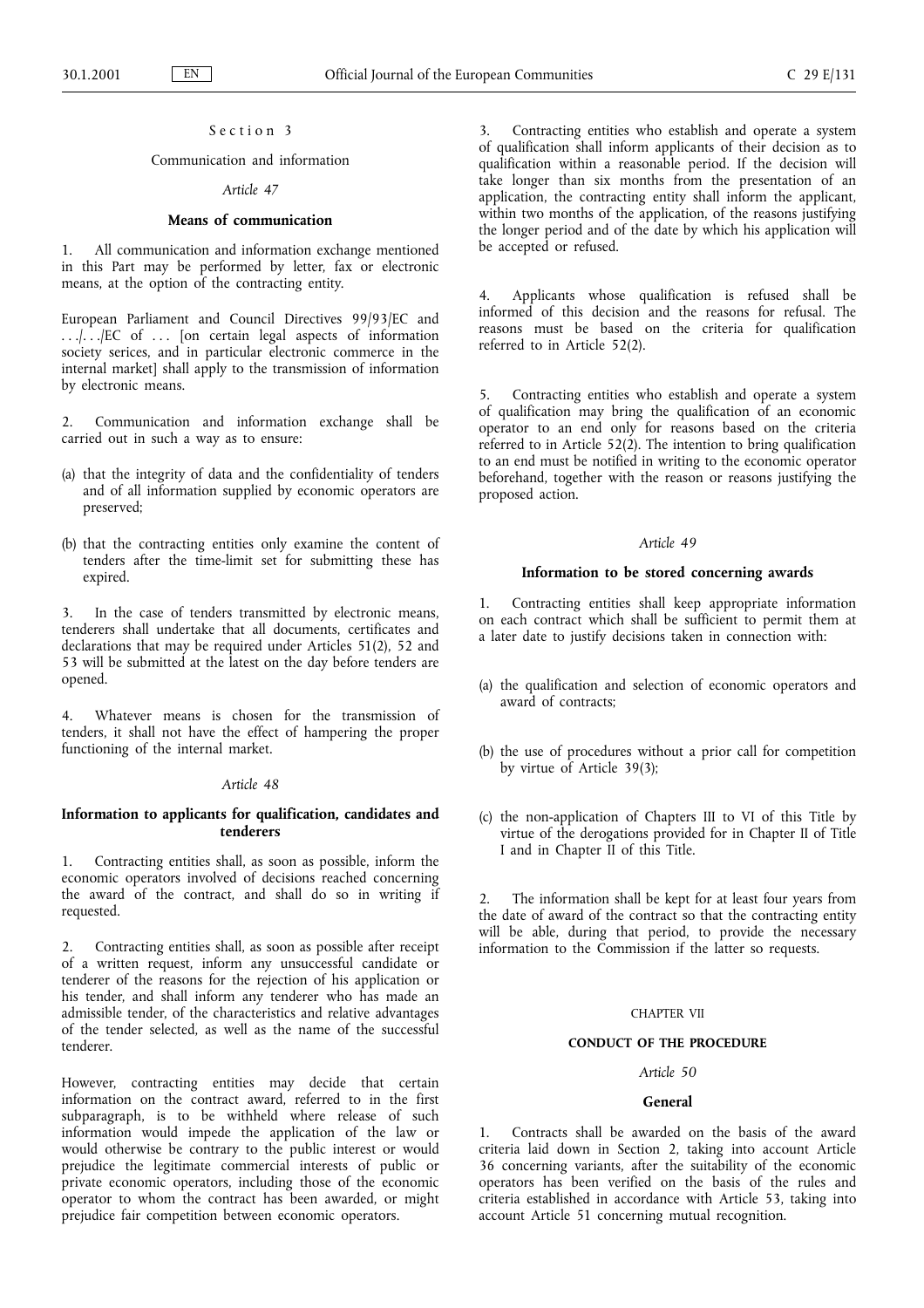When a call for competition is made by means of a notice on the existence of a qualification system provided for in Section 1, the specific contracts which are the subject of the call for competition shall be awarded on the basis of the award criteria laid down in Section 2, taking into account Article 36 concerning variants, after verification, on the basis of the rules and criteria established in accordance with Article 53, of the suitability of qualified economic operators in accordance with the provisions set out in Article  $52$  on qualification systems, taking into account Article 51 concerning mutual recognition.

### Section 1

#### Qualification and qualitative selection

#### Article 51

### Mutual recognition concerning administrative, technical or financial conditions, and certificates, tests and evidence

1. When choosing participants for a restricted or negotiated procedure, contracting entities shall not, when taking their decision on qualification or when updating the criteria and rules for qualification:

- (a) impose administrative, technical or financial conditions on certain economic operators which would not have been imposed on others;
- (b) require tests or evidence, which would duplicate objective evidence already available.

2. Where contacting entities request production of certificates produced by independent bodies, certifying that the economic operator satisfies certain quality guarantee standards they shall refer to quality assurance systems based on the series of European standards on the subject and certified by bodies meeting European standards of certification.

Contracting entities shall recognise certificates of bodies established in other Member States. They shall also accept other evidence of equivalent quality guarantees produced by economic operators, where the latter do not have access to these certificates or have no opportunity of producing them within the prescribed period.

# Article 52

### Qualification systems

1. Contracting entities which so wish may establish and operate a system of qualification of economic operators.

Entities which establish or operate a system of qualification shall ensure that economic operators are at all times able to request qualification.

The system under paragraph 1 may involve different qualification stages.

It shall be operated on the basis of objective criteria and rules to be established by the contracting entity.

Where those criteria and rules include technical specifications, the provisions of Article 34 shall apply. The criteria and rules may be updated as required.

The criteria and rules for qualification referred to in paragraph 2 shall be made available to economic operators on request. The updating of these criteria and rules shall be communicated to the interested economic operators. Where a contracting entity considers that the qualification system of certain other entities or bodies meets its requirements, it shall communicate to interested economic operators the names of such other entities or bodies.

4. A written record of qualified economic operators shall be kept; it may be divided into categories according to the type of contract for which the qualification is valid.

5. When a call for competition is made by means of a notice on the existence of a qualification system, tenderers in a restricted procedure or participants in a negotiated procedure shall be selected from the qualified candidates in accordance with such a system.

### Article 53

### Criteria for qualitative selection

1. Contracting entities which establish selection criteria in an open procedure shall do so in accordance with objective rules and criteria which are available to economic operators.

2. Contracting entities which select candidates for restricted or negotiated procedures shall do so according to objective criteria and rules which they have laid down and which are available to interested economic operators.

3. In restricted or negotiated procedures, the criteria may be based on the objective need of the contracting entity to reduce the number of candidates to a level which is justified by the need to balance the particular characteristics of the procurement procedure with the resources required to conduct it. The number of candidates selected shall, however, take account of the need to ensure adequate competition.

The criteria set out in paragraphs 1 and 2 may include the exclusion criteria listed in Article 46 of Directive . . ./. . ./EC [on the coordination of procedures for the award of public supply contracts, public service contracts and public works contracts].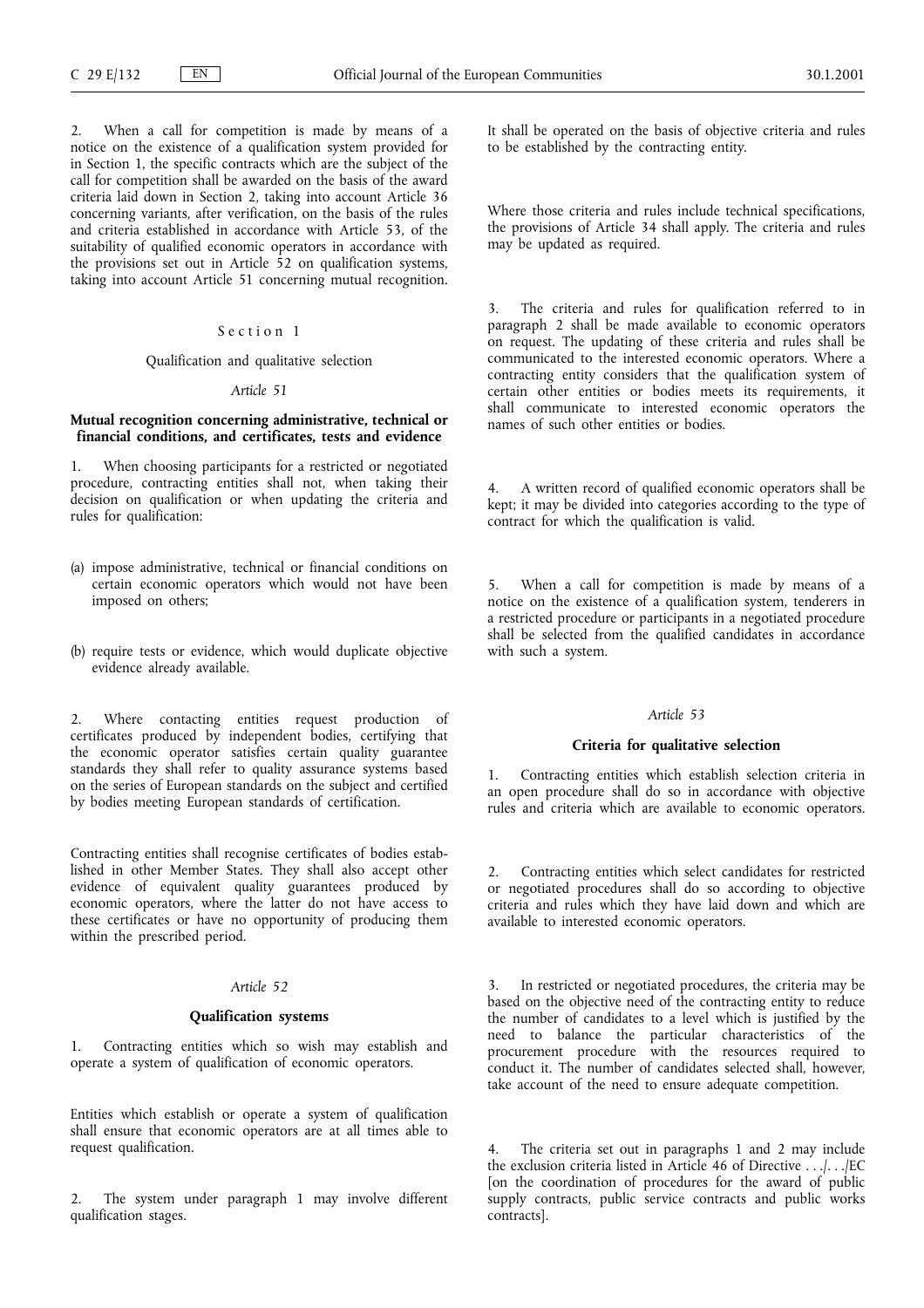# Awards

# Article 54

# Contract award criteria

1. Without prejudice to national laws, regulations or administrative provisions on the remuneration of certain services, the criteria on which the contracting entities shall base the award of contracts shall be:

- (a) where the contract is awarded on the basis of the most economically advantageous tender for the contracting entities, involving various criteria directly linked to the subject-matter of the contract in question, such as delivery or completion date, running costs, cost-effectiveness, quality, aesthetic and functional characteristics, environmental characteristics, technical merit, after-sales service and technical assistance, commitments with regard to spare parts, security of supply, and price; or
- (b) the lowest price only.

2. In the case referred to in point (a) of paragraph 1, the contracting entity shall specify the relative weighting which it gives to each of the criteria chosen to determine the most economically advantageous tender.

This weighting may be expressed as a range within which the value of each criterion is stated.

3. Where the means of calling for competition is a notice as referred to in point (a) of Article  $41(1)$ , the relative weighting shall be specified as follows:

- (a) in the contract notice or in the contract documents in the case of open procedures;
- (b) in the notice in the case of restricted and negotiated procedures.

In the case of point (b), the weighting may, exceptionally and in duly justified cases, be stated in the contract documents or in the invitation to tender.

Where, in restricted or negotiated procedures, the means of calling for competition is a notice on the existence of a system of qualification, the relative weighting shall be specified as follows:

- (a) in the notice used as a means of calling for competition, if the weighting is known at the time of sending the notice for publication;
- (b) otherwise, in the contract documents or the invitation to tender.

Where, in restricted or negotiated procedures, the means of calling for competition is a periodic indicative notice, the relative weighting shall be specified as follows:

(a) in the notice used as a means of calling for competition, if the weighting is known at the time of sending the notice for publication;

(b) otherwise, in the invitation to confirm the interest referred to in Article 46(3) or, at the latest, in the contract documents or in the invitation to tender.

### Article 55

### Abnormally low tenders

If, for a given contract, tenders appear abnormally low in relation to the service to be provided, the contracting entity shall, before it may reject those tenders, request in writing an explanation of the constituent elements of the tender which it considers relevant and, after hearing the interested party, shall verify those constituent elements, taking account of the explanations received. It may set a reasonable period within which to reply.

The contracting entity shall take into consideration explanations which are justified on objective grounds relating to the economics of the construction or production method, or the technical solutions chosen, or the exceptionally favourable conditions available to the tenderer for the execution of the contract, or the originality of the product or the work proposed by the tenderer.

Contracting entities may reject tenders which are abnormally low owing to the receipt of State aid only if they have consulted the tenderer and if the tenderer has been unable to show, within a reasonable period set by the contracting entity, that the aid in question has been notified to the Commission pursuant to Article 88(3) of the Treaty and has received the Commission's approval. Contracting entities which reject a tender in those circumstances shall inform the Commission that they have done so.

#### Section 3

Tenders comprising products originating in third countries and relations with those countries

### Article 56

### Tenders comprising products originating in third countries

1. This Article shall apply to tenders covering products originating in third countries with which the Community has not concluded, whether multilaterally or bilaterally, an agreement ensuring comparable and effective access for Community undertakings to the markets of those third countries. It shall be without prejudice to the obligations of the Community or its Member States in respect of third countries.

2. Any tender made for the award of a supply contract may be rejected where the proportion of the products originating in third countries, as determined in accordance with Council Regulation (EEC) No  $2913/92$  (1), exceeds 50 % of the total value of the products constituting the tender. For the purposes of this Article, software used in telecommunications network equipment shall be regarded as products.

Section<sub>2</sub>

<sup>(</sup> 1) OJ L 302, 19.10.1992, p. 1; Regulation as last amended by European Parliament and Council Regulation (EC) No 955/1999 (OJ L 119, 7.5.1999, p. 1).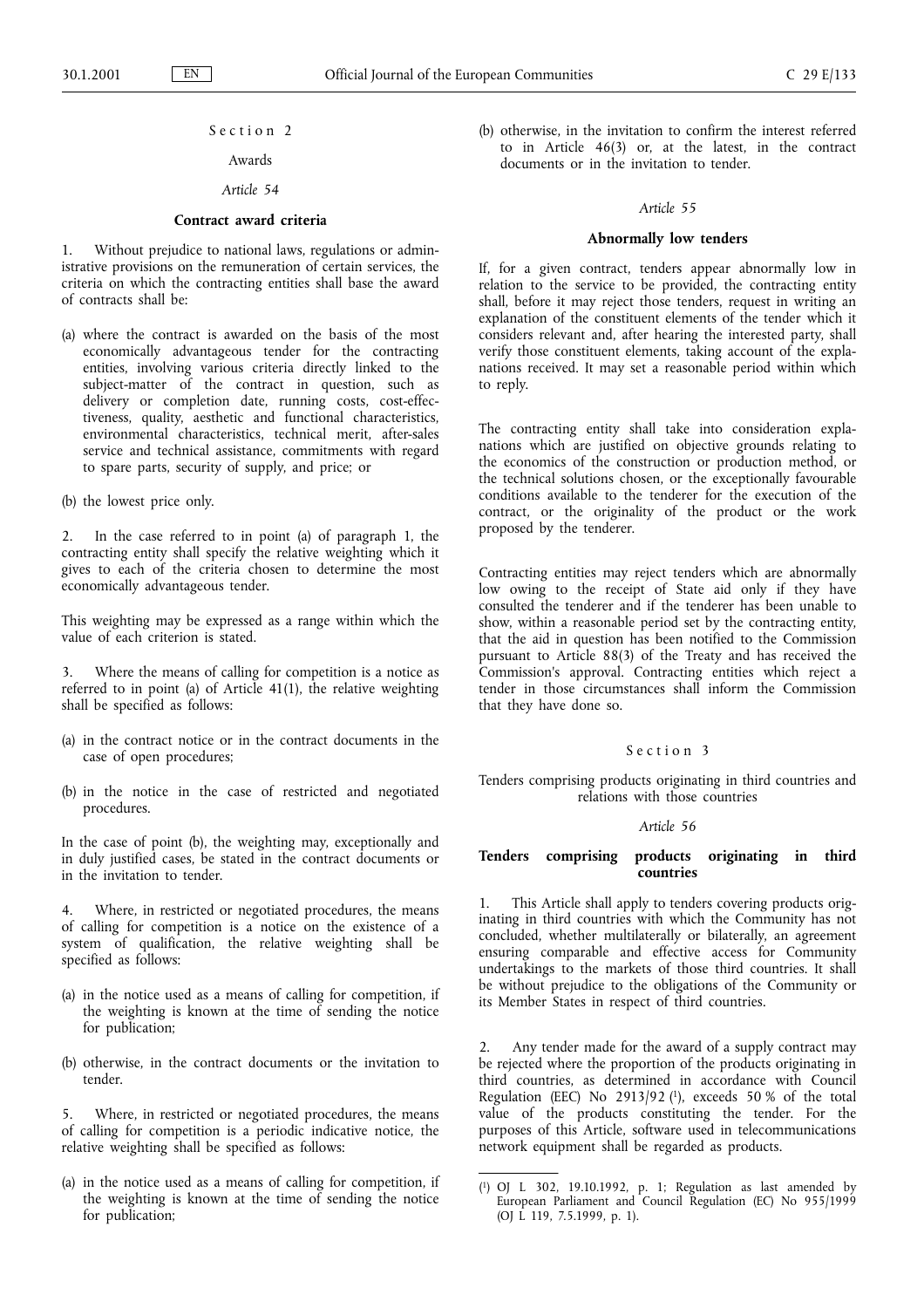Subject to the second subparagraph, where two or more tenders are equivalent in the light of the award criteria defined in Article 54, preference shall be given to those tenders which may not be rejected pursuant to paragraph 2. The prices of those tenders shall be considered equivalent for the purposes of this Article, if the price difference does not exceed  $3\%$ .

However, a tender shall not be preferred to another pursuant to the first subparagraph where its acceptance would oblige the contracting entity to acquire equipment having technical characteristics different from those of existing equipment, resulting in incompatibility, technical difficulties in operation and maintenance, or disproportionate costs.

4. For the purposes of this Article, those third countries to which the benefit of the provisions of this Directive has been extended by a Council decision in accordance with paragraph 1 shall not be taken into account for determining the proportion, referred to in paragraph 2, of products originating in third countries.

5. The Commission shall submit an annual report to the Council, commencing in the second half of the first year following the entry into force of this Directive, on progress made in multilateral or bilateral negotiations regarding access for Community undertakings to the markets of third countries in the fields covered by this Directive, on any result which such negotiations may have achieved, and on the implementation in practice of all the agreements which have been concluded.

The Council, acting by a qualified majority on a proposal from the Commission, may amend the provisions of this Article in the light of such developments.

#### Article 57

### Relations with third countries as regards service contracts

Member States shall inform the Commission of any general difficulties encountered, in law or in fact, by their undertakings in securing the award of service contracts in third countries.

2. The Commission shall report to the Council before 31 December 1994, and periodically thereafter, on the opening-up of service contracts in third countries and on progress in negotiations with these countries on this subject, particularly within the framework of the WTO.

3. The Commission shall endeavour, by approaching the third country concerned, to remedy any situation whereby it finds, on the basis either of the reports referred to in paragraph 2 or of other information, that, in the context of the award of service contracts, a third country:

(a) does not grant Community undertakings effective access comparable to that granted by the Community to undertakings from that country; or

- (b) does not grant Community undertakings national treatment or the same competitive opportunities as are available to national undertakings; or
- (c) grants undertakings from other third countries more favourable treatment than Community undertakings.

In the circumstances referred to in paragraph 3, the Commission may at any time propose that the Council decide to suspend or restrict, over a period to be laid down in the decision, the award of service contracts to:

- (a) undertakings governed by the law of the third country in question;
- (b) undertakings affiliated to the undertakings specified in point (a) and having their registered office in the Community but having no direct and effective link with the economy of a Member State;
- (c) undertakings submitting tenders which have as their subject-matter services originating in the third country in question.

The Council shall act, by qualified majority, as soon as possible.

The Commission may propose these measures on its own initiative or at the request of a Member State.

This Article shall be without prejudice to the obligations of the Community in relation to third countries.

# TITLE III

### SPECIFIC RULES APPLICABLE TO DESIGN CONTESTS

# Article 58

# General

1. The rules for the organisation of a design contest shall be in conformity with paragraph 2 of this Article and with Articles 59,  $61$ , 62 and  $63$  and shall be made available to those interested in participating in the contest.

The admission of participants to design contests shall not be limited:

- (a) reference to the territory or part of the territory of a Member State;
- (b) on the grounds that, under the law of the Member State in which the contest is organised, they would have been required to be either natural or legal persons.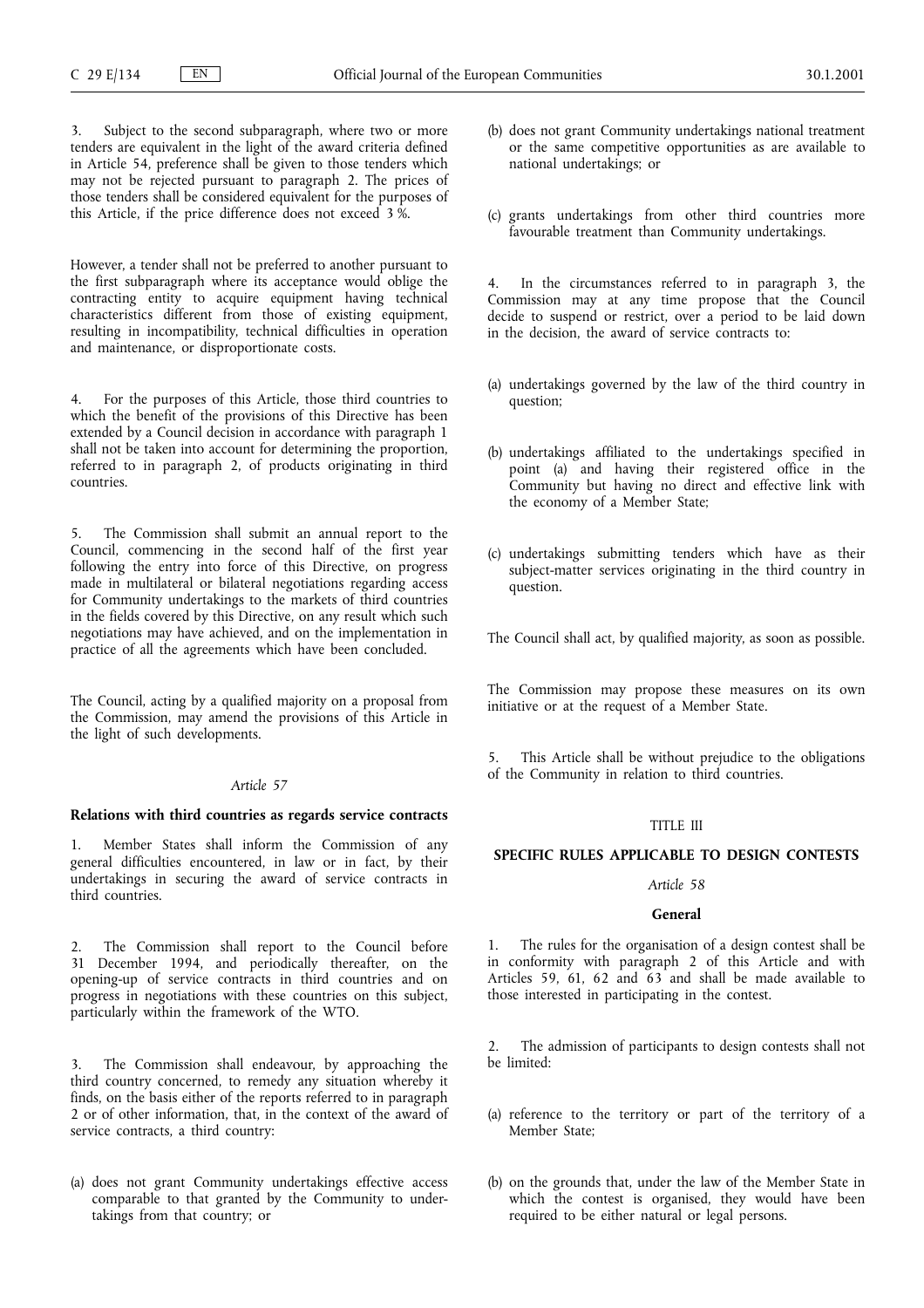# **Thresholds**

1. This Title shall apply to design contests organised as part of a procuremenet procedure for services whose estimated value, net of VAT, is equal to or greater than EUR 400 000.

This Title shall apply to all design contests where the total amount of contest prizes and payments to participants is equal to or greater than EUR  $400\,000$ .

### Article 60

#### Excluded design contests

1. This Directive shall not apply to design contests which the contracting entities organise for purposes other than the pursuit of their activities as described in Articles 3 to 6 or for the pursuit of such activities in a third country, in conditions not involving the physical use of a network or geographical area within the Community.

2. Contracting entities shall notify the Commission at its request of any activities which they regard as excluded under paragraph 1. The Commission may, for information purposes, periodically publish lists of the categories of activities which it considers to be covered by this exclusion, in the Official Journal of the European Communities. In so doing, the Commission shall respect any sensitive commercial aspects the contracting entities may point out when forwarding this information.

This Directive shall not apply to contests governed by different procedural rules and organised:

- (a) pursuant to an international agreement concluded in accordance with the Treaty between a Member State and one or more third countries and covering supplies, works, services or design contests intended for the joint implementation or exploitation of a project by the signatory States; every agreement shall be communicated to the Commission, which may consult the Advisory Committee for Public Contracts;
- (b) pursuant to an international agreement relating to the stationing of troops and involving undertakings in a Member State or a third country;
- (c) pursuant to the particular procedure of an international organisation.

4. This Directive shall not apply to design contests organised for the pursuit, in the Member State concerned, of an activity in respect of which a decision establishing the applicability of Article 29(1) has been taken or concerning which that Article is deemed to be applicable in accordance with paragraph 5 thereof.

### Article 61

# Rules on advertising and transparency

The call for competition shall be made by means of a notice drawn up in accordance with the standard form adopted by the Commission in accordance with the procedure in Article 65(2).

This notice shall contain at least the information indicated in Annex XVII and shall be published in accordance with Annex XIX.

Only the text in the original language shall be authentic.

2. Contracting entities which have organised a design contest shall communicate the results to the Commission, within two months of the closure of the design contest and under conditions to be laid down by the Commission in accordance with the procedure referred to in Article 65(2), by means of a notice.

This notice shall be drawn up in accordance with the standard form adopted by the Commission in accordance with the procedure in Article 65(2) and shall contain at least the information indicated in Annex XVIII.

3. The information supplied in accordance with Annex XVIII shall be published in accordance with Annex XIX. Contracting entities shall not, however, be obliged to publish sensitive commercial information.

4. Notices drawn up and transmitted by electronic means in accordance with Annex XIX shall be published not later than five days after they are sent, in accordance with the technical specifications for publication given in Annex XIX.

Notices which are not transmitted by electronic means in accordance with the technical specifications for publication given in Annex XIX shall be published not later than 12 days after they are sent.

5. The notices and their contents shall not be made public before the date on which they are sent for publication in accordance with Annex XIX. Such publication shall not contain information other than that contained in the notices sent in accordance with Annex XIX.

The costs of publishing notices in accordance with Annex XIX shall be borne by the Community.

### Article 62

# Means of communication

1. All communications and exchanges of information mentioned in this Directive may be effected by letter, by fax or by electronic means, at the option of the contracting entity.

Directives 1999/93/EC and .../.../EC [on certain legal aspects of electronic commerce in the information society, etc.] shall apply to the transmission of information by electronic means.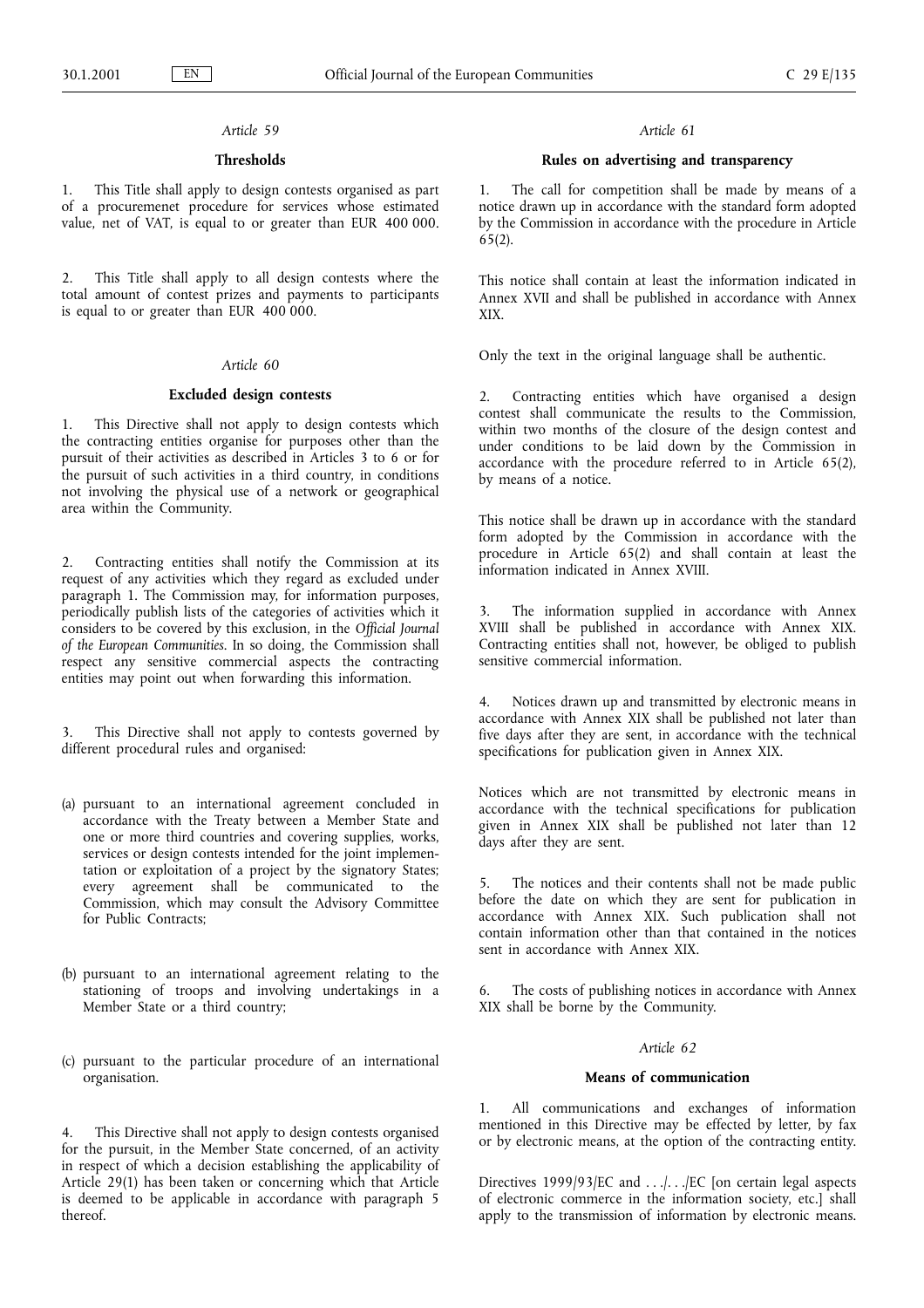2. This communication and information exchange must be carried out in such a way as to ensure:

- (a) that the integrity and confidentiality of all information supplied by service providers are preserved;
- (b) that the contracting authorities may only examine the content of plans and projects after the time-limit set for submitting these has expired.

3. If plans and projects are submitted by electronic means, participants in design contests shall undertake to submit any documents, certificates, attestations and declarations required by the contracting entities by any appropriate means not later than the day before the plans and projects are examined by the jury.

4. Whichever means is chosen for the submission of plans and projects, it shall not have the effect of giving rise to discrimination against economic operators.

#### Article 63

### Organisation of design contests, selection of participants and the jury

When organising design contests, contracting entities shall apply procedures which are adapted to the provisions of this Directive.

2. Where design contests are restricted to a limited number of participants, contracting authorities shall lay down clear and non-discriminatory selection criteria. In any event, the number of candidates invited to participate shall be sufficient to ensure genuine competition.

3. The jury shall be composed exclusively of natural persons who are independent of participants in the contest. Where a particular professional qualification is required from participants in a contest, at least a third of its members shall have the same qualification or its equivalent. The jury shall be autonomous in its decisions or opinions. These shall be reached on the basis of projects submitted anonymously, and solely on the basis of the criteria set out in the notice provided for in Annex XVII.

# TITLE IV

# STATISTICAL OBLIGATIONS, IMPLEMENTING POWERS AND FINAL PROVISIONS

#### Article 64

### Statistical obligations

1. Member States shall ensure, in accordance with the arrangements to be laid down under the procedure provided for in Article 65(2), that the Commission receives every year a statistical report concerning the total value, broken down by Member State and by category of activity to which Annexes I to IX refer, of the contracts awarded below the thresholds set out in Article 15 but which would be covered by this Directive were it not for those thresholds.

2. As regards the categories of activity to which Annexes I, II, VII, VIII and IX refer, Member States shall ensure that the Commission receives a statistical report on contracts awarded no later than 31 October [. . .] for the previous year, and before 31 October of each year, in accordance with arrangements to be laid down under the procedure referred to in Article 65(2). The statistical report shall contain the information required to verify the proper application of the Agreement.

The information required under the first subparagraph shall not include information concerning contracts for the services listed in category 8 of Annex XVI A, for telecommunications services listed in category 5 whose CPV positions are equivalent to the CPC reference numbers of which are 7524, 7525 and 7526, or for the services listed in Annex XVI B.

3. The arrangements under paragraphs 1 and 2 shall be fixed in such a way as to ensure that:

- (a) in the interests of administrative simplification, contracts of lesser value may be excluded, provided that the usefulness of the statistics is not jeopardised;
- (b) the confidential nature of the information provided is respected.

# Article 65

### Advisory Committee

1. The Commission shall be assisted by the Advisory Committee for Public Contracts instituted by Article 1 of Council Decision 71/306/EEC (1).

Where reference is made to this paragraph, the advisory procedure in Article 3 of Decision 1999/468/EC shall apply, in compliance with Article 7 and Article 8 thereof.

### Article 66

# Revision of thresholds

1. The Commission shall revise, in accordance with the procedure laid down in Article 62(2), the thresholds established in Article 15, every two years from 1 January 2000, where such revision is necessary in order to ensure compliance with the thresholds in force as laid down by the Agreement on Government Procurement concluded within the World Trade Organisation, which are expressed as Special Drawing Rights (SDR).

The calculation of the value of these thresholds shall be based on the average daily value of the euro, expressed in SDR, over the 24 months terminating on the last day of August preceding the revision with effect from 1 January. The value of the thresholds thus revised shall, where necessary, be rounded down to the nearest ten thousand euro.

<sup>(</sup> 1) OJ L 185, 16.8.1971, p. 15; Decision as amended by Decision 77/63/EEC (OJ L 13, 15.1.1977, p. 15).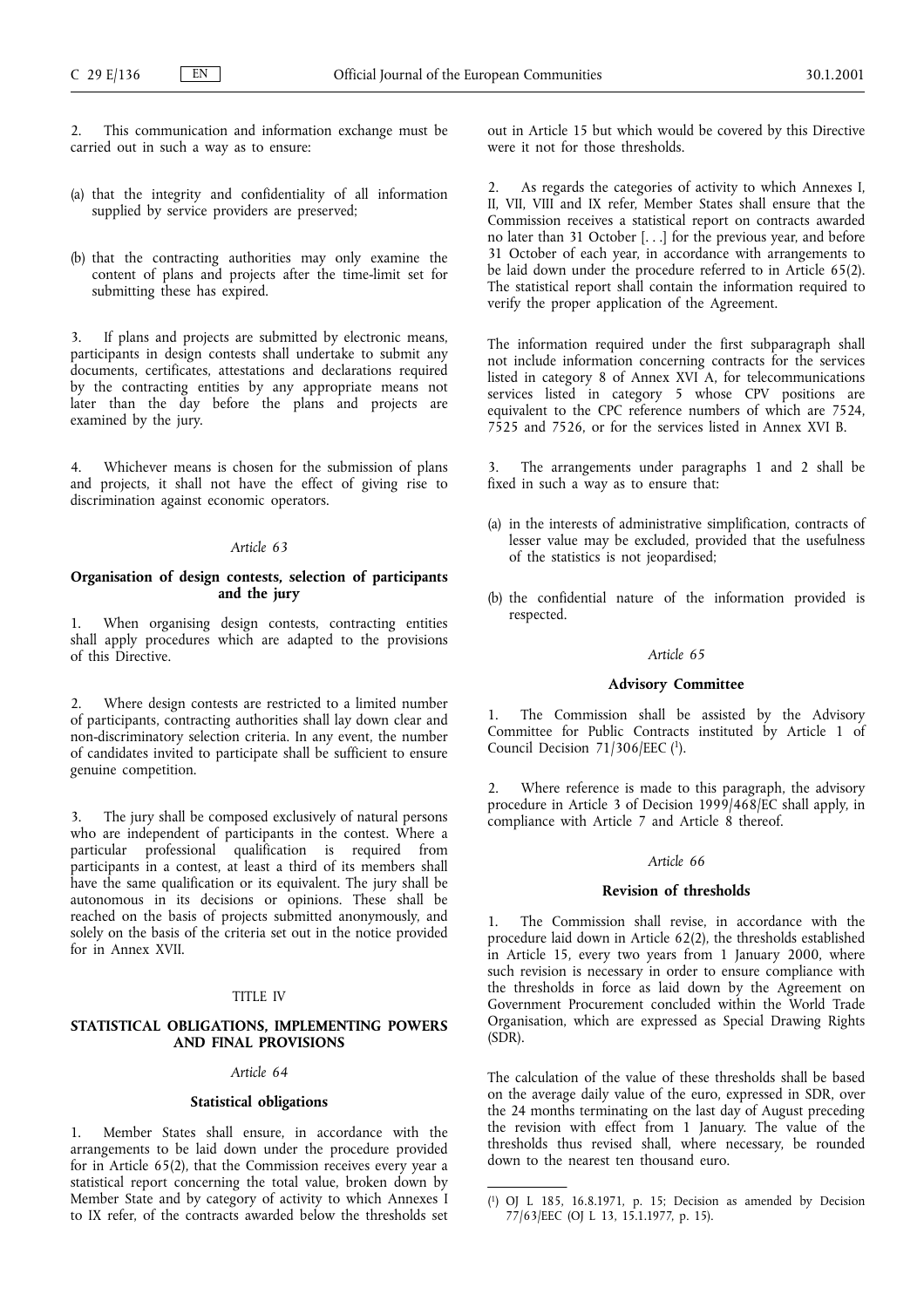At the same time as performing the revision under paragraph 1, the Commission shall, in accordance with the procedure under Article 65(2), align the thresholds laid down in Article 59 (design contests) on the revised threshold applicable to service contracts.

The values of the thresholds laid down in accordance with paragraph 1 in the national currencies of Member States not participating in Monetary Union shall, in principle, be revised every two years from 1 January 2002. The calculation of such values shall be based on the average daily values of those currencies, expressed in euro, over the 24 months terminating on the last day of August preceding the revision with effect from 1 January.

Where appropriate, the Commission shall also revise the calculation methods set out in paragraph 1 and the first subparagraph of paragraph 2.

3. The revised thresholds referred to in paragraph 1, their values in national currencies and the aligned thresholds shall be published by the Commission in the Official Journal of the European Communities at the beginning of the month of November following their revision.

#### Article 67

### Rules on revision and adaptation

1. The Commission may amend, in accordance with the procedure referred to in Article 65(2):

- (a) the list of contracting entities in Annexes I to IX so that they fulfil the criteria set out in Articles 2 to 6;
- (b) the conditions for the presentation, dispatch, receipt, translation, safekeeping and distribution of the notices referred to in Articles 36, 37, 38 and 58;
- (c) the nomenclature set out in Annexes XVI A and XVI B, in so far as this does not change the scope of the Directive, and the reference in the notices to particular headings in the nomenclature;
- (d) the nomenclature set out in Annex XI, in so far as this does not change the scope of the Directive;

(e) Annexes X and XIX.

2. Decisions taken under paragraph 1 shall be published in the Official Journal of the European Communities.

### Article 68

# Implementation of the Directive

Member States shall bring into force the laws, regulations and administrative provisions to comply with this Directive by 30 June 2002 at the latest. They shall immediately inform the Commission thereof.

When Member States adopt those provisions, they shall contain a reference to this Directive or be accompanied by such a reference on the occasion of their official publication. Member States shall determine how such reference is to be made.

### Article 69

### Repeal

Directive 93/38/EEC is hereby repealed, without prejudice to the obligations of the Member States concerning the timelimits for transposition into national law set out in Annex XXII.

References to the repealed Directives shall be construed as references to this Directive and shall be read in accordance with the correlation table in Annex XXIII.

# Article 70

### Entry into force

This Directive shall enter into force on the twentieth day following that of its publication in the Official Journal of the European Communities.

### Article 71

### **Addressees**

This Directive is addressed to the Member States.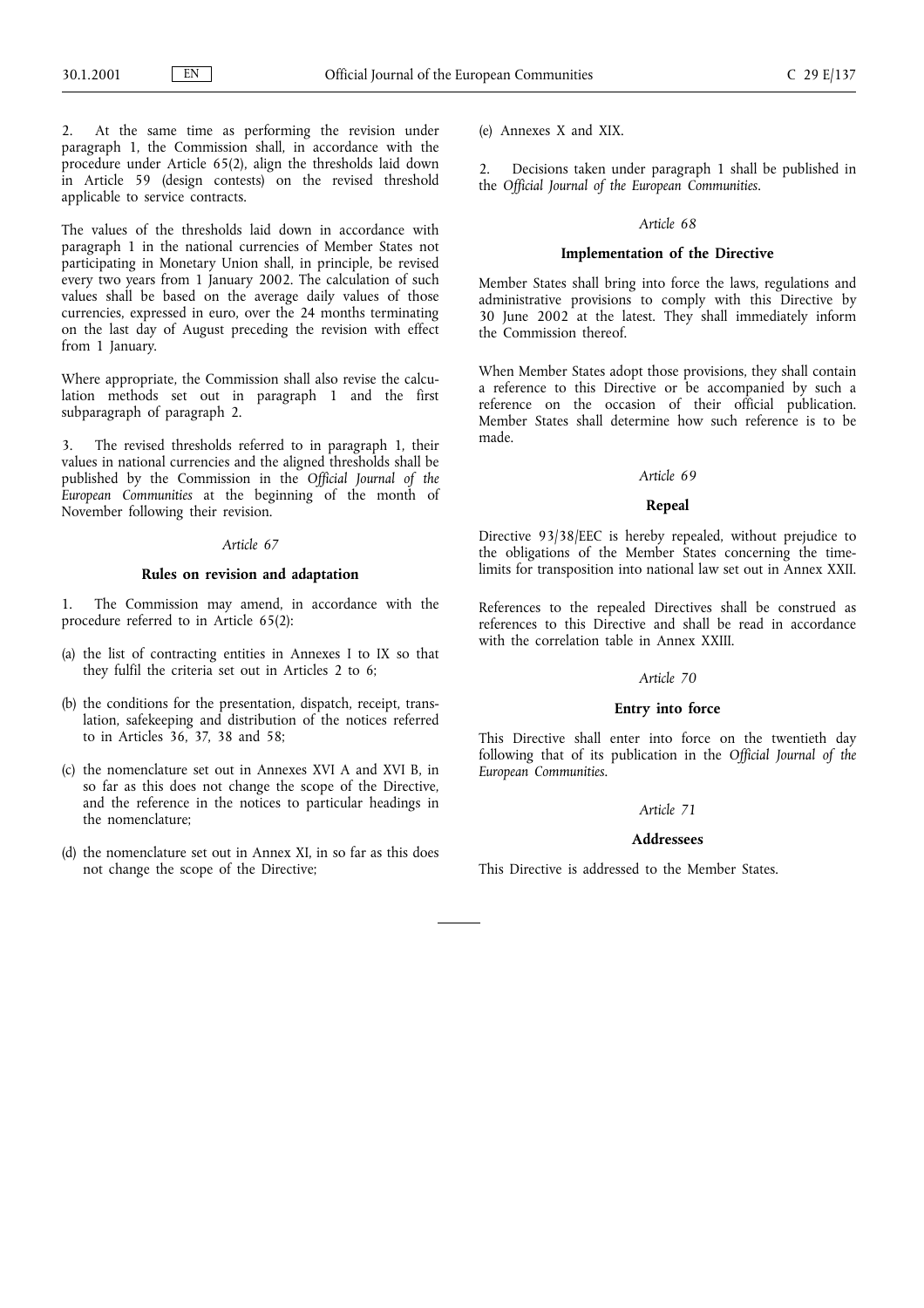#### ANNEX I

### CONTRACTING ENTITIES IN THE SECTORS OF PRODUCTION, TRANSPORT OR DISTRIBUTION OF DRINKING WATER

#### BELGIUM

Entity set up pursuant to the Décret de la région wallonne érigeant en entreprise régionale de production et d'adduction d'eau le service du ministère de la région chargé de la production et du grand transport d'eau of 2 July 1987.

Entity set up pursuant to the Arrêté portant constitution d'une société wallonne de distribution d'eau of 23 April 1986.

Entity set up pursuant to the Arrêté de l'exécutif flamand portant fixation des statuts de la société flamande de distribution d'eau of 17 July 1985.

Entities producing or distributing water and set up pursuant to the Loi relative aux intercommunales of 22 December 1986.

Entities producing or distributing water and set up pursuant to the Code communal, article 147 bis, ter et quater sur les régies communales.

### DENMARK

Entities producing or distributing water referred to in Article 3(3) of the lovbekendtgørelse om vandforsyning m.v. of 4 July 1985.

#### GERMANY

Entities producing or distributing water pursuant to the Eigenbetriebsverordnungen or Eigenbetriebsgesetze of the Länder (Kommunale Eigenbetriebe).

Entities producing or distributing water pursuant to the Gesetze über die Kommunale Gemeinschaftsarbeit oder Zusammenarbeit of the Länder.

Entities producing water pursuant to the Gesetz über Wasser- und Bodenverbände of 10 February 1937 and the erste Verordnung über Wasser- und Bodenverbände of 3 September 1937.

(Regiebetriebe) producing or distributing water pursuant to the Kommunalgesetze, and in particular the Gemeindeordnungen der Länder.

Entities set up pursuant to the Aktiengesetz of 6 September 1965, as last amended on 19 December 1985, or the GmbH-Gesetz of 20 May 1898, as last amended on 15 May 1986, or having the legal status of a Kommanditgesellschaft, producing or distributing water on the basis of a special contract with regional or local authorities.

#### **GREECE**

The Water Company of Athens (Etaireia Ydrefseos — Apochetefseos Protenoysis) set up pursuant to Law 1068/80 of 23 August 1980.

The Water Company of Thessaloniki (Organismos Ydrefseos Thessalonikis) operating pursuant to Presidential Decree 61/1988.

The Water Company of Volos (Etaireia Ydrefseos Voloy) operating pursuant to Law 890/1979.

Municipal companies (Dimotikes Epicheiriseis ydrefsis-apochetefsis) producing or distributing water and set up pursuant to Law 1069/80 of 23 August 1980.

Associations of local authorities (Syndesmoi ydrefsis) operating pursuant to the Code of local authorities (Kodikas Dimon kai Koinotiton) implemented by Presidential Decree 76/1985.

#### SPAIN

Entities producing or distributing water pursuant to Ley nº 7/1985 de 2 de abril de 1985. Reguladora de las Bases del Régimen local and to Decreto Real nº 781/1986 Texto Refundido Régimen local

- Canal de Isabel II. Ley de la Comunidad Autónoma de Madrid de 20 de diciembre de 1984.
- Mancomunidad de los Canales de Taibilla, Ley de 27 de abril de 1946.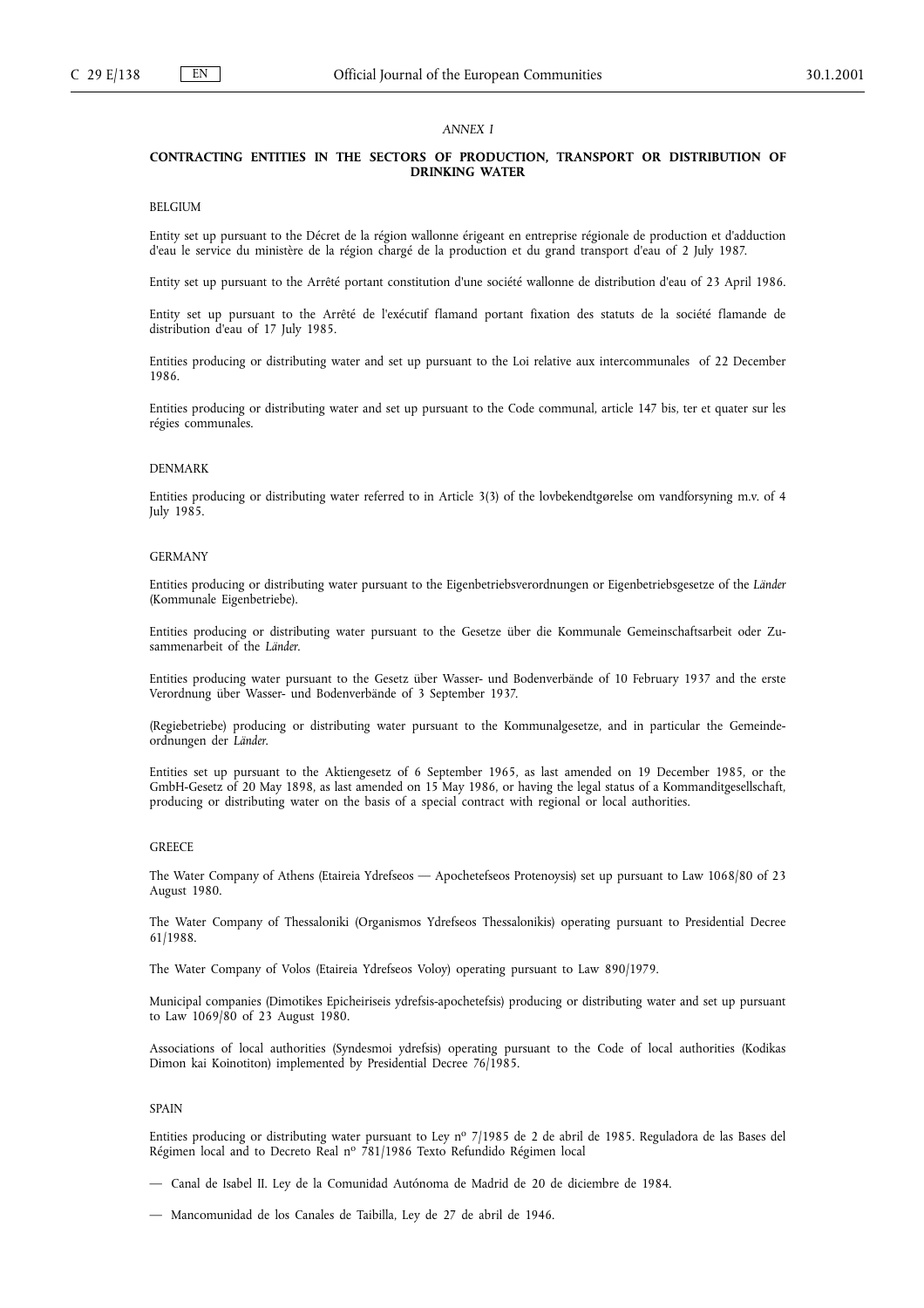### FRANCE

Entities producing or distributing water pursuant to the:

dispositions générales sur les régies, code des communes L 323-1 à L 328-8, R 323-1 à R 323-6 (dispositions générales sur les régies), or

code des communes L 323-8, R 323-4 [régies directes (ou de fait)], or

décret-loi du 28 décembre 1926, règlement d'administration publique du 17 février 1930, code des communes L 323-10 à L 323-13, R 323-75 à 323-132 (régies à simple autonomie financière), or

code des communes L 323-9, R 323-7 à R 323-74, décret du 19 octobre 1959 (régies à personnalité morale et à autonomie financière) or

code des communes L 324-1 à L 324-6, R 324-1 à R 324-13 (gestion déléguée, concession et affermage), or

jurisprudence administrative, circulaire intérieure(gérance), or

code des communes R 324-6, circulaire intérieure (régie intéressée), or

circulaire intérieure du 13 décembre 1975 (exploitation aux risques et périls), or

décret du 20 mai 1955, loi du 7 juillet 1983 sur les sociétés d'économie mixte (participation à une société d'économie mixte), or

code des communes L 322-1 à L 322-6, R 322-1 à R 322-4 (dispositions communes aux régies, concessions et affermages).

#### IRELAND

Entities producing or distributing water pursuant to the Local Government (Sanitary Services) Act 1878 to 1964.

### ITALY

Entities producing or distributing water pursuant to the Consolidated Text of the Leggi sull'assunzione diretta dei pubblici servizi da parte dei comuni e delle province approvato con Regio Decreto n. 2578 of 15 October 1925 and Decreto del P.R. n. 902 of 4 October 1986.

Ente Autonomo Acquedotto Pugliese, set up pursuant to RDL n. 2060 of 19 October 1919.

Ente Acquedotti Siciliani, set up pursuant to Leggi regionali n. 2/2 of 4 September 1979 and n. 81 of 9 August 1980.

Ente Sardo Acquedotti e Fognature, set up pursuant to Legge n. 9 of 5 June 1963.

#### LUXEMBOURG

Local authorities distributing water.

Associations of local authorities producing or distributing water, set up pursuant to the loi du 14 février 1900 concernant la création des syndicats de communes telle qu'elle a été modifiée et complétée par la loi du 23 décembre 1958 et par la loi du 29 juillet 1981, and pursuant to the loi du 31 juillet 1962 ayant pour objet le renforcement de l'alimentation en eau potable du Grand-Duché de Luxembourg à partir du réservoir d'Esch-sur-Sûre.

#### NETHERLANDS

Entities producing or distributing water pursuant to the Waterleidingwet of 6 April 1957, as amended by the Laws of 30 June 1967, 10 September 1975, 23 June 1976, 30 September 1981, 25 January 1984 and 29 January 1986.

#### AUSTRIA

Entities of local authorities (Gemeinden) and associations of local authorities (Gemeindeverbände) producing, transporting or distributing drinking water pursuant to the Wasserversorgungsgesetze of the nine Länder.

#### PORTUGAL

Empresa Pública das Águas Livres producing or distributing water pursuant to the Decreto-Lei n.º 190/81 of 4 July 1981.

Local authorities producing or distributing water.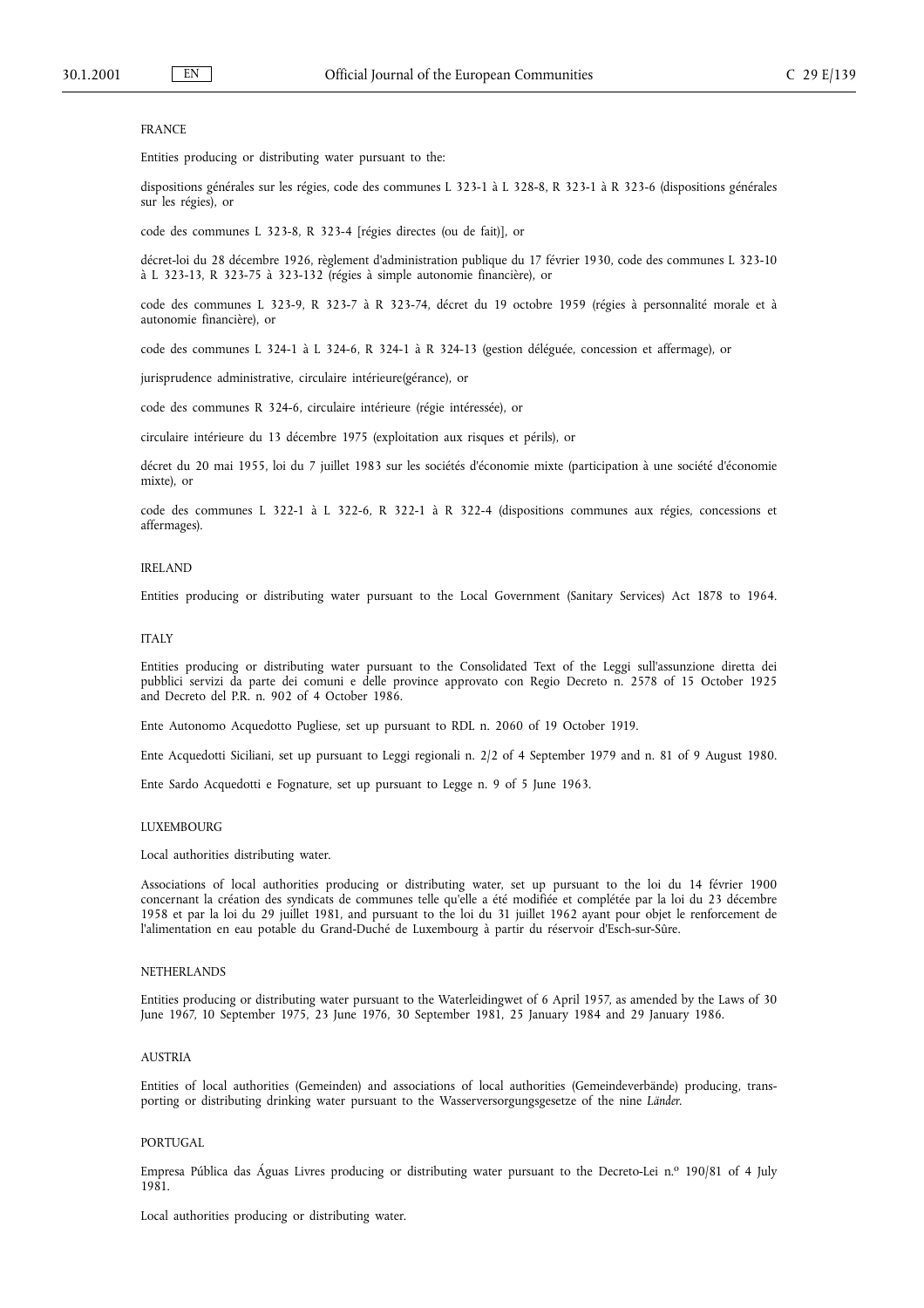#### FINLAND

Entities producing, transporting or distributing drinking water pursuant to Article 1 of Laki yleisistä vesi- ja viemärilaitoksista (982/77) of 23 December 1977.

### SWEDEN

Local authorities and municipal companies producing, transporting or distributing drinking water pursuant to lagen (1970:244) om allmänna vatten- och avloppsanläggningar.

#### UNITED KINGDOM

Water companies producing or distributing water pursuant to the Water Acts 1945 and 1989.

The Central Scotland Water Development Board, producing or distributing water, and the Water Authorities, producing or distributing water pursuant to the Water (Scotland) Act 1980.

The Department of the Environment for Northern Ireland responsible for producing and distributing water pursuant to the 'Water and Sewerage' (Northern Ireland) Order 1973.

#### ANNEX II

# CONTRACTING ENTITIES IN THE SECTORS OF PRODUCTION, TRANSPORT OR DISTRIBUTION OF ELEC-**TRICITY**

#### BELGIUM

Entities producing, transporting or distributing electricity pursuant to Article 5: Des régies communales et intercommunales of the Loi sur les distributions d'énergie électrique of 10 March 1925.

Entities transporting or distributing electricity pursuant to the loi relative aux intercommunales of 22 December 1986.

EBES, Intercom, Unerg and other entities producing, transporting or distributing electricity and granted a concession for distribution pursuant to Article  $8$   $-$  les concessions communales et intercommunales of the loi du 10 mars 1952 sur les distributions d'énergie électrique.

The Société publique de production d'électricité (SPÉ).

#### DENMARK

Entities producing or transporting electricity on the basis of a licence pursuant to § 3, stk. 1, of lov nr. 54 of 25 February 1976 om elforsyning, jf. bekendtgørelse nr. 607 af 17. december 1976 om elforsyningslovens anvendelsesområde.

Entities distributing electricity as defined in § 3, stk. 2, of lov nr. 54 af 25. februar 1976 om elforsyning, jf. bekendtgørelse nr. 607 af 17. december 1976 om elforsyningslovens anvendelsesområde and on the basis of authorisations for expropriation pursuant to Articles 10 to 15 of the lov om elektriske stærkstrømsanlæg, jf lovbekendtgørelse nr. 669 af 28. december 1977.

#### GERMANY

Entities producing, transporting or distributing electricity as defined in § 2 Absatz 2 of the Gesetz zur Förderung der Energiewirtschaft (Energiewirtschaftsgesetz) vom 13. December 1935, as last amended by the Gesetz vom 19. December 1977, and auto-production of electricity in so far as this is covered by the scope of the Directive pursuant to Article 2(5).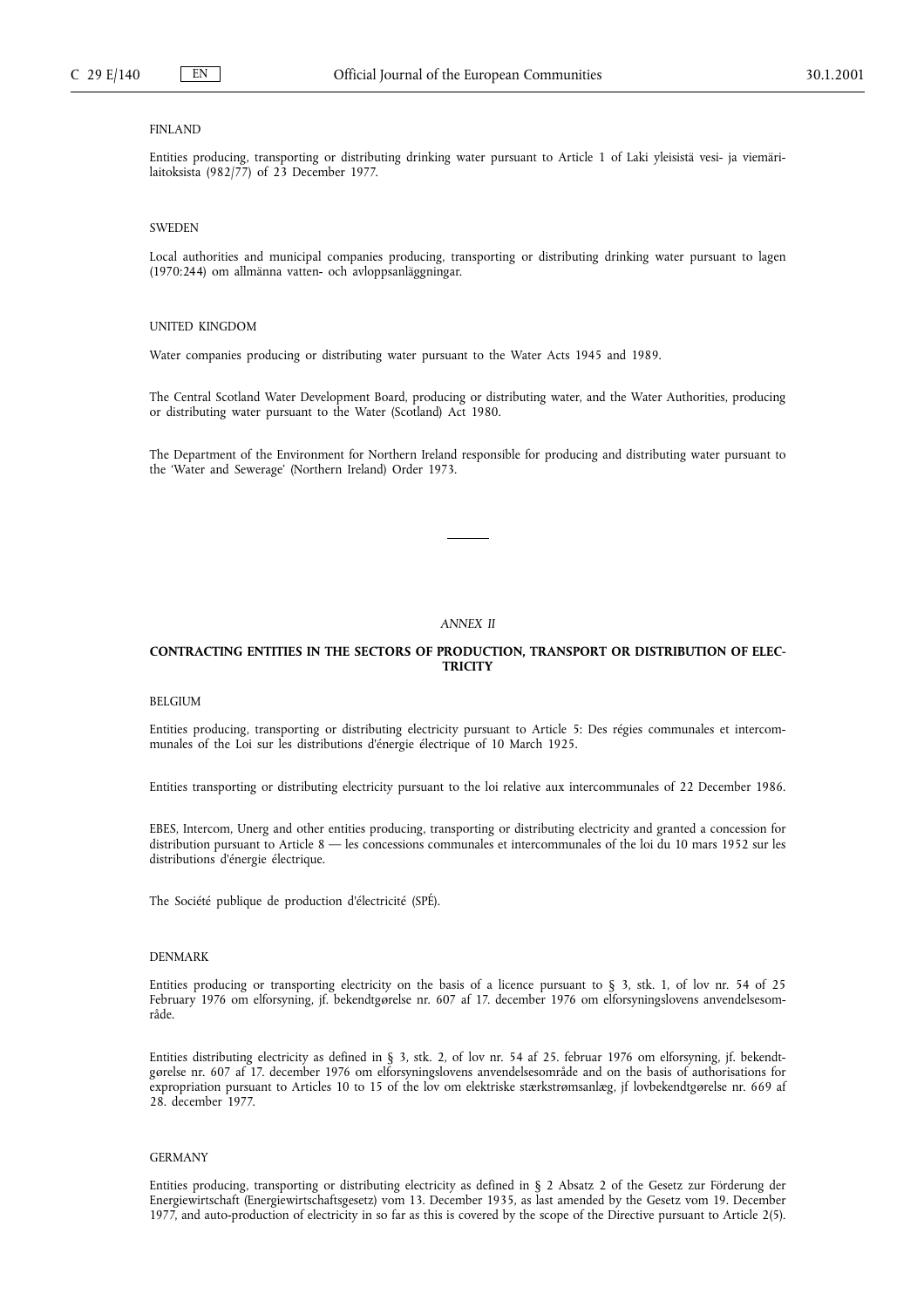### **GREECE**

Dimosia Epicheirisi Ilektrismoy (Public Power Corporation) set up pursuant to Law 1468 of 2 August 1950: Peri idryseos Dimosias Epicheiriseos Ilektrismoy, and operating pursuant to Law 57/85: Domi, rolos kai tropos dioikisis kai leitoyrgias tis koinonikopoiimenis Dimosias Epicheirisis Ilektrismoy.

#### SPAIN

Entities producing, transporting or distributing electricity pursuant to Article 1 of the Decreto de 12 de marzo de 1954, approving the Reglamento de verificaciones eléctricas y regularidad en el suministro de energía, and pursuant to Decreto 2617/1966, de 20 de octubre, sobre autorización administrativa en materia le instalaciones eléctricas.

Red Eléctrica de España SA, set up pursuant to Real Decreto 91/1985 de 23 de enero de 1985.

### FRANCE

Électricité de France, set up and operating pursuant to Loi  $46/6288$  sur la nationalisation de l'électricité et du gaz of 8 April 1946.

Entities (sociétés d'économie mixte or régies) distributing electricity and referred to in Article 23 of Loi 48/1260 portant modification des lois 46/6288 du 8 avril 1946 et 46/2298 du 21 octobre 1946 sur la nationalisation de l'électricité et du gaz of 12 August 1948.

Compagnie nationale du Rhône.

### IRELAND

The Electricity Supply Board (ESB), set up and operating pursuant to the Electricity Supply Act 1927.

#### ITALY

Ente nazionale per l'energia elettrica, set up pursuant to legge n. 1643, 6 dicembre 1962, approvato con Decreto n. 1720, 21 dicembre 1965.

Entities operating on the basis of a licence pursuant to Article 4, n. 5 or 8 of Legge n. 1643 - Istituzione dell'Ente nazionale per la energia elettrica e trasferimento ad esso delle imprese esercenti le industrie elettriche of 6 December 1962.

Entities operating on the basis of a concession pursuant to Article 20 of Decreto del Presidente delle Repubblica n. 342 Norme integrative della legge 6 dicembre 1962, n. 1643 e norme relative al coordinamento e all'esercizio delle attività elettriche esercitate da enti ed imprese diverse dell'Ente nazionale per l'énergia Elettrica of 18 March 1965.

#### LUXEMBOURG

Compagnie grand-ducale d'électricité de Luxembourg, producing or distributing electricity pursuant to the Convention of 11 November 1927 concernant l'établissement et l'exploitation des réseaux de distribution d'énergie électrique dans le grand-duché du Luxembourg, approved by the Law of 4 January 1928.

Société électrique de l'Our (SEO).

Syndicat de communes SIDOR.

NETHERLANDS

Elektriciteitsproduktie Oost-Nederland.

Elektriciteitsbedrijf Utrecht-Noord-Holland-Amsterdam (UNA).

Elektriciteitsbedrijf Zuid-Holland (EZH).

Elektriciteitsproduktiemaatschappij Zuid-Nederland (EPZ).

Provinciale Zeeuwse Energie Maatschappij (PZEM).

Samenwerkende Elektriciteitsbedrijven (SEP).

Entities distributing electricity on the basis of a licence (vergunning) granted by the provincial authorities pursuant to the Provinciewet.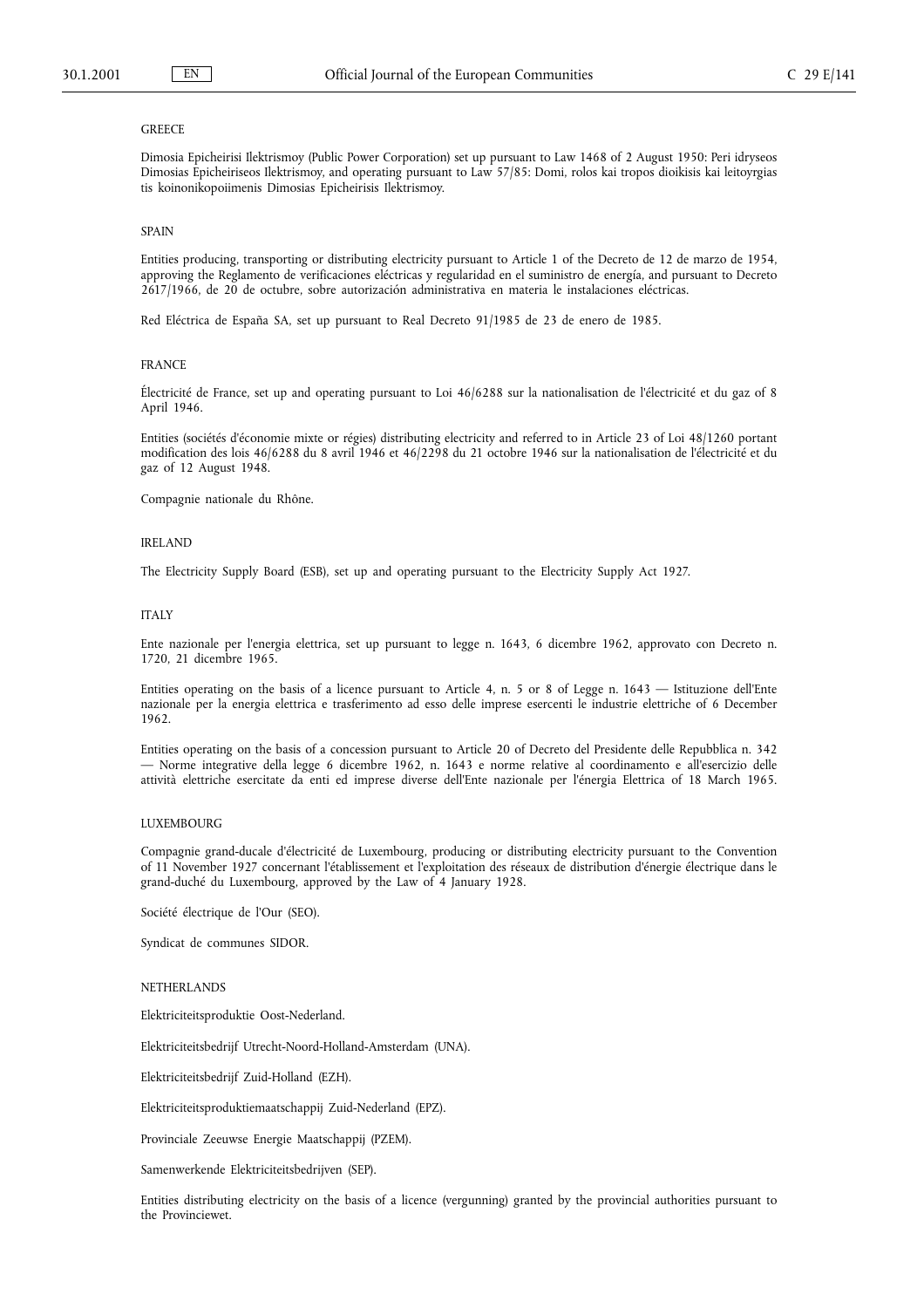### AUSTRIA

Entities producing, transporting or distributing electricity pursuant to the second Verstaatlichungsgesetz (BGBl. Nr. 81/1947) and the Elektrizitätswirtschaftsgesetz (BGBl. Nr. 260/1975), including the Elektrizitätswirtschaftsgesetze of the nine Länder.

# PORTUGAL

Electricidade de Portugal (EDP), set up pursuant to Decreto-Lei n.º 502/76 de 30 de Junho de 1976.

Local authorities distributing electricity pursuant to Artigo 1.º Decreto-Lei n.º 344-B/82 de 1 de Setembro de 1982, as amended by Decreto-Lei n.º 297/86 de 19 de Setembro de 1986.

Entities producing electricity pursuant to Decreto Lei n.º 189/88 27 de Maio de 1988.

Independent producers of electricity pursuant to Decreto-Lei n.º 189/88 de 27 de Maio de 1988.

Empresa de Electricidade dos Açores — EDA, EP, set up pursuant to Decreto Regional n.º 16/80 de 21 de Agosto de 1980.

Empresa de Electricidade da Madeira, EP, set up pursuant to Decreto-Lei n.º 12/74 de 17 de Janheiro de 1974, and regionalised pursuant to Decreto-Lei n.º 31/79 de 24 de Fevreiro de 1979 and Decreto-Lei n.º 91/79 de 19 de Abril de 1979.

### FINLAND

Entities producing, transporting or distributing electricity on the basis of a concession pursuant to Article 27 of Sähkölaki (319/79) of 16 March 1979.

#### SWEDEN

Entities transporting or distributing electricity on the basis of a concession pursuant to lagen (1902:71 s. 1) innefattande vissa bestämmelser om elektriska anläggningar.

### UNITED KINGDOM

Central Electricity Generating Board (CEGB) and the Area Electricity Boards, producing, transporting or distributing electricity pursuant to the Electricity Act 1947 and the Electricity Act 1957.

The North of Scotland Hydro-Electricity Board (NSHB), producing, transporting and distributing electricity pursuant to the Electricity (Scotland) Act 1979.

The South of Scotland Electricity Board (SSEB), producing, transporting and distributing electricity pursuant to the Electricity (Scotland) Act 1979.

Northern Ireland Electricity Service (NIES), set up pursuant to the Electricity Supply (Northern Ireland) Order 1972.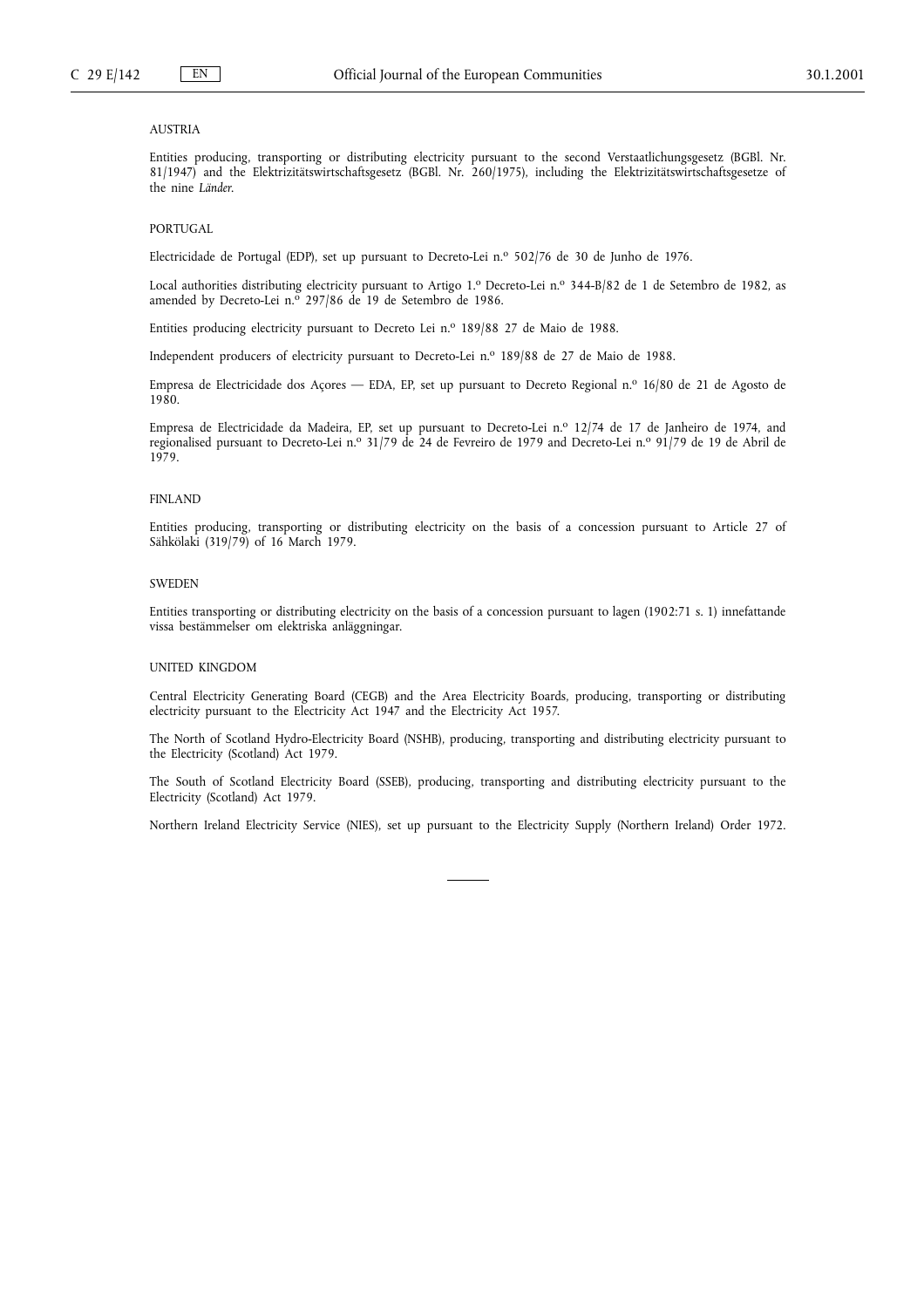### ANNEX III

### CONTRACTING ENTITIES IN THE SECTORS OF TRANSPORT OR DISTRIBUTION OF GAS OR HEAT

#### BELGIUM

Distrigaz SA, operating pursuant to the Law of 29 July 1983.

Entities transporting gas on the basis of an authorisation or concession pursuant to the loi du 12 avril. 1985 as amended by the loi du 28 juillet 1987.

Entities distributing gas and operating pursuant to the loi relative aux Intercommunales du 22 décembre 1986.

Local authorities, or associations of local authorities, distributing heat.

#### DENMARK

Dansk Olie og Naturgas, A/S operating on the basis of an exclusive right granted pursuant to bekendtgørelse nr. 869 af 18. juni 1979 om eneretsbevilling til indførsel, forhandling, transport og oplagring af naturgas.

Entities operating pursuant to lov nr. 294 af 7. juni 1972 om naturgasforsyning.

Entities distributing gas or heat on the basis of an authorisation pursuant to Chapter IV of lov om varmeforsyning, jf. lovbekendtgørelse nr. 330 af 29. juni 1983.

Entities transporting gas on the basis of an authorisation pursuant to bekendtgørelse nr. 141 af 13. marts 1974 om rørledningsanlæg på dansk kontinentalsokkelområde til transport af kulbrinter (installation of pipelines on the continental shelf for the transport of hydrocarbons).

### GERMANY

Entities transporting or distributing gas as defined in paragraph 2 Abs. 2 of the Gesetz zur Förderung der Energiewirtschaft vom 13. Dezember 1935 (Energiewirtschaftsgesetz) , as last amended by the law of 19 December 1977.

Local authorities, or associations of local authorities, distributing heat.

#### **GREECE**

DEP, transporting or distributing gas pursuant to Ministerial Decision 2583/1987 (Anathesi sti Dimosia Epicheirisi Petrelaioy armodiotiton schetikon me to fysiko aerio) Systasi tis DEPA AE (Dimosia Epicheirisi Aerioy, Anonymos Etaireia). Athens Municipal Gasworks S.A., DEFA transporting or distributing gas.

#### **SPAIN**

Entities operating pursuant to Ley  $n^{\circ}$  10 de 15 de junio de 1987.

#### FRANCE

Société nationale des gaz du Sud-Ouest, transporting gas.

Gaz de France, set up and operating pursuant to the Loi 46/6288 du 8 avril 1946 sur la nationalisation de l'électricité et du gaz.

Entities (sociétés d'économie mixte or régies) distributing electricity and referred to in Article 23 of the loi 48/1260 du 12 aoßt 1948 portant modification des lois 46/6288 du 8 avril 1946 et 46/2298 du 21 octobre 1946 sur la nationalisation de l'électricité et du gaz.

Compagnie française du méthane, transporting gas.

Local authorities, or associations of local authorities, distributing heat.

#### IRELAND

Irish Gas Board, operating pursuant to the Gas Act 1976 to 1987, and other entities governed by Statute.

Dublin Corporation, distributing heat.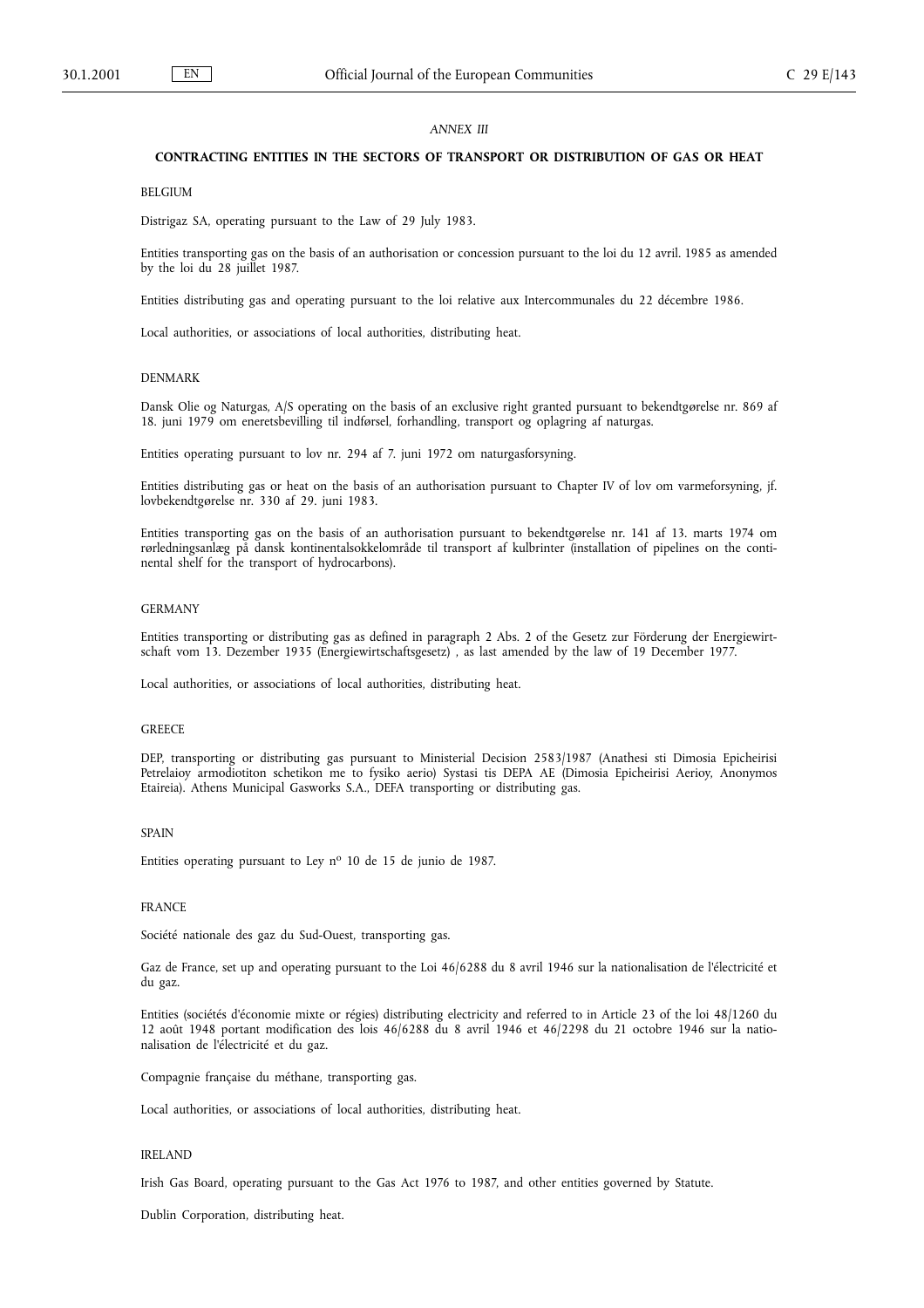# ITALY

SNAM and SGM e Montedison, transporting gas.

Entities distributing gas pursuant to the Testo unico delle leggi sull'assunzione diretta del pubblici servizi da parte del comuni e delle province approvato con Regio Decreto 15 ottobre 1925, n. 2578, and to the Decreto del P.R. n. 902 del 4 ottobre 1986.

Entities distributing heat to the public referred to in Article 10 of the Legge 29 maggio 1982, n. 308 (Norme sul contenimento dei consumi energetici, lo sviluppo delle fonti rinnovabili di energia, l'esercizio di centrali elettriche alimentate con combustibili diversi dagli idrocarburi).

Local authorities, or associations of local authorities, distributing heat.

#### LUXEMBOURG

Société de transport de gaz SOTEG SA.

Gaswierk Esch-Uelzecht SA.

Service industriel de la commune de Dudelange.

Service industriel de la commune de Luxembourg.

Local authorities, or associations of local authorities, distributing heat.

#### NETHERLANDS

NV Nederlandse Gasunie.

Entities transporting or distributing gas on the basis of a licence (vergunning) granted by the local authorities pursuant to the Gemeentewet.

Local and provincial entities transporting or distributing gas pursuant to Gemeentewet and the Provinciewet.

Local authorities, or associations of local authorities, distributing heat.

### AUSTRIA

Gas: contracting entities transporting or distributing gas pursuant to the Energiewirtschaftsgesetz 1935, dRGBl. I S 1451/1935, as amended by dRGBl. I S 4671/1941.

Heat: contracting entities transporting or distributing heat licensed pursuant to the Austrian Trade and Industry Regulation Act (Gewerbeordnung BGBl. Nr. 50/974).

#### PORTUGAL

Petroquímica e Gás de Portugal (EP). pursuant to Decreto-Lei n.º 346-A/88 de 29 de Setembro de 1988.

#### FINLAND

Municipal energy services, or associations thereof, or other entities transporting or distributing gas or heat on the basis of a concession granted by the municipal authorities.

#### SWEDEN

Entities transporting or distributing gas or heat on the basis of a concession pursuant to lagen (1978:160) om vissa rörledningar.

#### UNITED KINGDOM

British Gas plc and other entities operating pursuant to the Gas Act 1986.

Local authorities, or associations of local authorities, distributing heat pursuant to the Local Government (Miscellaneous Provisions) Act 1976.

Electricity Boards distributing heat pursuant to the Electricity Act 1947.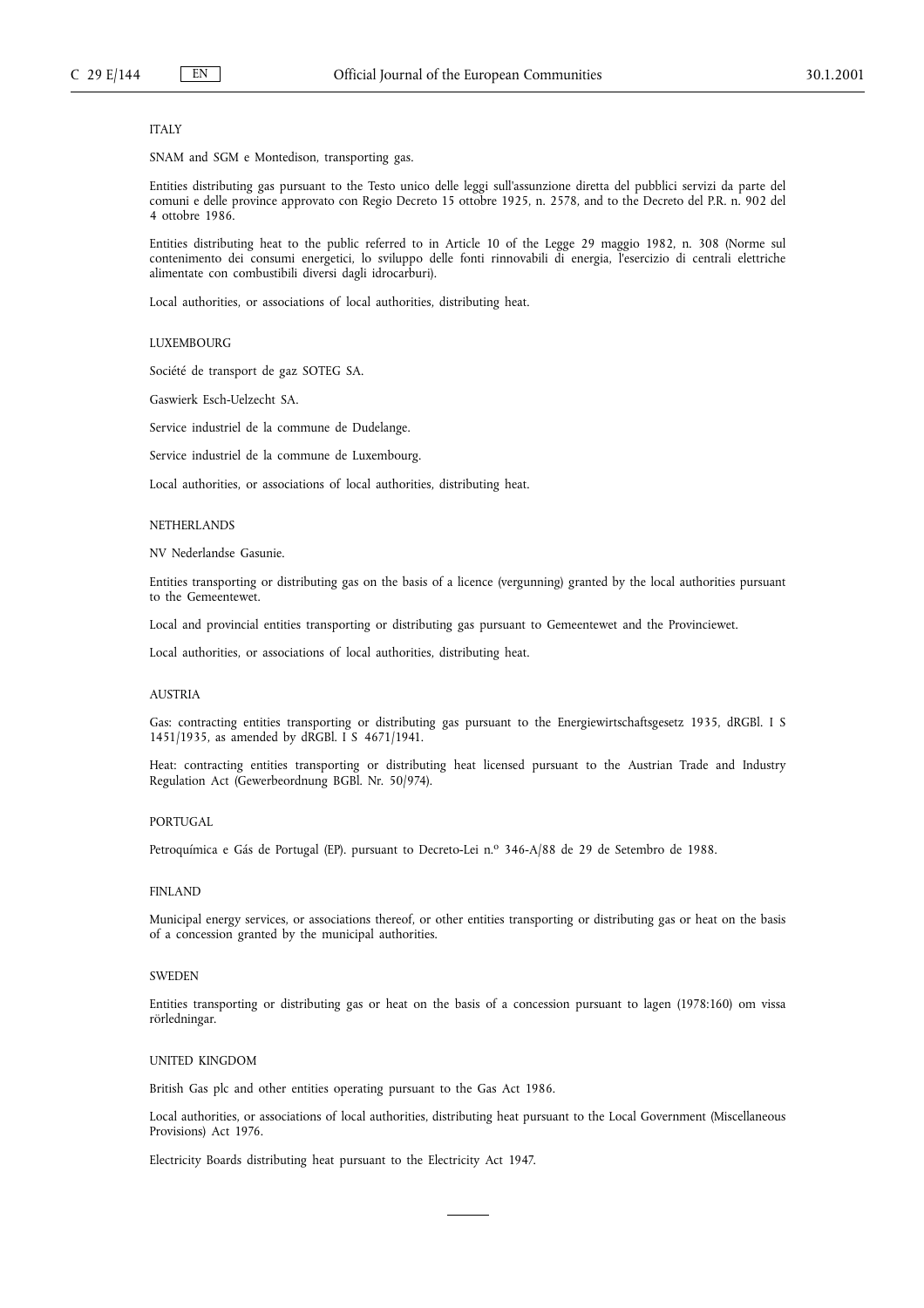# ANNEX IV

### CONTRACTING ENTITIES IN THE SECTORS OF EXPLORATION FOR AND EXTRACTION OF OIL OR GAS

The entities granted an authorisation, permit, licence or concession to explore for or extract oil and gas pursuant to the following legislative provisions:

#### BELGIUM

Loi du 1 mai 1939 complétée par l'arrêté royal nº 83 du 28 novembre 1939 sur l'exploration et l'exploitation du pétrole et du gaz.

Arrêté royal du 15 novembre 1919.

Arrêté royal du 7 avril 1953.

Arrêté royal du 15 mars 1960 loi au sujet de la plate-forme continentale du 15 juin 1969.

Arrêté de l'exécutif régional wallon du 29 septembre 1982.

Arrêté de l'exécutif flamand du 30 mai 1984.

DENMARK

Lov nr. 293 af 10. juni om anvendelse af Danmarks undergrund.

Lov om kontinentalsoklen, jf. lovbekendtgørelse nr. 182 af 1. maj 1979.

GERMANY

Bundesberggesetz vom 13. August 1980, as last amended on 12 February 1990.

**GREECE** 

Law 87/1975 setting up DEP EKY (Peri idryseos Dimosias Epicheiriseos Petrelaioy).

SPAIN

Ley sobre Investigación y Explotación de Hidrocarburos de 27 de Junio de 1974 and its implementing decrees.

FRANCE

Code minier (décret 56-838 du 16 août 1956), as amended by the loi 56-1186 du 10 décembre 1958, décret 60-800 du 2 août 1960, décret 61-359 du 7 avril 1961, loi 70-1 du 2 janvier 1970, loi 77-620 du 16 juin 1977, décret 80-204 du 11 mars 1980.

IRELAND

Continental Shelf Act 1960.

Petroleum and Other Minerals Development Act 1960.

Ireland Exclusive Licensing Terms 1975.

Revised Licensing Terms 1987.

Petroleum (Production) Act (NI) 1964.

ITALY

 $\overline{\phantom{0}}$ 

Legge 10 febbraio 1953, n. 136.

Legge 11 gennaio 1957, n. 6, modificata dalla legge 21 luglio 1967, n. 613.

LUXEMBOURG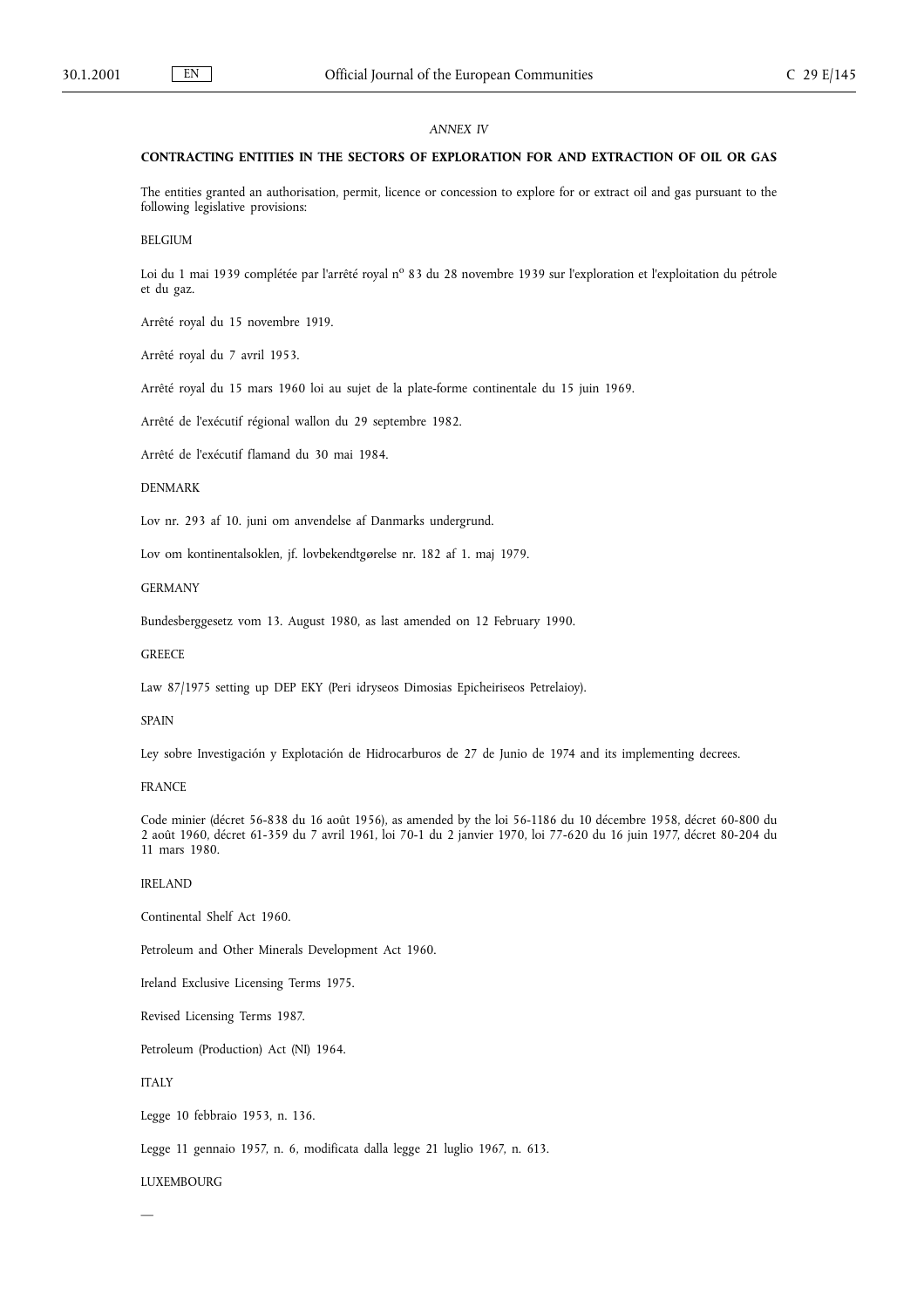### NETHERLANDS

Mijnwet nr. 285 van 21 april 1810.

Wet opsporing delfstoffen nr. 258 van 3 mei 1967.

Mijnwet continentaal plat 1965, nr. 428 van 23 september 1965.

#### AUSTRIA

Entities created pursuant to the Berggesetz 1975 (BGBl. Nr. 259/1975), as last amended by (BGBl. Nr. 193/1993).

#### PORTUGAL

Area above water:

Decreto-Lei n.º 543/74 de 16 de Outubro de 1974, n.º 168/77, de 23 de Abril de 1977, n.º 266/80 de 7 de Agosto de 1980, n.º 174/85 de 21 de Maio de 1985 and Despacho n.º 22 de 15 de Março de 1979.

#### Area under water:

Decreto-Lei n.º 47973 de 30 de Setembro de 1967, n.º 49369 de 11 de Novembro de 1969, n.º 97/71 de 24 de Março de 1971, n.º 96/74 de 13 de Março de 1974, n.º 266/80 de 7 de Agosto de 1980, n.º 2/81 de 7 de Janeiro de 1981 and n.o 245/82 de 22 de Junho de 1982.

#### FINLAND

÷,

#### SWEDEN

Entities holding a concession for exploring for or exploiting oil or gas pursuant to minerallagen (1991:45) or which have been granted an authorisation pursuant to lagen (1966:314) om kontinentalsockeln .

#### UNITED KINGDOM

Petroleum (Production) Act 1934, as extended by the Continental Shelf Act 1964.

Petroleum (Production) Act (Northern Ireland) 1964.

#### ANNEX V

# CONTRACTING ENTITIES IN THE SECTORS OF EXPLORATION FOR AND EXTRACTION OF COAL AND OTHER SOLID FUELS

### BELGIUM

Entities exploring or extracting coal or other solid fuels pursuant to the and the arrêté du Régent du 22 août 1948 and loi du 22 avril 1980.

### DENMARK

Entities exploring or extracting coal or other solid fuels pursuant to the lovbekendtgørelse nr. 531 af 10. oktober 1984.

#### GERMANY

Entities exploring or extracting coal or other solid fuels pursuant to the Bundesberggesetz vom 13. August 1980, as last amended on 12 February 1990.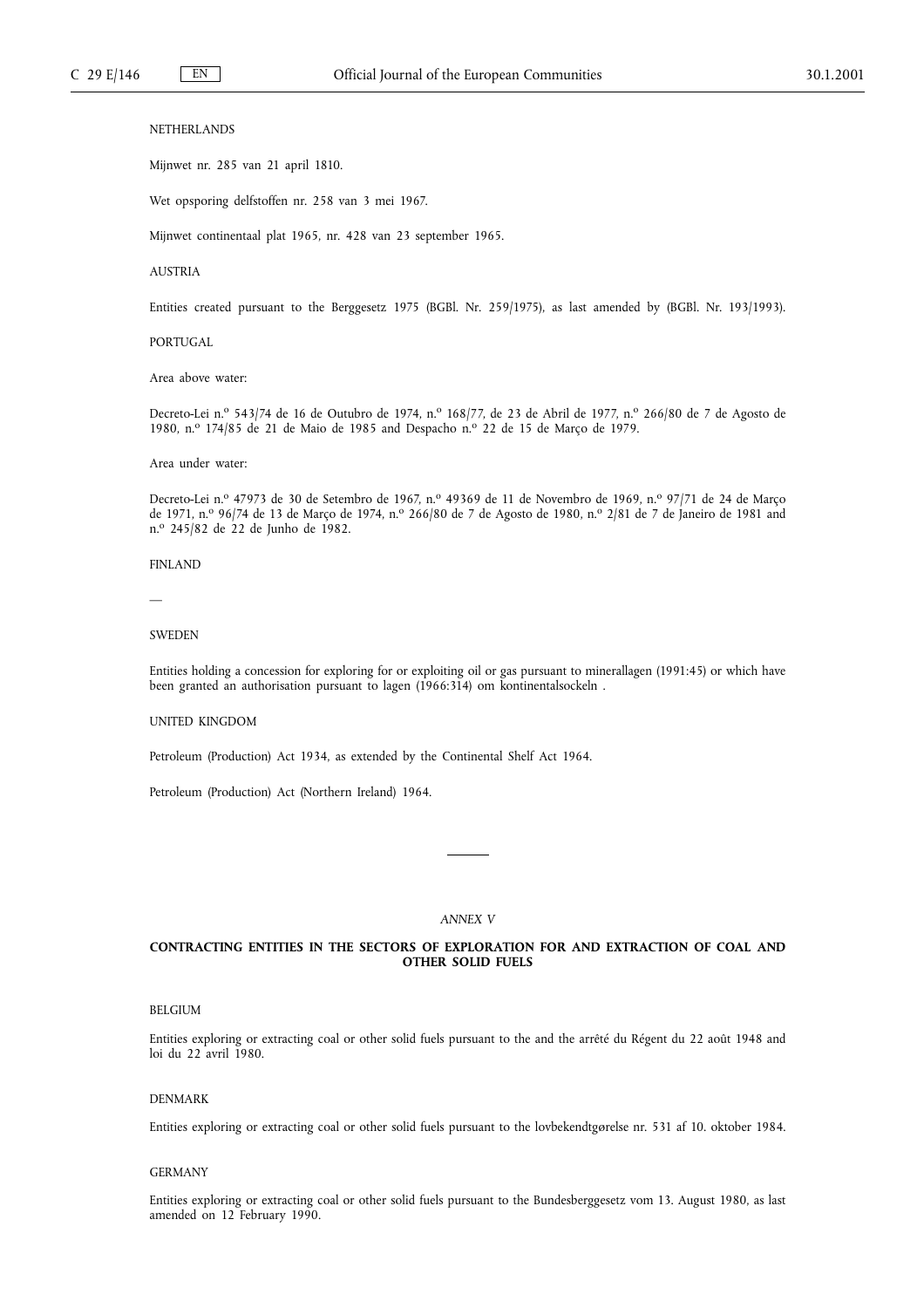### **GREECE**

Public Power Corporation Dimosia Epicheirisi Ilektrismoy, exploring for or extracting coal or other solid fuels pursuant to the Mining Code of 1973, as amended by the law of 27 April 1976.

SPAIN

Entities exploring for or extracting coal or other solid fuels pursuant to Ley 22/1973, de 21 de julio, de Minas, as amended by Ley 54/1980 de 5 de noviembre and by Real Decreto Legislativo 1303/1986 de 28 de junio.

### FRANCE

Entities exploring for or extracting coal or other solid fuels pursuant to code minier (décret 58-863 du 16 août 1956), as amended by the loi 77-620 du 16 juin 1977, décret 80-204 and arrêté du 11 mars 1980.

#### IRELAND

Bord na Mona

Entities exploring for or extracting coal pursuant to the Minerals Development Acts, 1940 to 1970.

#### ITALY

Carbo Sulcis SpA

#### LUXEMBOURG

 $\overline{\phantom{0}}$ 

#### NETHERLANDS

 $\overline{\phantom{0}}$ 

### AUSTRIA

Entities exploring for or extracting coal or other solid fuels set up pursuant to the Berggesetz 1975 (BGBl. Nr. 259/1975, as last amended by BGBl. Nr. 193/1993).

#### **PORTUGAL**

Empresa Carbonífera do Douro.

Empresa Nacional de Urânio.

#### FINLAND

Entities benefiting from a concession for the exploration for or extraction of coal or other solid fuels and operating on the basis of an exclusive right pursuant to Articles 1 and 2 of Laki oikeudesta luovuttaa valtion maaomaisuutta ja tuloatuottavia oikeuksia (687/78).

#### SWEDEN

Entities benefiting from a concession for the exploration for or extraction of coal or other solid fuels on the basis of a concession pursuant to minerallagen (1991:45) or lagen (1985:620) om vissa torvfyndigheter, or which have been granted an authorisation pursuant to lagen (1966:314) om kontinentalsockeln Lagen (1966:314) om kontinentalsockeln.

#### UNITED KINGDOM

British Coal Board (BCB) set up pursuant to the Coal Industry Nationalisation Act 1946.

Entities benefiting from a licence granted by the BCB pursuant to the Coal Industry Nationalisation Act 1946.

Entities exploring for or extracting solid fuels pursuant to the Mineral Development Act (Northern Ireland) 1969.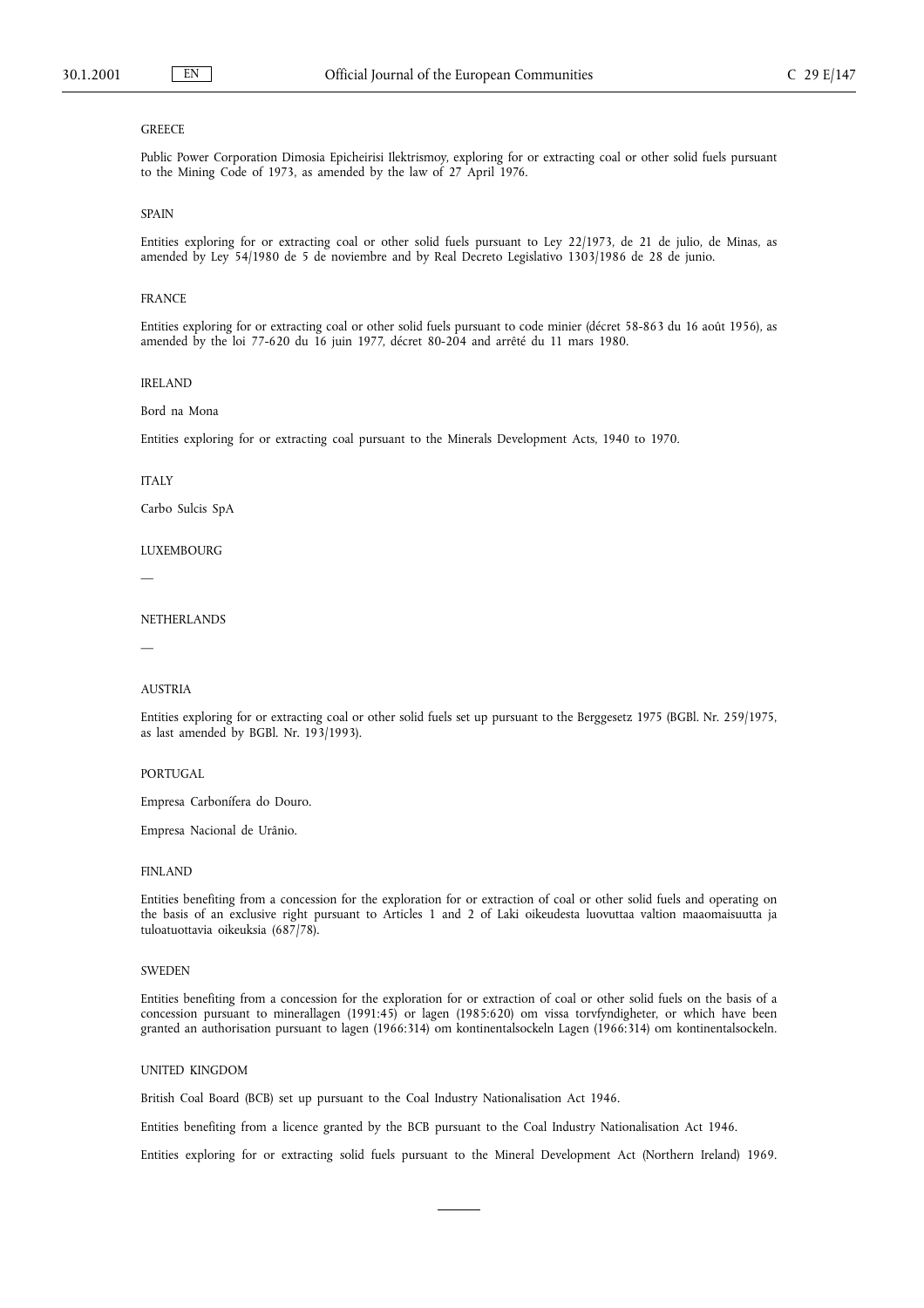## ANNEX VI

## CONTRACTING ENTITIES IN THE FIELD OF RAIL SERVICES

## BELGIUM

Société nationale des chemins de fer belges/Nationale Maatschappij der Belgische Spoorwegen.

#### DENMARK

Danske Statsbaner (DSB).

Entities operating/set up pursuant to lov nr. 295 af 6. juni 1984 om privatbanerne, jf. lov nr. 245 af 6. august 1977.

## GERMANY

Deutsche Bundesbahn.

Other entities providing railway services to the public pursuant to § 2 Abs. 1 of Allgemeines Eisenbahngesetz vom 29. März 1951.

#### **GREECE**

Organismos Sidirodromon Ellados (OSE).

## SPAIN

Red Nacional de Los Ferrocarriles Españoles Ferrocarriles de Vía Estrecha (FEVE).

Ferrocarriles de la Generalitat de Catalunya (FGC).

Eusko Trenbideak (Bilbao).

Ferrocarriles de la Generalitat Valenciana (FGV).

#### FRANCE

Société nationale des chemins de fer français and other rail networks open to the public referred to in the loi d'orientation des transports intérieurs du 30 décembre 1982, titre II, chapitre 1<sup>er</sup> du transport ferroviaire.

## IRELAND

Iarnrod Éireann (Irish Rail).

### ITALY

Ferrovie dello Stato.

Entities providing railway services on the basis of a concession pursuant to Article 10 of Regio Decreto n. 1447 of 9 May 1912 che approva il Testo unico delle disposizioni di legge per le ferrovie concesse dall'industria privata, le tramvie a trazione meccanica e gli automobili.

Entities operating on the basis of a concession granted, pursuant to special laws, as referred to in Titolo XI, Capo II, Sezione Ia del Regio Decreto 9 maggio 1912, n. 1447, che approva il Testo unico delle disposizioni di legge per le ferrovie concesse all'industria privata, le tramvie a trazione meccanica e gli automobili.

Entities providing railway services to the public on the basis of a concession pursuant to Article 4 of Legge n. 410 — Concorso dello Stato per la reattivazione del pubblici servizi di trasporto in concessione of 14 June 1949.

Entities or local authorities providing railway services on the basis of a concession pursuant to Article 14 Legge n. 1221 Provvedimenti per l'esercizio ed il potenziamento di ferrovie e di altre linee di trasporto in regime di concessione of 2 August 1952.

### LUXEMBOURG

Chemins de fer luxembourgeois (CFL).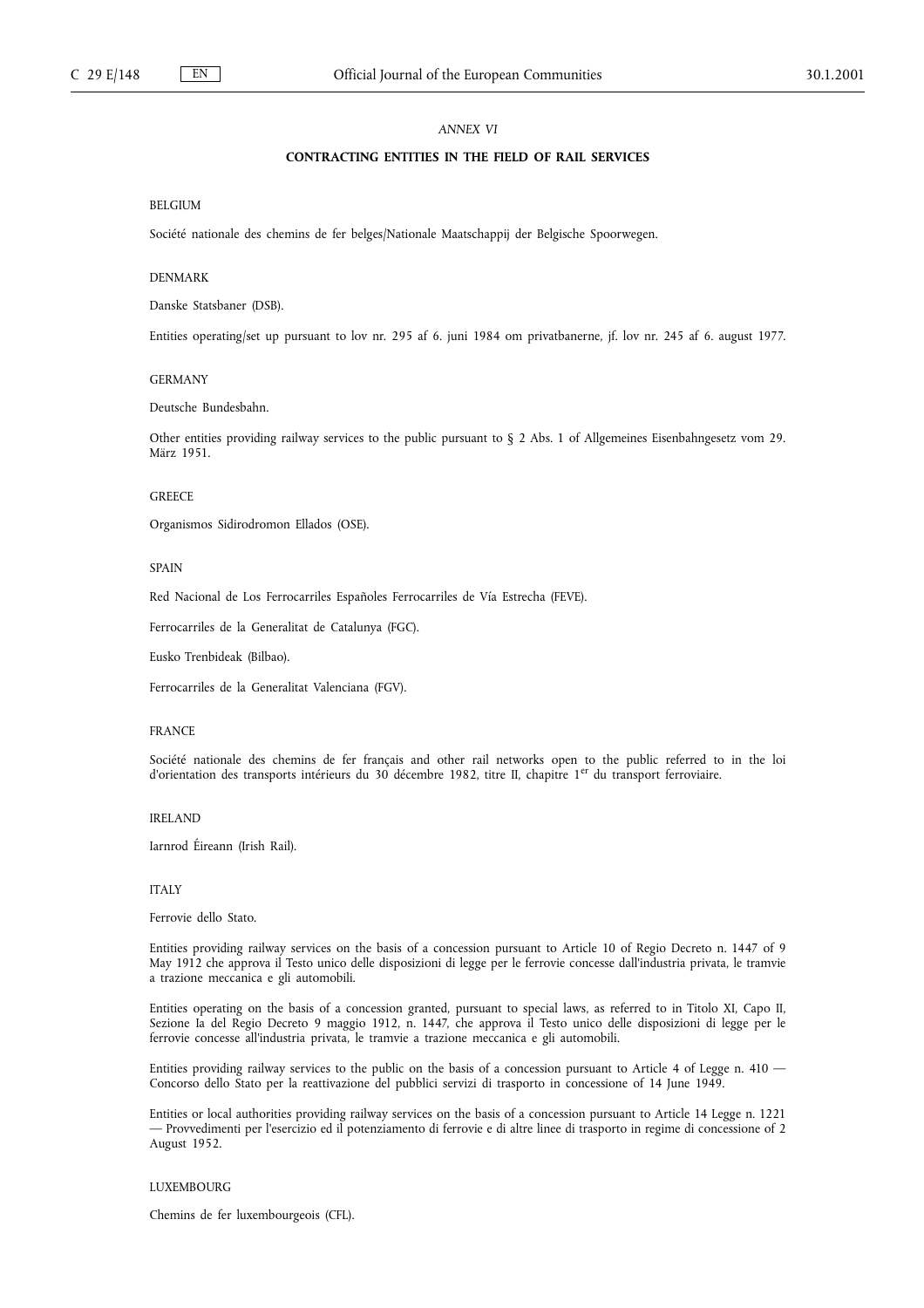# NETHERLANDS

Nederlandse Spoorwegen NV.

## AUSTRIA

Entities providing railway services set up pursuant to the Eisenbahngesetz 1957 (BGBl Nr. 60/1957).

## PORTUGAL

Caminhos de Ferro Portugueses.

# FINLAND

Valtionrautatiet/Statsjärnvägarna (national railways).

# SWEDEN

Public entities operating railway services in accordance with förordningen (1988:1379) om statens spåranläggningar and lagen (1990:1157) om järnvägssäkerhet.

Regional and local public entities operating regional or local railway communications pursuant to lagen (1978:438) om huvudmannaskap för viss kollektiv persontrafik.

Private entities operating railway services pursuant to an authorisation granted under förordningen (1988:1379) om statens spåranläggningar, where such permission complies with Article 2(3) of the Directive.

# UNITED KINGDOM

British Railways Board.

Northern Ireland Railways.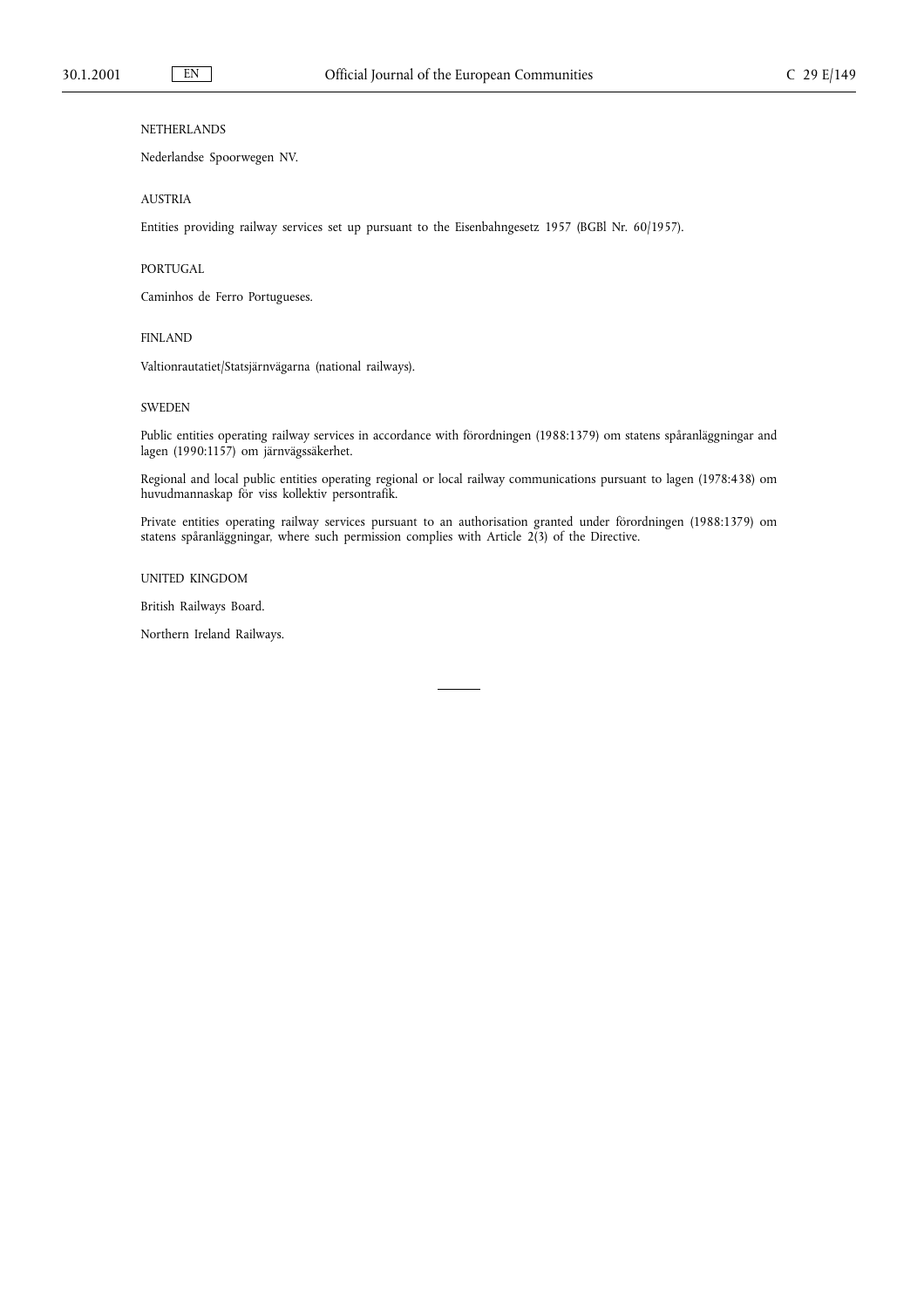#### ANNEX VII

#### CONTRACTING ENTITIES IN THE FIELD OF URBAN RAILWAY, TRAMWAY, TROLLEYBUS OR BUS SERVICES

#### BELGIUM

Société nationale des chemins de fer vicinaux (SNCV)/Nationale Maatschappij van Buurtspoorwegen (NMB).

Entities providing transport services to the public on the basis of a contract granted by SNCV pursuant to Articles 16 and 21 of the arrêté du 30 décembre 1946 relatif aux transports rémunérés de voyageurs par route effectués par autobus et par autocars.

Société des transports intercommunaux de Bruxelles (STIB).

Maatschappij van het Intercommunaal Vervoer te Antwerpen (MIVA).

Maatschappij van het Intercommunaal Vervoer te Gent (MIVG).

Société des transports intercommunaux de Charleroi (STIC).

Société des transports intercommunaux de la région liégeoise (STIL).

Société des transports intercommunaux de l'agglomération verviétoise (STIAV) and other entities set up pursuant to the Loi relative à la création de sociétés de transports en commun urbains/Wet betreffende de oprichting van maatschappijen voor stedelijk gemeenschappelijk vervoer of 22 February 1962.

Entities providing transport services to the public on the basis of a contract with STIB pursuant to Article 10 or with other transport entities pursuant to Article 11 of the arrêté royal 140 du 30 décembre 1982 relatif aux mesures d'assainissement applicables à certains organismes d'intérêt public dépendant du ministère des communications.

### DENMARK

Danske Statsbaner (DSB).

Entities providing bus services to the public (almindelig rutekørsel) on the basis of an authorisation pursuant to lov nr. 115 af 29. marts om buskørsel.

#### **GERMANY**

Entities providing, on the basis of an authorisation, short-distance transport services to the public (Öffentlicher Personennahverkehr) pursuant to the Personenbeförderungsgesetz vom 21. März 1961, as last amended on 25 July 1989.

#### GREECE

Ilektrokinita Leoforeia Periochis Athinon-Peiraios (Electric buses of the Athens-Piraeus area) operating pursuant to Decree 768/1970 and Law 588/1977.

Ilektrikoi Sidirodromoi Athinon-Peiraios (Athens-Piraeus electric railways) operating pursuant to Laws 352/1976 and 588/1977.

Epicheirisi Astikon Sygkoinonion (urban transport undertaking) operating pursuant to Law 588/1977.

Koino Tameio Eisprazeos Leoforeion (Joint bus receipts fund) operating pursuant to Decree 102/1973.

RODA (Dimotiky Epicheirisi Leoforeion Rodoy) Roda: Municipal bus undertaking in Rhodes.

Organismos Astikon Sygkoinonion Thessalonikis (Urban transport organisation of Thessaloniki) operating pursuant to Decree 3721/1957 and Law 716/1980.

#### SPAIN

Entities providing transport services to the public pursuant to Article 71 of the Ley de Régimen local Corporación metropolitana de Madrid).

Corporación metropolitana de Barcelona.

Entities providing bus services to the public, pursuant to Article 71 of the Ley de Ordinación de Transportes Terrestres de 31 de julio de 1987.

Entities providing urban or inter-urban bus services to the public pursuant to Articles 113 to 118 of the Ley de Ordenación de Transportes Terrestres de 31 de julio de 1987.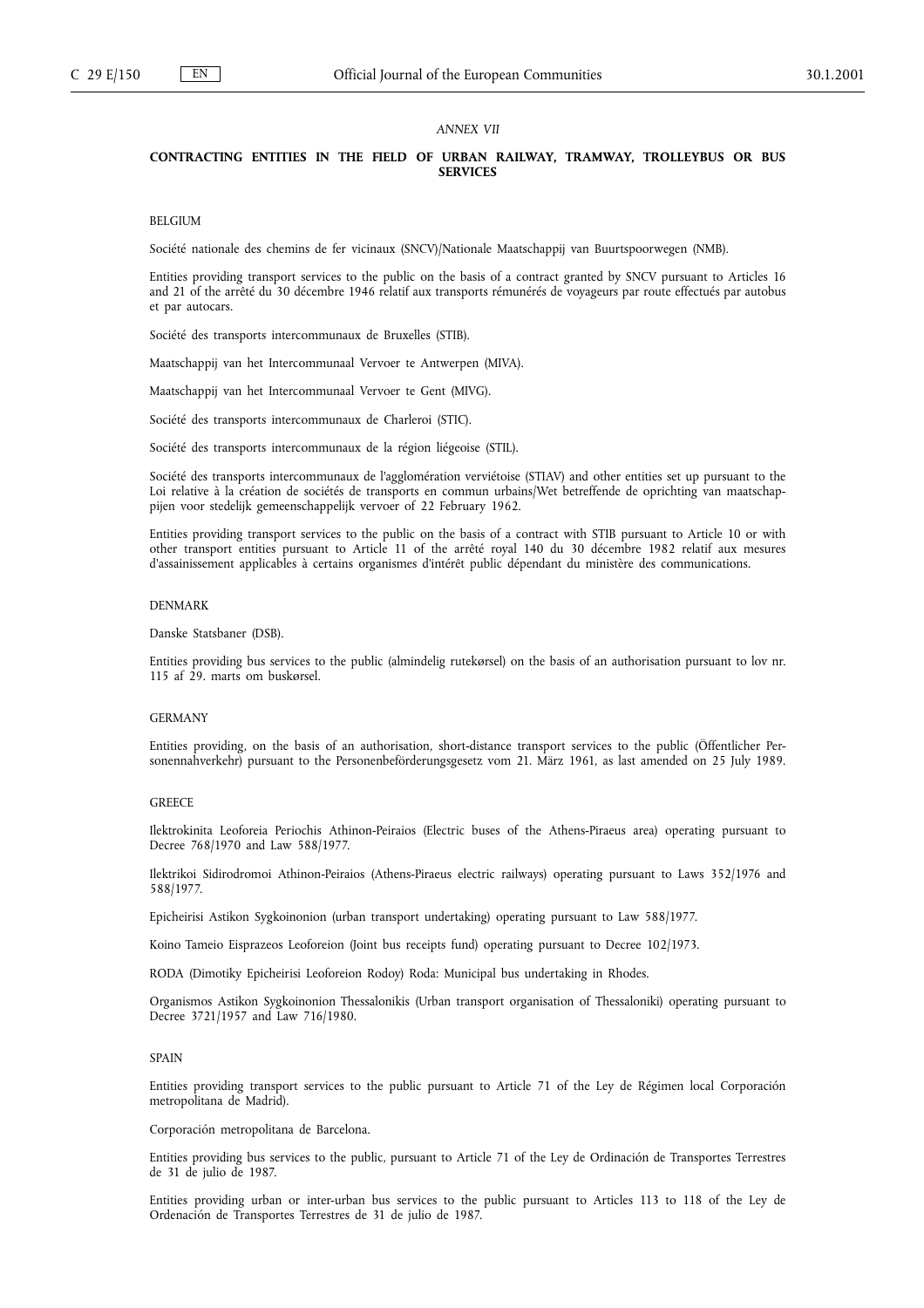FEVE, RENFE (or Empresa Nacional de Transportes de Viajeros por Carretera) providing bus services to the public pursuant to the Disposiciones adicionales, Primera, de la Ley de Ordenación de Transportes Terrestres of 31 July 1957.

Entities providing bus services to the public pursuant to Disposiciones Transitorias, Tercera, de la Ley de Ordenación de Transportes Terrestres of 31 July 1957.

#### FRANCE

Entities providing transport services to the public pursuant to Article 7-II of the loi nº 82/1153 du 30 décembre 1982 (transports intérieurs, orientation).

Régie autonome des transports parisiens, Société nationale des chemins de fer français, APTR, and other entities providing transport services to the public on the basis of an authorisation granted by the Syndicat des transports parisiens, pursuant to the Ordonnance de 1959 et ses décrets d'application relatifs à l'organisation des transports de voyageurs dans la région parisienne.

#### IRELAND

Iarnrod Éireann (Irish Rail).

Bus Éireann (Irish Bus).

Bus Átha Cliath (Dublin Bus).

Entities providing transport services to the public pursuant to the amended Road Transport Act 1932.

## ITALY

Entities providing transport services on the basis of a concession pursuant to Article 1 of Legge n. 1822 — Disciplina degli autoservizi di linea (autolinee per viaggiatori, bagagli e pacchi agricoli in regime di concessione all'industria privata) of 28 September 1939, as amended by Article 45 of Decreto del Presidente della Repubblica n. 771 of 28 June 1955.

Entities providing transport services to the public pursuant to Article 1(15) of Regio Decreto n.  $2578$  - Approvazione del Testo unico della legge sull'assunzione diretta dei pubblici servizi da parte dei comuni e delle province of 15 October 1925.

Entities operating on the basis of a concession pursuant to Article 242 or 255 of Regio Decreto 9 maggio 1912, n. 1447, che approva il Testo unico delle disposizioni di legge per le ferrovie concesse all'industria privata, le tramvie a trazione meccanica e gli automobili.

Entities or local authorities operating on the basis of a concession pursuant to Article 4 of Legge 14 giugno 1949, n. 410, concorso dello Stato per la riattivazione dei pubblici servizi di trasporto in concessione.

Entities operating on the basis of a concession pursuant to Article 14 of Legge n. 1221 — Provvedimenti per l'esercizio ed il potenziamento di ferrovie e di altre linee di trasporto in regime di concessione of 2 August 1952.

### LUXEMBOURG

Chemins de fer du Luxembourg (CFL).

Service communal des autobus municipaux de la ville de Luxembourg.

Transports intercommunaux du canton d'Esch-sur-Alzette (TICE).

Bus service undertakings operating pursuant to the règlement grand-ducal du 3 février 1978 concernant les conditions d'octroi des autorisations d'établissement et d'exploitation des services de transports routiers réguliers de personnes rémunérées

#### NETHERLANDS

Entities providing transport services pursuant to the public pursuant to Chapter II (Openbaar vervoer) of the Wet Personenvervoer van 12 maart 1987.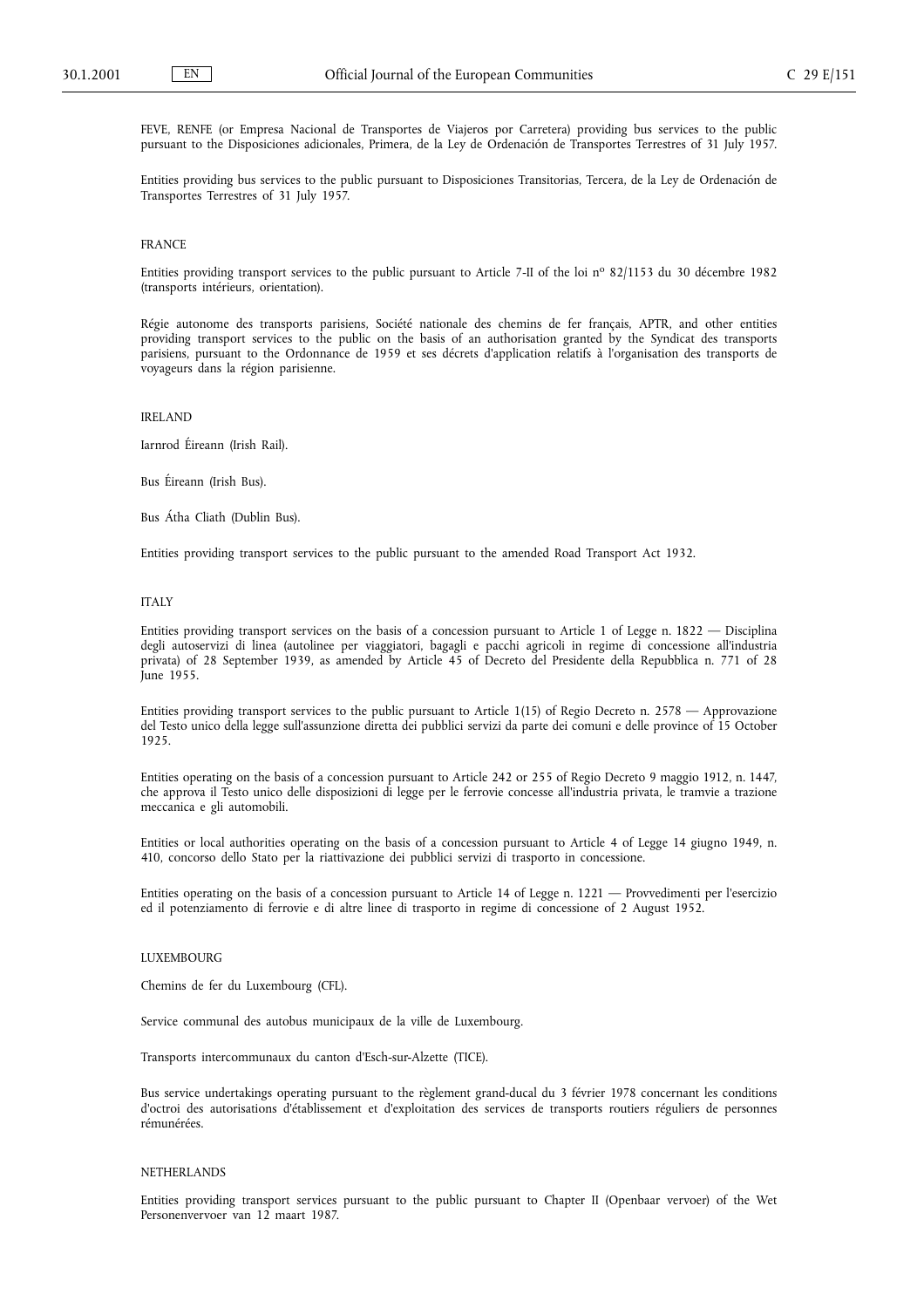# AUSTRIA

Entities providing transport services pursuant to the Eisenbahngesetz 1957 (BGBl. Nr. 60/1957) and the Kraftfahrliniengesetz 1952 (BGBl. Nr. 84/1952).

# PORTUGAL

Rodoviária Nacional, EP.

Companhia Carris de ferro de Lisboa.

Metropolitano de Lisboa, EP.

Serviços de Transportes Colectivos do Porto.

Serviços Municipalizados de Transporte do Barreiro.

Serviços Municipalizados de Transporte de Aveiro.

Serviços Municipalizados de Transporte de Braga.

Serviços Municipalizados de Transporte de Coimbra.

Serviços Municipalizados de Transporte de Portalegre.

## FINLAND

Public or private entities operating bus services pursuant to Laki (343/91) luvanvaraisesta henkilöliikenteestä tiellä and Helsingin kaupungin liikennelaitos/Helsingfors stads trafikverk (Helsinki Transport Board), which provides underground railway and tramway services to the public.

## SWEDEN

Entities operating urban railway or tramway services pursuant to lagen (1978:438) om huvudmannaskap för viss kollektiv persontrafik und Lagen (1990:1157) om järnvägssäkerhet.

Public or private entities operating a trolley bus or bus service pursuant with lagen (1978:438) om huvudmannaskap för viss kollektiv persontrafik and lagen (1983:293) om yrkestrafik.

#### UNITED KINGDOM

Entities providing bus services to the public pursuant to the London Regional Transport Act 1984.

Glasgow Underground.

Greater Manchester Rapid Transit Company.

Docklands Light Railway.

London Underground Ltd.

British Railways Board.

Tyne and Wear Metro.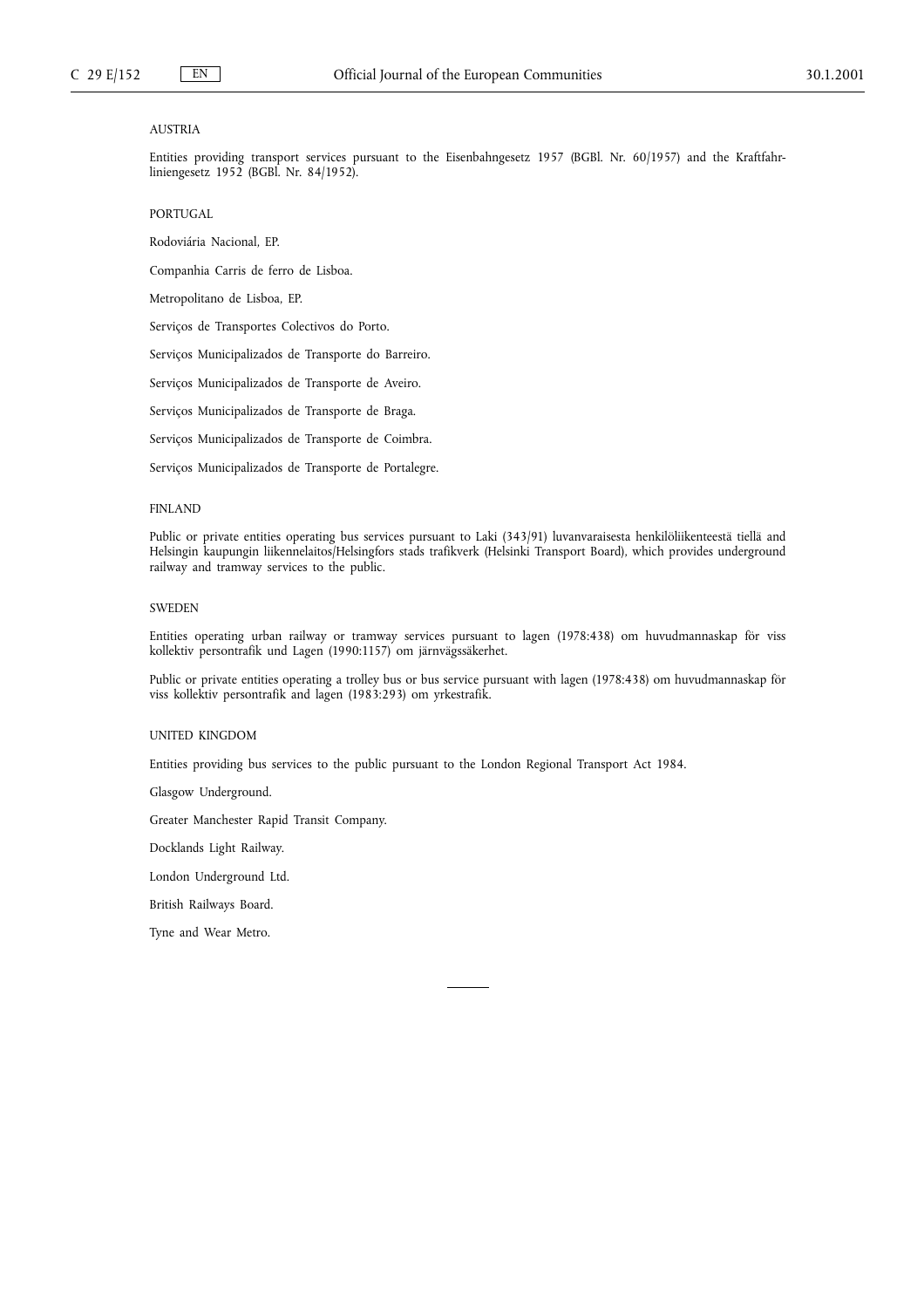## ANNEX VIII

# CONTRACTING ENTITIES IN THE FIELD OF AIRPORT INSTALLATIONS

### BELGIUM

Régie des voies aériennes, set up pursuant to the Arrêté-loi du portant création de la régie des voies aériennes of 20 November 1946, as amended by Arrêté royal portant refonte du statut de la régie des voies aériennes of 5 October 1970.

#### DENMARK

Airports operating on the basis of an authorisation pursuant to  $\S$  55, stk. 1, i lov om luftfart, if. lovbekendtgørelse nr. 408 af 11. september 1985 .

#### **GERMANY**

Airports as defined in Article 38 Absatz 2 Nr. 1 of the Luftverkehrszulassungsordnung vom 19. März 1979, as last amended by the Verordnung vom 21. Juli 1986.

## **GREECE**

Airports operating pursuant to Law 517/1931 setting up the civil aviation service (Ypiresia Politikis Aeroporias (YPA)).

International airports operating pursuant to Presidential Decree 647/981.

#### **SPAIN**

Airports managed by Aeropuertos Nacionales operating pursuant to the Real Decreto 278/1982 de 15 de octubre de 1982.

#### FRANCE

Aéroports de Paris operating pursuant to titre V, articles L 251-1 à 252-1 du code de l'aviation civile.

Aéroport de Bâle/Mulhouse, set up pursuant to the convention franco-suisse du 4 juillet 1949.

Airports as defined in Article L 270-1 of the Code de l'aviation civile.

Airports operating pursuant to the cahier de charges type d'une concession d'aéroport, décret du 6 mai 1955.

Airports operating on the basis of a convention d'exploitation pursuant to Article L 221 of the code de l'aviation civile.

#### IRELAND

Airports of Dublin, Cork and Shannon managed by Aer Rianta-Irish Airports.

Airports operating on the basis of a public use licence granted pursuant to the Air Navigation and Transport Act No 40/1936, the Transport Fuel and Power (Transfer of Departmental Administration Functions) Order 1959 (SI No 125 of 1959) and the Air Navigation (Aerodromes and Visual Ground Aids) Order 1970 (SI No 291 of 1970).

#### ITALY

Civilian national airports (aerodromi civili istituiti dallo Stato) operating pursuant to Article 692 of the Codice della navigazione, Regio Decreto n. 327 of 30 March 1942.

Entities operating airport facilities on the basis of a concession granted pursuant to Article 694 of the Codice della navigazione, Regio Decreto 30 marzo 1942, n. 327.

#### LUXEMBOURG

Aéroport de Findel.

#### NETHERLANDS

Airports operating pursuant to Articles 18 et seq. of the Luchtvaartwet of 15 January 1958 (stbld. 47), as amended on 7 June 1978.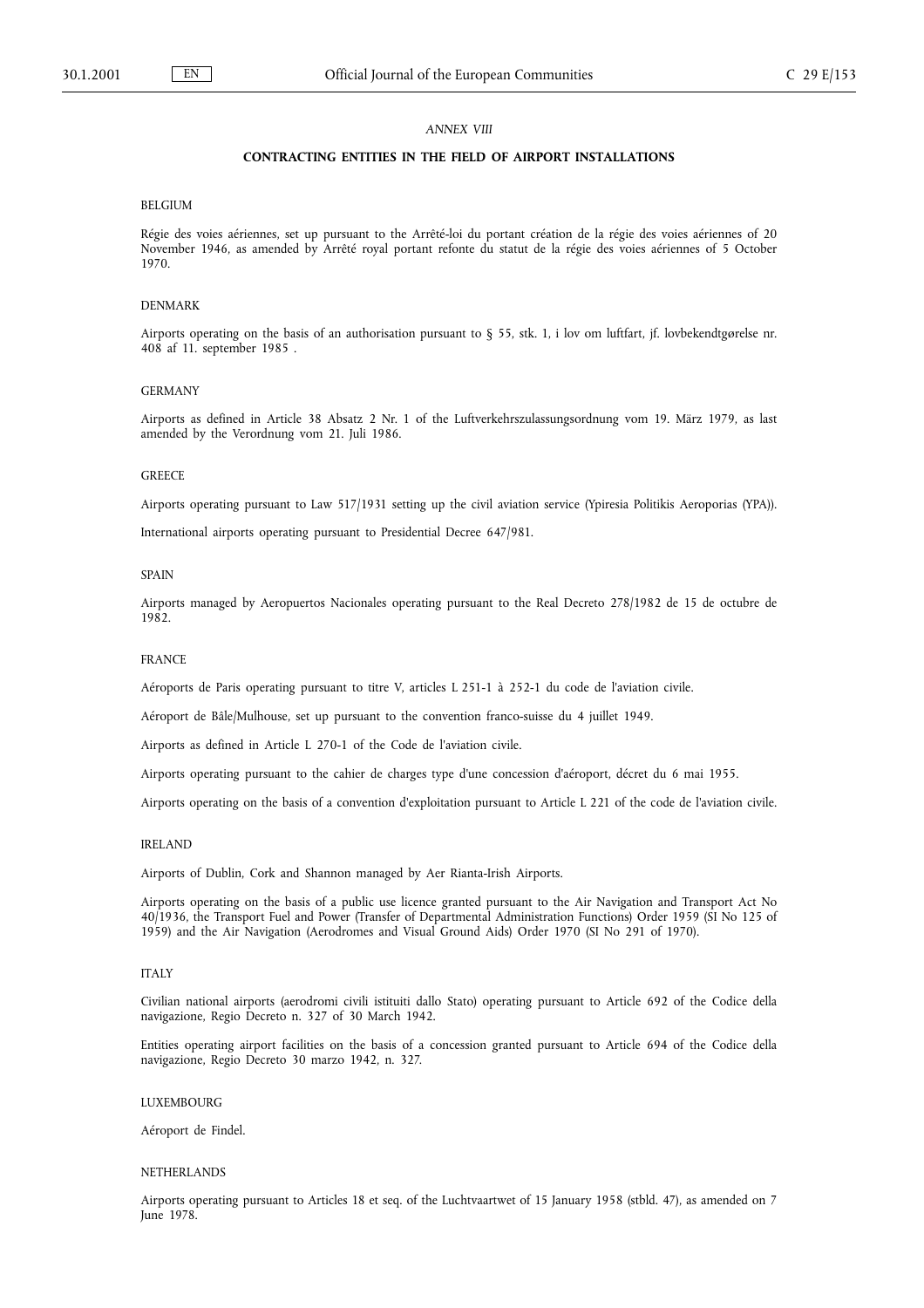# AUSTRIA

Austro Control GmbH.

Entities as defined in Articles 60 to 80 of the Luftfahrtgesetz 1957 (BGBl. Nr. 253/1957).

## PORTUGAL

Airports managed by Aeroportos e Navegação Aérea (ANA) EP pursuant to Decreto-Lei n.º 246/79.

Aeroporto do Funchal and Aeroporto de Porto Santo, regionalised pursuant to Decreto-Lei n.º 284/81.

### FINLAND

Airports managed by 'Ilmailulaitos/Luftfartsverket' pursuant to Ilmailulaitos/ (595/64).

### SWEDEN

Publicly-owned and operated airports in accordance with lagen (1957:297) om luftfart.

Privately-owned and operated airports with an operating licence under the act, where this licence corresponds to the criteria of Article 2(3) of the Directive.

### UNITED KINGDOM

Airports managed by British Airports Authority plc.

Airports which are public limited companies and operating pursuant to the Airports Act 1986.

#### ANNEX IX

# CONTRACTING ENTITIES IN THE FIELD OF MARITIME OR INLAND PORT OR OTHER TERMINAL **FACILITIES**

## BELGIUM

Société anonyme du canal et des installations maritimes de Bruxelles.

Port autonome de Liège.

Port autonome de Namur.

Port autonome de Charleroi.

Port de la ville de Gand.

Compagnie des installations maritimes de Bruges - Maatschappij der Brugse haveninrichtingen.

Société intercommunale de la rive gauche de l'Escaut — Intercommunale maatschappij van de linker Scheldeoever (Port d'Ánvers).

Port de Nieuwport.

Port d'Ostende.

### DENMARK

Ports as defined in Article 1, I to III of the bekendtgørelse nr. 604 af 16. december 1985 om hvilke havne der er omfattet af lov om trafikhavne, jf. lov nr. 239 af 12. maj 1976 om trafikhavne.

#### GERMANY

Seaports owned totally or partially by territorial authorities (Länder, Kreise, Gemeinden).

Inland ports subject to the Hafenordnung pursuant to the Wassergesetze der Länder.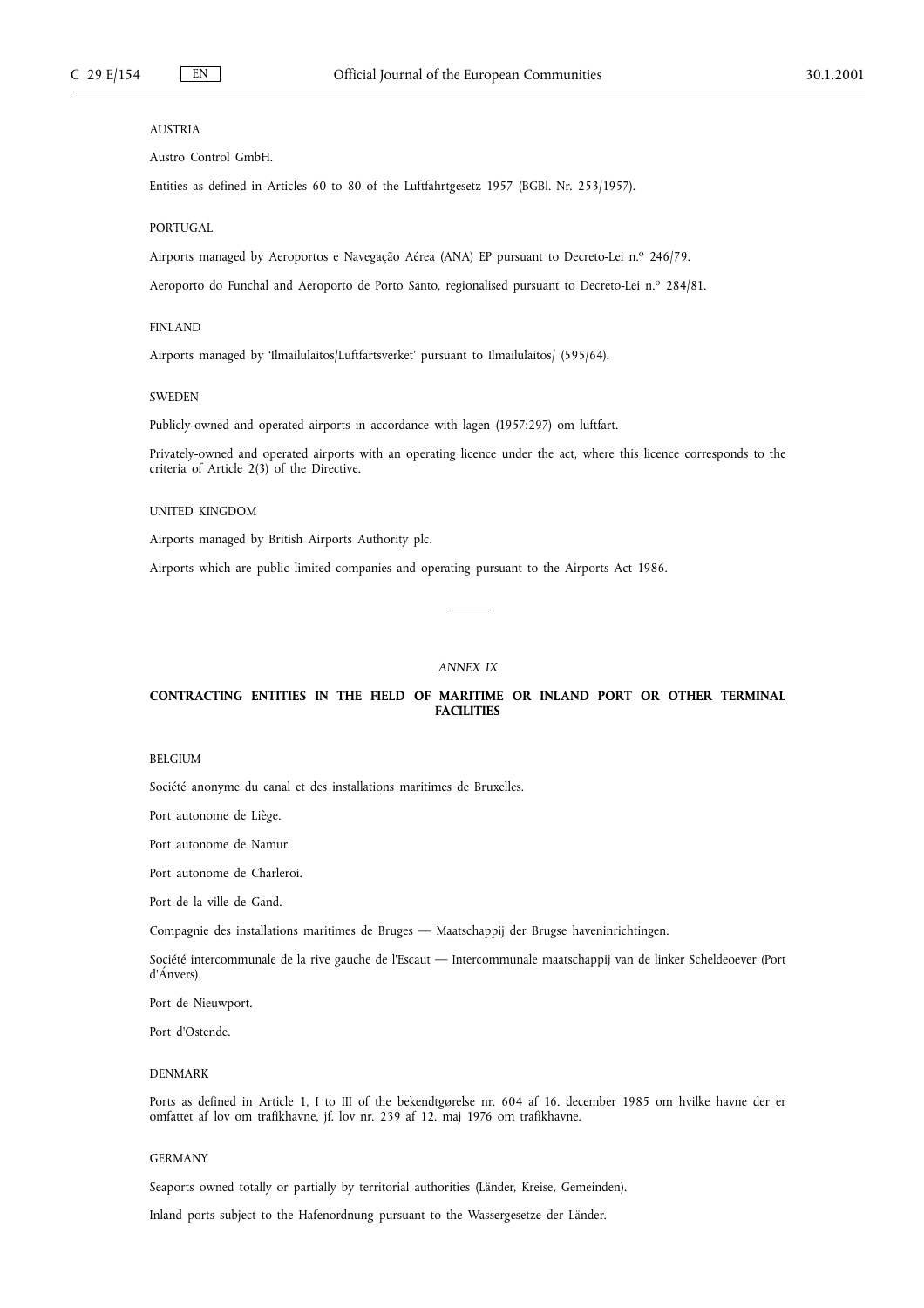## **GREECE**

Piraeus port (Organismos Limenos Peiraios), set up pursuant to Emergency Law 1559/1950 and Law 1630/1951.

Thessaloniki port (Organismos Limenos Thessalonikis), set up pursuant to decree N.A. 2251/1953.

Other ports governed by Presidential Decree 649/1977 — Εποπτεια, οργανοσι λειτουργιασ και διοικιτικοσ ελενψηοσ λιμενον (supervision, organisation of functioning and administrative control of ports).

#### SPAIN

Puerto de Huelva, set up pursuant to the Decreto de 2 de octubre de 1969, nº 2380/69. Puertos y Faros. Otorga Régimen de Estatuto de Autonomía al Puerto de Huelva.

Puerto de Barcelona, set up pursuant to the Decreto de 25 de agosto de 1978, nº 2407/78, Puertos y Faros. Otorga al de Barcelona Régimen de Estatuto de Autonomía.

Puerto de Bilbao, set up pursuant to the Decreto 25 de agosto de 1978, nº 2408/78. Puertos y Faros. Otorga al de Bilbao Régimen de Estatuto de Autonomía.

Puerto de Valencia, set up pursuant to the Decreto 25 de agosto de 1978, nº 2409/78. Puertos y Faros. Otorga al de Valencia Régimen de Estatuto de Autonomía.

Juntas de Puertos, operating pursuant to the Ley 27/68 de 20 de junio de 1968. Puertos y Faros. Juntas de Puertos y Estatutes de Autonomía en Decreto de 9 de abril de 1970, n<sup>o</sup> 1350/70. Juntas de Puertos. Ports managed by the Comisión Administrativa de Grupos de Puertos, operating pursuant to the Ley 27/68 de 20 de junio de 1968, Decreto 1958/78 de 23 de junio de 1978 and Decreto 571/81 de 6 de mayo de 1981.

Ports listed in the Real Decreto 989/82 de 14 de mayo de 1982. Puertos. Clasificación de los de interés general.

### FRANCE

Port autonome de Paris, set up pursuant to Loi 68/917 du 24 octobre 1968 relative au port autonome de Paris.

Port autonome de Strasbourg, set up pursuant to the convention du 20 mai 1923 entre l'État et la ville de Strasbourg relative à la construction du port rhénan de Strasbourg et à l'exécution de travaux d'extension de ce port, approved by the loi du 26 avril 1924.

Other inland waterway ports set up or managed pursuant to Article 6 (navigation intérieure) of Décret 69/140 relatif aux concessions d'outillage public dans les ports maritimes of 6 February 1969.

Ports autonomes operating pursuant to Articles L 111-1 et seq. of the code des ports maritimes.

Ports non autonomes operating pursuant to Articles R 121-1 et seq. of the code des ports maritimes.

Ports managed by regional authroities (départements) or operating pursuant to a concession granted by the regional authorities (départements) pursuant to Article 6 of the loi 86/663 du 22 juillet 1983 complétant la loi 83/8 du 7 janvier 1983 relative à la répartition de compétences entre les communes, départements et l'État.

### IRELAND

Ports operating pursuant to the Harbour Acts 1946 to 1976.

Port of Dun Laoghaire operating pursuant to the State Harbours Act 1924.

Port of Rosslare Harbour operating pursuant to the Finguard and Rosslare Railways and Harbours Act 1899.

### **ITALY**

National ports and other ports managed by the Capitaneria di Porto pursuant to the Codice della navigazione, Regio Decreto 30 marzo 1942, n. 32.

Autonomous ports (enti portuali) set up by special laws pursuant to Article 19 of the Codice della navigazione, Regio Decreto 30 marzo 1942, n. 327.

#### **LUXEMBOURG**

Port de Mertert, set up and operating pursuant to the loi du 22 juillet 1963 relative à l'aménagement et à l'exploitation d'un port fluvial sur la Moselle.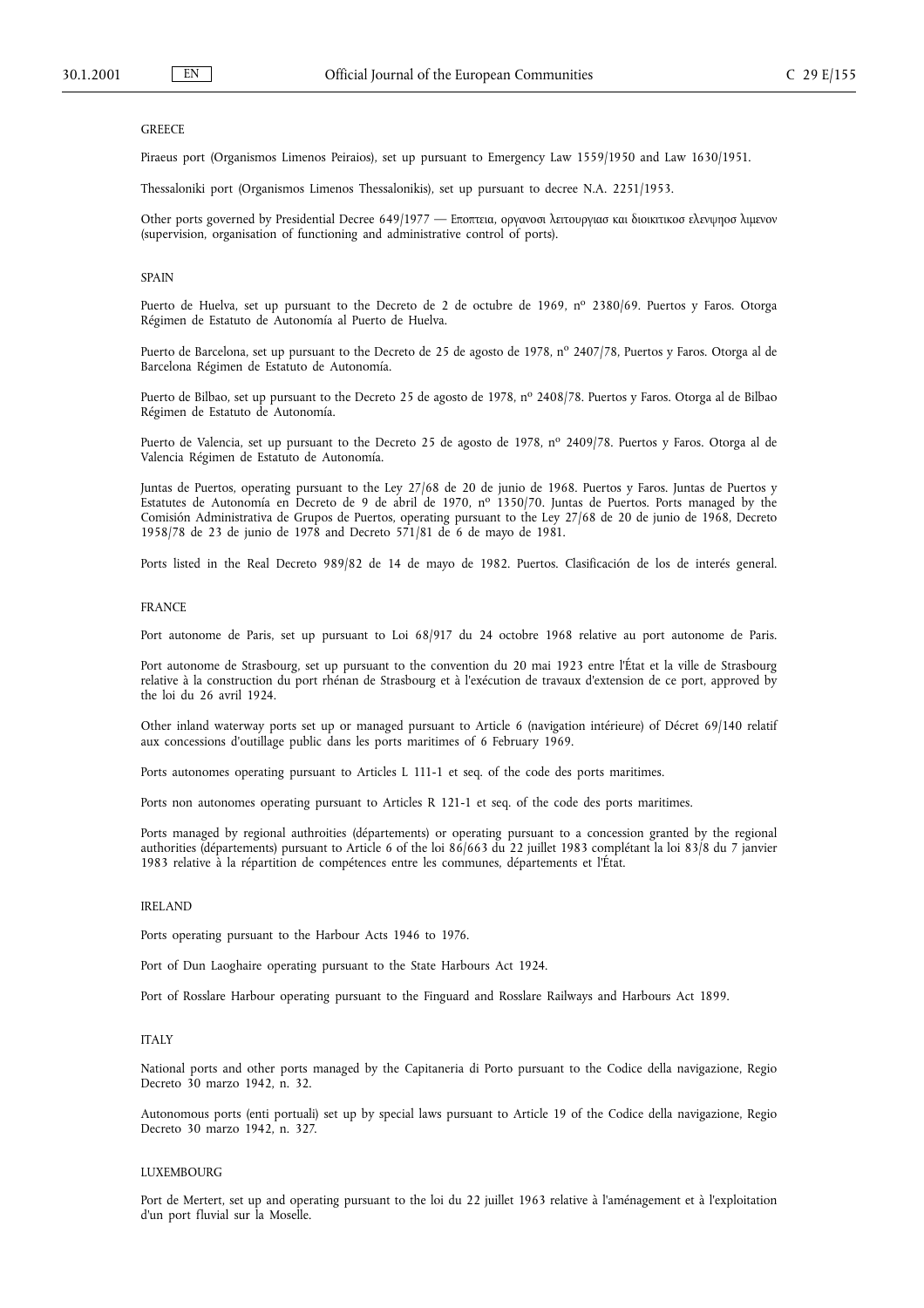### NETHERLANDS

Havenbedrijven, set up and operating pursuant to the Gemeentewet van 29 juni 1851.

Havenschap Vlissingen, set up by the wet van 10 september 1970 houdende een gemeenschappelijke regeling tot oprichting van het Havenschap Vlissingen.

Havenschap Terneuzen, set up by the wet van 8 april 1970 houdende een gemeenschappelijke regeling tot oprichting van het Havenschap Terneuzen.

Havenschap Delfzijl, set up by the wet van 31 juli 1957 houdende een gemeenschappelijke regeling tot oprichting van het Havenschap Delfzijl.

Industrie- en havenschap Moerdijk, set up by the gemeenschappelijke regeling tot oprichting van het Industrie- en havenschap Moerdijk van 23 oktober 1970, approved by Koninklijk Besluit nr. 23 van 4 maart 1972.

#### AUSTRIA

Inland ports owned totally or partially by the Länder and/or Gemeinden.

#### PORTUGAL

Porto de Lisboa, set up pursuant to the Decreto Real of 18 February 1907 and operating pursuant to Decreto-Lei n.º 36976 de 20 de Julho de 1948.

Porto do Douro e Leixões, set up pursuant to Decreto-Lei n.º 36977 de 20 de Julho de 1948.

Porto de Sines, set up pursuant to Decreto-Lei n.º 508/77 de 14 de Dezembro de 1977.

Portos de Setúbal, Aveiro, Fígueira da Foz, Viana do Castelo, Portimao e Faro, operating pursuant to the Decreto-Lei n.º 37754 de 18 de Fevereiro de 1950.

## FINLAND

Ports operating pursuant to the Laki kunnallisista satamajärjestyksistä ja liikennemaksuista (955/76).

Saimaan Canal (Saimaan kanavan hoitokunta).

# SWEDEN

Ports and terminal facilities according to lagen (1983:293) om inrättande, utvidgning och avlysning av allmän farled och allmän hamn and the förordningen (1983:744) om trafiken på Göta kanal.

# UNITED KINGDOM

Harbour Authorities within the meaning of Section 57 of the Harbours Act 1964 providing port facilities to carriers by sea or inland waterway.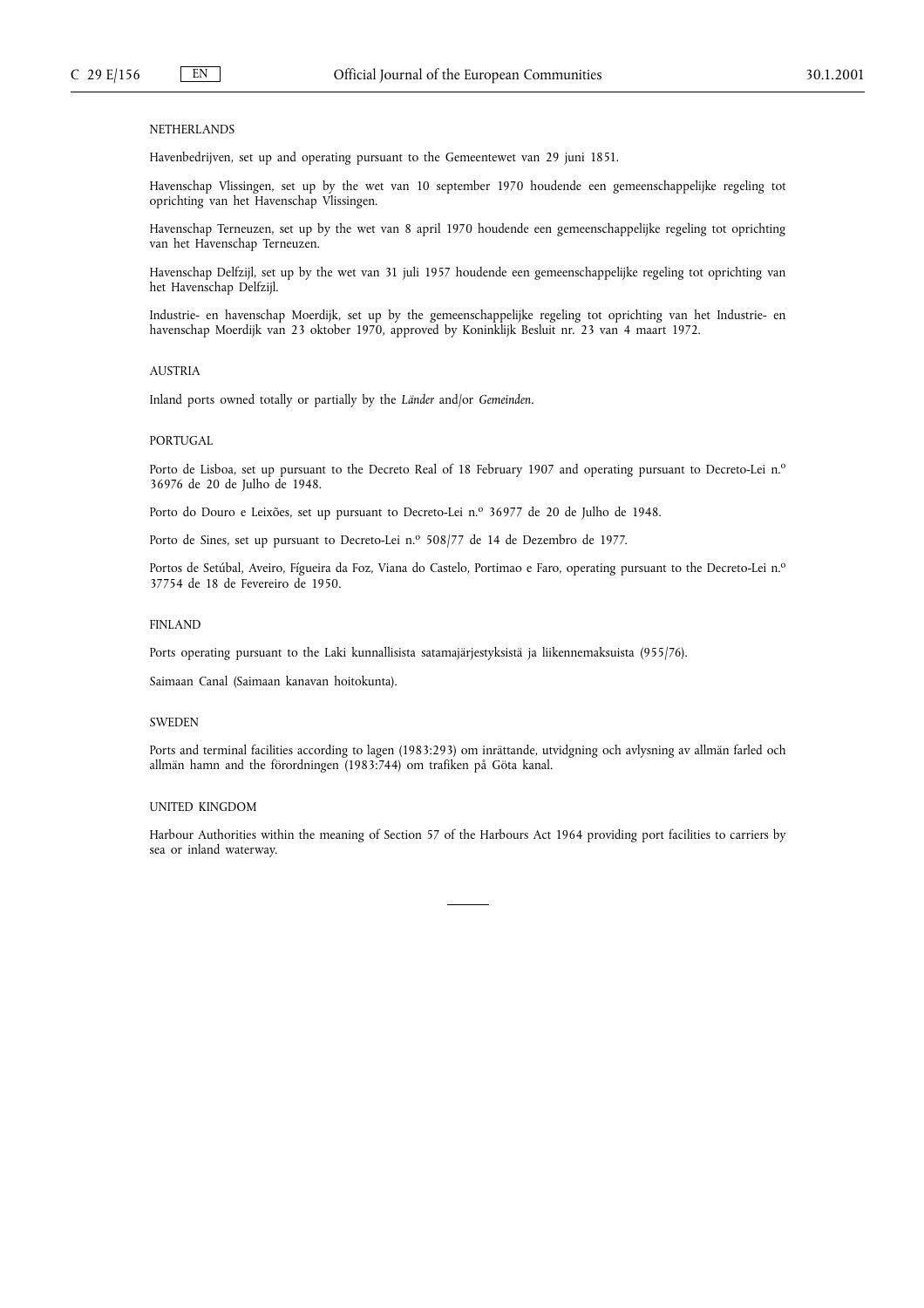# ANNEX X

### LIST OF LEGISLATION REFERRED TO IN ARTICLE 29(3)

A. PRODUCTION, TRANSPORT OR DISTRIBUTION OF DRINKING WATER

—<br>—

B. PRODUCTION, TRANSMISSION OR DISTRIBUTION OF ELECTRICITY

Directive 96/92/EC of the European Parliament and of the Council of 19 December 1996 concerning common rules for the internal market in electricity (1)

C. TRANSPORT OR DISTRIBUTION OF GAS OR HEAT

Directive 98/30/EC of the European Parliament and of the Council of 22 June 1998 concerning common rules for the internal market in natural gas (2)

D. EXPLORATION FOR AND EXTRACTION OF OIL OR GAS

Directive 94/22/EC of the European Parliament and of the Council of 30 May 1994 on the conditions for granting and using authorisations for the prospection, exploration and production of hydrocarbons (3)

E. EXPLORATION FOR AND EXTRACTION OF COAL OR OTHER SOLID FUELS

÷,

F. CONTRACTING ENTITIES IN THE FIELD OF RAIL SERVICES

 $\overline{\phantom{0}}$ 

- G. CONTRACTING ENTITIES IN THE FIELD OF URBAN RAILWAY, TRAMWAY, TROLLEYBUS OR MOTOR BUS SERVICES
	- $\overline{\phantom{0}}$

—<br>—

÷,

- H. CONTRACTING ENTITIES IN THE FIELD OF AIRPORT INSTALLATIONS
- I. CONTRACTING ENTITIES IN THE FIELD OF SEAPORT OR INLAND PORT OR OTHER TERMINAL EQUIPMENT

<sup>(</sup> 1) OJ L 27, 30.1.1997, p. 20.

<sup>(</sup> 2) OJ L 204, 21.7.1998, p. 1.

<sup>(</sup> 3) OJ L 164, 30.6.1994, p. 3.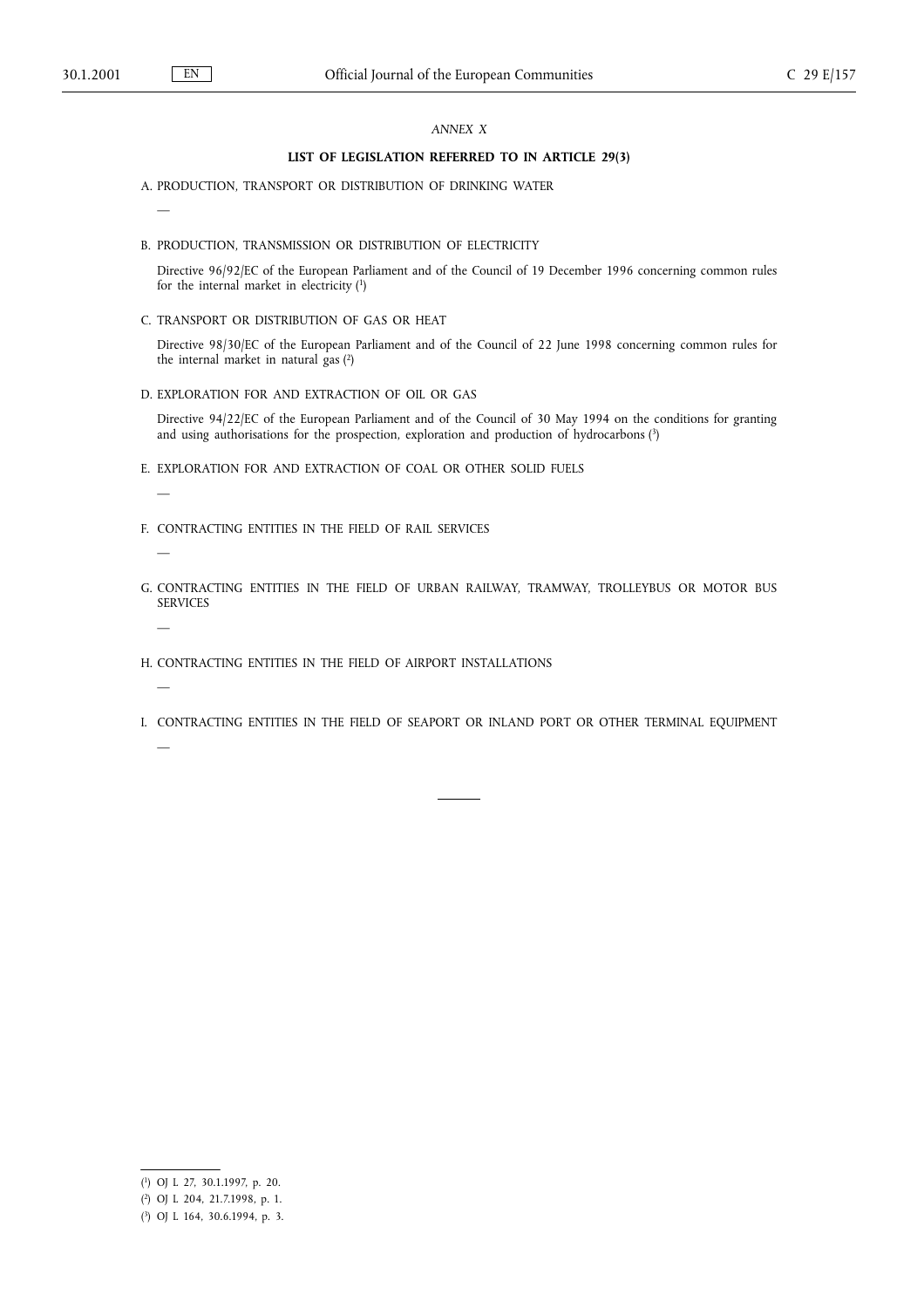# ANNEX XI

# LIST OF PROFESSIONAL ACTIVITIES AS SET OUT IN ARTICLE 1(2), POINT B

# NACE $(1)$

### SECTION F - CONSTRUCTION

| Division | Group | Class | Description                                                               | Notes                                                                                                                                                                                                                                                                                                                                                                                                                                                                                               | CPV Code |
|----------|-------|-------|---------------------------------------------------------------------------|-----------------------------------------------------------------------------------------------------------------------------------------------------------------------------------------------------------------------------------------------------------------------------------------------------------------------------------------------------------------------------------------------------------------------------------------------------------------------------------------------------|----------|
| 45       |       |       | Construction                                                              | This division includes:<br>- new construction, restoration and ordinary repair                                                                                                                                                                                                                                                                                                                                                                                                                      | 45000000 |
|          | 45.1  |       | Site preparation                                                          |                                                                                                                                                                                                                                                                                                                                                                                                                                                                                                     | 45100000 |
|          |       | 45.11 | Demolition and wrecking<br>of<br>buildings; earth moving                  | This class includes:<br>- demolition or wrecking of buildings and other<br>structures<br>clearing of building sites<br>- earth moving: excavation, landfill, levelling and<br>grading of construction sites, trench digging,<br>rock removal, blasting, etc.<br>site preparation for mining: overburden removal<br>and other development and preparation of<br>mineral properties and sites<br>This class also includes:<br>- building site drainage<br>- drainage of agricultural or forestry land | 45110000 |
|          |       | 45.12 | Test drilling and boring                                                  | This class includes:<br>- test drilling, test boring and core sampling for<br>construction, geophysical, geological or similar<br>purposes<br>This class excludes:<br>- drilling of production oil or gas wells, see 11.20<br>— water well drilling, see 45.25<br>shaft sinking, see 45.25<br>- oil and gas field exploration, geophysical,<br>geological and seismic surveying, see 74.20                                                                                                          | 45120000 |
|          | 45.2  |       | Building of complete constructions<br>or parts thereof; civil engineering |                                                                                                                                                                                                                                                                                                                                                                                                                                                                                                     | 45200000 |
|          |       | 45.21 | General construction of buildings<br>and civil engineering works          | This class includes:<br>- construction of all types of buildings<br>- construction of civil engineering constructions:<br>bridges, including those for elevated highways,<br>viaducts, tunnels and subways<br>long-distance pipelines, communication and<br>$\overline{\phantom{m}}$<br>power lines urban pipelines, urban communi-<br>cation and powerlines; ancillary urban works                                                                                                                 | 45210000 |

<sup>(</sup> $^1$ ) Council Regulation (EEC) No 3037/90 of 9 October 1990 on the statistical classification of economic activities in the European Community (OJ L 293, 24.10.1990, p. 1), as amended by Commission Regulation (EEC) No 76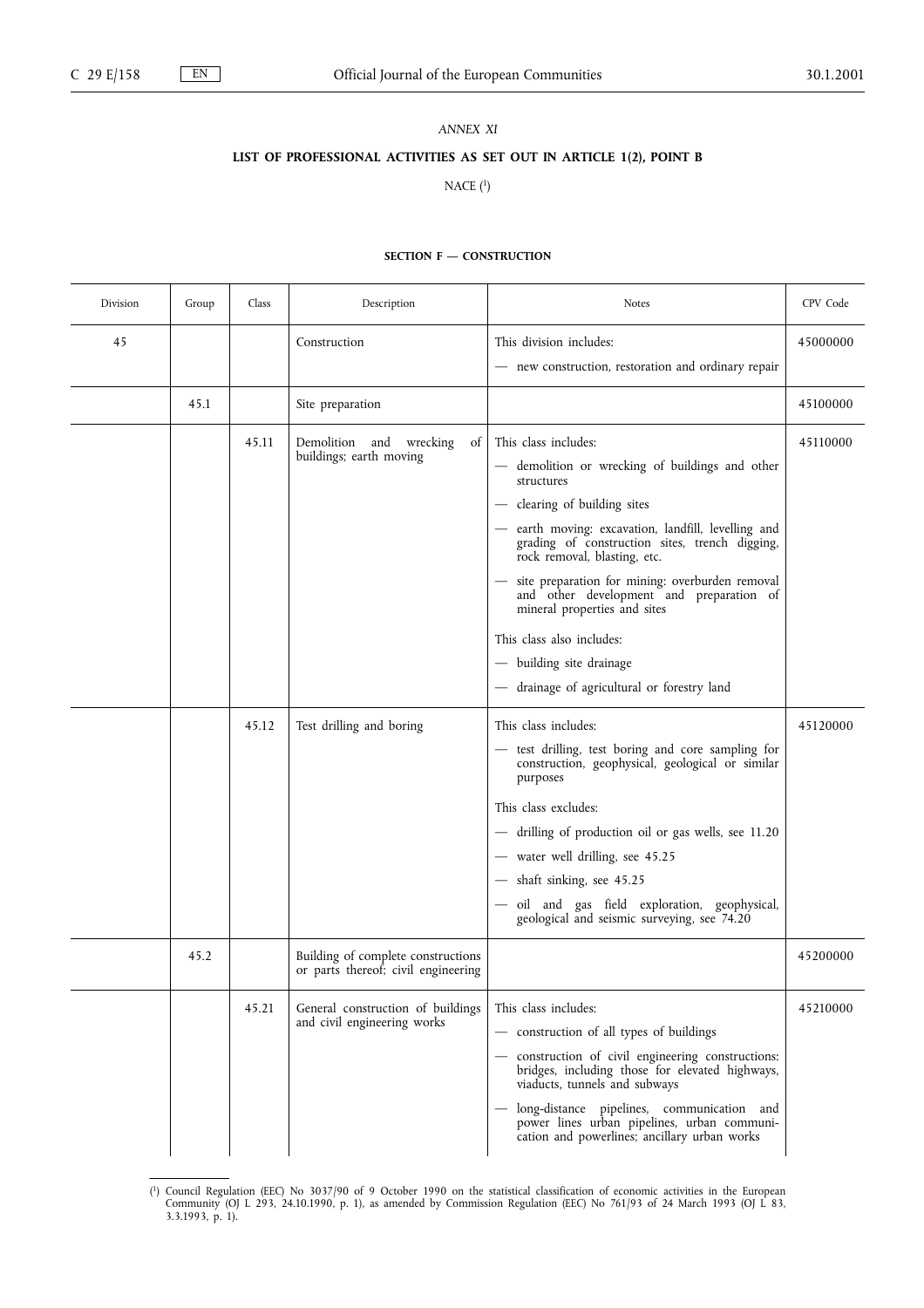| Division | Group | Class | Description                                                         | <b>Notes</b>                                                                                                                                                                                                                                                                                                                                                                                                                                                                                                                                                                                                                                                                                  | CPV Code |
|----------|-------|-------|---------------------------------------------------------------------|-----------------------------------------------------------------------------------------------------------------------------------------------------------------------------------------------------------------------------------------------------------------------------------------------------------------------------------------------------------------------------------------------------------------------------------------------------------------------------------------------------------------------------------------------------------------------------------------------------------------------------------------------------------------------------------------------|----------|
|          |       |       |                                                                     | prefabricated<br>— assembly<br>of<br>and<br>erection<br>constructions on the site<br>This class excludes:<br>- service activities incidental to oil and gas<br>extraction, see 11.20<br>- erection of complete prefabricated constructions<br>from self-manufactured parts not of concrete, see<br>divisions $20$ , $26$ and $28$<br>- construction work, other than buildings, for<br>stadiums, swimming pools, gymnasiums, tennis<br>courts, golf courses and other sports installations,<br>see 45.23<br>- building installation, see 45.3<br>- building completion, see 45.4<br>- architectural and engineering activities, see 74.20<br>- project management for construction, see 74.20 |          |
|          |       | 45.22 | Erection of roof covering and<br>frame                              | This class includes:<br>- erection of roofs<br>- roof covering<br>— waterproofing                                                                                                                                                                                                                                                                                                                                                                                                                                                                                                                                                                                                             | 45220000 |
|          |       | 45.23 | Construction of highways, roads,<br>airfields and sports facilities | This class includes:<br>- construction of highways, streets, roads, other<br>vehicular and pedestrian ways<br>- construction of railways<br>- construction of airfield runways<br>- construction work, other than buildings, for<br>stadiums, swimming pools, gymnasiums, tennis<br>courts, golf courses and other sports installations<br>- painting of markings on road surfaces and car<br>parks<br>This class excludes:<br>- preliminary earth moving, see 45.11                                                                                                                                                                                                                          | 45230000 |
|          |       | 45.24 | Construction of water projects                                      | This class includes:<br>- construction of:<br>- waterways, harbour and river works,<br>pleasure ports (marinas), locks, etc.<br>- dams and dykes<br>— dredging<br>- subsurface work                                                                                                                                                                                                                                                                                                                                                                                                                                                                                                           | 45240000 |
|          |       | 45.25 | Other construction work involving<br>special trades                 | This class includes:<br>- construction activities specialising in one aspect<br>common to different kinds of structures,<br>requiring specialised skill or equipment:<br>- construction of foundations, including pile<br>driving                                                                                                                                                                                                                                                                                                                                                                                                                                                             | 45250000 |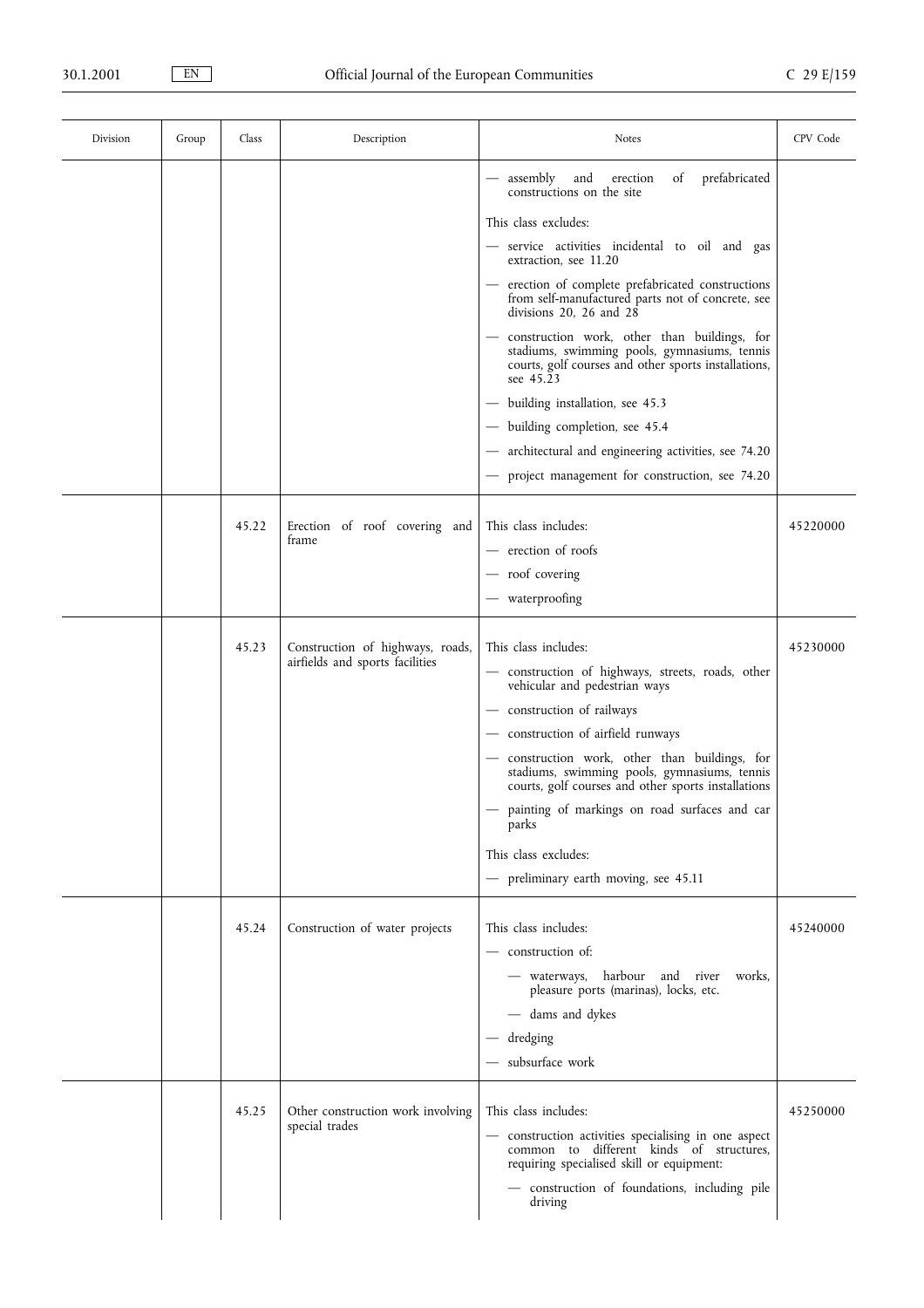| Division | Group | Class | Description                                       | <b>Notes</b>                                                                                                                                                                                                                                                                                                                               | CPV Code |
|----------|-------|-------|---------------------------------------------------|--------------------------------------------------------------------------------------------------------------------------------------------------------------------------------------------------------------------------------------------------------------------------------------------------------------------------------------------|----------|
|          |       |       |                                                   | - water well drilling and construction, shaft<br>sinking<br>erection of non-self-manufactured<br>steel<br>elements<br>- steel bending<br>- bricklaying and stone setting<br>- scaffolds and work platform erecting and<br>dismantling, including renting of scaffolds<br>and work platforms<br>- erection of chimneys and industrial ovens |          |
|          |       |       |                                                   | This class excludes:<br>- renting of scaffolds without erection and<br>dismantling, see 71.32                                                                                                                                                                                                                                              |          |
|          | 45.3  |       | Building installation                             |                                                                                                                                                                                                                                                                                                                                            | 45300000 |
|          |       | 45.31 | Installation of electrical wiring and<br>fittings | This class includes:<br>- installation in buildings or other construction<br>projects of:<br>- electrical wiring and fittings<br>- telecommunications systems<br>- electrical heating systems<br>- residential antennas and aerials<br>- fire alarms<br>- burglar alarm systems<br>- lifts and escalators<br>- lightning conductors, etc.  | 45310000 |
|          |       | 45.32 | Insulation work activities                        | This class includes:<br>- installation in buildings or other construction<br>projects of thermal, sound or vibration insulation<br>This class excludes:<br>- waterproofing, (see 45.22)                                                                                                                                                    | 45320000 |
|          |       | 45.33 | Plumbing                                          | This class includes:<br>- installation in buildings or other construction<br>projects of:<br>- plumbing and sanitary equipment<br>- gas fittings<br>ventilation,<br>refrigeration<br>— heating,<br><sub>or</sub><br>air-conditioning equipment and ducts<br>- sprinkler systems                                                            | 45330000 |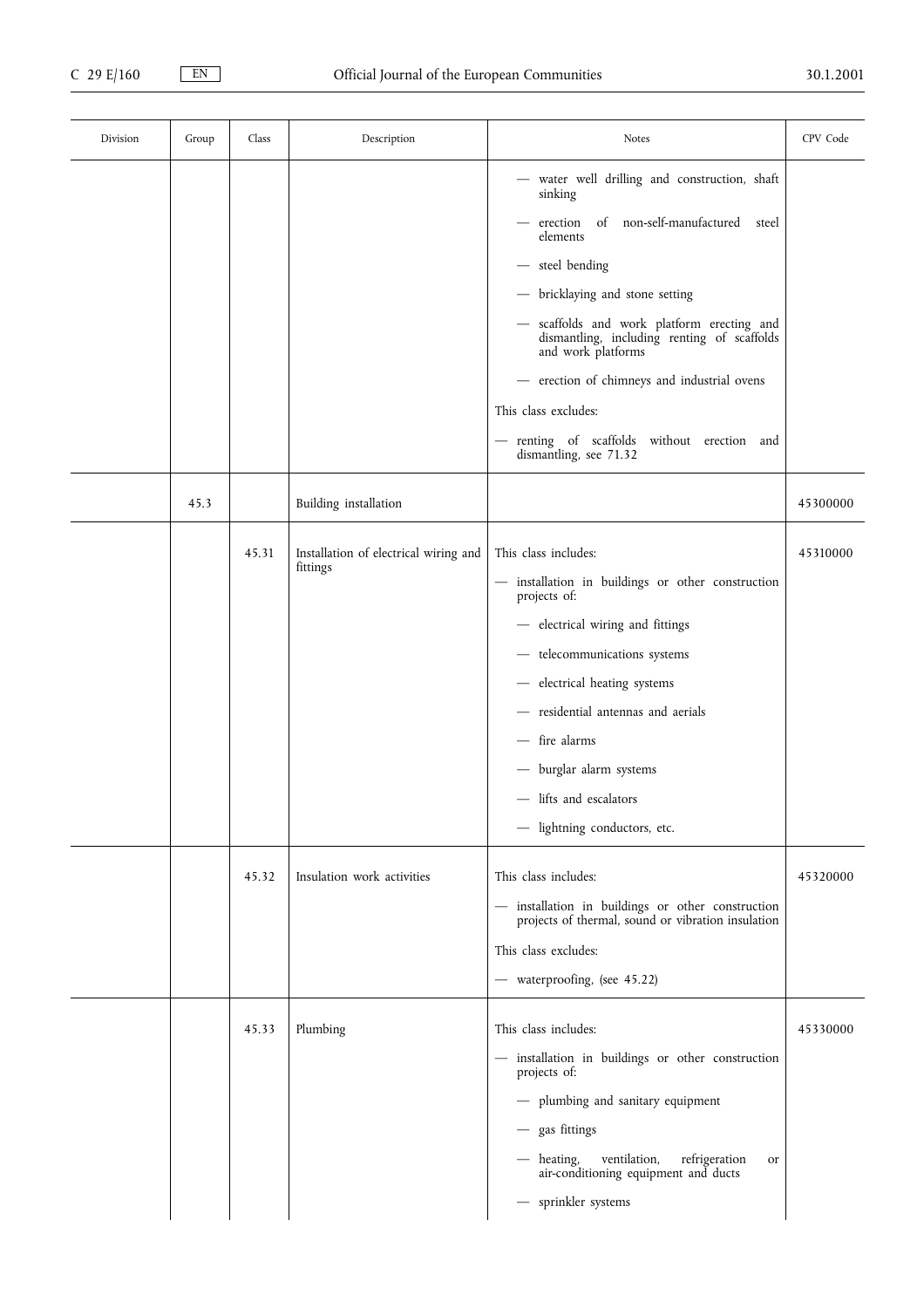| Division | Group | Class | Description                 | Notes                                                                                                                                                                                                                                                                                                                                                                                          | CPV Code |
|----------|-------|-------|-----------------------------|------------------------------------------------------------------------------------------------------------------------------------------------------------------------------------------------------------------------------------------------------------------------------------------------------------------------------------------------------------------------------------------------|----------|
|          |       |       |                             | This class excludes:<br>- installation of electrical heating systems, see<br>45.31                                                                                                                                                                                                                                                                                                             |          |
|          |       | 45.34 | Other building installation | This class includes:<br>- installation of illumination and signalling systems<br>for roads, railways, airports and harbours<br>- installation in buildings or other construction<br>projects of fittings and fixtures n.e.c.                                                                                                                                                                   | 45340000 |
|          | 45.4  |       | Building completion         |                                                                                                                                                                                                                                                                                                                                                                                                | 45400000 |
|          |       | 45.41 | Plastering                  | This class includes:<br>application in buildings or other construction<br>projects of interior and exterior plaster or<br>stucco, including related lathing materials                                                                                                                                                                                                                          | 45410000 |
|          |       | 45.42 | Joinery installation        | This class includes:<br>- installation of not self-manufactured doors,<br>windows, door and window frames, fitted<br>kitchens, staircases, shop fittings and the like, of<br>wood or other materials<br>- interior completion such as ceilings, wooden wall<br>coverings, movable partitions, etc.<br>This class excludes:<br>- laying of parquet and other wood floor<br>coverings, see 45.43 | 45420000 |
|          |       | 45.43 | Floor and wall covering     | This class includes:<br>laying, tiling, hanging or fitting in buildings or<br>other construction projects of:<br>- ceramic, concrete or cut stone wall or floor tiles<br>- parquet and other wood floor coverings<br>- carpets and linoleum floor coverings, including<br>of rubber or plastic<br>- terrazzo, marble, granite or slate floor or wall<br>coverings<br>- wallpaper               | 45430000 |
|          |       | 45.44 | Painting and glazing        | This class includes:<br>- interior and exterior painting of buildings<br>- painting of civil engineering structures<br>- installation of glass, mirrors, etc.<br>This class excludes:<br>- installation of windows, see 45.42                                                                                                                                                                  | 45440000 |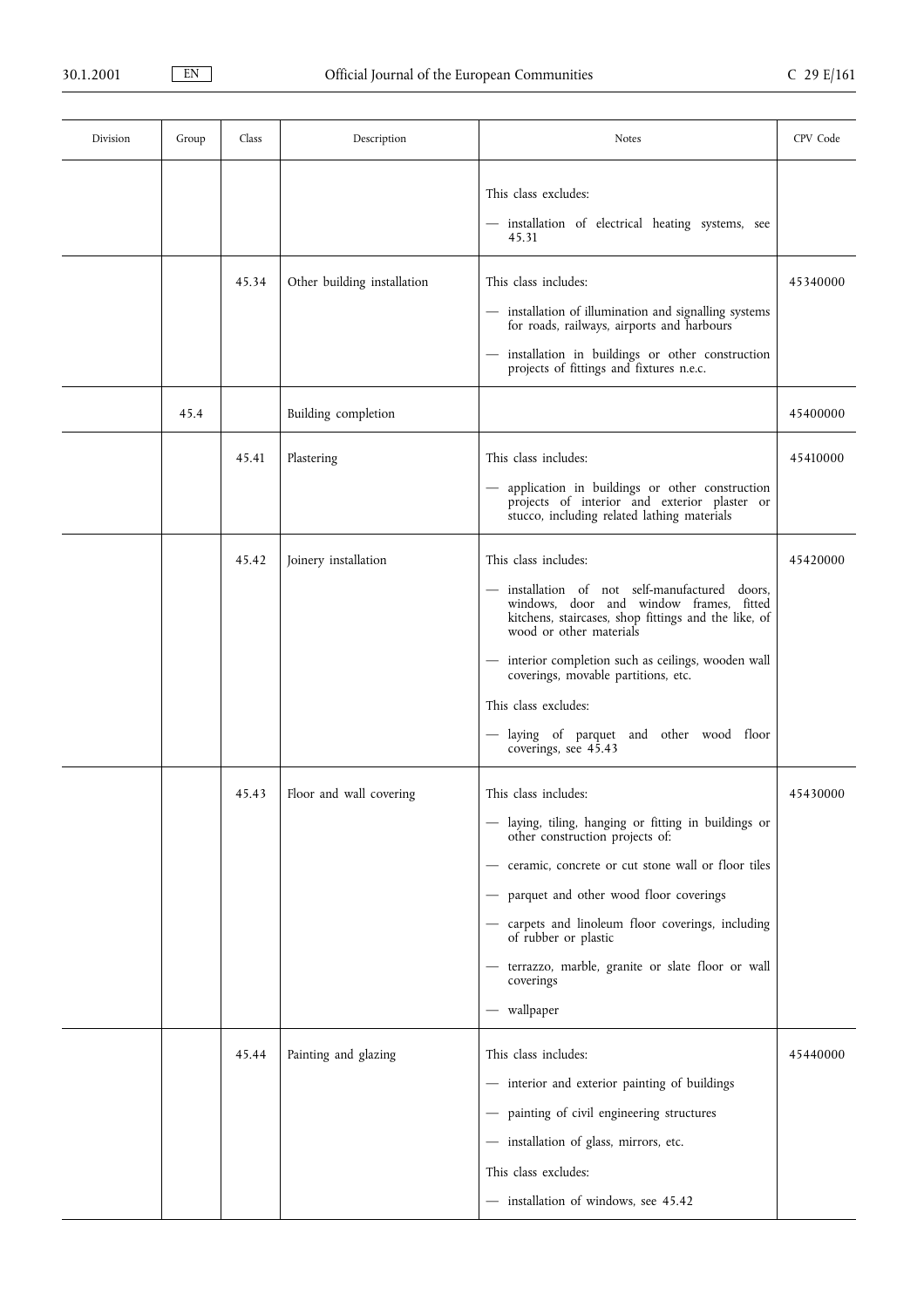| Division | Group | Class | Description                                                        | <b>Notes</b>                                                                                                                                                                                                                                                                                                  | CPV Code |
|----------|-------|-------|--------------------------------------------------------------------|---------------------------------------------------------------------------------------------------------------------------------------------------------------------------------------------------------------------------------------------------------------------------------------------------------------|----------|
|          |       | 45.45 | Other building completion                                          | This class includes:<br>- installation of private swimming pools<br>steam cleaning, sand blasting and similar<br>activities for building exteriors<br>- other building completion and finishing work<br>n.e.c.<br>This class excludes:<br>- interior cleaning of buildings and other<br>structures, see 74.70 | 45450000 |
|          | 45.5  |       | Renting of construction or demo-<br>lition equipment with operator |                                                                                                                                                                                                                                                                                                               | 45500000 |
|          |       | 45.50 | Renting of construction or demo-<br>lition equipment with operator | This class excludes:<br>- renting of construction or demolition machinery<br>and equipment without operators, see 71.32                                                                                                                                                                                       |          |

## ANNEX XII

# INFORMATION TO BE INCLUDED IN CONTRACT NOTICES

## A. OPEN PROCEDURES

- 1. Name, address, telegraphic address, electronic address, telephone number, telex and fax number of the contracting entity.
- 2. Nature of the contract (supply, works or service, where appropriate, state if it is a framework agreement).

Category of service within the meaning of Annex XVI A or XVI B and description (CPC classification).

Where appropriate, state whether tenders are requested for purchase, lease, rental or hire purchase or any combination of these.

- 3. Place of delivery, site or place of performance of service.
- 4. For supplies and works:
	- (a) Nature and quantity of the goods to be supplied, including any options for further procurement and, if possible, an estimate of the timing when such options may be exercised. In the case of recurring contracts, also, if possible, an estimate of the timing of the subsequent calls for competition for the goods to be procured or the nature and extent of the services to be provided and general nature of the work.
	- (b) Indication of whether the suppliers can tender for some and/or all the goods required.

If, for works contracts, the work or the contract is subdivided into several lots, the order of size of the different lots and the possibility of tendering for one, for several or for all the lots.

- (c) For works contracts: information concerning the purpose of the work or the contract where the latter also involves the drawing-up of projects.
- 5. For services:
	- (a) The nature and quantity of the goods to be supplied, including any options for further procurement and, if possible, an estimate of the timing when such options may be exercised. In the case of recurring contracts, also, if possible, an estimate of the timing of the subsequent calls for competition for the services to be procured.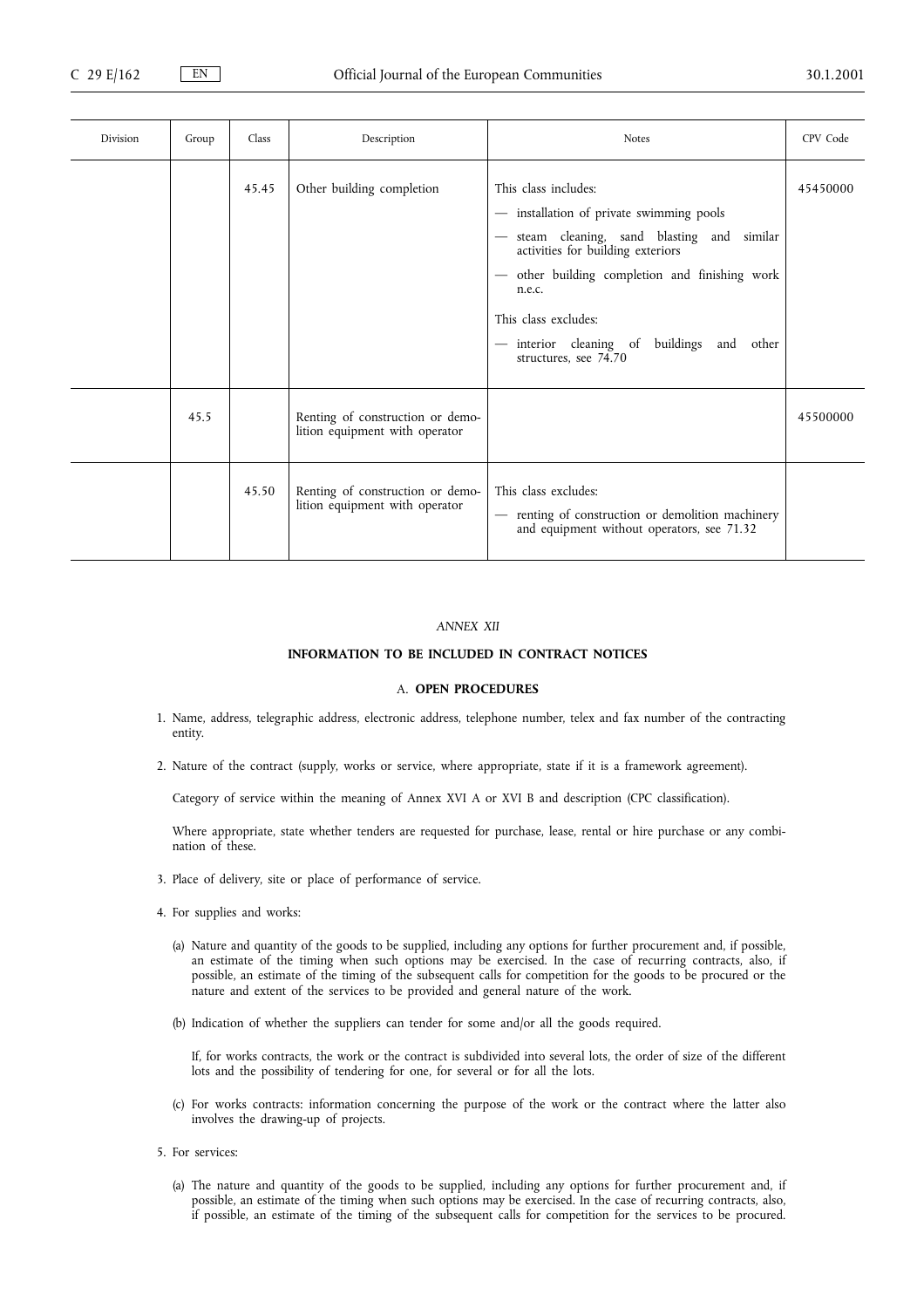- (b) Indication of whether the execution of the service is reserved by law, regulation or administrative provision to a particular profession.
- (c) Reference of the law, regulation or administrative provision.
- (d) Indication of whether legal persons should indicate the names and professional qualifications of the staff to be responsible for the execution of the service.
- (e) Indication of whether service providers can tender for a part of the services concerned.
- 6. Authorisation to submit variants.
- 7. Time limits for delivery or completion or duration of service contracts and, as far as possible, the starting date.
- 8. (a) Address from which the contract documents and additional documents may be requested.
	- (b) Where appropriate, the amount and terms of payment of the sum to be paid to obtain such documents.
- 9. (a) Final date for receipt of tenders.
	- (b) Address to which they must be sent.
	- (c) Language or languages in which they must be drawn up.
- 10. (a) Where applicable, the persons authorised to be present at the opening of tenders.
	- (b) Date, time and place of such opening.
- 11. Where applicable, any deposits and guarantees required.
- 12. Main terms concerning financing and payment and/or references to the provisions in which these are contained.
- 13. Where appropriate, the legal form to be taken by the grouping of economic operators to whom the contract is awarded.
- 14. Minimum economic and technical conditions required of the economic operator to whom the contract is awarded.
- 15. Period during which the tenderer is bound to keep open his tender.
- 16. Where appropriate, particular conditions to which performance of the contract is subject.
- 17. Criteria for award of the contract. Criteria other than that of the lowest price shall be mentioned, together with their relative weighting, where they do not appear in the contract documents.
- 18. Other information.
- 19. Where appropriate, the reference to publication of the periodic information notice in the Official Journal of the European Communities to which the contract refers.
- 20. Date of dispatch of the notice by the contracting entity.
- 21. Date of receipt of the notice by the Office for Official Publications of the European Communities (to be supplied by that Office).

## B. RESTRICTED PROCEDURES

- 1. Name, address, telegraphic address, electronic address, telephone number, telex and fax number of the contracting entity.
- 2. Nature of the contract (supplies, works or services; where appropriate, state if it is a framework agreement).

Category of service within the meaning of Annex XVI A or XVI B and description (CPC classification).

Where appropriate, state whether tenders are requested for purchase, lease, rental or hire purchase or any combination of these.

3. Place of delivery, site or place of performance of service.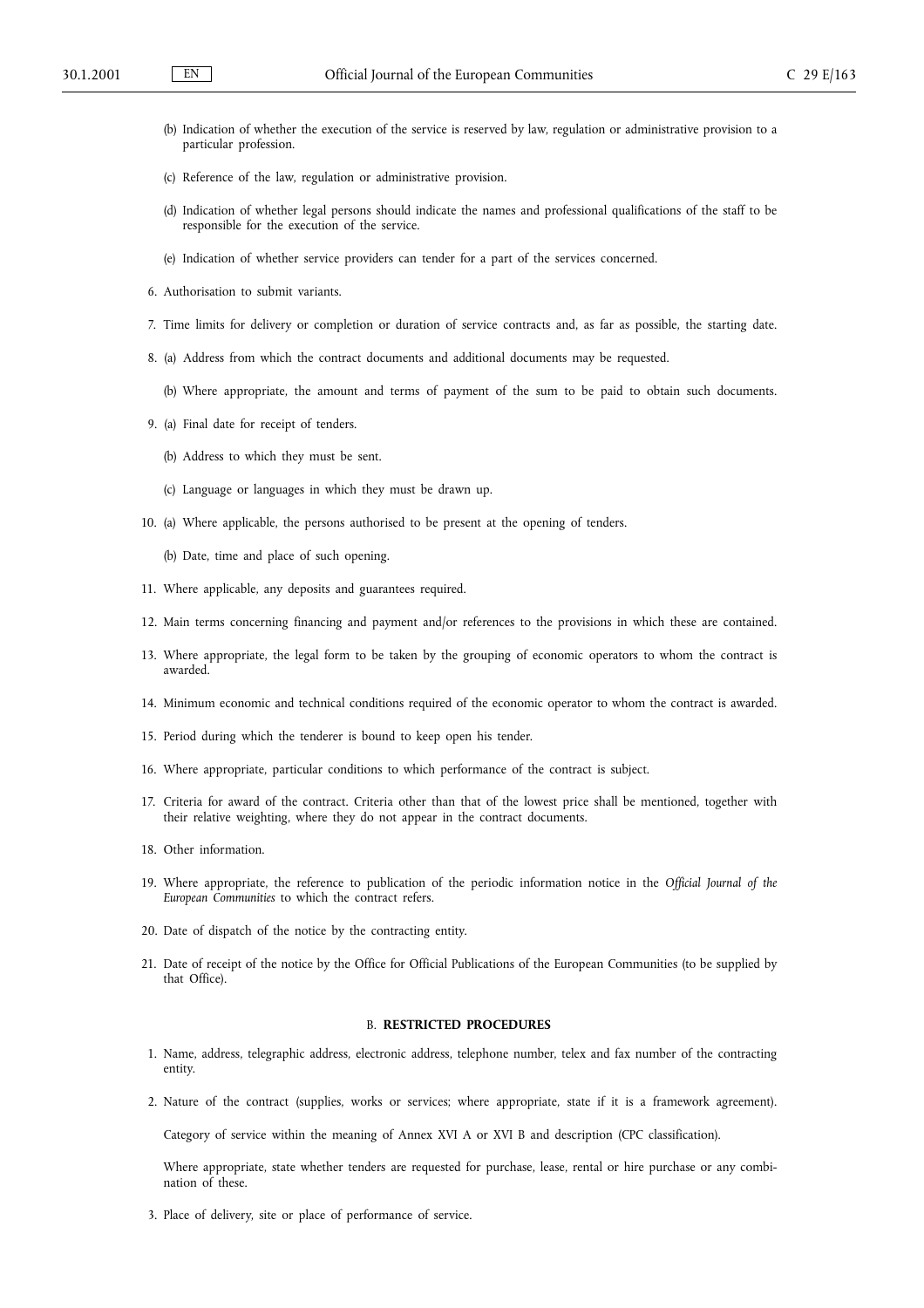- 4. For supplies and works:
	- (a) The nature and quantity of the goods to be supplied, including any options for further procurement and, if possible, an estimate of the timing when such options may be exercised. In the case of recurring contracts, also, if possible, an estimate of the timing of the subsequent calls for competition for the goods to be procured or the nature and extent of the services to be provided and general nature of the work.
	- (b) Indication of whether the suppliers can tender for some and/or all the goods required.

If, for works contracts, the work or the contract is subdivided into several lots, the order of size of the different lots and the possibility of tendering for one, for several or for all the lots.

- (c) Information concerning the purpose of the work or the contract where the latter also involves the drawing-up of projects.
- 5. For services:
	- (a) The nature and quantity of the goods to be supplied, including any options for further procurement and, if possible, an estimate of the timing when such options may be exercised. In the case of recurring contracts, also, if possible, an estimate of the timing of the subsequent calls for competition for the services to be procured.
	- (b) Indication of whether the execution of the service is reserved by law, regulation or administrative provision to a particular profession.
	- (c) Reference of the law, regulation or administrative provision.
	- (d) Indication of whether legal persons should indicate the names and professional qualifications of the staff to be responsible for the execution of the service.
	- (e) Indication of whether service providers can tender for a part of the services concerned.
- 6. Authorisation to submit variants.
- 7. Time limits for delivery or completion or duration of service contract and, as far as possible, for starting.
- 8. Where appropriate, the legal form to be taken by the grouping of economic operators to whom the contract is awarded.
- 9. (a) Final date for receipt of requests to participate.
	- (b) Address to which they must be sent.
	- (c) Language or languages in which they must be drawn up.
- 10. Final date for dispatch of invitations to tender.
- 11. Where applicable, any deposits and guarantees required.
- 12. Main terms concerning financing and payment and/or references to the provisions in which these are contained.
- 13. Information concerning the economic operator's position and the minimum economic and technical conditions required of him.
- 14. Criteria for the award of the contract. Subject to Article 54(3), second indent, criteria other than the lowest price shall be mentioned as well as their relative weighting.
- 15. Other information.
- 16. Where appropriate, particular conditions to which performance of the contract is subject.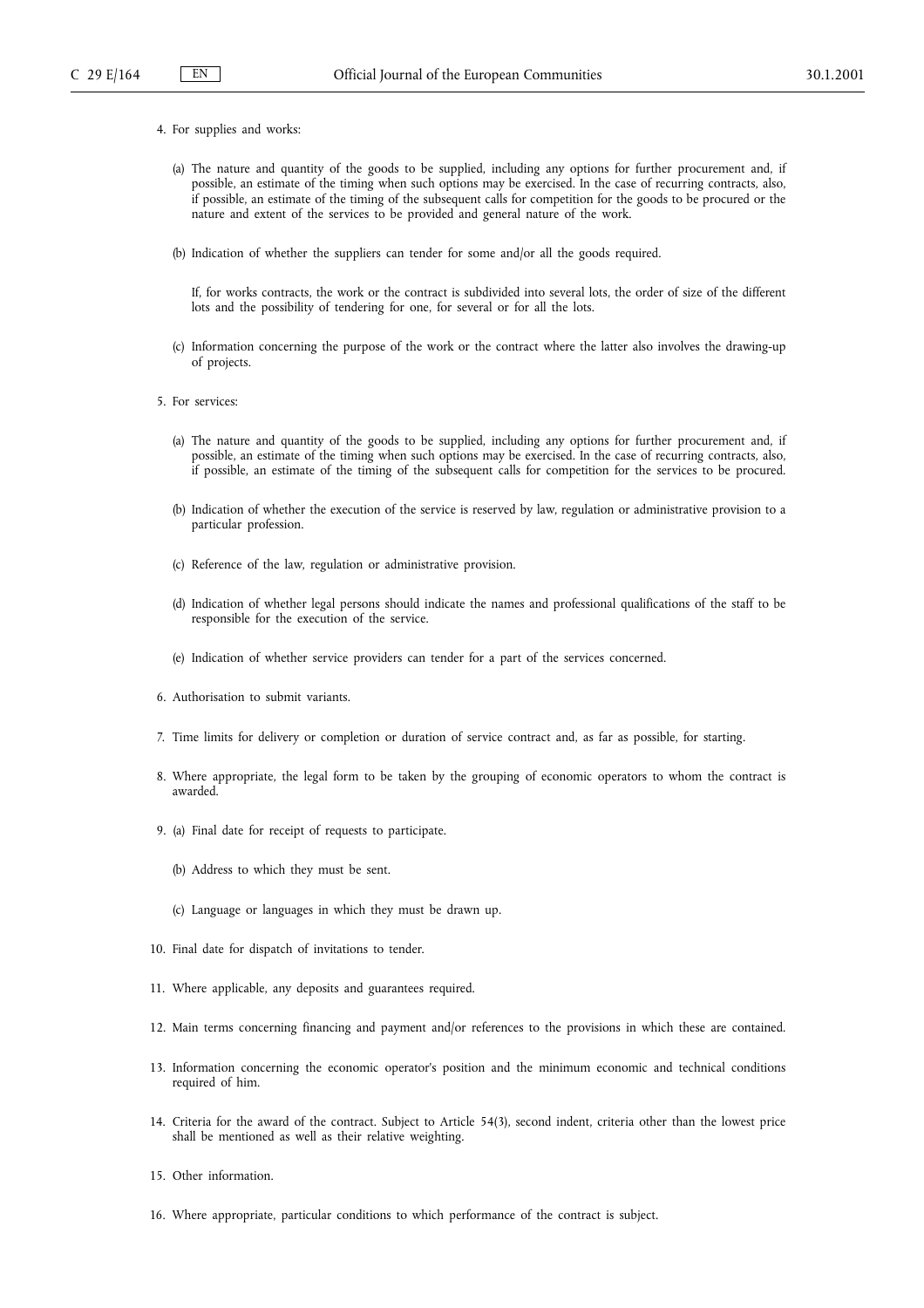- 17. Where appropriate, the reference to publication of the periodic information notice in the Official Journal of the European Communities to which the contract refers.
- 18. Date of dispatch of the notice by the contracting entities.
- 19. Date of receipt of the notice by the Office for Official Publications of the European Communities (to be supplied by that Office).

## C. NEGOTIATED PROCEDURES

- 1. Name, address, telegraphic address, electronic address, telephone number, telex and fax number of the contracting entity.
- 2. Nature of the contract (supplies, works or services; where appropriate, state if it is a framework agreement).

Category of service within the meaning of Annex XVI A or XVI B and description (CPV classification).

Where appropriate, state whether tenders are requested for purchase, lease, rental or hire purchase or any combination of these.

- 3. Place of delivery, site or place of performance of service.
- 4. For supplies and works:
	- (a) The nature and quantity of the goods to be supplied, including any options for further procurement and, if possible, an estimate of the timing when such options may be exercised. In the case of recurring contracts, also, if possible, an estimate of the timing of the subsequent calls for competition for the goods to be procured or the nature and extent of the services to be provided and general nature of the work.
	- (b) Indication of whether the suppliers can tender for some and/or all the goods required.

If, for works contracts, the work or the contract is subdivided into several lots, the order of size of the different lots and the possibility of tendering for one, for several or for all the lots.

- (c) For works contracts: information concerning the purpose of the work or the contract where the latter also involves the drawing-up of projects.
- 5. For services:
	- (a) The nature and quantity of the goods to be supplied, including any options for further procurement and, if possible, an estimate of the timing when such options may be exercised. In the case of recurring contracts, also, if possible, an estimate of the timing of the subsequent calls for competition for the services to be procured.
	- (b) Indication of whether the execution of the service is reserved by law, regulation or administrative provision to a particular profession.
	- (c) Reference of the law, regulation or administrative provision.
	- (d) Indication of whether legal persons should indicate the names and professional qualifications of the staff to be responsible for the execution of the service.
	- (e) Indication of whether service providers can tender for a part of the services concerned.
- 6. Authorisation to submit variants.
- 7. Time limits for delivery or completion or duration of service contract and, as far as possible, for starting.
- 8. Where appropriate, the legal form to be taken by the grouping of economic operators to whom the contract is awarded.
- 9. (a) Final date for receipt of requests to participate.
	- (b) Address to which they must be sent.
	- (c) Language or languages in which they must be drawn up.
- 10. Where appropriate, any deposits and guarantees required.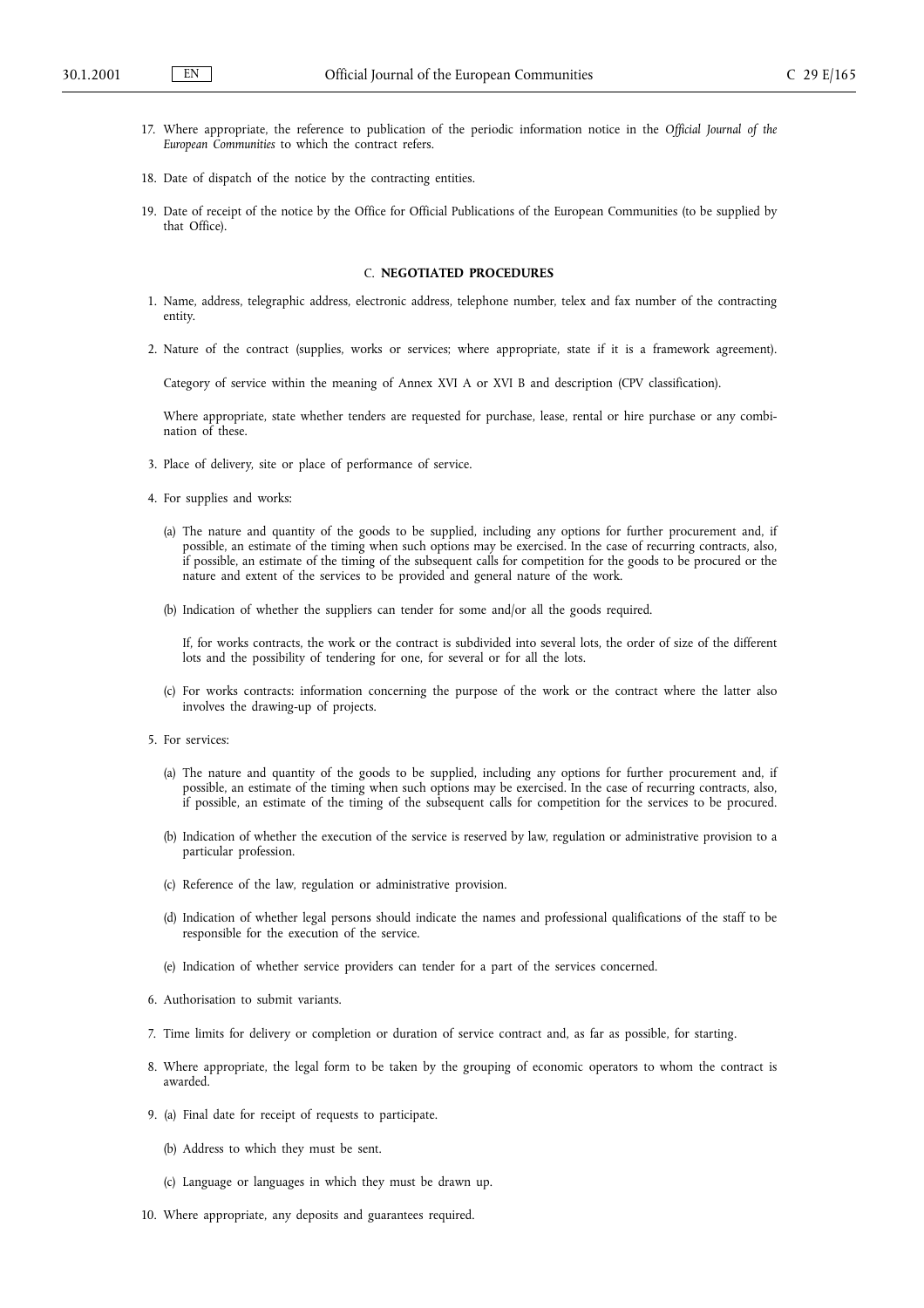- 11. Main terms concerning financing and payment and/or references to the provisions in which these are contained.
- 12. Information concerning the economic operator's position and the minimum economic and technical conditions required of him.
- 13. Criteria for the award of the contract. Subject to Article 54(3), second indent, criteria other than the lowest price shall be mentioned as well as their relative weighting.
- 14. Where appropriate, the names and addresses of the economic operators already selected by the contracting entity.
- 15. Where applicable, date(s) of previous publications in the Official Journal of the European Communities.
- 16. Where appropriate, particular conditions to which performance of the contract is subject.
- 17. Other information.
- 18. Where appropriate, the reference to publication of the periodic information notice in the Official Journal of the European Communities to which the contract refers.
- 19. Date of dispatch of the notice by the contracting entity.
- 20. Date of receipt of the notice by the Office for Official Publications of the European Communities (to be supplied by that Office).

# ANNEX XIII

## INFORMATION TO BE INCLUDED IN THE NOTICE ON THE EXISTENCE OF A SYSTEM OF QUALIFICATION

- 1. Name, address, telegraphic address, electronic address, telephone number, telex and fax number of the contracting entity.
- 2. Purpose of the qualification system (description of the goods, services or works or categories thereof to be procured through the system).
- 3. Conditions to be fulfilled by the economic operators in view of their qualification pursuant to the system and the methods according to which each of those conditions will be verified. Where the description of such conditions and verification methods is voluminous and based on documents available to interested economic operators, a summary of the main conditions and methods and a reference to those documents shall be sufficient.
- 4. Period of validity of the qualification system and the formalities for its renewal.
- 5. Reference to the fact that the notice acts as the call for competition.
- 6. Address where further information and documentation concerning the qualification system can be obtained (if different from the address mentioned under 1).
- 7. Any other relevant information.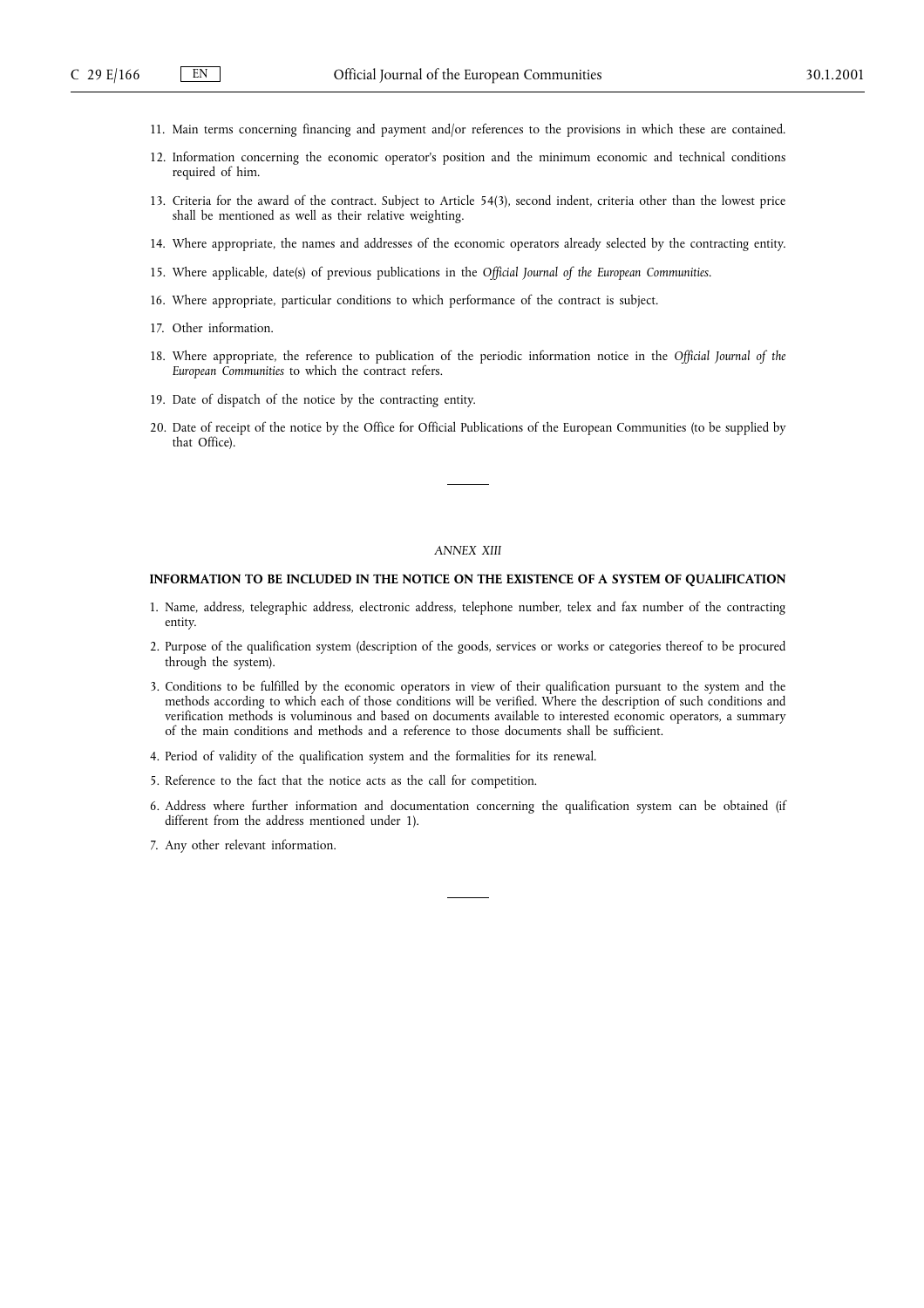## ANNEX XIV

## INFORMATION TO BE INCLUDED IN THE PERIODIC NOTICE

#### I. Headings to be completed in any case

- 1. Name, address, telegraphic address, electronic address, telephone number, telex and fax number of the contracting entity or the service from which additional information may be obtained.
- 2. (a) For supply contracts: nature and quantity or value of the services or products to be supplied.
	- (b) For works contracts: nature and extent of the services to be provided, the general characteristics of the work or of the lots by reference to the work.
	- (c) For service contracts: intended total procurement in each of the service categories listed in Annex XVI A.
- 3. Date of dispatch of the notice by the contracting entity.
- 4. Date of receipt of the notice by the Office for Official Publications of the European Communities (to be supplied by that Office).
- 5. Any other relevant information.
- II. Information which must be supplied where the Notice is used as a means of calling for competition or permits shortening of the deadlines for the receipt of candidatures or tenders
	- 6. A reference to the fact that interested suppliers must advise the entity of their interest in the contract or contracts.
	- 7. Deadline for the receipt of applications for an invitation to tender.
	- 8. Nature and quantity of the goods to be supplied or general nature of the work or category of service within the meaning of Annex XVI A and description (CPV nomenclature), stating if framework agreement(s) are envisaged, including any options for further procurement and an estimate of the timing when such options may be exercised. In the case of recurring contracts, also, an estimate of the timing of the subsequent calls for competition.
	- 9. State whether tenders are requested for purchase, lease, rental or hire-purchase or any combination of these.
	- 10. Time limits for delivery or completion or duration of service contract and, as far as possible, for starting.
	- 11. Address to which interested undertakings should send their expressions of interest in writing.

Final date for receipt of expressions of interest.

Language or languages authorised for the presentation of candidatures or tenders.

- 12. Economic and technical conditions, and financial and technical guarantees required of suppliers.
- 13. (a) Estimated date for initiating the award procedures in respect of the contract or contracts (if known).
	- (b) Type of award procedure (restricted or negotiated).
	- (c) The amount of and payment details for any sum to be paid to obtain documents concerning the consultation.
- 14. Where appropriate, particular conditions to which performance of the contract is subject.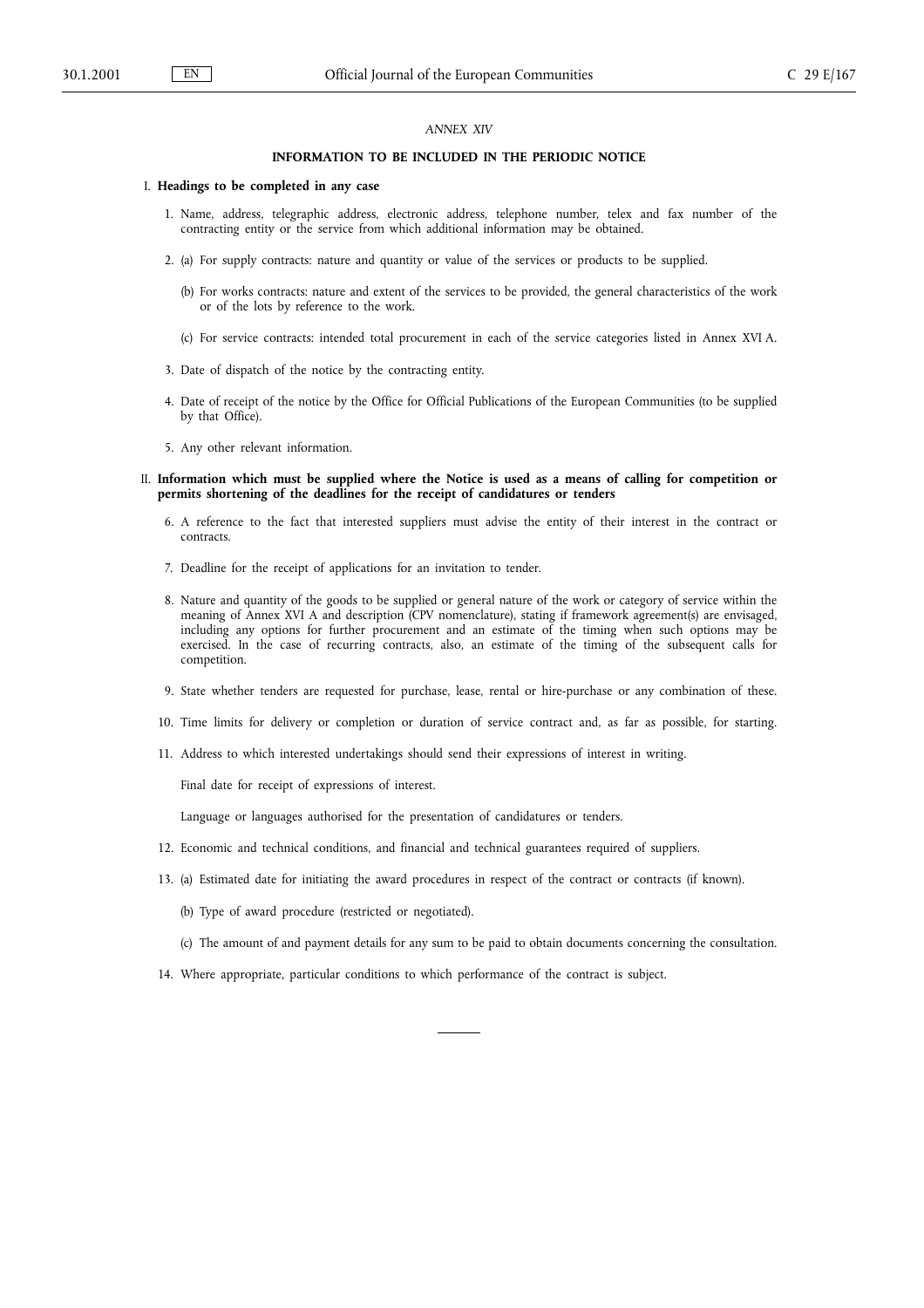# ANNEX XV

### INFORMATION TO BE INCLUDED IN THE CONTRACT AWARD NOTICE

#### I. Information for publication in the Official Journal of the European Communities  $(1)$

- 1. Name and address of the contracting entity.
- 2. Nature of the contract (supplies, works or services; where appropriate state if it is a framework agreement).
- 3. At least a summary indication of the nature and quantity of the products, works or services provided.
- 4. (a) Form of the call for competition (notice on the existence of a system of qualification; periodic notice; call for tenders).
	- (b) Reference of publication of the notice in the Official Journal of the European Communities.
	- (c) In the case of contracts awarded without a prior call for competition, indication of the relevant provision of Article 39(3) or Article 31.
- 5. Award procedure (open, restricted or negotiated).
- 6. Number of tenders received.
- 7. Date of award of the contract.
- 8. Price paid for bargain purchases pursuant to Article 39(3)(j).
- 9. Name and address of the economic operator(s).
- 10. State, where appropriate, whether the contract has been, or may be, subcontracted.
- 11. Price paid or the prices of the highest and lowest bids taken into account in the award of the contract.
- 12. Optional information:
	- value and share of the contract which has been or may be subcontracted to third parties,
	- award criteria.

## II. Information not intended for publication

- 13. Number of contracts awarded (where an award has been split between several suppliers).
- 14. Value of each contract awarded.
- 15. Country of origin of the product or service (Community origin or non-Community origin; if the latter, broken down by third country).
- 16. Which award criteria were used (most economically advantageous; lowest price).
- 17. Was the contract awarded to a bidder who submitted a variant, in accordance with Article 36(1)?
- 18. Were any tenders excluded on the grounds that they were abnormally low, in accordance with Article 55?
- 19. Date of transmission of the notice by the contracting entity.
- 20. In the case of contracts for services listed in Annex XVI B, agreement by the contracting entity to publication of the notice (Article 42(4)).

<sup>(</sup> 1) Information in headings 6, 9 and 11 is deemed information not intended for publication where the awarding entity considers that publication thereof might be detrimental to a sensitive commercial interest.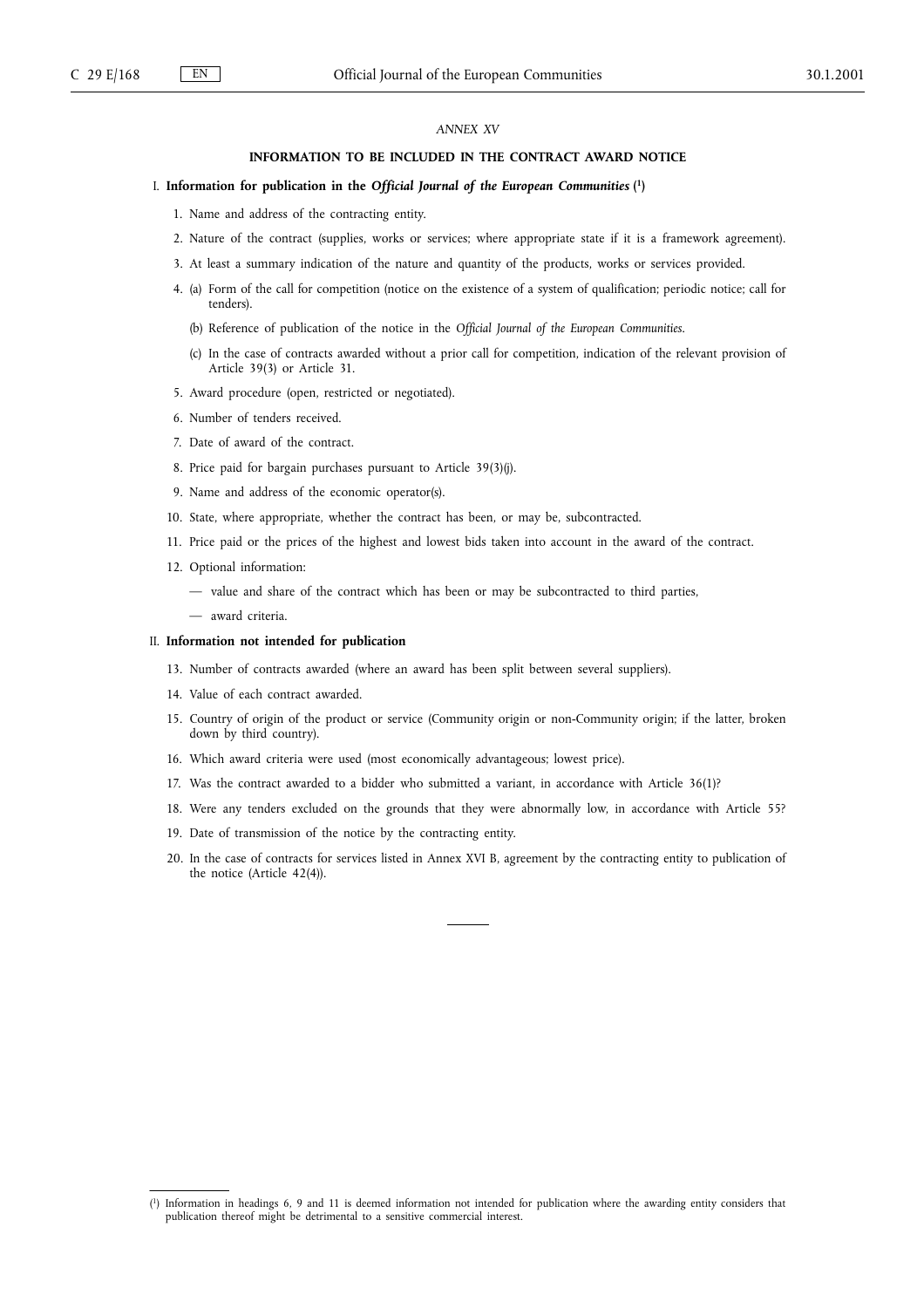# ANNEX XVI A

# SERVICES WITHIN THE MEANING OF ARTICLE 30

| Category No  | Subject                         | CPC Reference No     | CPV reference No                                                                                                                                                                                                                                                                                                                                                                                                                                                                                                                                                                                                                                                                                                                                                                                                                                                                                                                                                                                                                                                                                                                                                                                                                                                                                                                                                                                                                                                                                                                                                                                                                                                                                                                                                                                                                                                                                                                                                                                                                                                                                                                                                                                                                                                                                                                                                                                                                                                                                                                                                                                                                                                                                                                                                                   |
|--------------|---------------------------------|----------------------|------------------------------------------------------------------------------------------------------------------------------------------------------------------------------------------------------------------------------------------------------------------------------------------------------------------------------------------------------------------------------------------------------------------------------------------------------------------------------------------------------------------------------------------------------------------------------------------------------------------------------------------------------------------------------------------------------------------------------------------------------------------------------------------------------------------------------------------------------------------------------------------------------------------------------------------------------------------------------------------------------------------------------------------------------------------------------------------------------------------------------------------------------------------------------------------------------------------------------------------------------------------------------------------------------------------------------------------------------------------------------------------------------------------------------------------------------------------------------------------------------------------------------------------------------------------------------------------------------------------------------------------------------------------------------------------------------------------------------------------------------------------------------------------------------------------------------------------------------------------------------------------------------------------------------------------------------------------------------------------------------------------------------------------------------------------------------------------------------------------------------------------------------------------------------------------------------------------------------------------------------------------------------------------------------------------------------------------------------------------------------------------------------------------------------------------------------------------------------------------------------------------------------------------------------------------------------------------------------------------------------------------------------------------------------------------------------------------------------------------------------------------------------------|
| $\mathbf{1}$ | Maintenance and repair services | 6112, 6122, 633, 886 | 50000000, 50100000, 50110000, 50111110,<br>50112000, 50112100, 50112110, 50112111,<br>50112120, 50112200, 50112300, 50113000,<br>50113100, 50113200, 50114000, 50114100,<br>50114200, 50115000, 50115100, 50115200,<br>50116000, 50116100, 50116200, 50116300,<br>50116400, 50116500, 50116510, 50116600,<br>50117000, 50117100, 50117200, 50117300,<br>50118000, 50118100, 50118110, 50118200,<br>50118300, 50118400, 50118500, 50200000,<br>50210000, 50211000, 50211100, 50211200,<br>50211210, 50211211, 50211212, 50211300,<br>50211310, 50212000, 50220000, 50221000,<br>50221100, 50221200, 50221300, 50221400,<br>50222000, 50222100, 50223000, 50224000,<br>50224100, 50224200, 50225000, 50230000,<br>50231000, 50231100, 50232000, 50232100,<br>50232200, 50240000, 50241000, 50241100,<br>50241200, 50242000, 50243000, 50244000,<br>50245000, 50246000, 50246100, 50246200,<br>50246300, 50246400, 50314000, 50315000,<br>50330000, 50331000, 50332000, 50333000,<br>50333100, 50333200, 50334000, 50334100,<br>50334110, 50334120, 50334130, 50334140,<br>50334200, 50334300, 50334400, 50340000,<br>50341000, 50341100, 50341200, 50342000,<br>50343000, 50344000, 50344100, 50344200,<br>50400000, 50410000, 50411000, 50411100,<br>50411200, 50411300, 50411400, 50411500,<br>50412000, 50413000, 50413100, 50413200,<br>50420000, 50421000, 50421100, 50421200,<br>50422000, 50430000, 50431000, 50432000,<br>50433000, 50510000, 50511000, 50511100,<br>50511200, 50512000, 50513000, 50514000,<br>50514100, 50514200, 50530000, 50531000,<br>50531100, 50531200, 50531300, 50531400,<br>50531600, 50532000, 50532100, 50532200,<br>50532300, 50532400, 50800000, 50810000,<br>50820000, 50821000, 50822000, 50830000,<br>50840000, 50841000, 50842000, 50850000,<br>50860000, 50870000, 50880000, 50881000,<br>50882000, 50883000, 50884000, 50911000,<br>50911100, 50911110, 50911120, 50911130,<br>50911200, 50911210, 50911220, 50912100,<br>50913100, 50913300, 50913310, 50913400,<br>50913500, 50913510, 50914000, 50914100,<br>50914200, 50914300, 50914400, 50914500,<br>50914600, 50920000, 50921000, 50921100,<br>50922000, 50923000, 50924000, 50930000,<br>50931000, 50931100, 50931200, 50931300,<br>50931400, 50932000, 50932100, 50932200,<br>50933000, 50934000, 50935000, 50940000,<br>50941000, 50942000, 50951000, 50952000,<br>50952100, 50952110, 50952200, 50952400,<br>50952500, 50960000, 50961000, 50961100,<br>50961110, 50961200, 50962000, 50970000,<br>50971000, 50971100, 50971200, 50972000,<br>50973000, 50973100, 50973200, 50973300,<br>50973400, 50974000, 50974100, 50974200,<br>50974300, 50975000, 50975100, 50975200,<br>50975300, 50976000, 50976100, 50976200,<br>74732000, 74732100, 74741000, 74742000,<br>74743000 |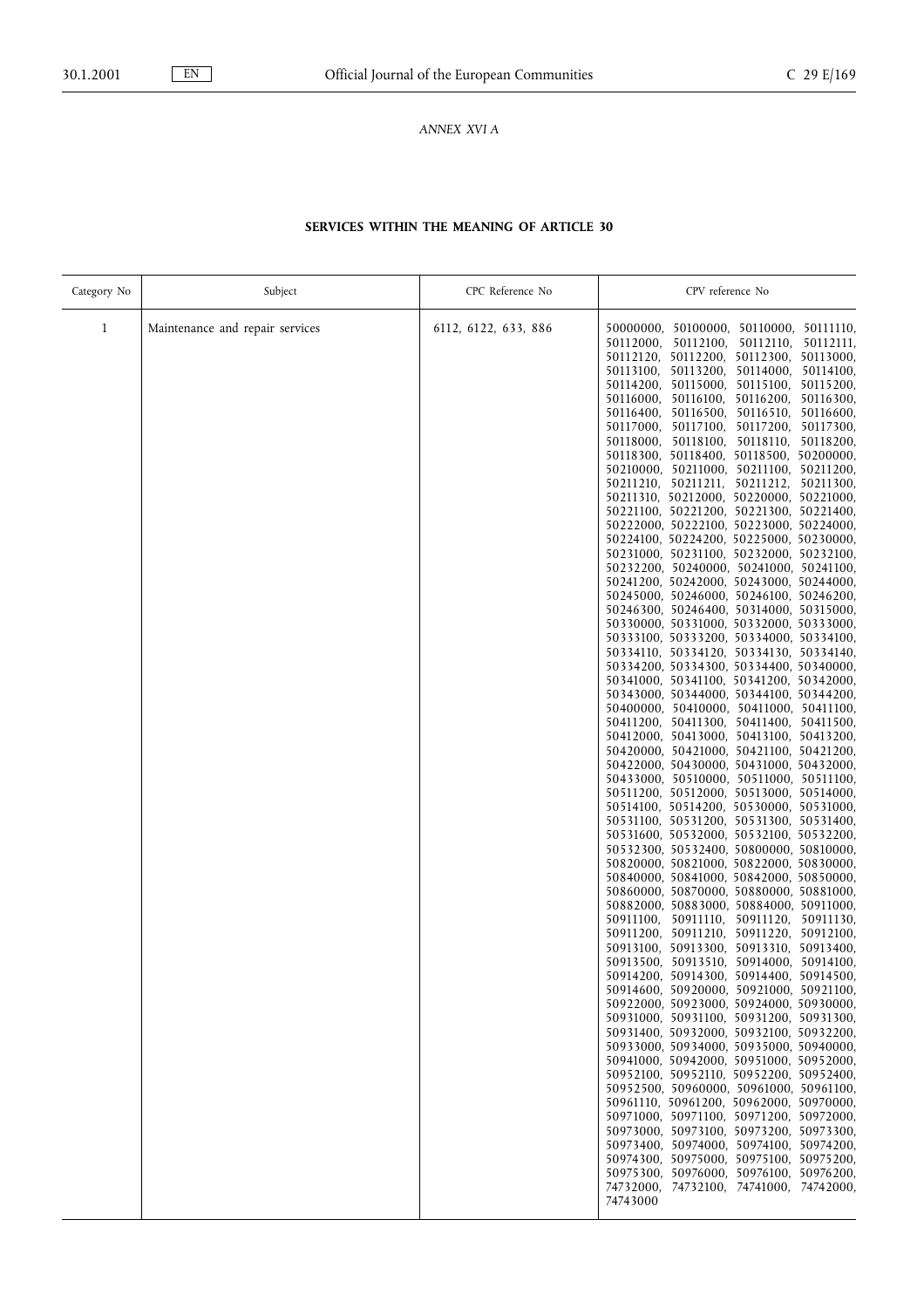| Category No | Subject                                                                                                            | CPC Reference No                   | CPV reference No                                                                                                                                                                                                                                                                                                                                                                                                                                                                                                                                                                                                                                                                                                                                                                                                                                                                                                                                                                                                                                                                                                                                                                                                                                                                                                                                                       |
|-------------|--------------------------------------------------------------------------------------------------------------------|------------------------------------|------------------------------------------------------------------------------------------------------------------------------------------------------------------------------------------------------------------------------------------------------------------------------------------------------------------------------------------------------------------------------------------------------------------------------------------------------------------------------------------------------------------------------------------------------------------------------------------------------------------------------------------------------------------------------------------------------------------------------------------------------------------------------------------------------------------------------------------------------------------------------------------------------------------------------------------------------------------------------------------------------------------------------------------------------------------------------------------------------------------------------------------------------------------------------------------------------------------------------------------------------------------------------------------------------------------------------------------------------------------------|
| 2           | Land transport services (1), including armoured<br>car services, and courier services, except transport<br>of mail | 712 (except 71235), 7512,<br>87304 | 55521200, 60110000, 60112000, 60112100,<br>60112200, 60112300, 60113000, 60113100,<br>60113310, 60113400, 60114000, 60115000,<br>60115100, 60115110, 60116000, 60116100,<br>60116200, 60116300, 60122110, 60122120,<br>60122130, 60122140, 60122150, 60122160,<br>60122161, 60122170, 60123100, 60123200,<br>60123300, 60123400, 60123500, 60123600,<br>64120000, 64121000, 64122000, 74612000                                                                                                                                                                                                                                                                                                                                                                                                                                                                                                                                                                                                                                                                                                                                                                                                                                                                                                                                                                         |
| 3           | Air transport services of passengers and freight,<br>except transport of mail                                      | 73 (except 7321)                   | 62110000, 62122000, 62210000, 62230000,<br>62300000                                                                                                                                                                                                                                                                                                                                                                                                                                                                                                                                                                                                                                                                                                                                                                                                                                                                                                                                                                                                                                                                                                                                                                                                                                                                                                                    |
| 4           | Transport of mail by land (1) and by air                                                                           | 71235, 7321                        | 62121000                                                                                                                                                                                                                                                                                                                                                                                                                                                                                                                                                                                                                                                                                                                                                                                                                                                                                                                                                                                                                                                                                                                                                                                                                                                                                                                                                               |
| 5           | Telecommunications services                                                                                        | 752                                | 64200000, 64210000, 64211000, 64212000,<br>64213000, 64214000, 64214200, 64216000,<br>64216100, 64216110, 64216120, 64216130,<br>64216140, 64216200, 64216210, 64216300,<br>64221000, 64222000, 64223000, 64224000,<br>64225000, 64226000, 72315000, 72318000,<br>72511100                                                                                                                                                                                                                                                                                                                                                                                                                                                                                                                                                                                                                                                                                                                                                                                                                                                                                                                                                                                                                                                                                             |
| 6           | Financial services:<br>(a) insurance services<br>(b) banking and investment services $(2)$                         | ex 81, 812, 814                    | 66000000, 66100000, 66110000, 66120000,<br>66130000, 66140000, 66200000, 66300000,<br>66310000, 66311000, 66312000, 66313000,<br>66314000, 6315000, 66316000, 66317000,<br>66320000, 66321000, 66330000, 66331000,<br>66332000, 66333000, 66334000, 66335000,<br>66340000, 66341000, 66342000, 66343000,<br>66343100, 66343200, 66350000, 66360000,<br>66370000, 66371000, 66372000, 66373000,<br>66374000, 66380000, 66381000, 66382000,<br>66383000, 66384000, 67200000, 67210000,<br>67211000, 67212000, 67220000, 67221000,<br>67230000, 67240000, 67250000, 67251000,<br>67260000                                                                                                                                                                                                                                                                                                                                                                                                                                                                                                                                                                                                                                                                                                                                                                                 |
| 7           | Computer services and related services                                                                             | 84                                 | 50310000, 50311000, 50311400, 50312000,<br>50312100, 50312110, 50312120, 50312200,<br>50312210, 50312220, 50312300, 50312310,<br>50312320, 50312400, 50312410, 50312420,<br>50312500, 50312510, 50312520, 50312600,<br>50312610, 50312620, 50313000, 50313100,<br>50313200, 50316000, 50317000, 50320000,<br>50321000, 50322000, 50323000, 50323100,<br>50323200, 50324000, 50324100, 50324200,<br>72000000, 72100000, 72110000, 72120000,<br>72130000, 72140000, 72150000, 72200000,<br>72210000, 72211000, 72212000, 72220000,<br>72221000, 72222000, 72222100, 72222200,<br>72222300, 72223000, 72224000, 72224100,<br>72224200, 72225000, 72226000, 72227000,<br>72228000, 72230000, 72231000, 72232000,<br>72240000, 72241000, 72243000, 72245000,<br>72246000, 72250000, 72251000, 72252000,<br>72253000, 72253100, 72253200, 72254000,<br>72254100, 72260000, 72261000, 72262000,<br>72263000, 72264000, 72265000, 72266000,<br>72267000, 72268000, 72300000, 72310000,<br>72311000, 72311100, 72311200, 72311300,<br>72312000, 72312100, 72312200, 72313000,<br>72314000, 72315100, 72316000, 72317000,<br>72319000, 72320000, 72321000, 72510000,<br>72511000, 72511110, 72512000, 72514000,<br>72514100, 72514200, 72514300, 72520000,<br>72521000, 72521100, 72540000, 72541000,<br>72541100, 72550000, 72560000, 72570000,<br>72580000, 72590000, 72591000 |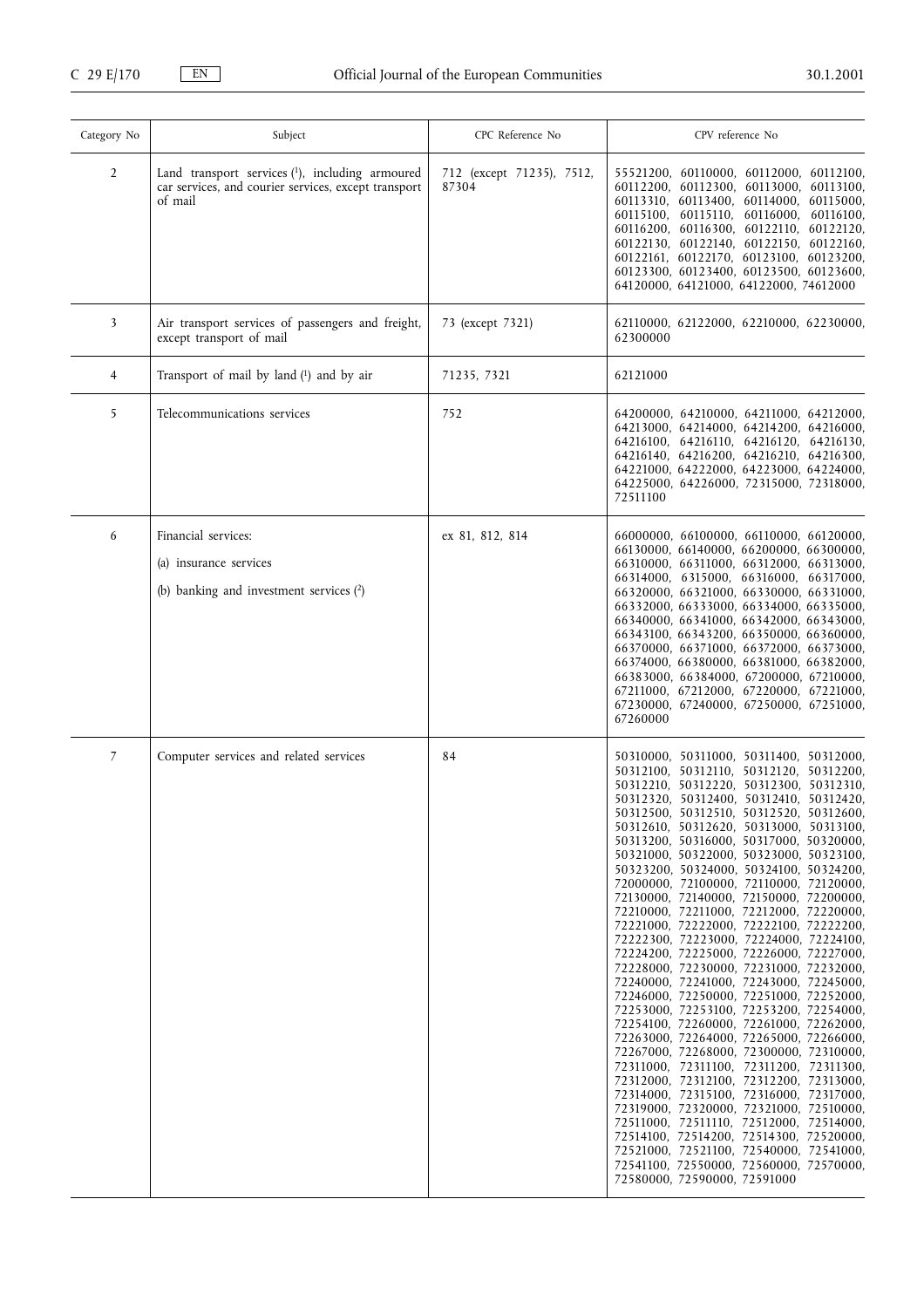| Category No | Subject                                                                                                                                                                                                                                          | CPC Reference No    | CPV reference No                                                                                                                                                                                                                                                                                                                                                                                                                                                                                                                                                                                                                                                                                                                                                                                                                                                                                                                                                                                                                                                                                                                                                                                                                                                                                                                                                                                        |
|-------------|--------------------------------------------------------------------------------------------------------------------------------------------------------------------------------------------------------------------------------------------------|---------------------|---------------------------------------------------------------------------------------------------------------------------------------------------------------------------------------------------------------------------------------------------------------------------------------------------------------------------------------------------------------------------------------------------------------------------------------------------------------------------------------------------------------------------------------------------------------------------------------------------------------------------------------------------------------------------------------------------------------------------------------------------------------------------------------------------------------------------------------------------------------------------------------------------------------------------------------------------------------------------------------------------------------------------------------------------------------------------------------------------------------------------------------------------------------------------------------------------------------------------------------------------------------------------------------------------------------------------------------------------------------------------------------------------------|
| 8           | R & D services $(3)$                                                                                                                                                                                                                             | 85                  | 63368000, 73000000, 73100000, 73110000,<br>73111000, 73112000                                                                                                                                                                                                                                                                                                                                                                                                                                                                                                                                                                                                                                                                                                                                                                                                                                                                                                                                                                                                                                                                                                                                                                                                                                                                                                                                           |
| 9           | Accounting, auditing and bookkeeping services                                                                                                                                                                                                    | 862                 | 74121000, 74121100, 74121110,<br>74121112.<br>74121120, 74121200,<br>74121210,<br>74121113,<br>74121220, 74121230, 74121240, 74121250,<br>74541000                                                                                                                                                                                                                                                                                                                                                                                                                                                                                                                                                                                                                                                                                                                                                                                                                                                                                                                                                                                                                                                                                                                                                                                                                                                      |
| 10          | Market research and public opinion polling ser-<br>vices                                                                                                                                                                                         | 864                 | 74130000, 74131000, 74131100, 74131110,<br>74131120, 74131121, 74131130, 74131200,<br>74131300, 74131400, 74131500, 74131600,<br>74132000, 74133000, 74423100, 74423110                                                                                                                                                                                                                                                                                                                                                                                                                                                                                                                                                                                                                                                                                                                                                                                                                                                                                                                                                                                                                                                                                                                                                                                                                                 |
| 11          | Management consulting services (4) and related<br>services                                                                                                                                                                                       | 865, 866            | 73200000, 73210000, 73220000, 73300000,<br>74121111,<br>74141000,<br>74141100,<br>74141110,<br>74141200, 74141300, 74141400, 74141500,<br>74141510,<br>74141600,<br>74141610,<br>74141620,<br>74141700, 74141800, 74141900, 74142200,<br>74150000, 74871000, 90311000, 93620000                                                                                                                                                                                                                                                                                                                                                                                                                                                                                                                                                                                                                                                                                                                                                                                                                                                                                                                                                                                                                                                                                                                         |
| 12          | Architectural services; engineering services and<br>integrated engineering services; urban planning<br>and landscape engineering services; related scien-<br>tific and technical consulting services; technical<br>testing and analysis services | 867                 | 72242000, 72244000, 74142300, 74142310,<br>74220000, 74221000, 74222000, 74223000,<br>74224000, 74225000, 74225100, 74230000,<br>74231100, 74231110, 74231120, 74231130,<br>74231200, 74231300, 74231310, 74231320,<br>74231400, 74231500, 74231510, 74231520,<br>74231521, 74231530, 74231540, 74231600,<br>74231700, 74231710, 74231720, 74231721,<br>74231800, 74231900, 74232000, 74232100,<br>74232110, 74232120, 74232200, 74232210,<br>74232220, 74232230, 74232240, 74232300,<br>74232310, 74232320, 74232400, 74232500,<br>74232600, 74233000, 74233100, 74233200,<br>74233300, 74233400, 74233500, 74233600,<br>74233700, 74240000, 74250000, 74251000,<br>74252000, 74252100, 74260000, 74261000,<br>74262000, 74262100, 74263000, 74270000,<br>74271000, 74271100, 74271200, 74271210,<br>74271220, 74271300, 74271400, 74271500,<br>74271700, 74271710, 74271720, 74271800,<br>74272000, 74272100, 74272110, 74272111,<br>74272112, 74272113, 74272300, 74273000,<br>74273100, 74273200, 74274000, 74274100,<br>74274200, 74274300, 74274400, 74274500,<br>74275000, 74275100, 74275200, 74276000,<br>74276100, 74276200, 74276300, 74276400,<br>74300000, 74310000, 74311000, 74312000,<br>74312100, 74313000, 74313100, 74313110,<br>74313120, 74313130, 74313140, 74313141,<br>74313142, 74313143, 74313144, 74313145,<br>74313146, 74313147, 74313200, 74313210,<br>74313220, 74874000 |
| 13          | Advertising services                                                                                                                                                                                                                             | 871                 | 74410000, 74411000, 74412000, 78225000                                                                                                                                                                                                                                                                                                                                                                                                                                                                                                                                                                                                                                                                                                                                                                                                                                                                                                                                                                                                                                                                                                                                                                                                                                                                                                                                                                  |
| 14          | Building-cleaning services and property manage-<br>ment services                                                                                                                                                                                 | 874, 82201 to 82206 | 70300000, 70310000, 70311000, 70320000,<br>70321000, 70322000, 70330000, 70331000,<br>70331100, 70332000, 70332100, 70332200,<br>70332300, 74710000, 74720000, 74721000,<br>74721100, 74721210, 74721300, 74722000,<br>74724000, 74730000, 74731000, 74744000,<br>74750000, 74760000, 93411200, 93411300,<br>93411400                                                                                                                                                                                                                                                                                                                                                                                                                                                                                                                                                                                                                                                                                                                                                                                                                                                                                                                                                                                                                                                                                   |
| 15          | Publishing and printing services on a fee or con-<br>tract basis                                                                                                                                                                                 | 88442               | 74831530, 78000000, 78100000, 78110000,<br>78111000, 78112000, 78113000, 78113100,<br>78114000, 78114100, 78114200, 78114300,<br>78114400, 78115000, 78115100, 78116000,<br>78117000, 78118000, 78119000, 78120000,                                                                                                                                                                                                                                                                                                                                                                                                                                                                                                                                                                                                                                                                                                                                                                                                                                                                                                                                                                                                                                                                                                                                                                                     |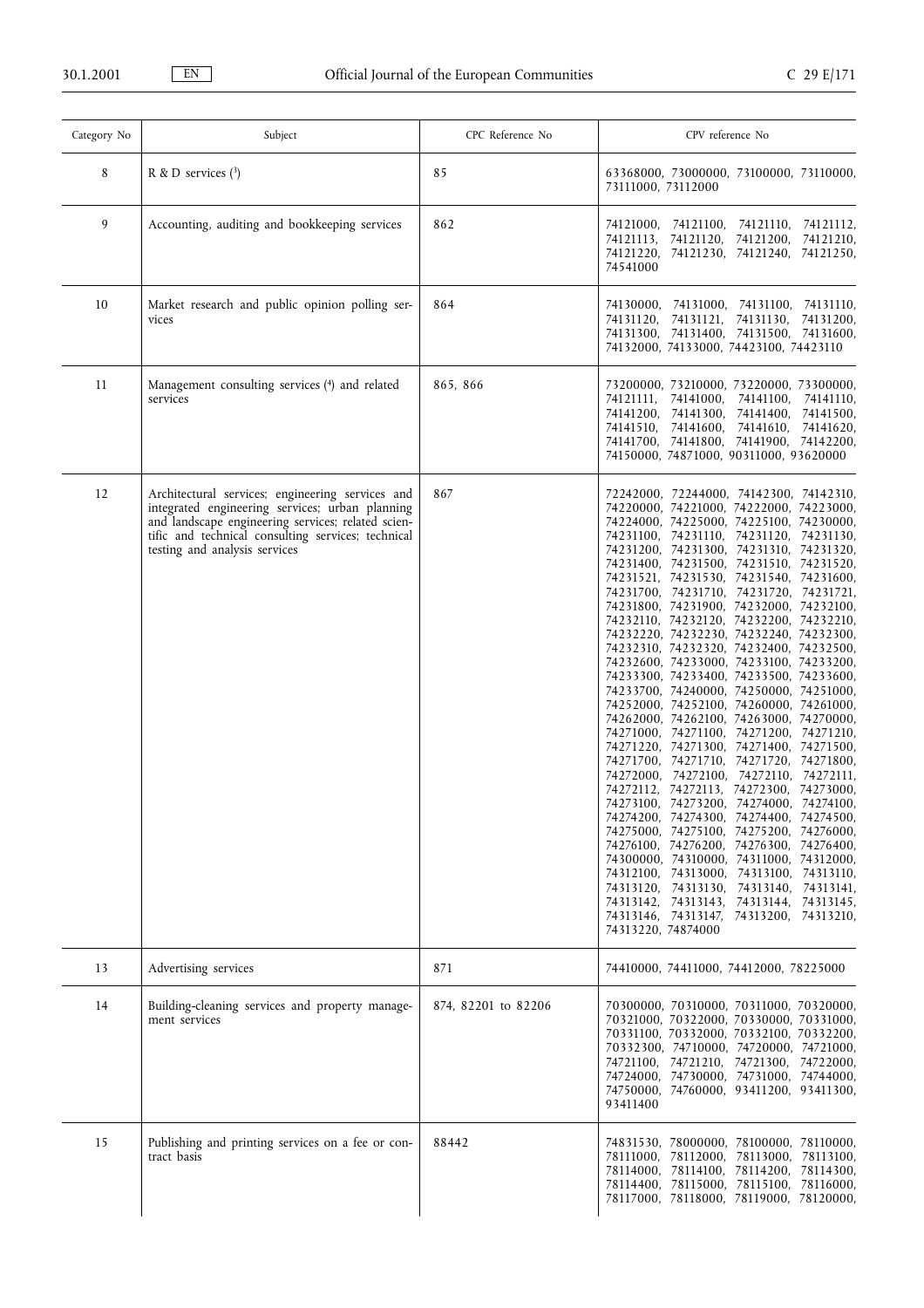| Category No | Subject                                                                 | CPC Reference No | CPV reference No                                                                                                                                                                                                                                                                                                                                                                                                                                                                                                                                                                                                                                                                                                                                                                                                                            |
|-------------|-------------------------------------------------------------------------|------------------|---------------------------------------------------------------------------------------------------------------------------------------------------------------------------------------------------------------------------------------------------------------------------------------------------------------------------------------------------------------------------------------------------------------------------------------------------------------------------------------------------------------------------------------------------------------------------------------------------------------------------------------------------------------------------------------------------------------------------------------------------------------------------------------------------------------------------------------------|
|             |                                                                         |                  | 78121000, 78122000, 78122100, 78123000,<br>78124000, 78125000, 78130000, 78131000,<br>78132000, 78133000, 78134000, 78135000,<br>78135100, 78136000, 78140000, 78141000,<br>78142000, 78150000, 78151000, 78152000,<br>78153000, 78160000, 78170000, 78180000,<br>78200000, 78210000, 78220000, 78221000,<br>78222000, 78223000, 78224000, 78230000,<br>78240000, 78300000, 78310000, 78311000,<br>78312000                                                                                                                                                                                                                                                                                                                                                                                                                                 |
| 16          | Sewage and refuse disposal services; sanitation<br>and similar services | 94               | 71221110, 74734000, 74735000, 85142200,<br>90000000, 90100000, 90110000, 90111000,<br>90111100, 90111200, 90111300, 90112000,<br>90112100, 90112200, 90112210, 90112300;<br>90113000, 90114000, 90120000, 90121000,<br>90121100, 90121110, 90121120, 90121130,<br>90121140, 90121200, 90121300, 90121310,<br>90121320, 90121330, 90121340, 90121400,<br>90122000, 90122100, 90122110, 90122111,<br>90122112, 90122113, 90122120, 90122121<br>90122122, 90122123, 90122124, 90122130,<br>90122131, 90122200, 90122210, 90122220,<br>90122230, 90122240, 90122300, 90122310,<br>90122320, 90122330, 90122340, 90200000,<br>90210000, 90211000, 90212000, 90213000,<br>90220000, 90221000, 90240000, 90300000,<br>90310000, 90312000, 90313000, 90313100,<br>90313110, 90313120, 90314000, 90315000,<br>90315100, 90315200, 90315300, 90320000 |

( 1) Except for rail transport services covered by category 18.

( 2) Except contracts for the issue, sale, purchase or transfer of securities or other financial instruments.

( 3) Except research and development service contracts other than those where the benefits accrue exclusively to the contracting entity for its use in the conduct of its own affairs on condition that the service provided is wholly remunerated by the contracting entity.

( 4) Except arbitration and conciliation services.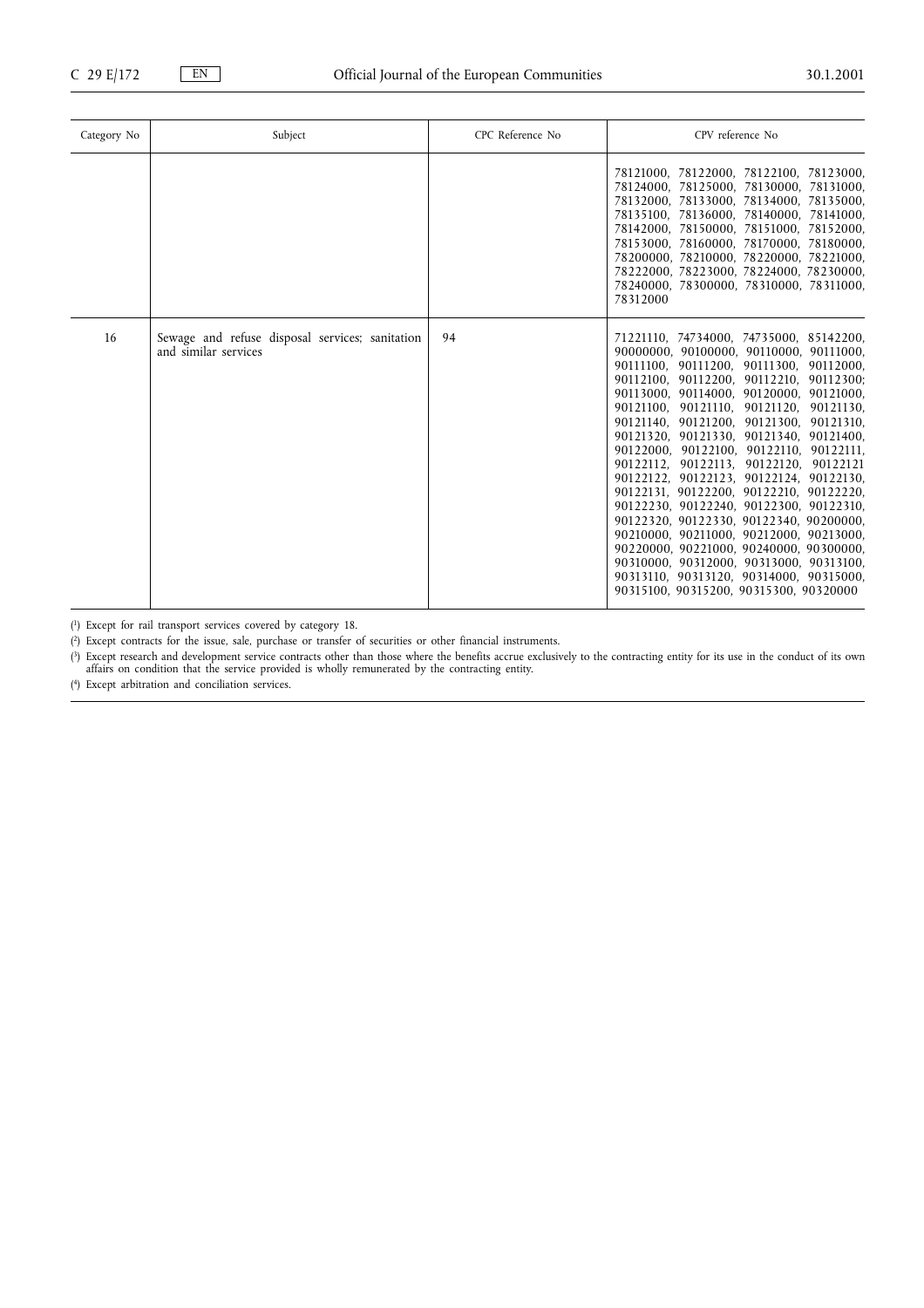# ANNEX XVI B

# SERVICES WITHIN THE MEANING OF ARTICLE 31

| Category No | Subject                                                                   | CPC Reference No   | CPV reference                                                                                                                                                                                                                                                                                                                                                                                                                                                                                                                                                                                                                                                                                                                                                                                                                                             |
|-------------|---------------------------------------------------------------------------|--------------------|-----------------------------------------------------------------------------------------------------------------------------------------------------------------------------------------------------------------------------------------------------------------------------------------------------------------------------------------------------------------------------------------------------------------------------------------------------------------------------------------------------------------------------------------------------------------------------------------------------------------------------------------------------------------------------------------------------------------------------------------------------------------------------------------------------------------------------------------------------------|
| 17          | Hotel and restaurant services                                             | 64                 | 55000000, 55100000, 55200000, 55210000,<br>55220000, 55221000, 55240000, 55241000,<br>55242000, 55243000, 55250000, 55260000,<br>55270000, 55300000, 55310000, 55311000,<br>55312000, 55320000, 55321000, 55322000,<br>55330000, 55400000, 55410000, 55500000,<br>55510000, 55511000, 55512000, 55520000,<br>55521000, 55521100, 55522000, 55523000,<br>55523100, 55524000, 93410000, 93411000                                                                                                                                                                                                                                                                                                                                                                                                                                                            |
| 18          | Transport services by rail                                                | 711                | 60111000, 60121000, 60121100, 60121200,<br>60121300, 60121400, 60121500, 60121600                                                                                                                                                                                                                                                                                                                                                                                                                                                                                                                                                                                                                                                                                                                                                                         |
| 19          | Water transport services                                                  | 72                 | 61000000, 61100000, 61110000, 61200000,<br>61210000, 61220000, 61230000, 61240000,<br>61250000, 61400000, 63370000, 63371000,<br>63372000, 71221120, 71221130                                                                                                                                                                                                                                                                                                                                                                                                                                                                                                                                                                                                                                                                                             |
| 20          | Supporting and auxiliary transport services                               | 74                 | 62224000, 62224100, 62226000, 63000000,<br>63100000, 63110000, 63111000, 63112000,<br>63112100, 63112110, 63120000, 63121000,<br>63121100, 63121110, 63122000, 63200000,<br>63210000, 63220000, 63221000, 63222000,<br>63222100, 63223000, 63223100, 63223110,<br>63223200, 63223210, 63224000, 63225000,<br>63226000, 63300000, 63310000, 63311000,<br>63313000, 63314000, 63315000, 63320000,<br>63330000, 63340000, 63341000, 63341100,<br>63342000, 63343000, 63343100, 63344000,<br>63350000, 63351000, 63352000, 63353000,<br>63360000, 63361000, 63362000, 63363000,<br>63364000, 63365000, 63366000, 63366100,<br>63369000, 63400000, 63410000, 63420000,<br>63430000, 63500000, 63510000, 63511000,<br>63512000, 63514000, 63515000, 63516000,<br>63520000, 63521000, 63522000, 63523000,<br>63524000, 63600000, 71221140, 74322000,<br>93600000 |
| 21          | Legal services                                                            | 861                | 74110000, 74111000, 74111100, 74111200,<br>74112000, 74112100, 74112110, 74113000,<br>74113100, 74113200, 74113210, 74114000                                                                                                                                                                                                                                                                                                                                                                                                                                                                                                                                                                                                                                                                                                                              |
| 22          | Personnel placement and supply services                                   | 872                | 74512000, 74522000, 95100000, 95110000,<br>95120000, 95130000, 95131000, 95132000,<br>95133000                                                                                                                                                                                                                                                                                                                                                                                                                                                                                                                                                                                                                                                                                                                                                            |
| 23          | Investigation and security services, except armou-<br>red<br>car services | 873 (except 87304) | 74611000, 74613000, 74614000, 74614100,<br>74614110, 74615000, 74620000                                                                                                                                                                                                                                                                                                                                                                                                                                                                                                                                                                                                                                                                                                                                                                                   |
| 24          | Education and vocational education services                               | 92                 | 80000000, 80100000, 80110000, 80200000,<br>80210000, 80211000, 80212000, 80220000,<br>80300000, 80310000, 80320000, 80330000,<br>80340000, 80400000, 80411000, 80411100,<br>80411200, 80412000, 80421000, 80422000,<br>80422100, 80423000, 80423100, 80423110,<br>80423120, 80423200, 80423300, 80423320,<br>80424000, 80425000, 80426000, 80426100,<br>80426200, 80427000, 80428000, 80430000,<br>92312212, 92312213                                                                                                                                                                                                                                                                                                                                                                                                                                     |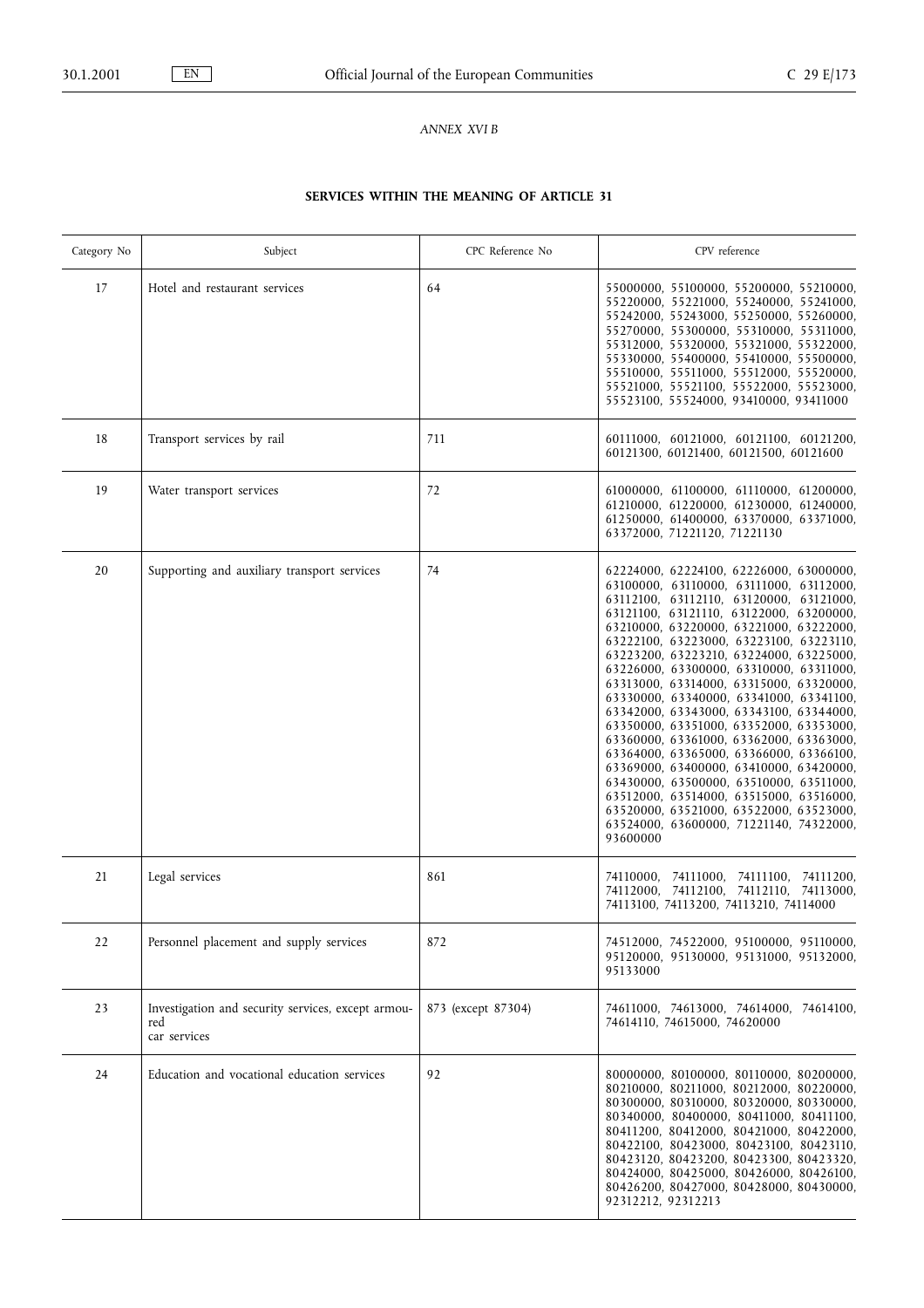| Category No | Subject                                      | CPC Reference No | CPV reference                                                                                                                                                                                                                                                                                                                                                                                                                                                                                                                                                                                                                                                                                                                                                                                                                                                                                                                                                                                                                                                                                                                                                                                                                                 |
|-------------|----------------------------------------------|------------------|-----------------------------------------------------------------------------------------------------------------------------------------------------------------------------------------------------------------------------------------------------------------------------------------------------------------------------------------------------------------------------------------------------------------------------------------------------------------------------------------------------------------------------------------------------------------------------------------------------------------------------------------------------------------------------------------------------------------------------------------------------------------------------------------------------------------------------------------------------------------------------------------------------------------------------------------------------------------------------------------------------------------------------------------------------------------------------------------------------------------------------------------------------------------------------------------------------------------------------------------------|
| 25          | Health and social services                   | 93               | 60113300, 74511000, 85000000, 85100000,<br>85110000, 85111000, 85111100, 85111200,<br>85111300, 85111320, 85111400, 85111500,<br>85111600, 85111700, 85111800, 85112000,<br>85112100, 85120000, 85121000, 85121100,<br>85121200, 85121300, 85130000, 85131000,<br>85131100, 85131110, 85140000, 85141000,<br>85141100, 85141200, 85141210, 85141211,<br>85141212, 85141220, 85142000, 85142100,<br>85142200, 85142300, 85142400, 85143000,<br>85144000, 85144100, 85145000, 85146000,<br>85146100, 85146200, 85147000, 85148000,<br>85149000, 85200000, 85300000, 85310000,<br>85311000, 85311100, 85311200, 85311300,<br>85312000, 85312100, 85312200, 85312300,<br>85312310, 85312320, 85312330, 85312400,<br>85320000, 85323000                                                                                                                                                                                                                                                                                                                                                                                                                                                                                                            |
| 26          | Recreational, cultural and sporting services | 96               | 74875000, 74875100, 74875200, 77310000,<br>77311000, 77313000, 77400000, 80413000,<br>80414000, 80415000, 92000000, 92100000,<br>92110000, 92111000, 92111100, 92111200,<br>92111210, 92111220, 92111230, 92111240,<br>92111250, 92111260, 92111300, 92111310,<br>92111320, 92112000, 92120000, 92121000,<br>92122000, 92130000, 92140000, 92200000,<br>92210000, 92211000, 92220000, 92221000,<br>92300000, 92310000, 92311000, 92312000,<br>92312100, 92312110, 92312120, 92312130,<br>92312140, 92312200, 92312210, 92312220,<br>92312230, 92312240, 92312250, 92320000,<br>92330000, 92331000, 92331100, 92331200,<br>92332000, 92340000, 92341000, 92342000,<br>92342100, 92342200, 92350000, 92351000,<br>92351100, 92351200, 92352000, 92352100,<br>92352200, 92360000, 92400000, 92500000,<br>92510000, 92511000, 92512000, 92520000,<br>92521000, 92521100, 92521200, 92521210,<br>92521220, 92522000, 92522100, 92522200,<br>92530000, 92531000, 92532000, 92533000,<br>92534000, 92600000, 92610000, 92620000,<br>92621000, 92622000                                                                                                                                                                                               |
| 27          | Other services                               |                  | 50111100,50232110,50246500,50520000,<br>50521000, 50522000, 50523000, 50531500,<br>50531510, 50700000, 50710000, 50711000,<br>50712000, 50720000, 50730000, 50731000,<br>50732000, 50732100, 50740000, 50760000,<br>50761000, 50762000, 50911230, 50912200,<br>50913200, 50915000, 50915100, 50915200,<br>50952300, 50977000, 52000000, 52100000,<br>52200000, 52300000, 52400000, 52500000,<br>52600000, 52700000, 52800000, 52900000,<br>60113200, 60200000, 60210000, 60220000,<br>61300000, 62221000, 62222000, 62223000,<br>63367000, 64110000, 64111000, 64112000,<br>64113000, 64114000, 64115000, 64116000,<br>64214100, 64214400, 65000000, 65100000,<br>65110000, 65120000, 65130000, 65200000,<br>65210000, 65300000, 65310000, 65320000,<br>65400000, 65410000, 65500000, 67100000,<br>67110000, 67120000, 67121000, 67122000,<br>67130000, 67140000, 67300000, 70100000,<br>70110000, 70111000, 70112000, 70120000,<br>70121000, 70121100, 70121200, 70122000,<br>70122100, 70122110, 70122200, 70122210,<br>70123000, 70123100, 70123200, 70130000,<br>70311100, 70311200, 70333000, 71000000,<br>71100000, 71110000, 71120000, 71130000,<br>71140000, 71150000, 71160000, 71170000,<br>71180000, 71181000, 71211300, 71211310, |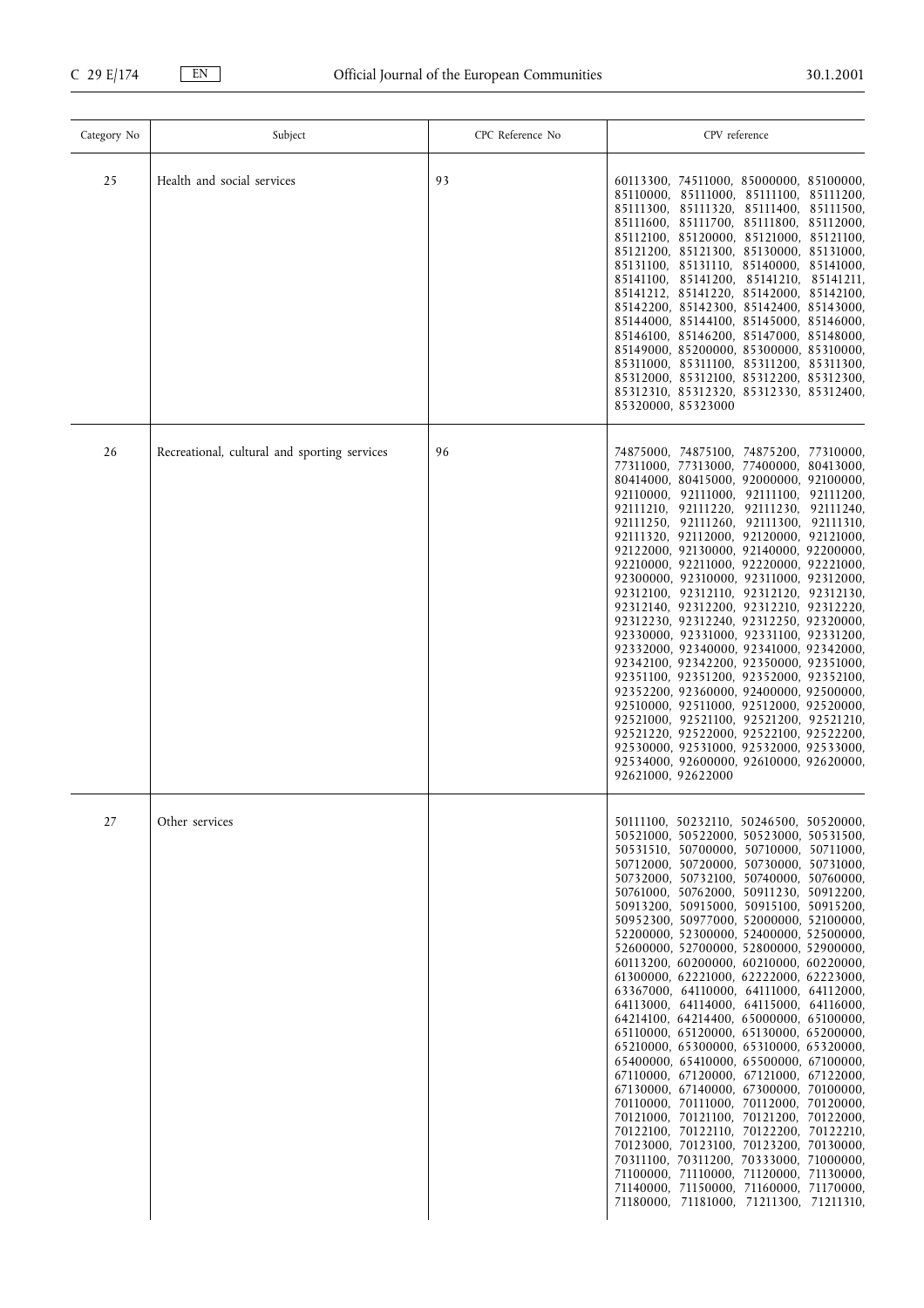| Category No | Subject | CPC Reference No | CPV reference                                                                                                                                                            |
|-------------|---------|------------------|--------------------------------------------------------------------------------------------------------------------------------------------------------------------------|
|             |         |                  | 71211320, 71211400, 71211600, 71211900,<br>71300000, 71310000, 71311000, 71320000,<br>71321000, 71321100, 71321200, 71321300,<br>71321400, 71330000, 71331000, 71332000, |
|             |         |                  | 71332100, 71332200, 71333000, 71340000,<br>71350000, 71360000, 71380000, 74122000,<br>74122100, 74122200, 74271600, 74271900,                                            |
|             |         |                  | 74321000, 74321100, 74420000, 74421000,<br>74422000, 74423000, 74423200, 74423210,<br>74542000, 74543000, 74731100, 74810000,<br>74811000, 74811100, 74811200, 74811300, |
|             |         |                  | 74811310, 74811320, 74811330, 74811340,<br>74812000, 74813000, 74820000, 74821000,<br>74830000, 74831000, 74831100, 74831110,                                            |
|             |         |                  | 74831200, 74831210, 74831300, 74831400,<br>74831500, 74831510, 74831520, 74831600,<br>74832000, 74832100, 74841000, 74842000,<br>74844000, 74850000, 74851000, 74860000, |
|             |         |                  | 74861000, 74870000, 74872000, 74873100,<br>74876000, 74877000, 75000000, 75100000,<br>75110000, 75111000, 75111100, 75111200,                                            |
|             |         |                  | 75112000, 75112100, 75120000, 75121000,<br>75122000, 75123000, 75124000, 75125000,<br>75130000, 75131000, 75131100, 75200000,<br>75210000, 75211000, 75211100, 75211110, |
|             |         |                  | 75211200, 75211300, 75220000, 75221000,<br>75222000, 75230000, 75231000, 75231100,<br>75231200, 75231210, 75231220, 75231230,                                            |
|             |         |                  | 75231240, 75240000, 75241000, 75241100,<br>75242000, 75242100, 75242110, 75250000,<br>75251000, 75251100, 75251110, 75251120,<br>75252000, 75300000, 75310000, 75311000, |
|             |         |                  | 75312000, 75313000, 75313100, 75314000,<br>75320000, 75330000, 75340000, 76000000,<br>76100000, 76110000, 76111000, 76120000,<br>76200000, 76210000, 76211000, 76211100, |
|             |         |                  | 76211200, 76300000, 76310000, 76320000,<br>76330000, 76340000, 76400000, 76410000,<br>76411000, 76420000, 76430000, 76431000,                                            |
|             |         |                  | 76440000, 76450000, 76460000, 76470000,<br>76480000, 76490000, 76491000, 76492000,<br>76500000, 76510000, 76520000, 76521000,<br>76522000, 76530000, 76531000, 77000000, |
|             |         |                  | 77100000, 77110000, 77120000, 77210000,<br>77211000, 77211100, 77211300, 77220000,<br>77230000, 77330000, 77500000, 77510000,<br>77600000, 77610000, 77700000, 78400000, |
|             |         |                  | 85321000, 85322000, 90114100, 90115000,<br>90122132, 90123000, 90123100, 90123200,<br>90123300, 90230000, 91000000, 91100000,                                            |
|             |         |                  | 91110000, 91120000, 91130000, 91131000,<br>91200000, 91300000, 91310000, 91320000,<br>91330000, 91331000, 91331100, 92230000,<br>92312211, 93100000, 93110000, 93111000, |
|             |         |                  | 93112000, 93120000, 93121000, 93130000,<br>93140000, 93150000, 93160000, 93200000,<br>93210000, 93211000, 93220000, 93221000,<br>93221100, 93221200, 93221300, 93300000, |
|             |         |                  | 93310000, 93320000, 93330000, 93411100,<br>93500000, 93510000, 93511000, 93511100,<br>93621000, 93700000, 93710000, 93711000,                                            |
|             |         |                  | 93711100, 93711110, 93711200, 93712000,<br>93910000, 93930000, 93940000, 93950000,<br>95000000, 99000000, 99100000                                                       |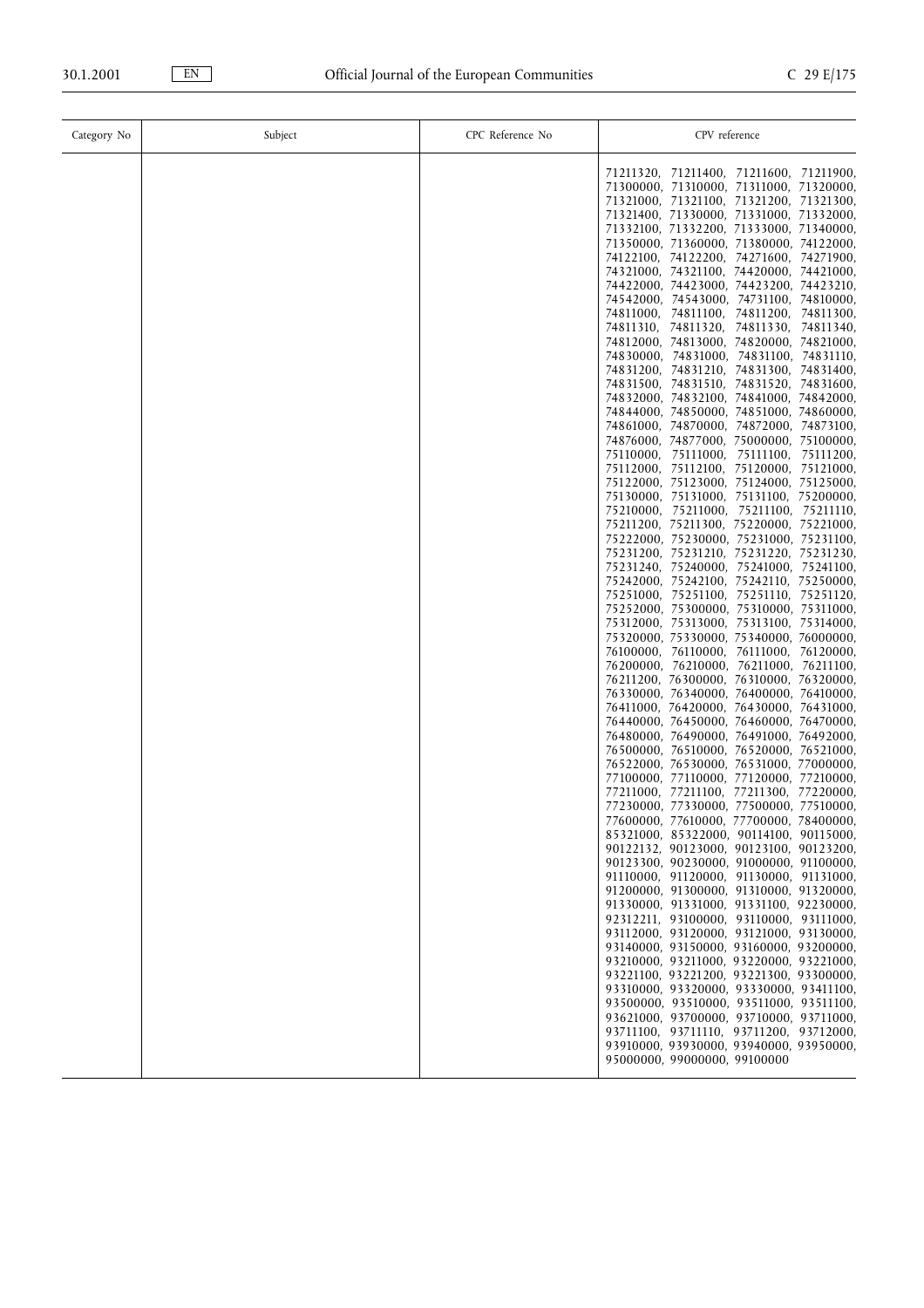# ANNEX XVII

### INFORMATION TO BE INCLUDED IN THE DESIGN CONTEST NOTICE

- 1. Name, address, electronic address, telephone, telex and fax numbers of the contracting authority and of the service from which additional documents may be obtained.
- 2. Project description.
- 3. Nature of the contest: open or restricted.
- 4. In the case of open contests: final date for receipt of projects.
- 5. In the case of restricted contests:
	- (a) the number of participants envisaged, or range;
	- (b) where applicable, names of participants already selected;
	- (c) criteria for the selection of participants;
- (d) final date for receipt of requests to participate.
- 6. Where applicable, indication of whether participation is reserved to a particular profession.
- 7. Criteria to be applied in the evaluation of projects.
- 8. Where applicable, names of the selected members of the jury.
- 9. Indication of whether the decision of the jury is binding on the authority.
- 10. Where applicable, number and value of prizes.
- 11. Where applicable, details of payments to all participants.
- 12. Indication of whether the prize-winners are permitted any follow-up contracts.
- 13. Other information.
- 14. Date of dispatch of the notice.
- 15. Date of receipt of the notice by the Office for Official Publications of the European Communities

#### ANNEXE XVIII

# INFORMATION TO BE INCLUDED IN THE RESULTS OF DESIGN CONTEST NOTICES

- 1. Name, address, telegraphic address and telephone, telex and fax numbers of the contracting authority.
- 2. Project description.
- 3. Total number of participants.
- 4. Number of foreign participants.
- 5. Winner(s) of the contest.
- 6. Where applicable, the prize(s).
- 7. Other information.
- 8. Reference of the design contest notice.
- 9. Date of dispatch of the notice.
- 10. Date of receipt of the notice by the Office for Official Publications of the European Communities.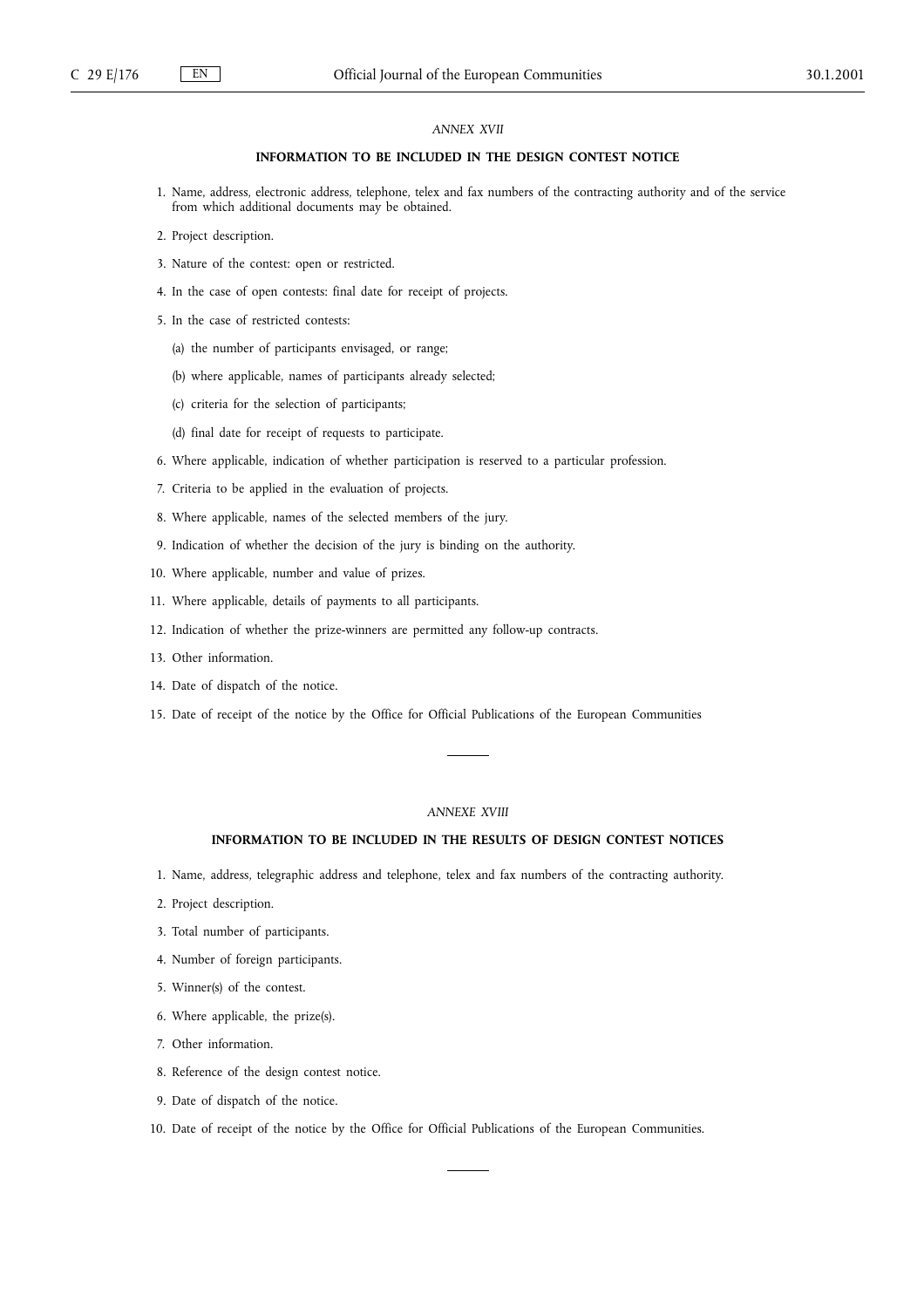## ANNEX XIX

# TECHNICAL SPECIFICATIONS FOR PUBLICATION

Where this Directive lays down publicity requirements, these must comply with the following provisions:

## 1. Publication of notices

- 1.1. Where this Directive requires contracting authorities to publish certain items of information, they are to send this information in the required format to the Office for Official Publications of the European Communities either in electronic form, in accordance with this Annex, or by other means.
- 1.2. Notices referred to in Articles 40, 41 and 42 and Article 61 are published through the Office for Official Publications of the European Communities. They are published in extenso in their original language. A summary of the main points of each notice is published in the other official languages.
- 1.3. The Office for Official Publications of the European Communities will confirm to the contracting authority that the information submitted has been published, indicating the date of publication. This confirmation constitutes proof of actual publication.

#### 2. Publication of complementary or additional information

- 2.1. Contracting entities are encouraged in particular to publish the specifications in their entirety on the Internet. In such cases, the authorities must, wherever possible, specify in the text of the notice required by this Directive the Internet address at which this documentation may be accessed.
- 2.2. Contracting entities are encouraged to publish their "buyer profile" on the Internet. The profile may include information on ongoing invitations to tender, scheduled purchases, contracts concluded, procedures cancelled and any useful general information, such as a contact point, a telephone and a fax number, a postal address and an e-mail address.

## 3. Electronic transmission

The arrangements for electronic transmission must comply with those available at the Internet address: "http://simap.eu.int".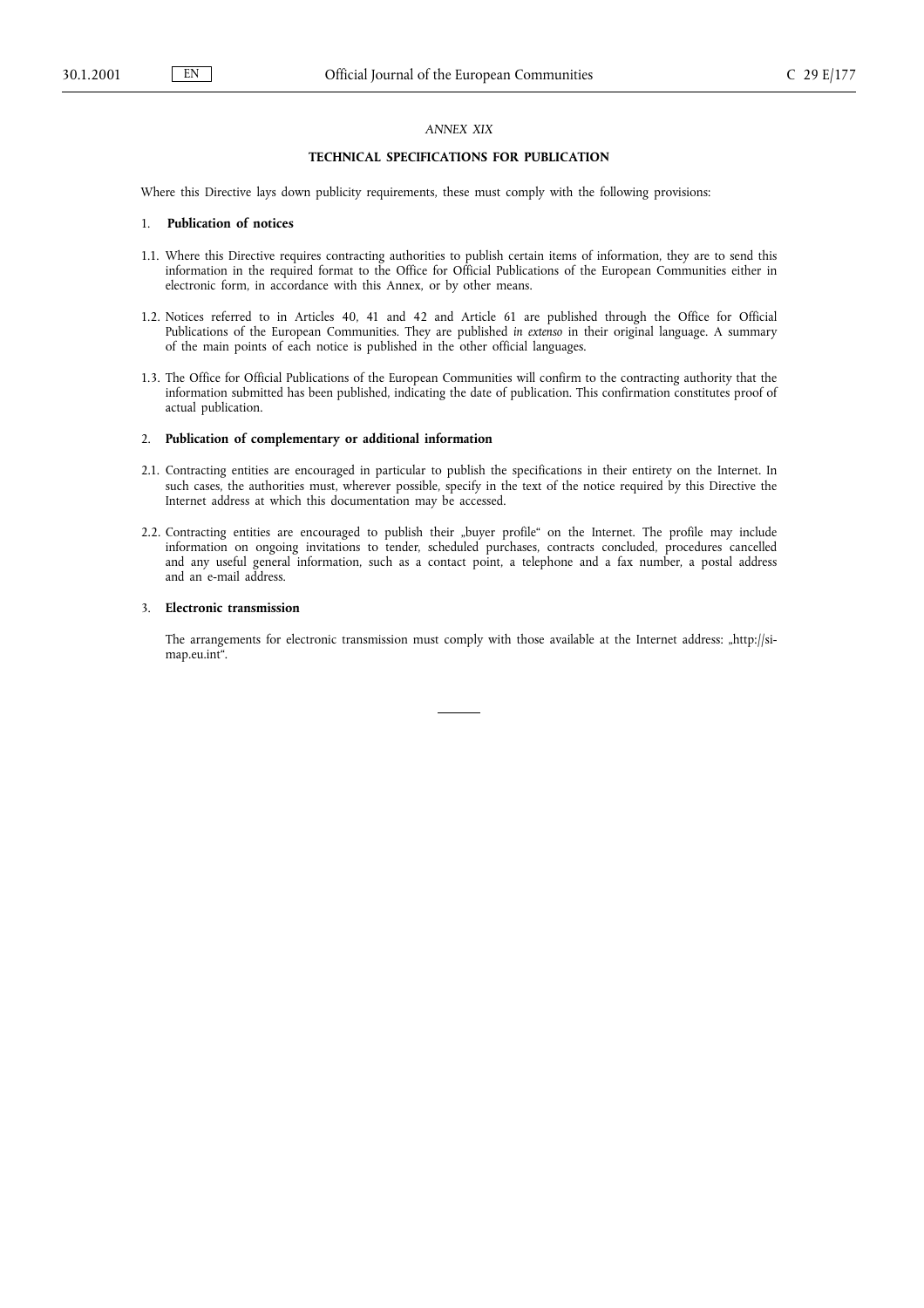## ANNEX XX

# DEFINITION OF CERTAIN TECHNICAL SPECIFICATIONS

For the purposes of this Directive,

1. "Technical specification" means a specification contained, in particular, in the contract documents setting out the required characteristics of a product or service, such as the level of quality or performance, safety or dimensions, including the requirements applicable to the product or service concerning the trade name, terminology, symbols, testing and test methods, packaging, marking or labelling and conformity assessment procedures.

It includes, where applicable, the rules relating to design and costing, the test, inspection and acceptance conditions for works, and methods or techniques of construction and all other technical conditions which the contracting authority is in a position to prescribe, under general or specific regulations, in relation to the finished works and to the constituent materials or parts.

- 2. "Standard" means a technical specification approved by a recognised standardisation body for repeated or continuous application, compliance with which is not compulsory and which falls into one of the following categories:
	- international standard: a standard adopted by an international standards organisation and made available to the general public;
	- European standard: a standard adopted by a European standards organisation and made available to the general public;
	- national standard: a standard adopted by a national standards organisation and made available to the general public.
- 3. "European technical approval" means a favourable technical assessment of the fitness for use of a product, based on fulfilment of the essential requirements for building works, by means of the inherent characteristics of the product and the defined conditions of application and use. European approval shall be issued by an approval body designated for this purpose by the Member State.
- 4. "Common technical specifications" means technical specifications drawn up in accordance with a procedure recognised by the Member States and published in the Official Journal of the European Communities.
- 5. "Technical reference": means any product produced by European standardisation bodies, other than official standards, according to procedures adopted for market development.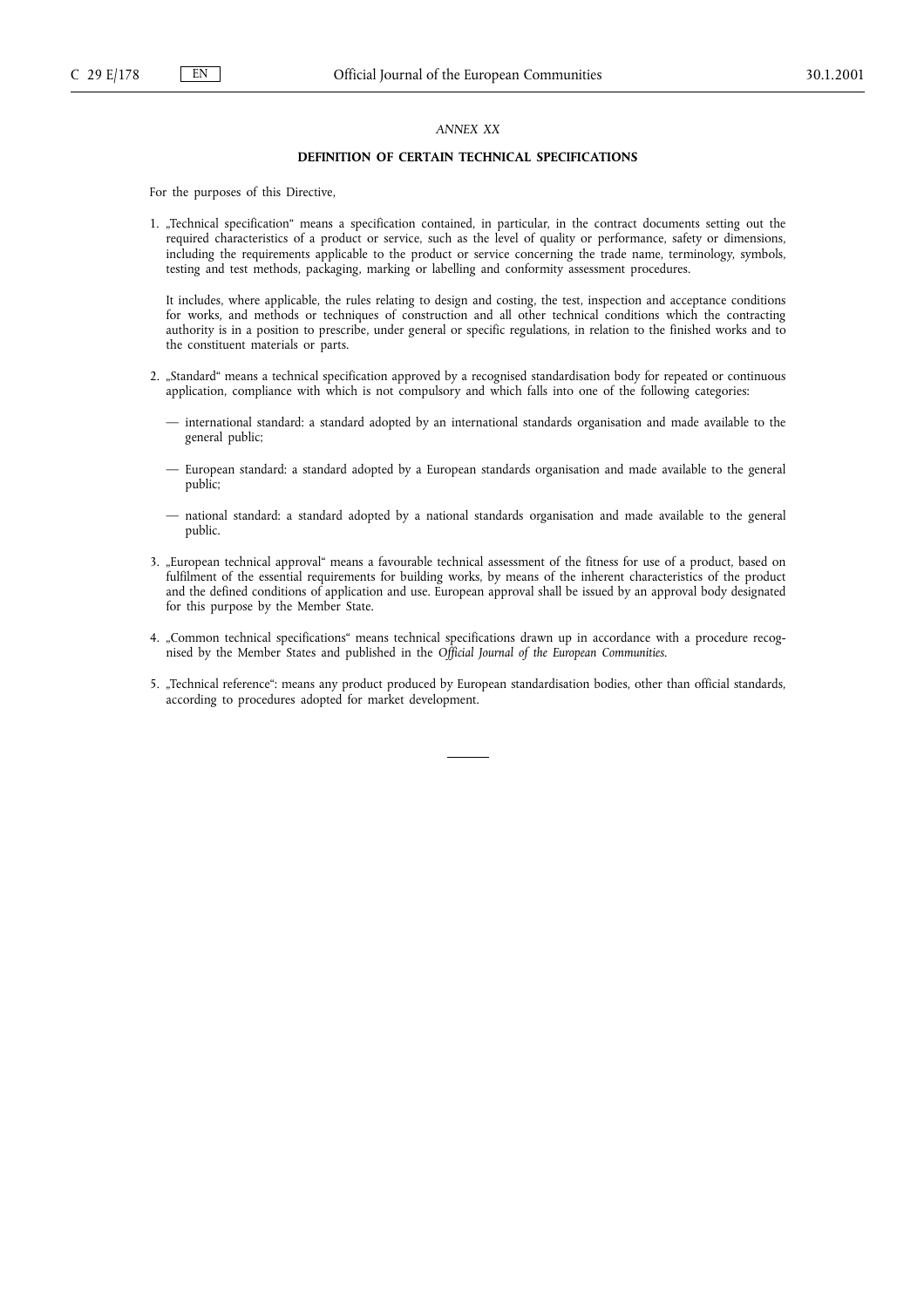# ANNEXE XXI

# SUMMARY TABLE OF THE DEADLINES LAID DOWN IN ARTICLE 44

# Open procedures

| Deadline for receipt of bids $-$ without a periodic indicative notice |                                                         |                               |                                                                |                                                   |                                                    |
|-----------------------------------------------------------------------|---------------------------------------------------------|-------------------------------|----------------------------------------------------------------|---------------------------------------------------|----------------------------------------------------|
| Deadline                                                              | Electronic dispatch of Contract documents<br>the notice | available elec-<br>tronically | Electronic dispatch plus<br>'electronic' contract<br>documents | Effect on first<br>subparagraph of<br>paragraph 7 | Effect on second<br>subparagraph of<br>paragraph 7 |
| 52                                                                    | 45                                                      | 47                            | 40                                                             | none                                              | none                                               |

# With publication of a periodic indicative notice

| A. Deadline in general | Electronic dispatch of<br>the notice | Contract documents<br>available elec-<br>tronically | Electronic dispatch plus<br>'electronic' contract<br>documents | Effect on first<br>subparagraph of<br>paragraph 7 | Effect on second<br>subparagraph of<br>paragraph 7 |
|------------------------|--------------------------------------|-----------------------------------------------------|----------------------------------------------------------------|---------------------------------------------------|----------------------------------------------------|
| 36                     | 29                                   | 31                                                  | 24                                                             | none                                              | none                                               |
| B. Minimum deadline    | Electronic dispatch of<br>the notice | Contract documents<br>available elec-<br>tronically | Electronic dispatch plus<br>'electronic' contract<br>documents | Effect on first<br>subparagraph of<br>paragraph 7 | Effect on second<br>subparagraph of<br>paragraph 7 |
| 22                     | 15                                   | 17                                                  | 10                                                             | The period of 10 days<br>is extended to 15 days   | The period of 17 days is<br>extended to 22 days    |

# Restricted and negotiated procedures

| Deadline for the receipt of requests to participate |                                      |                                                     |                                                                |                                                   |                                                    |
|-----------------------------------------------------|--------------------------------------|-----------------------------------------------------|----------------------------------------------------------------|---------------------------------------------------|----------------------------------------------------|
| General deadline                                    | Electronic dispatch of<br>the notice | Contract documents<br>available elec-<br>tronically | Electronic dispatch plus<br>'electronic' contract<br>documents | Effect on first<br>subparagraph of<br>paragraph 8 | Effect on second<br>subparagraph of<br>paragraph 8 |
| 37                                                  | 30                                   | Not applicable (n.a.)                               | n.a.                                                           | none                                              | n.a.                                               |
| Minimum deadline                                    | Electronic dispatch of<br>the notice | Contract documents<br>available elec-<br>tronically | Electronic dispatch plus<br>'electronic' contract<br>documents | Effect on first<br>subparagraph of<br>paragraph 8 | Effect on second<br>subparagraph of<br>paragraph 8 |
| 22                                                  | 15                                   | n.a.                                                | n.a.                                                           | none                                              | n.a.                                               |
| Minimum deadline                                    | Electronic dispatch of<br>the notice | Contract documents<br>available elec-<br>tronically | Electronic dispatch plus<br>'electronic' contract<br>documents | Effect on first<br>subparagraph of<br>paragraph 8 | Effect on second<br>subparagraph of<br>paragraph 8 |
| 15                                                  | 8                                    | n.a.                                                | n.a.                                                           | The period of 8 days is<br>extended to 15 days    | n.a.                                               |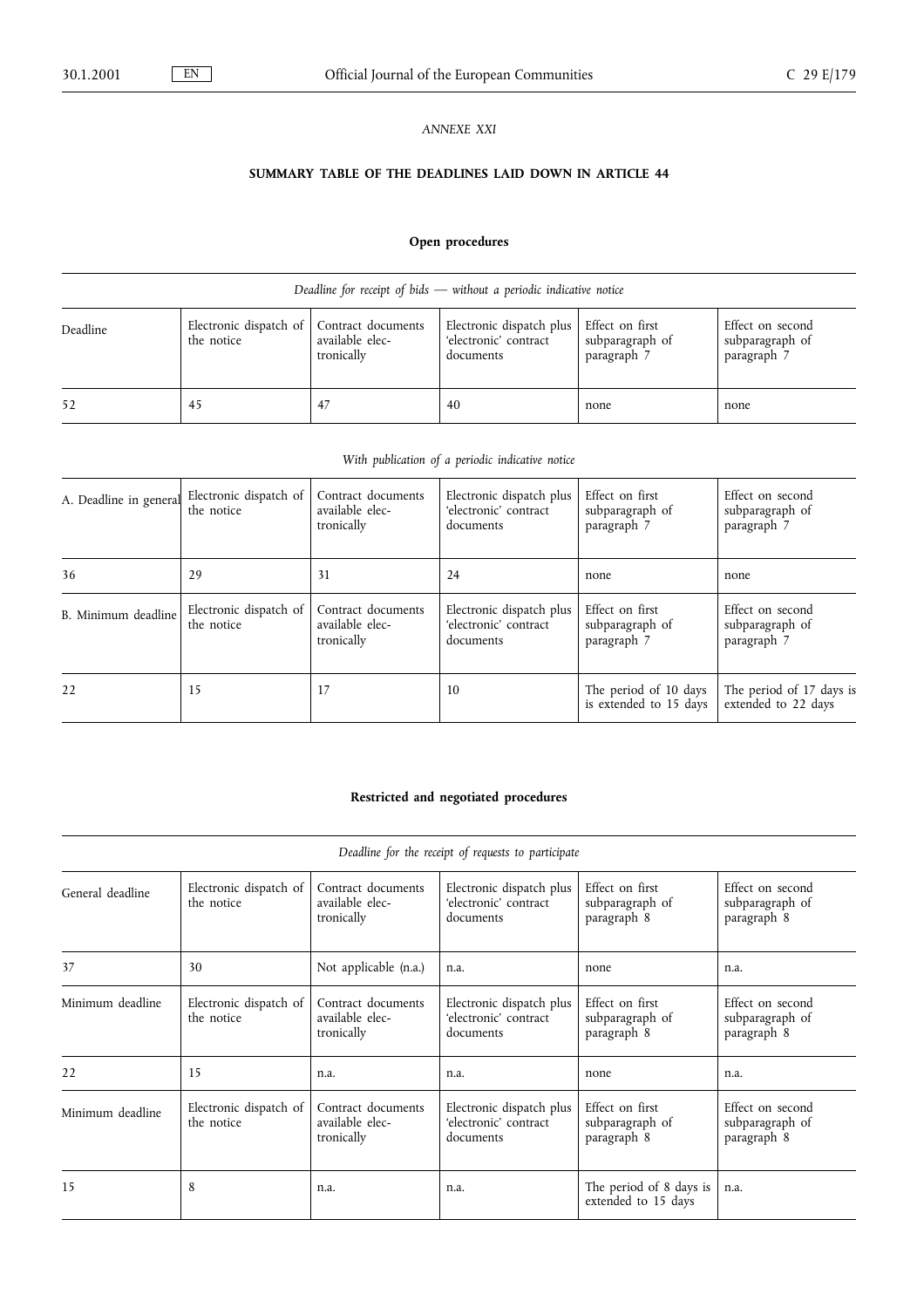| A. Deadline in general          | Electronic dispatch of<br>the notice | Contract documents<br>available elec-<br>tronically | Electronic dispatch plus<br>'electronic' contract<br>documents | Effect on first<br>subparagraph of<br>paragraph 8 | Effect on second<br>subparagraph of<br>paragraph 8 |
|---------------------------------|--------------------------------------|-----------------------------------------------------|----------------------------------------------------------------|---------------------------------------------------|----------------------------------------------------|
| 24                              | n.a.                                 | 19                                                  | n.a.                                                           | n.a.                                              | none                                               |
| B. Minimum deadline             | Electronic dispatch of<br>the notice | Contract documents<br>available elec-<br>tronically | Electronic dispatch plus<br>'electronic' contract<br>documents | Effect on first<br>subparagraph of<br>paragraph 8 | Effect on second<br>subparagraph of<br>paragraph 8 |
| 10                              | n.a.                                 | 5                                                   | n.a.                                                           | n.a.                                              | The period of 5 days is<br>extended to 10 days     |
| C. Deadline set by<br>agreement | Electronic dispatch of<br>the notice | Contract documents<br>available elec-<br>tronically | Electronic dispatch plus<br>'electronic' contract<br>documents | Effect on first<br>subparagraph of<br>paragraph 8 | Effect on second<br>subparagraph of<br>paragraph 8 |
|                                 | n.a.                                 | n.a.                                                | n.a.                                                           | n.a.                                              | n.a.                                               |

# Deadline for the receipt of tenders

# ANNEX XXII

# TIME-LIMITS FOR TRANSPOSITION AND IMPLEMENTATION

| <b>Directive</b>                      | Time-limits for transposition | Time-limits for application                          |
|---------------------------------------|-------------------------------|------------------------------------------------------|
| 93/38/EEC (OJ L 199, 9.8.1993, p. 84) | 1.7.1994                      | Spain: 1.1.1997;<br>Greece and Portugal:<br>1.1.1998 |
| 98/4/EC (OJ L 101, 1.4.1998, p. 1)    | 16.2.1999                     | Greece and Portugal:<br>16.2.2000                    |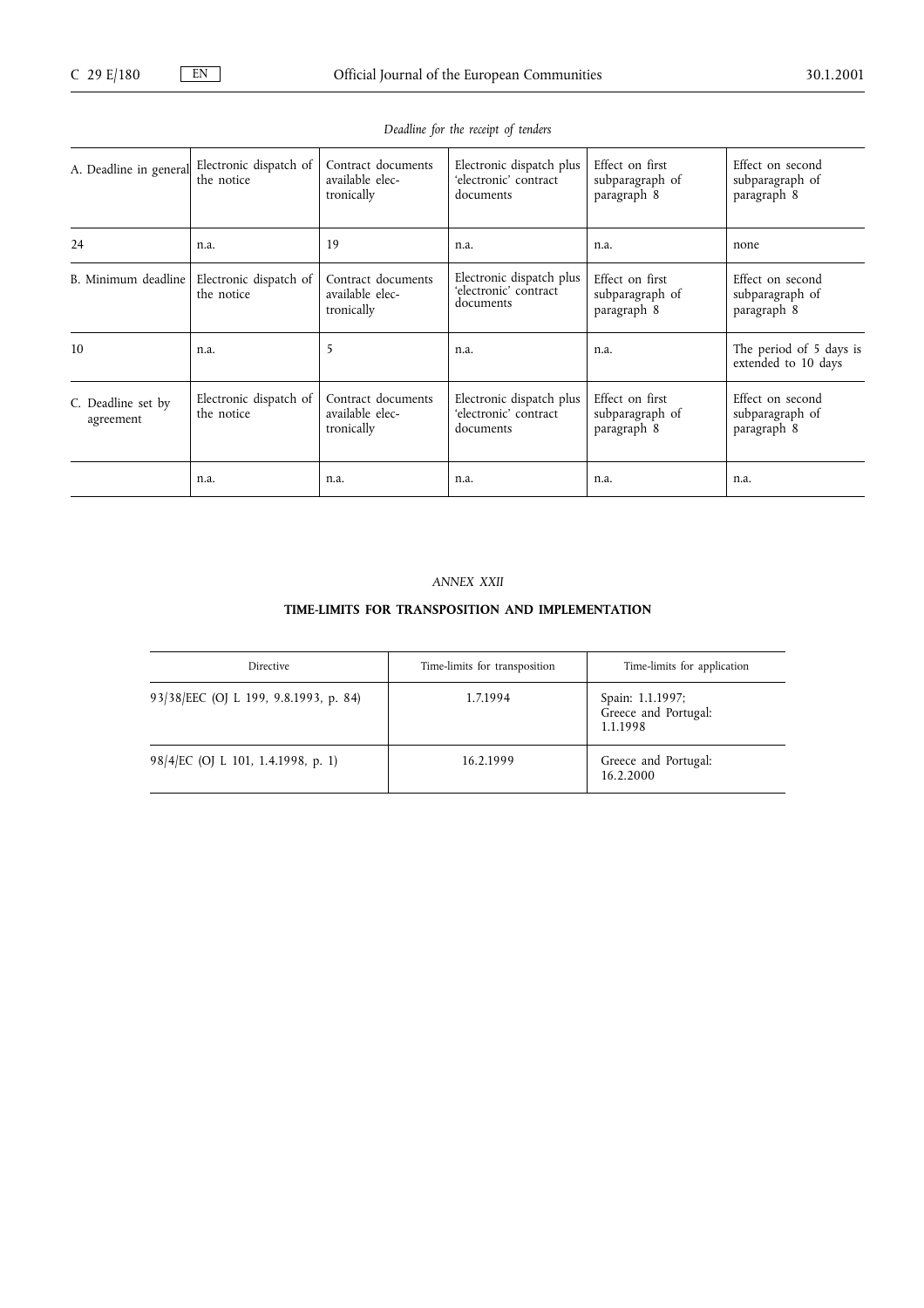# ANNEX XXIII

# CORRELATION TABLE (1)

| This Directive              | Directive 93/38/EEC         |         |
|-----------------------------|-----------------------------|---------|
| Art. $1(1)$                 | Art. 1(1), 1st sentence     |         |
| Art. $1(2)$ , 1st sentence  | Art. 1(4), 1st sentence     | Adapted |
| Art. $1(2)(a)$              | Art. $1(4)(a)$              |         |
| Art. $1(2)(b)$              | Art. $1(4)(b)$              |         |
| Art. $1(2)(c)$              | Art. 1(4)(c), 1st part      | Adapted |
| Art. 1(3), 1st subparagraph | Art. 1(4), 2nd subparagraph | Adapted |
| Art. 1(3), 2nd subparagraph |                             | New     |
| Art. $1(4)$                 |                             | New     |
| Art. $1(5)$                 |                             | New     |
| Art. 1(6), 1st subparagraph | Art. $1(6)$ , in fine       | Amended |
| Art. 1(6), 2nd subparagraph |                             | New     |
| Art. 1(6), 3rd subparagraph | Art. $1(6)$ , 1st sentence  | Adapted |
| Art. $1(7)$                 | Art. $1(5)$                 | Adapted |
| Art. 1(8)                   | Art. $1(7)$                 | Adapted |
| Art. 1(9)                   | Art. 1(16),                 |         |
| Art. 1(10)                  |                             | New     |
| Art. $1(11)$                |                             | New     |
| Art. 1(12)                  |                             | New     |
|                             | Art. 1(14) and (15)         | Deleted |
| Art. 2(1)(a)                | Art. $1(1)$                 |         |
| Art. $2(1)(b)$              | Art. $1(2)$                 |         |
| Art. 2(2)                   | Art. $2(1)$                 | Adapted |
| Art. 2(3)                   | Art. 2(3)                   | Amended |
| Art. 3(1)                   | Art. 2(2)(a)(iii)           | Adapted |
| Art. 3(2)                   | Art. $2(5)(b)$              | Adapted |
| Art. 3(3)                   | Art. 2(2)(a)(ii)            | Adapted |
| Art. 3(4)                   | Art. 2(5)(a)                | Adapted |

<sup>(1) &#</sup>x27;Adapted' indicates that the wording has been reformulated without changing the scope of the text of the repealed Directive. Changes to the scope of the provisions of the repealed Directive are denoted by the word 'Ame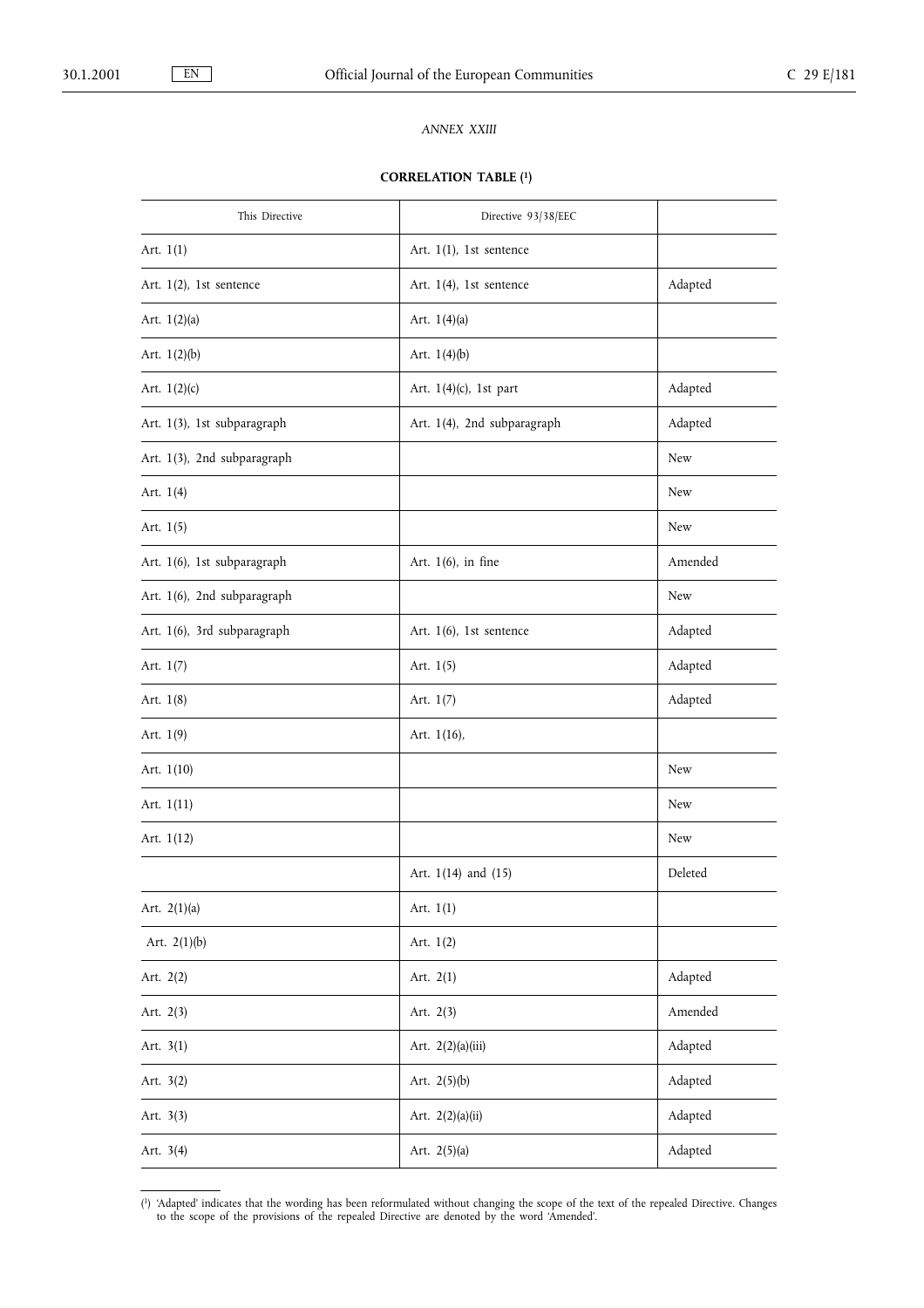| This Directive | Directive 93/38/EEC                                         |         |
|----------------|-------------------------------------------------------------|---------|
| Art. $4(1)$    | Art. 2(2)(a)(i)                                             | Adapted |
| Art. 4(2)      | Art. $6(2)$                                                 | Adapted |
| Art. $4(3)$    | Art. $2(5)(a)$                                              | Adapted |
| Art. $5(1)$    | Art. $2(2)(c)$                                              | Adapted |
| Art. $5(2)$    | Art. $2(4)$                                                 | Amended |
| Art. 6         | Art. $2(2)(b)$                                              |         |
|                | Art. $2(2)(d)$                                              | Deleted |
| Art. 7         | Art. 2(6)                                                   | Amended |
| Art. 8         |                                                             | New     |
| Art. 9         | Art. 4(2)                                                   | Amended |
| Art. 10        | Art. 33                                                     | Adapted |
| Art. 11        | Art. 42a                                                    |         |
| Art. 12        | Art. 4(3) and (4)                                           | Adapted |
| Art. 13        | Art. 5                                                      |         |
| Art. 14        |                                                             | New     |
| Art. 15        | Art. 14 par. 1                                              | Amended |
| Art. 16 par. 1 | Art. 14 par. 13                                             | Adapted |
| Art. 16 par. 2 | Art. 14 par. 9                                              |         |
| Art. 17(1)     | Art. 14 par. 11                                             |         |
| Art. 17(2)     | Art. 14 par. 12                                             |         |
| Art. 17(3)     | Art. 14 par. 10                                             |         |
| Art. 17(4)     | Art. 14 par. 10, 2nd subparagraph                           | Adapted |
| Art. 18(1)     | Art. 14 par. 10, 2nd subparagraph, 1st and<br>2nd sentences | Adapted |
| Art. 18(2)     | Art. 14 par. 6                                              | Adapted |
| Art. 18(3)     | Art. 14 par. 7                                              | Adapted |
| Art. 18(4)     | Art. 14 par. 4                                              | Adapted |
| Art. 18(5)     | Art. 14 par. 8                                              |         |
| Art. 19(1)     | Art. 14 par. 2                                              | Adapted |
| Art. 19(2)     | Art. 14 par. 10, 2nd subparagraph, 1st and<br>2nd sentences | Adapted |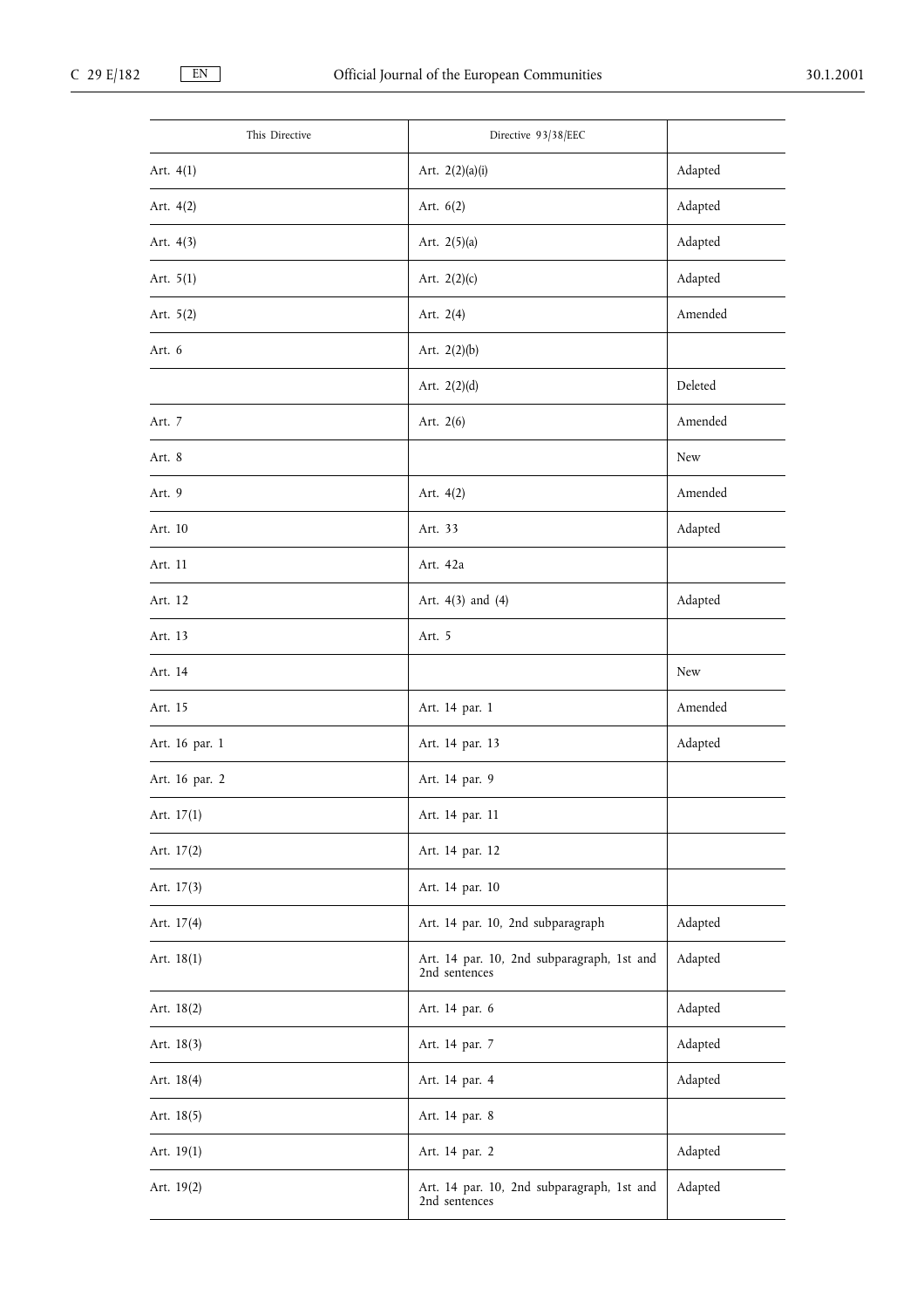| This Directive | Directive 93/38/EEC                                 |         |
|----------------|-----------------------------------------------------|---------|
|                |                                                     |         |
| Art. 19(3)     | Art. 14 par. 6                                      | Adapted |
| Art. 19(4)     | Art. 14 par. 7                                      | Adapted |
| Art. 19(5)     | Art. 14 par. 8                                      |         |
| Art. 19(6)     | Art. 14 par. 3                                      |         |
| Art. 19(7)     | Art. 14(5)                                          |         |
| Art. 20        | Art. 7                                              |         |
| Art. 21        | Art. $6(1)$ and $(3)$                               | Adapted |
| Art. 22        | Art. 10                                             |         |
| Art. 23(a)     | Art. 12, 1                                          | Amended |
| Art. $23(b)$   | Art. 12, 2                                          |         |
| Art. 23(c)     | Art. $12(3)$                                        |         |
| Art. 24(a)     | Art. 1 par. 4(c)(i)                                 |         |
| Art. 24(b)     | Art. 1 par. 4(c)(iii)                               |         |
| Art. 24(c)     | Art. 1 par. 4(c)(iv)                                |         |
| Art. 24(d)     | Art. 1 par. 4(c)(v)                                 |         |
| Art. 24(e)     | Art. 1 par. 4(c)(vi)                                |         |
|                | Art. 1 par. 4(c)(ii) and Annex XVI A,<br>footnote 2 | Deleted |
| Art. 25        | Art. 11                                             | Adapted |
| Art. 26 par. 1 | Art. 13 par. 1                                      | Adapted |
| Art. 26 par. 2 | Art. 1 par. 3                                       |         |
| Art. 26 par. 3 | Art. 13 par. 2                                      |         |
| Art. 27 par. 1 | Art. 9 par. 1(a)                                    | Adapted |
|                | Art. 9 par. 1(b)                                    | Deleted |
| Art. 27 par. 2 | Art. 9 par. 2                                       |         |
|                | Art. 3 par. 1                                       | Deleted |
| Art. 28        | Art. 3 par. 2                                       | Amended |
|                | Art. 3 par. 3 to 5                                  | Deleted |
| Art. 29        |                                                     | New     |
|                | Art. 8                                              | Deleted |
| Art. 30        | Art. 15                                             | Adapted |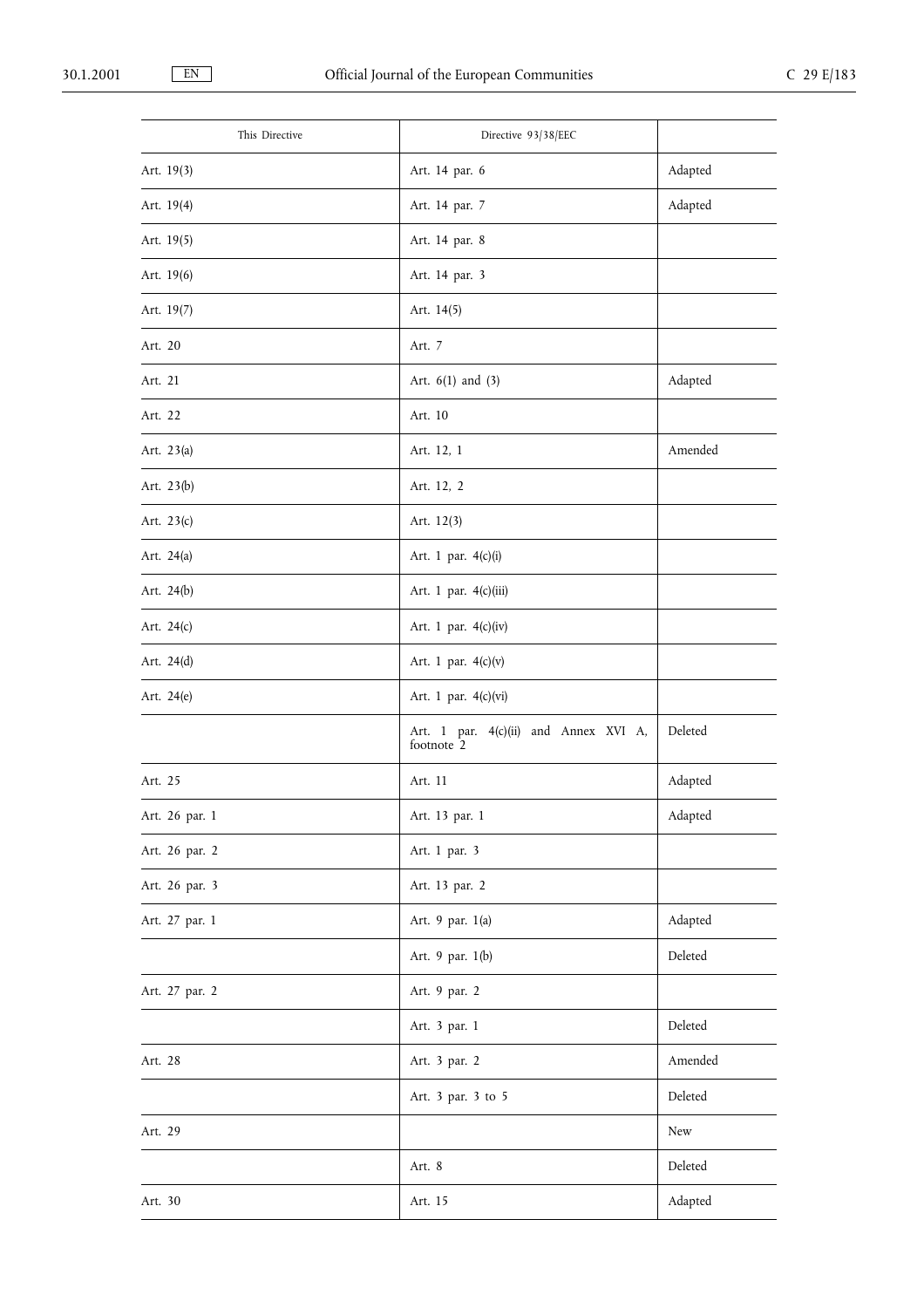| This Directive                            | Directive 93/38/EEC                  |         |
|-------------------------------------------|--------------------------------------|---------|
| Art. 31                                   | Art. 16                              |         |
| Art. 32                                   | Art. 17                              |         |
| Art. 33                                   |                                      | New     |
| Art. 34                                   | Art. 18                              | Amended |
| Art. 35                                   | Art. 19                              | Adapted |
| Art. 36 par. 1                            | Art. 34 par. 3                       | Amended |
| Art. 36 par. 2                            | Art. 34 par. 4                       | Amended |
| Art. 36 par. 3                            |                                      | New     |
| Art. 37                                   | Art. 27                              | Amended |
| Art. 38                                   | Art. 29                              |         |
| Art. 39 par. 1                            | Art. 4 par. 1                        |         |
| Art. 39 par. 2 and 3                      | Art. 20 par. 1 and 2                 |         |
| Art. 40 par. 1                            | Art. 22 par. 1                       | Amended |
| Art. 40 par. 2                            | Art. 22 par. 2                       | Amended |
| Art. 40 par. 3                            | Art. 22 par. 4                       |         |
| Art. 40 par. 4                            | Art. 30 par. 9                       | Adapted |
| Art. 41 par. 1                            | Art. 21 par. 1                       |         |
| Art. 41 par. 2(a) and (b)                 | Art. 21 par. 2(a) and (b)            | Adapted |
| Art. 41 par. 2(c)                         | Art. 22 par. 3, 1st sentence         |         |
| Art. 41 par. 2, 2nd subparagraph          | Art. 22 par. 3, 2nd sentence         |         |
| Art. 42 par. 1                            | Art. 24 par. 1                       | Adapted |
| Art. 42 par. 2                            | Art. 24 par. 2                       | Adapted |
| Art. 42 par. 3                            | Art. 24 par. 3, 1st to 3rd sentences | Adapted |
| Art. 42 par. 4                            | Art. 24 par. 3, 4th sentence         | Adapted |
| Art. 42 par. 5                            | Art. 24 par. 4                       | Adapted |
| Art. 43 par. 1, 1st and 2nd subparagraphs |                                      | New     |
| Art. 43 par. 1, 3rd subparagraph          | Art. $25(2)$ in fine                 |         |
| Art. 43 par. 2, 1st subparagraph          |                                      | New     |
| Art. 43 par. 2, 2nd subparagraph          | Art. $25(3)$ , 1st sentence          | Amended |
| Art. 43 par. 2, 3rd subparagraph          | Art. 25 par. 3, 2nd sentence         | Adapted |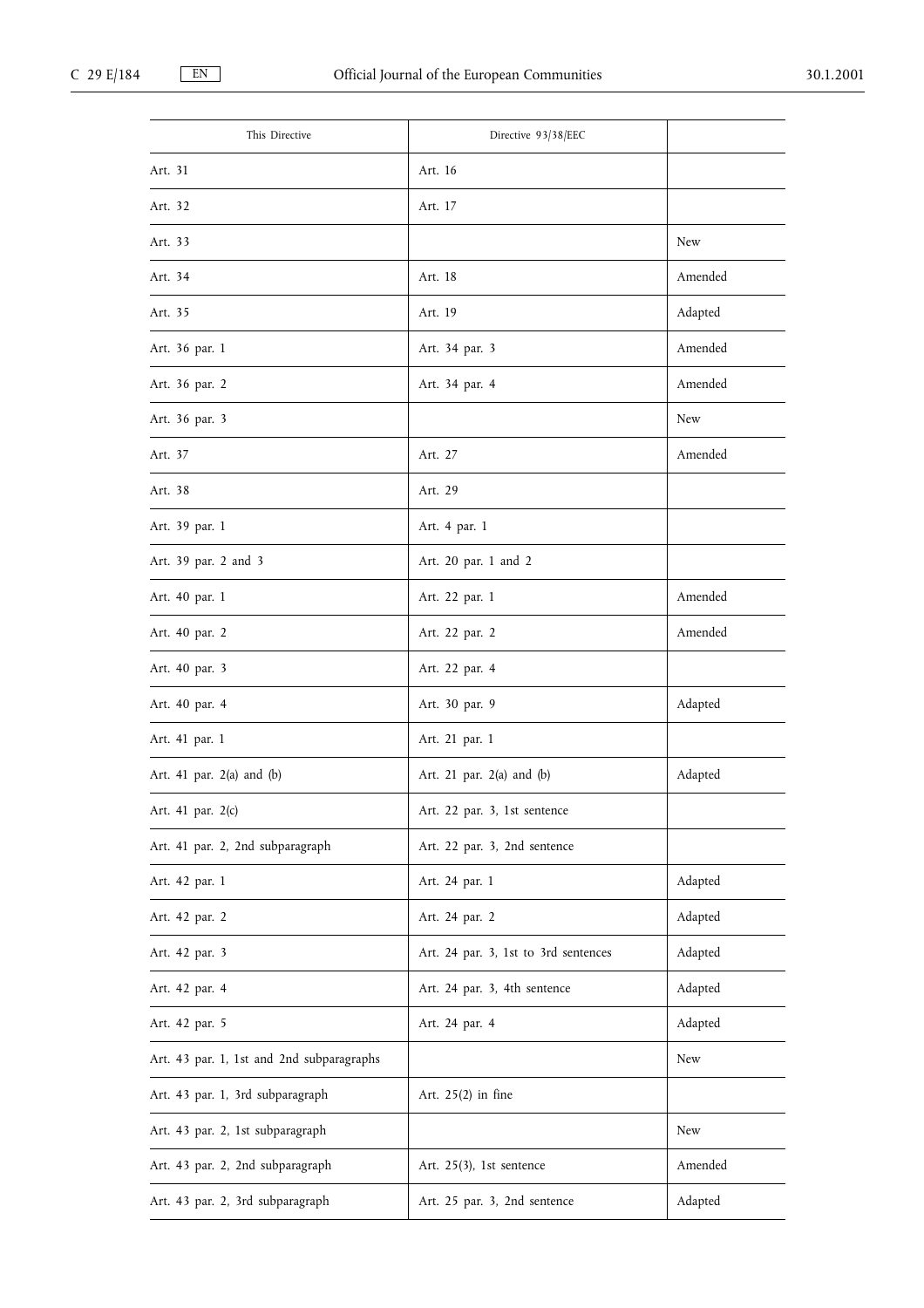| This Directive                   | Directive 93/38/EEC                                           |            |
|----------------------------------|---------------------------------------------------------------|------------|
|                                  | Art. 25 par. 3, 3rd sentence                                  | Deleted    |
| Art. 43 par. 3                   | Art. 25 par. 5                                                | Amended    |
| Art. 43 par. 4                   | Art. 25 par. 4                                                | Adapted    |
| Art. 43 par. 5                   |                                                               | <b>New</b> |
| Art. 43 par. 6                   | Art. 25 par. 1                                                |            |
| Art. 44 par. 1                   |                                                               | <b>New</b> |
| Art. 44 par. 2                   | Art. 26 par. 1, 1st subparagraph, 1st<br>sentence             |            |
| Art. 44 par. 3                   | Art. 26 par. 2                                                | Adapted    |
| Art. 44 par. 4                   | Art. 26 par. 1, 2nd and 3rd sentences and<br>2nd subparagraph | Adapted    |
| Art. 44 par. 5 to 8              |                                                               | <b>New</b> |
| Art. 44 par. 9                   | Art. 28 par. 3                                                | Amended    |
| Art. 44 par. 10                  |                                                               | New        |
| Art. 45 par. 1                   | Art. 28 par. 1                                                | Amended    |
| Art. 45 par. 2                   | Art. 28 par. 2                                                |            |
| Art. 46 par. 1                   | Art. 28 par. 5                                                | Amended    |
| Art. 46 par. 2, 1st sentence     | Art. 28 par. 4, 1st sentence                                  |            |
| Art. 46 par. 2, 2nd sentence     |                                                               | <b>New</b> |
| Art. 46 par. 2, 3rd sentence     | Art. 28 par. 4, 2nd sentence                                  | Amended    |
| Art. 46 par. 2(a) to (d) and (f) | Art. 28 par. 4(a) to (d) and (f)                              | Adapted    |
| Art. 46 par. 2(e)                | Art. 28 par. 4(e)                                             | Amended    |
| Art. 46 par. 3(a) to (h)         | Art. 21 par. 2(c)                                             | Adapted    |
| Art. 46 par. 3(i)                |                                                               | New        |
| Art. 47 par. 1                   | Art. 28 par. 6, 1st and 2nd sentences and<br>1st indent       | Amended    |
| Art. 47 par. 2                   | Art. 28 par. 6, 2nd and 4th indentes                          | Amended    |
| Art. 47 par. 3                   | Art. 28 par. 6, 3rd indent                                    | Amended    |
| Art. 47 par. 4                   |                                                               | New        |
| Art. 48 par. 1                   | Art. 41 par. 3                                                | Amended    |
| Art. 48 par. 2, 1st subparagraph | Art. 41 par. 4, 1st subparagraph                              | Amended    |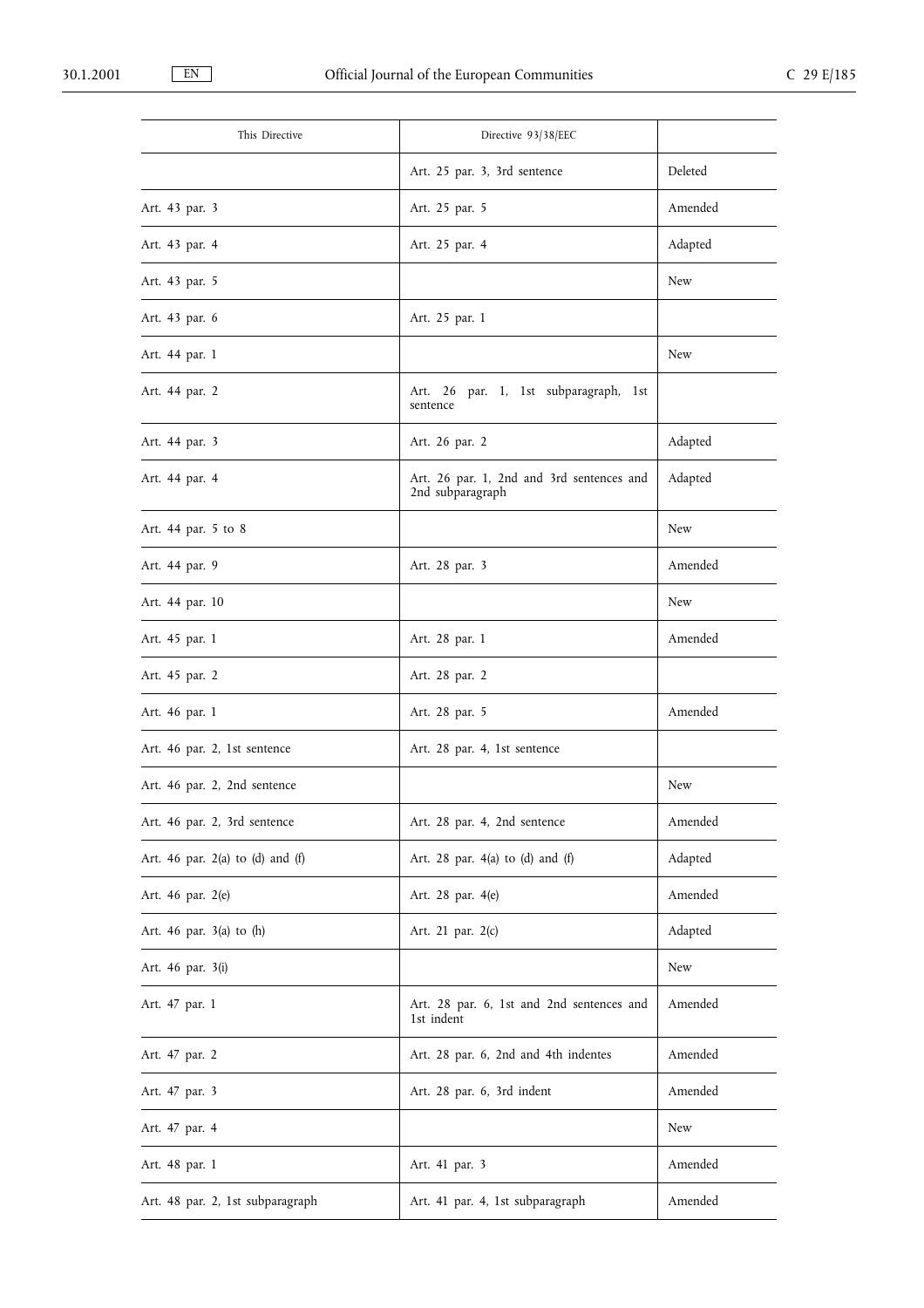| This Directive                   | Directive 93/38/EEC              |         |
|----------------------------------|----------------------------------|---------|
| Art. 48 par. 2, 2nd subparagraph | Art. 41 par. 4, 2nd subparagraph |         |
| Art. 48 par. 3                   | Art. 30 par. 4                   |         |
| Art. 48 par. 4                   | Art. 30 par. 6                   |         |
| Art. 48 par. 5                   | Art. 30 par. 8                   |         |
| Art. 49 par. 1                   | Art. 41 par. 1                   | Amended |
| Art. 49 par. 2                   | Art. 41 par. 2                   |         |
| Art. 50                          |                                  | New     |
| Art. 51 par. 1                   | Art. 30 par. 5                   | Amended |
| Art. 51 par. 2                   | Art. 32                          | Amended |
| Art. 52 par. 1                   | Art. 30 par. 1                   |         |
| Art. 52 par. 2                   | Art. 30 par. 2                   | Amended |
| Art. 52 par. 3                   | Art. 30 par. 3                   |         |
| Art. 52 par. 4                   | Art. 30 par. 7                   |         |
| Art. 52 par. 5                   | Art. 21 par. 3                   |         |
|                                  | Art. 21 par. 5                   | Deleted |
| Art. 53 par. 1                   |                                  | New     |
| Art. 53 par. 2                   | Art. 31 par. 1                   |         |
| Art. 53 par. 3                   | Art. 31 par. 3                   | Adapted |
| Art. 53 par. 4                   | Art. 31 par. 2                   | Adapted |
| Art. 54 par. 1                   | Art. 34 par. 1                   |         |
| Art. 54 par. 2 to 5              | Art. 34 par. 2                   | Amended |
|                                  | Art. 35 par 1. and 2             | Deleted |
| Art. 55, 1st subparagraph        | Art. 34 par. 5, 1st subparagraph | Adapted |
| Art. 55, 2nd subpragraph         | Art. 34 par. 5, 2nd subparagraph | Amended |
| Art. 55, 3rd subparagraph        | Art. 34 par. 5, 3rd subparagraph | Amended |
| Art. 56 par. 1 and 2             | Art. 36 par 1 and 2              |         |
| Art. 56 par. 3                   | Art. 36 par 3 and 4              | Adapted |
| Art. 56 par 4 and 5              | Art. 36 par 5 and 6              |         |
| Art. 57                          | Art. 37                          | Adapted |
| Art. 58 par. 1                   | Art. 23 par. 3                   |         |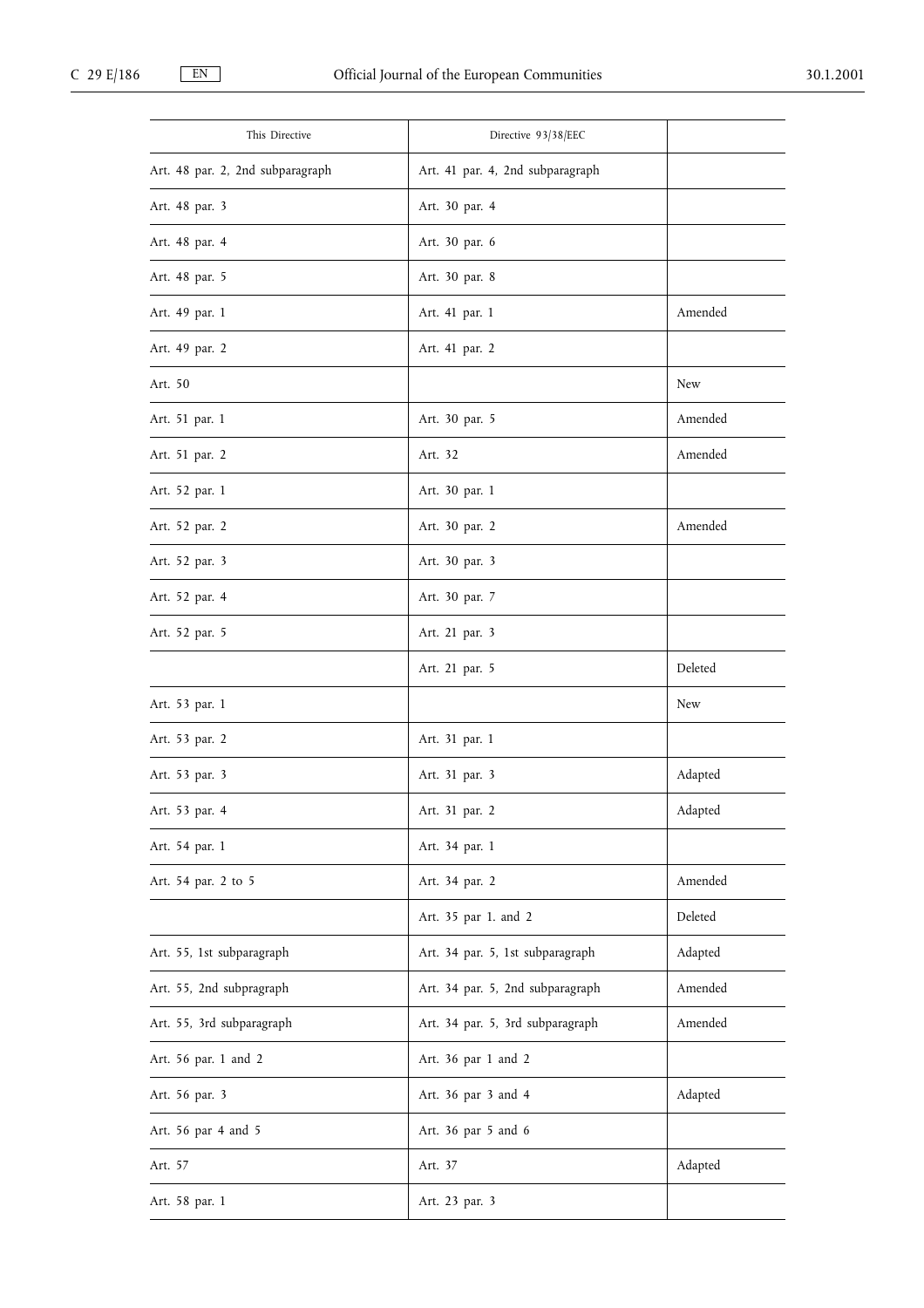| This Directive                           | Directive 93/38/EEC                                        |            |
|------------------------------------------|------------------------------------------------------------|------------|
| Art. 58 par. 2                           | Art. 23 par. 4                                             |            |
| Art. 59 par 1 and 2                      | Art. 23 par 1 and 2                                        | Amended    |
| Art. 60 par. 1 and 2                     | Art. 6 par. 1 and 3                                        | Adapted    |
| Art. 60 par. 3                           | Art. 12                                                    | Amended    |
| Art. 60 par. 4                           |                                                            | <b>New</b> |
| Art. 61 par. 1, 1st subparagraph         | Art. 21 par. 4                                             | Amended    |
| Art. 61 par. 1, 2nd and 3rd subparagraph | Art. 25 par. 2                                             | Adapted    |
| Art. 61 par. 2                           | Art. 24 par. 1                                             | Adapted    |
| Art. 61 par. 3                           | Art. 24 par. 2                                             | Amended    |
| Art. 61 par. 4, 1st subparagraph         |                                                            | <b>New</b> |
| Art. 61 par. 4, 2nd subparagraph         | Art. 25 par. 3, 1st sentence                               | Adapted    |
| Art. 61 par. 5                           | Art. 25 par. 5                                             | Amended    |
| Art. 61 par. 6                           | Art. 25 par. 4                                             | Adapted    |
| Art. 62                                  |                                                            | New        |
| Art. 63 par. 1                           | Art. 4 par. 1                                              | Adapted    |
| Art. 63 par. 2 and 3                     | Art. 23 par. 5 and 6                                       |            |
| Art. 64                                  | Art. 42                                                    | Amended    |
|                                          | Art. 39                                                    | Deleted    |
| Art. 65 par. 1                           | Art. 40 par. 5                                             | Amended    |
| Art. 65 par. 2                           |                                                            | New        |
| Art. 66 par. 1, 1st subparagraph         | Art. 14 par. 15, 1st sentence                              | Amended    |
| Art. 66 par. 1, 2nd subparagraph         | Art. 14 par. 15, 2nd sentence                              | Amended    |
| Art. 66 par. 2, 1st subparagraph         |                                                            | New        |
| Art. 66 par. 2, 2nd subparagraph         | Art. 14 par. 14, 1st and 2nd sentences                     | Amended    |
| Art. 66 par. 23, 3rd subparagraph        | Art. 14 par. 16                                            | Amended    |
| Art. 66 par. 3                           | Art. 14 par. 14, 3rd sentence and par. 15,<br>3rd sentence | Adapted    |
| Art. 67 par. 1, point (a)                | Art. 40 par. 1                                             | Amended    |
| Art. 67 par. 1, point (b)                | Art. 40 par. 2                                             | Adapted    |
| Art. 67 par. 1, point (c)                | Art. 40 par. 3                                             | Amended    |